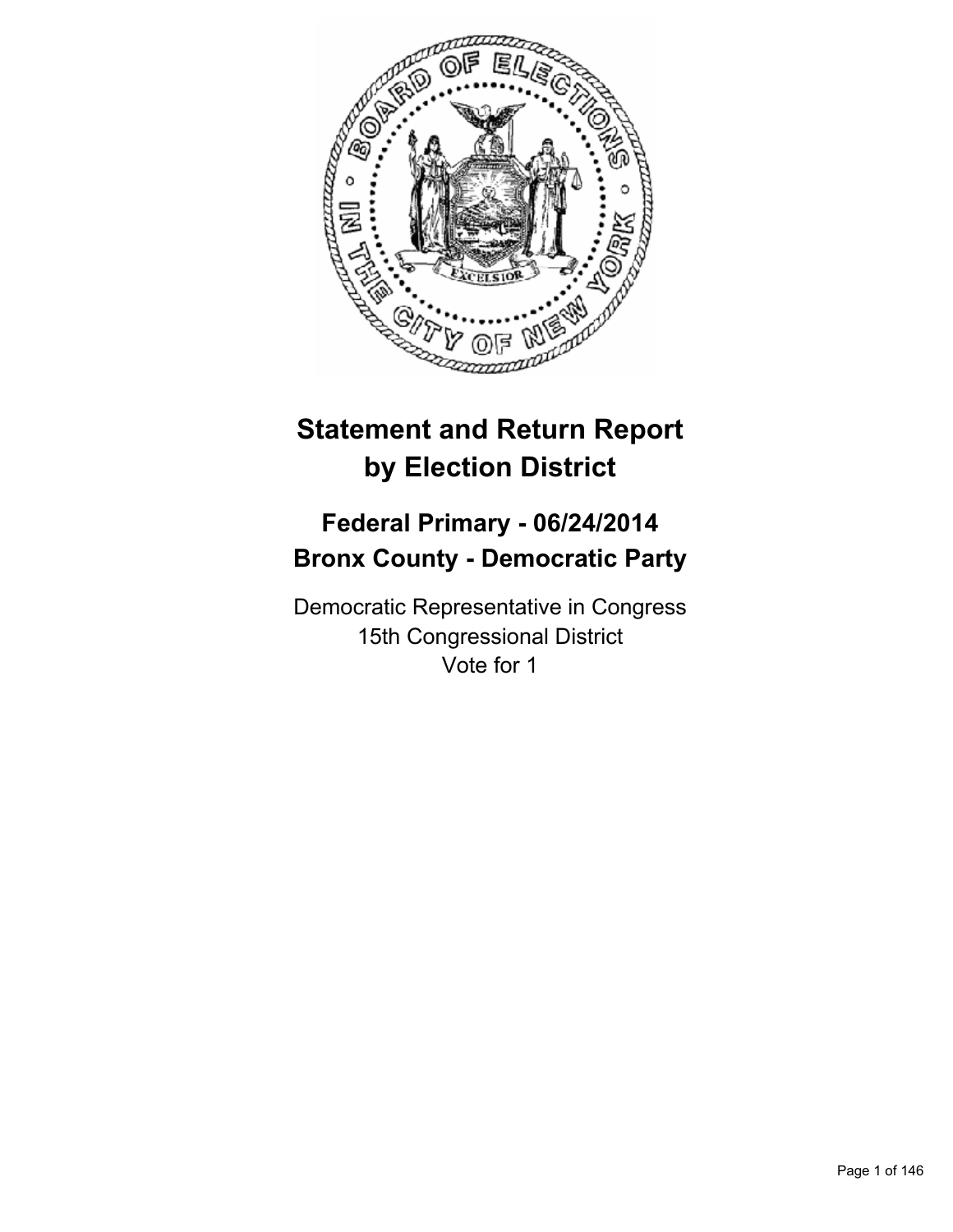

| <b>PUBLIC COUNTER</b>                                    | 9 |
|----------------------------------------------------------|---|
| <b>EMERGENCY</b>                                         | 0 |
| ABSENTEE/MILITARY                                        | 0 |
| <b>FEDERAL</b>                                           | 0 |
| <b>AFFIDAVIT</b>                                         | 0 |
| <b>Total Ballots</b>                                     | 9 |
| Less - Inapplicable Federal/Special Presidential Ballots | 0 |
| <b>Total Applicable Ballots</b>                          | 9 |
| <b>SAM SLOAN</b>                                         |   |
| <b>JOSE E. SERRANO</b>                                   | 7 |
| CHARLES RANGEL (WRITE-IN)                                |   |
| <b>Total Votes</b>                                       | 9 |

# **002/77**

| <b>PUBLIC COUNTER</b>                                    | 17 |
|----------------------------------------------------------|----|
| <b>EMERGENCY</b>                                         | 0  |
| ABSENTEE/MILITARY                                        |    |
| <b>FEDERAL</b>                                           | 0  |
| AFFIDAVIT                                                | 0  |
| <b>Total Ballots</b>                                     | 18 |
| Less - Inapplicable Federal/Special Presidential Ballots | 0  |
| <b>Total Applicable Ballots</b>                          | 18 |
| <b>SAM SLOAN</b>                                         |    |
| JOSE E. SERRANO                                          | 15 |
| CHARLES RANGEL (WRITE-IN)                                |    |
| <b>Total Votes</b>                                       | 17 |
| Unrecorded                                               | 1  |

| PUBLIC COUNTER                                           | 84 |
|----------------------------------------------------------|----|
| <b>EMERGENCY</b>                                         | 0  |
| ABSENTEE/MILITARY                                        |    |
| <b>FEDERAL</b>                                           | 0  |
| AFFIDAVIT                                                | 0  |
| <b>Total Ballots</b>                                     | 85 |
| Less - Inapplicable Federal/Special Presidential Ballots | 0  |
| <b>Total Applicable Ballots</b>                          | 85 |
| <b>SAM SLOAN</b>                                         | 7  |
| JOSE E. SERRANO                                          | 75 |
| UNATTRIBUTABLE WRITE-IN (WRITE-IN)                       | 2  |
| <b>Total Votes</b>                                       | 84 |
| Unrecorded                                               | 1  |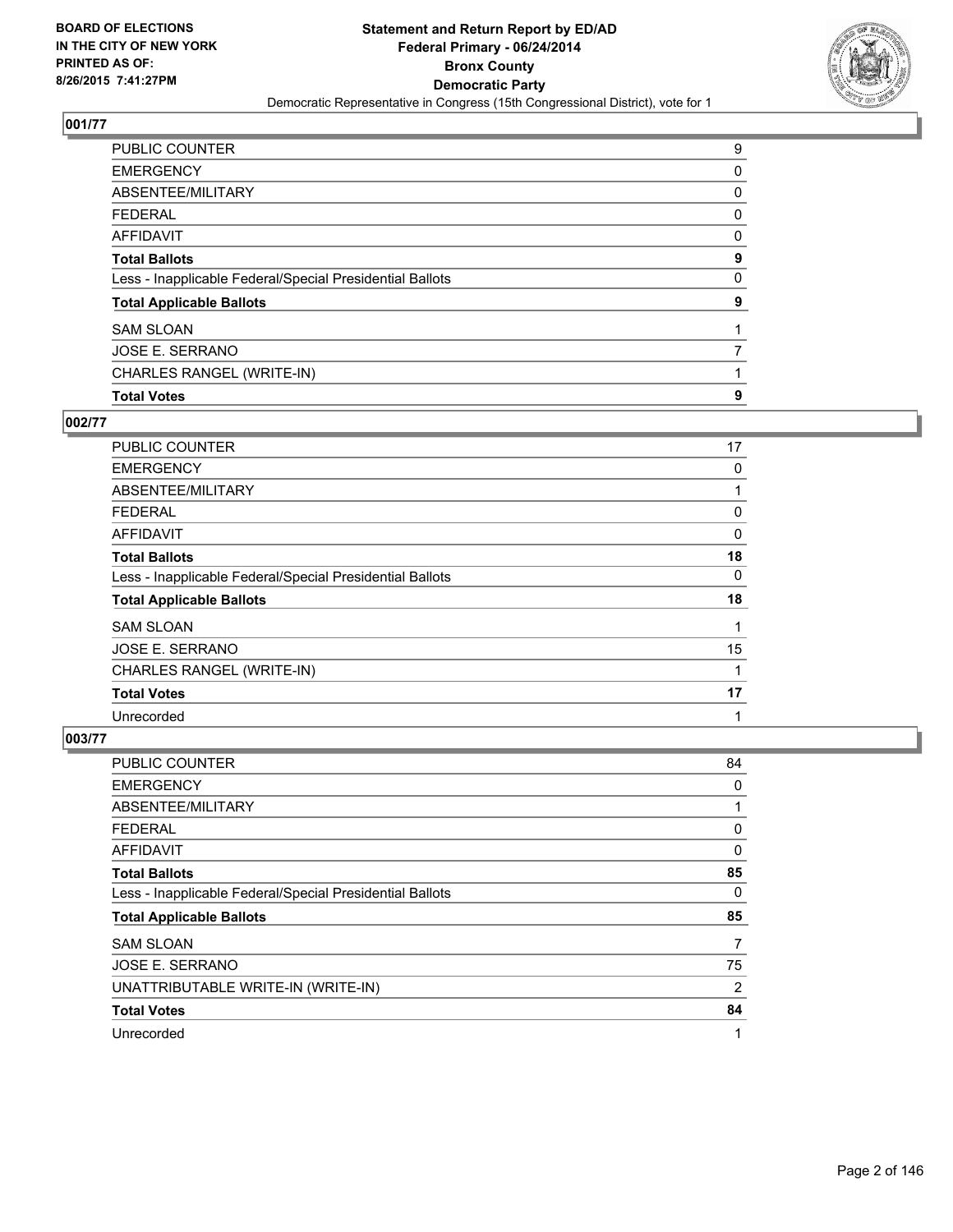

| PUBLIC COUNTER                                           | 14       |
|----------------------------------------------------------|----------|
| <b>EMERGENCY</b>                                         | 0        |
| ABSENTEE/MILITARY                                        | 0        |
| <b>FEDERAL</b>                                           | 0        |
| <b>AFFIDAVIT</b>                                         | 0        |
| <b>Total Ballots</b>                                     | 14       |
| Less - Inapplicable Federal/Special Presidential Ballots | 0        |
| <b>Total Applicable Ballots</b>                          | 14       |
| <b>SAM SLOAN</b>                                         | $\Omega$ |
| <b>JOSE E. SERRANO</b>                                   | 13       |
| ADRIANO ESPAILLANT (WRITE-IN)                            |          |
| <b>Total Votes</b>                                       | 14       |

# **005/77**

| PUBLIC COUNTER                                           | 53 |
|----------------------------------------------------------|----|
| <b>EMERGENCY</b>                                         | 0  |
| ABSENTEE/MILITARY                                        | 3  |
| <b>FEDERAL</b>                                           | 0  |
| <b>AFFIDAVIT</b>                                         | 0  |
| <b>Total Ballots</b>                                     | 56 |
| Less - Inapplicable Federal/Special Presidential Ballots | 0  |
| <b>Total Applicable Ballots</b>                          | 56 |
| <b>SAM SLOAN</b>                                         | 5  |
| <b>JOSE E. SERRANO</b>                                   | 51 |
| <b>Total Votes</b>                                       | 56 |
|                                                          |    |

| <b>PUBLIC COUNTER</b>                                    | 49 |
|----------------------------------------------------------|----|
| <b>EMERGENCY</b>                                         | 0  |
| ABSENTEE/MILITARY                                        | 1  |
| <b>FEDERAL</b>                                           | 0  |
| AFFIDAVIT                                                | 0  |
| <b>Total Ballots</b>                                     | 50 |
| Less - Inapplicable Federal/Special Presidential Ballots | 0  |
| <b>Total Applicable Ballots</b>                          | 50 |
| <b>SAM SLOAN</b>                                         | 4  |
| JOSE E. SERRANO                                          | 39 |
| ADRIANO ESPAILLANT (WRITE-IN)                            | 4  |
| CHARLES RANGEL (WRITE-IN)                                | 2  |
| UNATTRIBUTABLE WRITE-IN (WRITE-IN)                       | 1  |
| <b>Total Votes</b>                                       | 50 |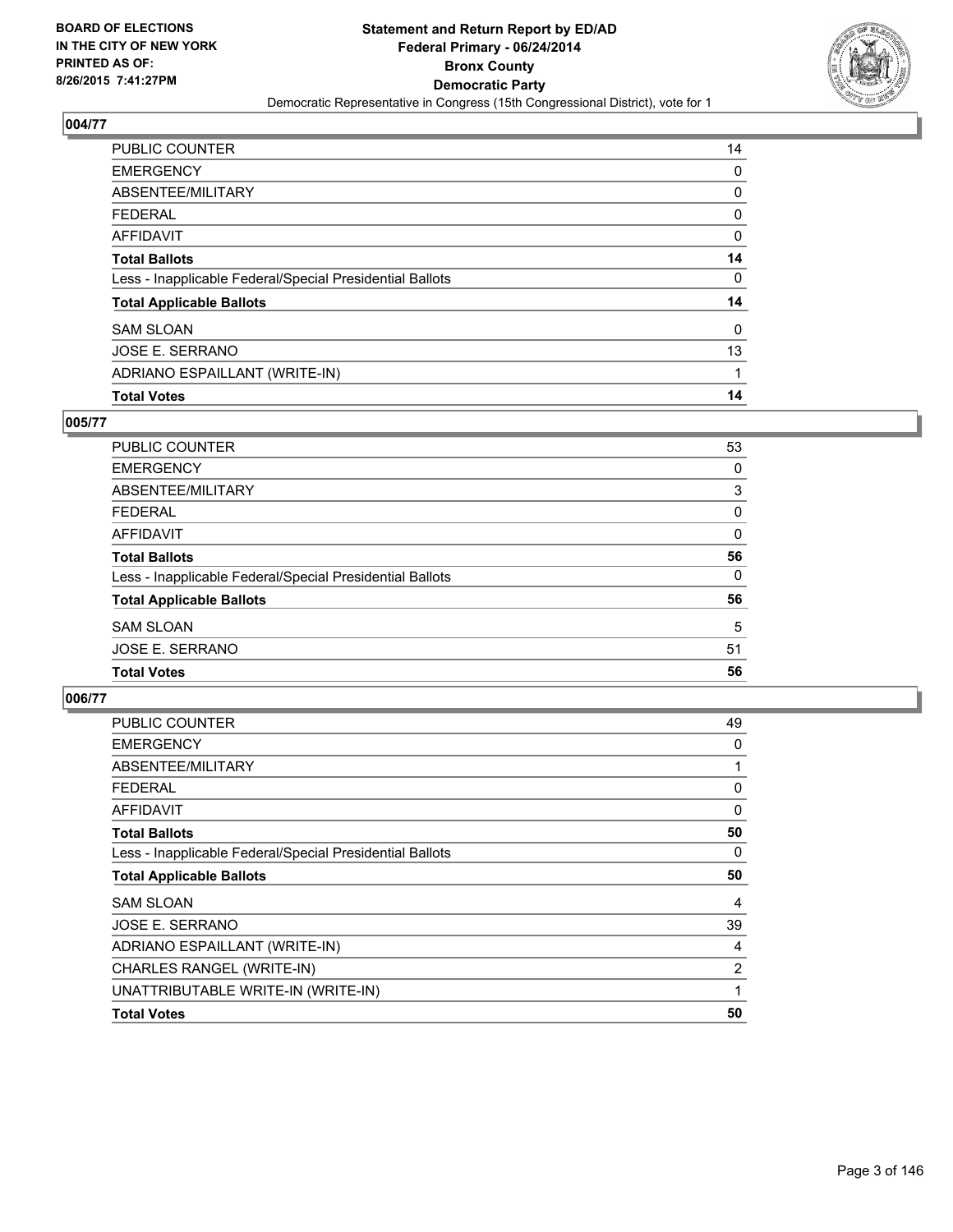

| <b>PUBLIC COUNTER</b>                                    | 87             |
|----------------------------------------------------------|----------------|
| <b>EMERGENCY</b>                                         | 0              |
| ABSENTEE/MILITARY                                        | $\overline{2}$ |
| <b>FEDERAL</b>                                           | 0              |
| <b>AFFIDAVIT</b>                                         |                |
| <b>Total Ballots</b>                                     | 90             |
| Less - Inapplicable Federal/Special Presidential Ballots | 0              |
| <b>Total Applicable Ballots</b>                          | 90             |
| <b>SAM SLOAN</b>                                         | 4              |
| JOSE E. SERRANO                                          | 74             |
| ADRIANO ESPAILLAT (WRITE-IN)                             | 9              |
| UNATTRIBUTABLE WRITE-IN (WRITE-IN)                       | 3              |
| <b>Total Votes</b>                                       | 90             |

#### **008/77**

| <b>PUBLIC COUNTER</b>                                    | 52 |
|----------------------------------------------------------|----|
| <b>EMERGENCY</b>                                         | 0  |
| ABSENTEE/MILITARY                                        | 2  |
| <b>FEDERAL</b>                                           | 0  |
| AFFIDAVIT                                                | 1  |
| <b>Total Ballots</b>                                     | 55 |
| Less - Inapplicable Federal/Special Presidential Ballots | 0  |
| <b>Total Applicable Ballots</b>                          | 55 |
| <b>SAM SLOAN</b>                                         | 4  |
| <b>JOSE E. SERRANO</b>                                   | 45 |
| ADRIANO ESPAILLAT (WRITE-IN)                             | 4  |
| CHARLES RANGEL (WRITE-IN)                                | 1  |
| UNATTRIBUTABLE WRITE-IN (WRITE-IN)                       | 1  |
| <b>Total Votes</b>                                       | 55 |

| <b>PUBLIC COUNTER</b>                                    | 48             |
|----------------------------------------------------------|----------------|
| <b>EMERGENCY</b>                                         | 0              |
| ABSENTEE/MILITARY                                        | 0              |
| <b>FEDERAL</b>                                           | 2              |
| AFFIDAVIT                                                | $\overline{2}$ |
| <b>Total Ballots</b>                                     | 52             |
| Less - Inapplicable Federal/Special Presidential Ballots | 0              |
| <b>Total Applicable Ballots</b>                          | 52             |
| <b>SAM SLOAN</b>                                         | 7              |
| JOSE E. SERRANO                                          | 40             |
| ADRIANO ESPAILLAT (WRITE-IN)                             | 1              |
| ADRIANO MARTINEZ (WRITE-IN)                              | $\overline{2}$ |
| UNATTRIBUTABLE WRITE-IN (WRITE-IN)                       | 1              |
| <b>Total Votes</b>                                       | 51             |
| Unrecorded                                               | 1              |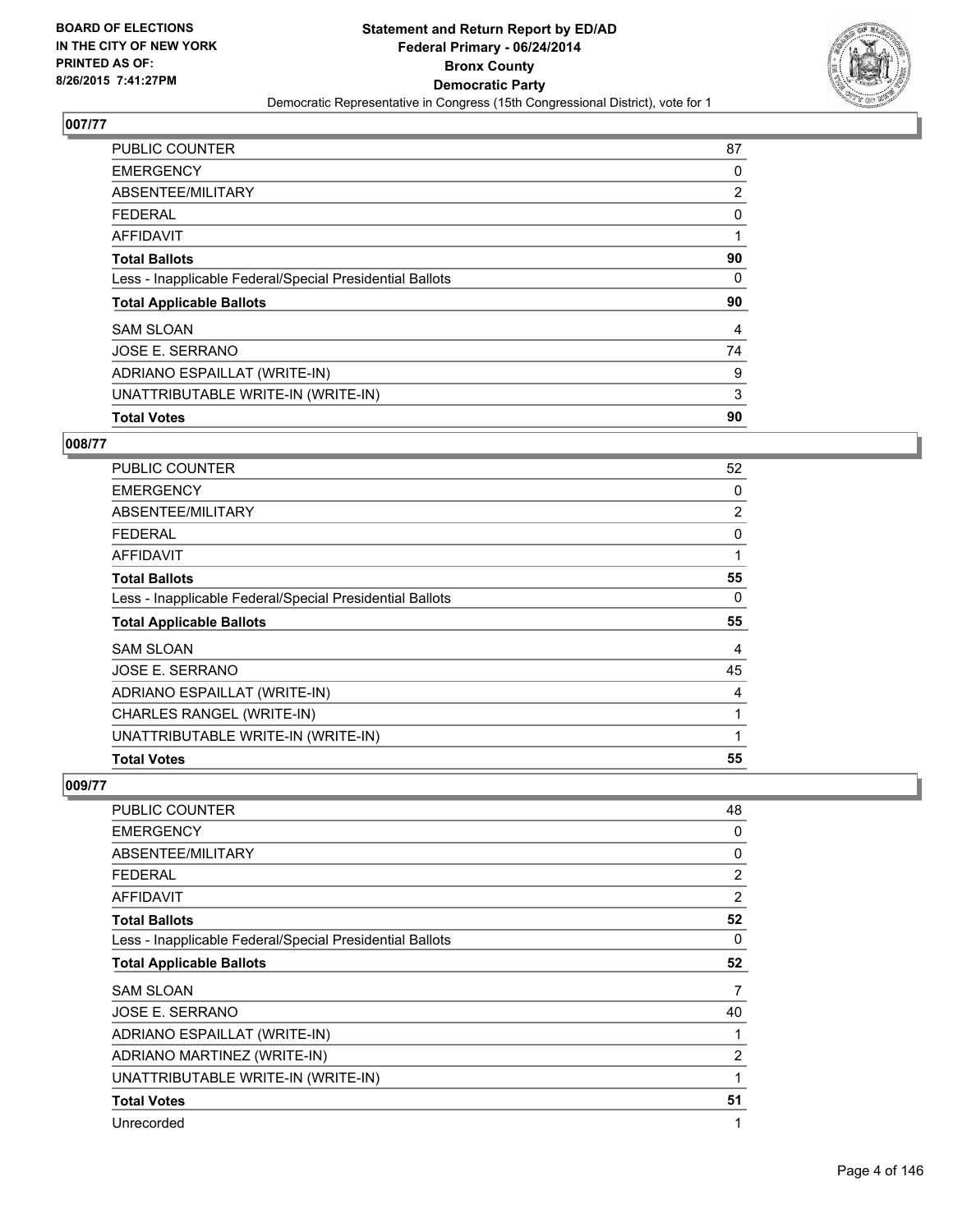

| <b>PUBLIC COUNTER</b>                                    | 121 |
|----------------------------------------------------------|-----|
| <b>EMERGENCY</b>                                         | 0   |
| ABSENTEE/MILITARY                                        | 2   |
| <b>FEDERAL</b>                                           | 0   |
| AFFIDAVIT                                                | 0   |
| <b>Total Ballots</b>                                     | 123 |
| Less - Inapplicable Federal/Special Presidential Ballots | 0   |
| <b>Total Applicable Ballots</b>                          | 123 |
| <b>SAM SLOAN</b>                                         | 9   |
| JOSE E. SERRANO                                          | 107 |
| CHARLES RANGEL (WRITE-IN)                                | 2   |
| UNATTRIBUTABLE WRITE-IN (WRITE-IN)                       | 4   |
| <b>Total Votes</b>                                       | 122 |
| Unrecorded                                               |     |

#### **011/77**

| <b>PUBLIC COUNTER</b>                                    | 49 |
|----------------------------------------------------------|----|
| <b>EMERGENCY</b>                                         | 0  |
| ABSENTEE/MILITARY                                        | 0  |
| <b>FEDERAL</b>                                           | 0  |
| AFFIDAVIT                                                | 0  |
| <b>Total Ballots</b>                                     | 49 |
| Less - Inapplicable Federal/Special Presidential Ballots | 0  |
| <b>Total Applicable Ballots</b>                          | 49 |
| <b>SAM SLOAN</b>                                         | 9  |
| JOSE E. SERRANO                                          | 37 |
| ADRIANO ESPAILLAT (WRITE-IN)                             | 1  |
| CYNTHIA SOLOMON (WRITE-IN)                               |    |
| UNATTRIBUTABLE WRITE-IN (WRITE-IN)                       | 1  |
| <b>Total Votes</b>                                       | 49 |

| <b>PUBLIC COUNTER</b>                                    | 37       |
|----------------------------------------------------------|----------|
| <b>EMERGENCY</b>                                         | 0        |
| ABSENTEE/MILITARY                                        | 4        |
| <b>FEDERAL</b>                                           |          |
| AFFIDAVIT                                                | 0        |
| <b>Total Ballots</b>                                     | 42       |
| Less - Inapplicable Federal/Special Presidential Ballots | $\Omega$ |
| <b>Total Applicable Ballots</b>                          | 42       |
| <b>SAM SLOAN</b>                                         |          |
| JOSE E. SERRANO                                          | 41       |
| <b>Total Votes</b>                                       | 42       |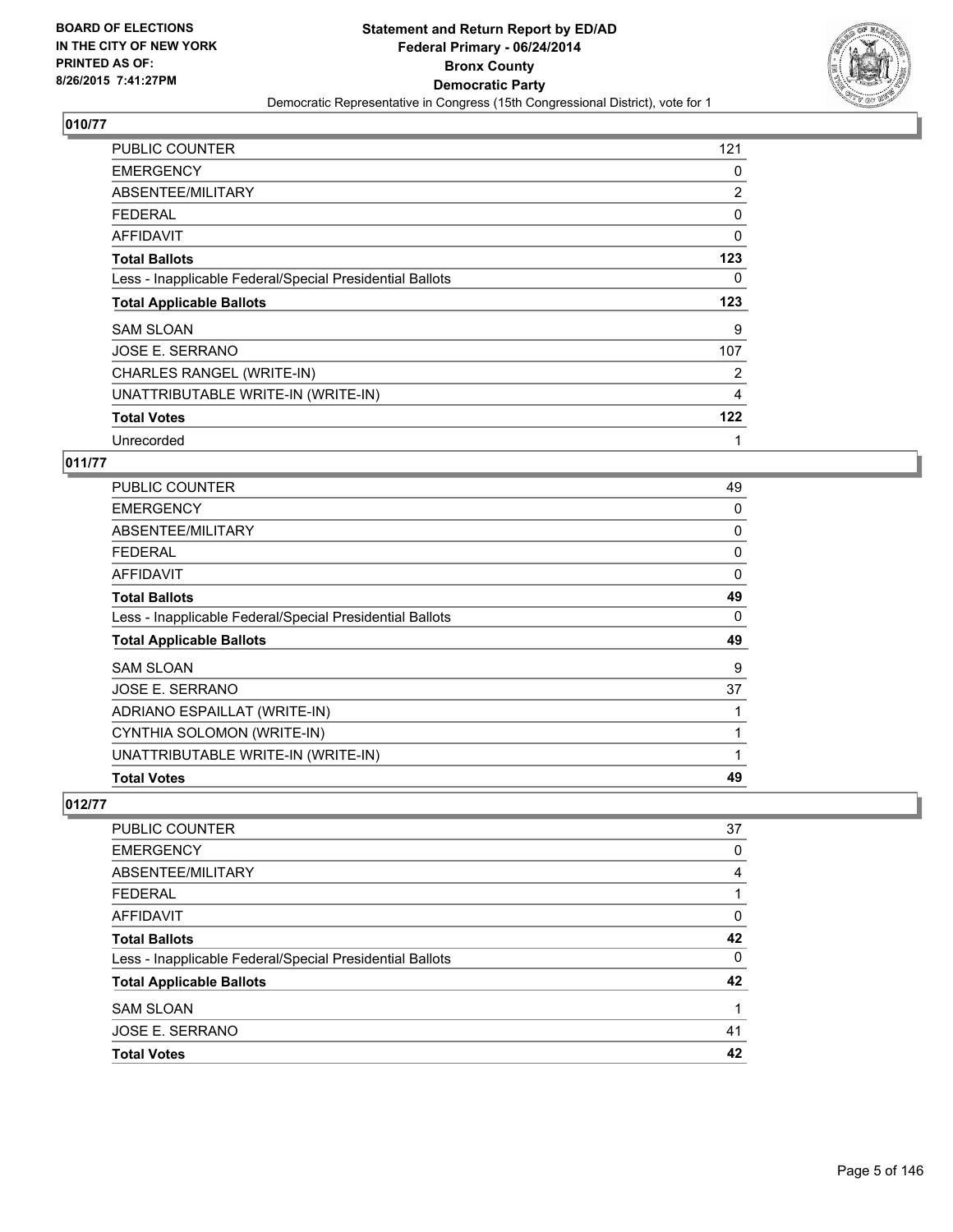

| PUBLIC COUNTER                                           | 26 |
|----------------------------------------------------------|----|
| EMERGENCY                                                | 0  |
| ABSENTEE/MILITARY                                        | 0  |
| FEDERAL                                                  | 0  |
| AFFIDAVIT                                                | 0  |
| Total Ballots                                            | 26 |
| Less - Inapplicable Federal/Special Presidential Ballots | 0  |
| <b>Total Applicable Ballots</b>                          | 26 |
| SAM SLOAN                                                | 3  |
| JOSE E. SERRANO                                          | 23 |
| <b>Total Votes</b>                                       | 26 |

## **014/77**

| <b>Total Votes</b>                                       | 69             |
|----------------------------------------------------------|----------------|
| UNATTRIBUTABLE WRITE-IN (WRITE-IN)                       | 1              |
| ADRIANO ESPAILLAT (WRITE-IN)                             | 2              |
| JOSE E. SERRANO                                          | 64             |
| <b>SAM SLOAN</b>                                         | $\overline{2}$ |
| <b>Total Applicable Ballots</b>                          | 69             |
| Less - Inapplicable Federal/Special Presidential Ballots | 0              |
| <b>Total Ballots</b>                                     | 69             |
| <b>AFFIDAVIT</b>                                         | 1              |
| <b>FEDERAL</b>                                           | 0              |
| ABSENTEE/MILITARY                                        | 0              |
| <b>EMERGENCY</b>                                         | 0              |
| PUBLIC COUNTER                                           | 68             |

| <b>PUBLIC COUNTER</b>                                    | 47 |
|----------------------------------------------------------|----|
| <b>EMERGENCY</b>                                         | 0  |
| ABSENTEE/MILITARY                                        | 0  |
| <b>FEDERAL</b>                                           | 0  |
| <b>AFFIDAVIT</b>                                         | 0  |
| <b>Total Ballots</b>                                     | 47 |
| Less - Inapplicable Federal/Special Presidential Ballots | 0  |
| <b>Total Applicable Ballots</b>                          | 47 |
| <b>SAM SLOAN</b>                                         | 2  |
| JOSE E. SERRANO                                          | 43 |
| ADRIANO ESPAILLAT (WRITE-IN)                             |    |
| UNATTRIBUTABLE WRITE-IN (WRITE-IN)                       | 1  |
| <b>Total Votes</b>                                       | 47 |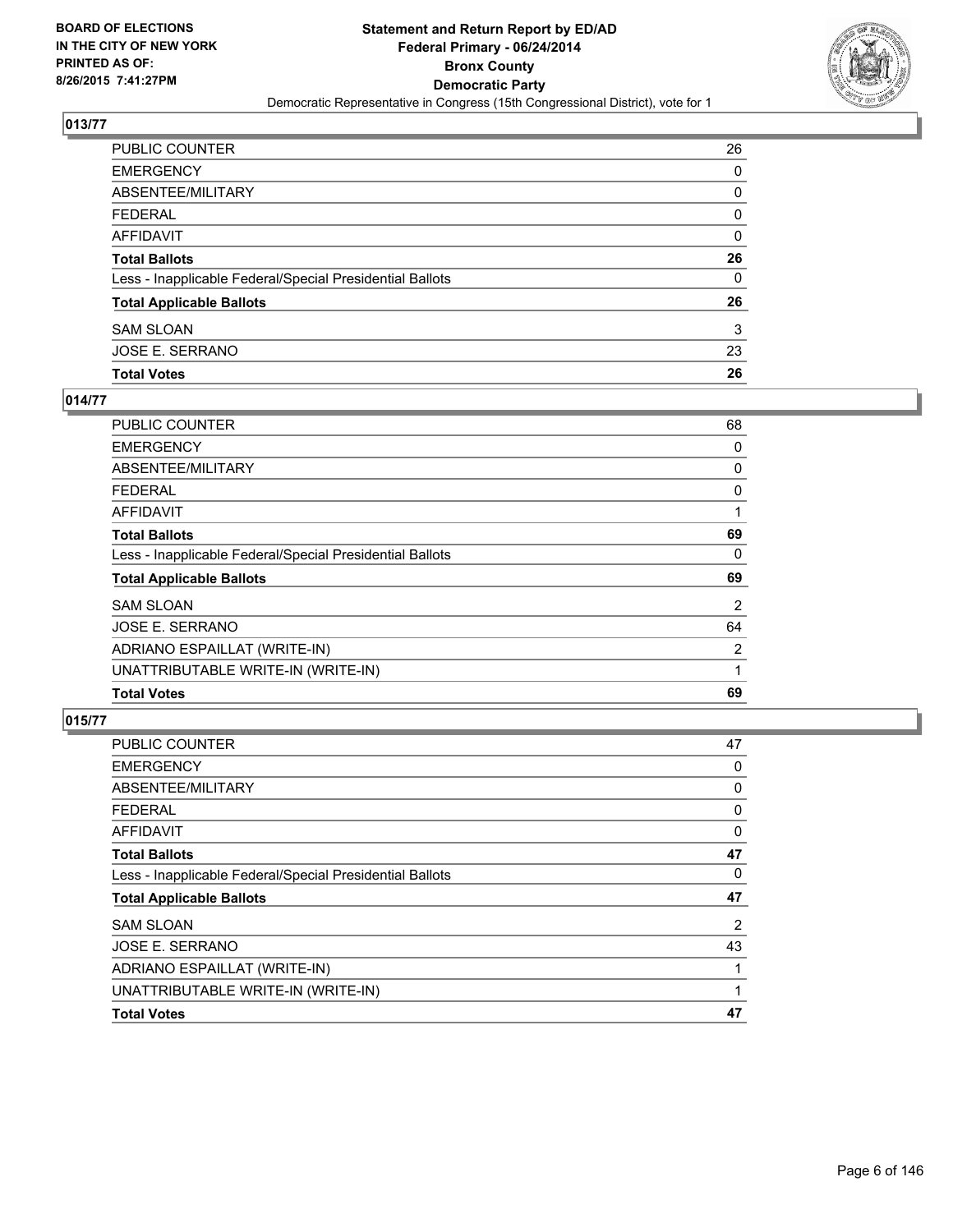

| PUBLIC COUNTER                                           | 61 |
|----------------------------------------------------------|----|
| <b>EMERGENCY</b>                                         | 0  |
| ABSENTEE/MILITARY                                        | 0  |
| <b>FEDERAL</b>                                           | 0  |
| <b>AFFIDAVIT</b>                                         | 0  |
| <b>Total Ballots</b>                                     | 61 |
| Less - Inapplicable Federal/Special Presidential Ballots | 0  |
| <b>Total Applicable Ballots</b>                          | 61 |
| <b>SAM SLOAN</b>                                         | 4  |
| <b>JOSE E. SERRANO</b>                                   | 56 |
| UNATTRIBUTABLE WRITE-IN (WRITE-IN)                       |    |
| <b>Total Votes</b>                                       | 61 |

# **017/77**

| 16             |
|----------------|
| 0              |
| 0              |
| 0              |
| 0              |
| 16             |
| $\Omega$       |
| 16             |
| $\overline{2}$ |
| 13             |
|                |
| 16             |
|                |

| <b>Total Votes</b>                                       | 33             |
|----------------------------------------------------------|----------------|
| CHARLES RANGEL (WRITE-IN)                                | 2              |
| ADRIANO ESPAILLAT (WRITE-IN)                             | 3              |
| JOSE E. SERRANO                                          | 26             |
| <b>SAM SLOAN</b>                                         | $\overline{2}$ |
| <b>Total Applicable Ballots</b>                          | 33             |
| Less - Inapplicable Federal/Special Presidential Ballots | 0              |
| <b>Total Ballots</b>                                     | 33             |
| <b>AFFIDAVIT</b>                                         | 0              |
| <b>FEDERAL</b>                                           | 0              |
| ABSENTEE/MILITARY                                        | 1              |
| <b>EMERGENCY</b>                                         | 0              |
| PUBLIC COUNTER                                           | 32             |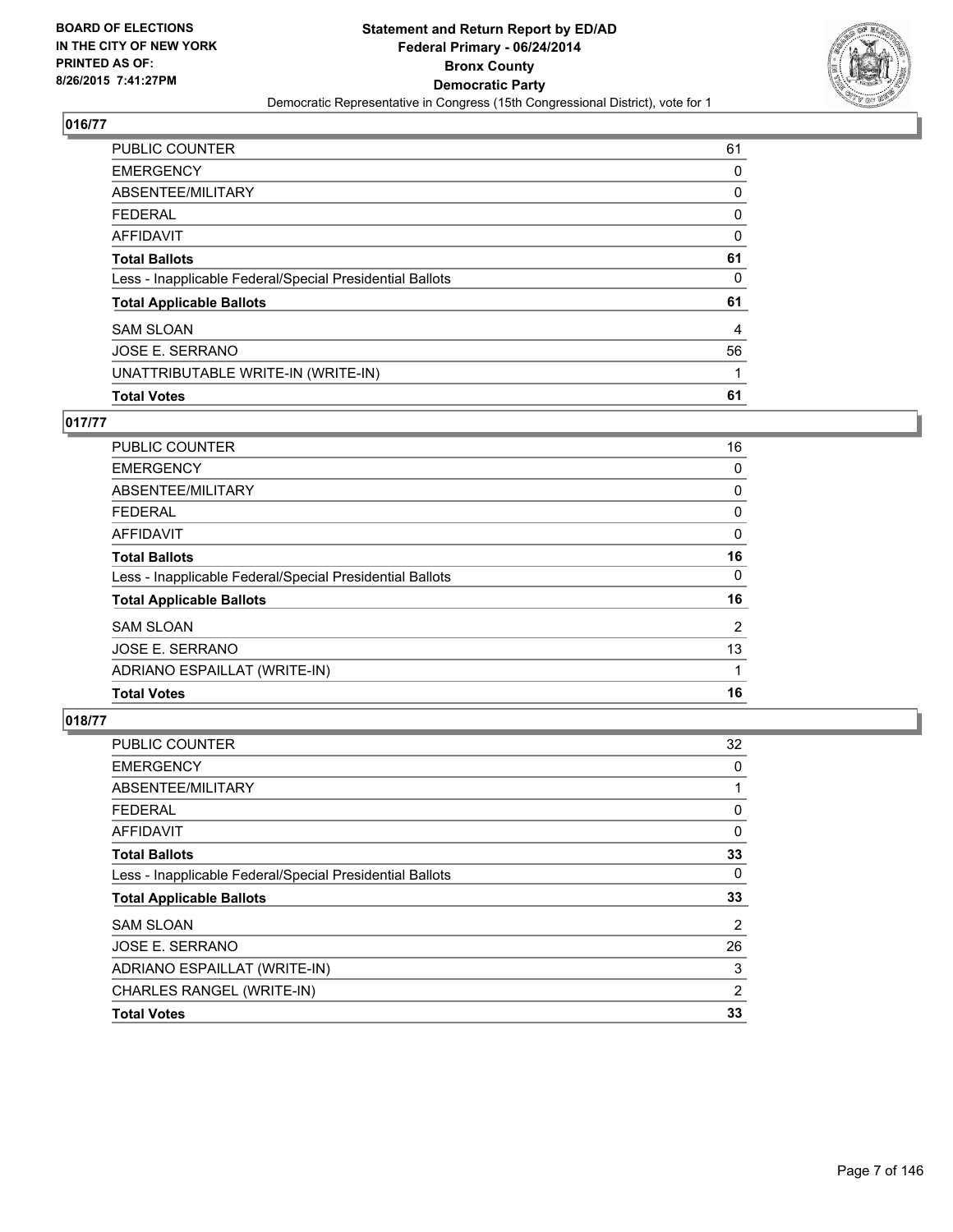

| PUBLIC COUNTER                                           | 35 |
|----------------------------------------------------------|----|
| <b>EMERGENCY</b>                                         | 0  |
| ABSENTEE/MILITARY                                        | 0  |
| <b>FEDERAL</b>                                           | 0  |
| <b>AFFIDAVIT</b>                                         | 0  |
| <b>Total Ballots</b>                                     | 35 |
| Less - Inapplicable Federal/Special Presidential Ballots | 0  |
| <b>Total Applicable Ballots</b>                          | 35 |
| <b>SAM SLOAN</b>                                         |    |
| <b>JOSE E. SERRANO</b>                                   | 33 |
| CHARLES RANGEL (WRITE-IN)                                |    |
| <b>Total Votes</b>                                       | 35 |

#### **020/77**

| 33 |
|----|
| 0  |
| 0  |
| 0  |
|    |
| 34 |
| 0  |
| 34 |
| 6  |
| 27 |
|    |
| 34 |
|    |

| <b>PUBLIC COUNTER</b>                                    | 64 |
|----------------------------------------------------------|----|
| <b>EMERGENCY</b>                                         | 0  |
| ABSENTEE/MILITARY                                        | 0  |
| <b>FEDERAL</b>                                           | 0  |
| <b>AFFIDAVIT</b>                                         | 0  |
| <b>Total Ballots</b>                                     | 64 |
| Less - Inapplicable Federal/Special Presidential Ballots | 0  |
| <b>Total Applicable Ballots</b>                          | 64 |
| <b>SAM SLOAN</b>                                         | 4  |
| JOSE E. SERRANO                                          | 38 |
| ADRIANO ESPAILLAT (WRITE-IN)                             | 12 |
| CHARLES RANGEL (WRITE-IN)                                | 6  |
| MICHEAL WALROND (WRITE-IN)                               | 1  |
| UNATTRIBUTABLE WRITE-IN (WRITE-IN)                       | 3  |
| <b>Total Votes</b>                                       | 64 |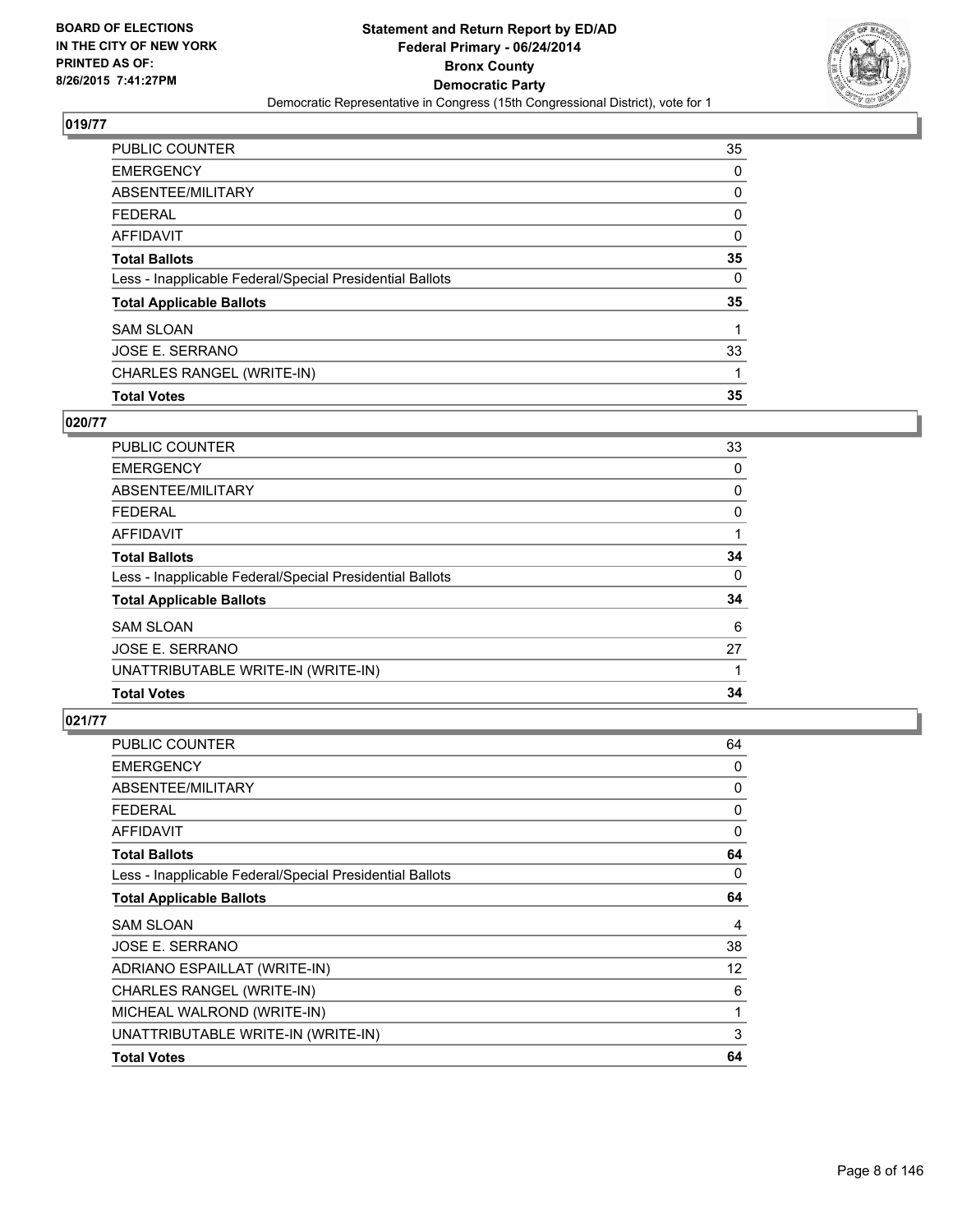

| <b>PUBLIC COUNTER</b>                                    | 59 |
|----------------------------------------------------------|----|
| <b>EMERGENCY</b>                                         | 0  |
| ABSENTEE/MILITARY                                        | 2  |
| <b>FEDERAL</b>                                           | 0  |
| <b>AFFIDAVIT</b>                                         | 0  |
| <b>Total Ballots</b>                                     | 61 |
| Less - Inapplicable Federal/Special Presidential Ballots | 0  |
| <b>Total Applicable Ballots</b>                          | 61 |
| <b>SAM SLOAN</b>                                         | 2  |
| JOSE E. SERRANO                                          | 38 |
| ADRIANO ESPAILLAT (WRITE-IN)                             | 9  |
| CHARLES RANGEL (WRITE-IN)                                | 6  |
| UNATTRIBUTABLE WRITE-IN (WRITE-IN)                       | 4  |
| <b>Total Votes</b>                                       | 59 |
| Unrecorded                                               | 2  |

# **032/77 COMBINED into: 033/77**

## **033/77**

| PUBLIC COUNTER                                           | 5 |
|----------------------------------------------------------|---|
| <b>EMERGENCY</b>                                         | 0 |
| ABSENTEE/MILITARY                                        | 0 |
| FEDERAL                                                  | 0 |
| AFFIDAVIT                                                | 0 |
| <b>Total Ballots</b>                                     | 5 |
| Less - Inapplicable Federal/Special Presidential Ballots | 0 |
| <b>Total Applicable Ballots</b>                          | 5 |
| SAM SLOAN                                                | 0 |
| JOSE E. SERRANO                                          | 5 |
| <b>Total Votes</b>                                       | 5 |
|                                                          |   |

| <b>PUBLIC COUNTER</b>                                    | 47 |
|----------------------------------------------------------|----|
| <b>EMERGENCY</b>                                         | 0  |
| ABSENTEE/MILITARY                                        | 1  |
| <b>FEDERAL</b>                                           | 0  |
| AFFIDAVIT                                                | 0  |
| <b>Total Ballots</b>                                     | 48 |
| Less - Inapplicable Federal/Special Presidential Ballots | 0  |
| <b>Total Applicable Ballots</b>                          | 48 |
| <b>SAM SLOAN</b>                                         | 4  |
| JOSE E. SERRANO                                          | 38 |
| ADRIANO ESPAILLAT (WRITE-IN)                             | 4  |
| CHARLES RANGEL (WRITE-IN)                                | 1  |
| UNATTRIBUTABLE WRITE-IN (WRITE-IN)                       | 1  |
| <b>Total Votes</b>                                       | 48 |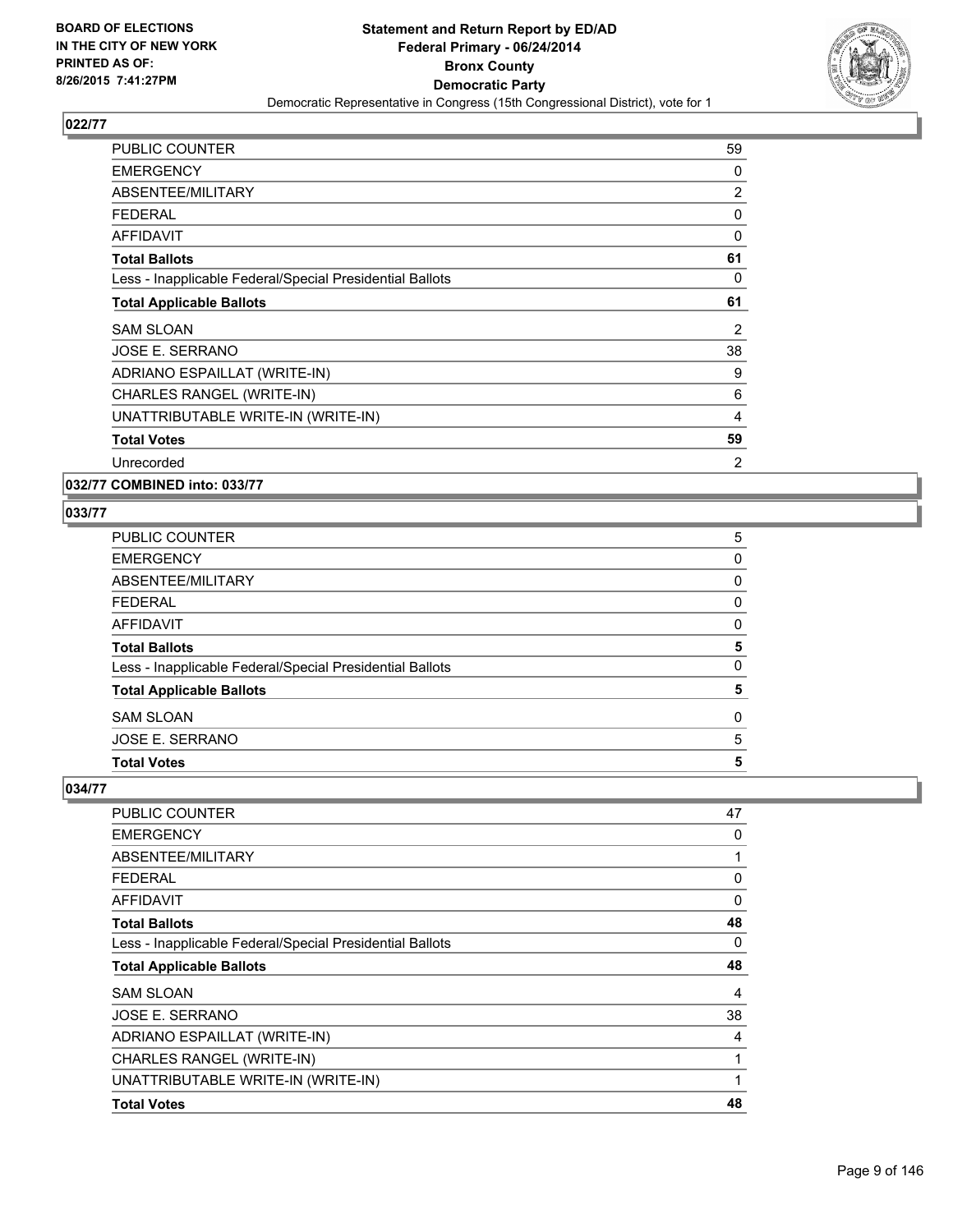

| <b>PUBLIC COUNTER</b>                                    | 46 |
|----------------------------------------------------------|----|
| <b>EMERGENCY</b>                                         | 0  |
| ABSENTEE/MILITARY                                        |    |
| <b>FEDERAL</b>                                           | 0  |
| <b>AFFIDAVIT</b>                                         |    |
| <b>Total Ballots</b>                                     | 48 |
| Less - Inapplicable Federal/Special Presidential Ballots | 0  |
| <b>Total Applicable Ballots</b>                          | 48 |
| <b>SAM SLOAN</b>                                         |    |
| <b>JOSE E. SERRANO</b>                                   | 40 |
| ADRIANO ESPAILLAT (WRITE-IN)                             | 4  |
| UNATTRIBUTABLE WRITE-IN (WRITE-IN)                       | 2  |
| <b>Total Votes</b>                                       | 47 |
| Unrecorded                                               |    |

#### **036/77**

| <b>PUBLIC COUNTER</b>                                    | 30       |
|----------------------------------------------------------|----------|
| <b>EMERGENCY</b>                                         | 0        |
| ABSENTEE/MILITARY                                        | 0        |
| <b>FEDERAL</b>                                           | 0        |
| AFFIDAVIT                                                | 0        |
| <b>Total Ballots</b>                                     | 30       |
| Less - Inapplicable Federal/Special Presidential Ballots | $\Omega$ |
| <b>Total Applicable Ballots</b>                          | 30       |
| <b>SAM SLOAN</b>                                         | 6        |
| JOSE E. SERRANO                                          | 24       |
| <b>Total Votes</b>                                       | 30       |

| <b>PUBLIC COUNTER</b>                                    | 43 |
|----------------------------------------------------------|----|
| <b>EMERGENCY</b>                                         | 0  |
| ABSENTEE/MILITARY                                        |    |
| <b>FEDERAL</b>                                           |    |
| <b>AFFIDAVIT</b>                                         | 0  |
| <b>Total Ballots</b>                                     | 45 |
| Less - Inapplicable Federal/Special Presidential Ballots | 0  |
| <b>Total Applicable Ballots</b>                          | 45 |
| <b>SAM SLOAN</b>                                         |    |
| JOSE E. SERRANO                                          | 41 |
| ADRIANO ESPAILLAT (WRITE-IN)                             | 2  |
| CHARLES RANGEL (WRITE-IN)                                | 1  |
| <b>Total Votes</b>                                       | 45 |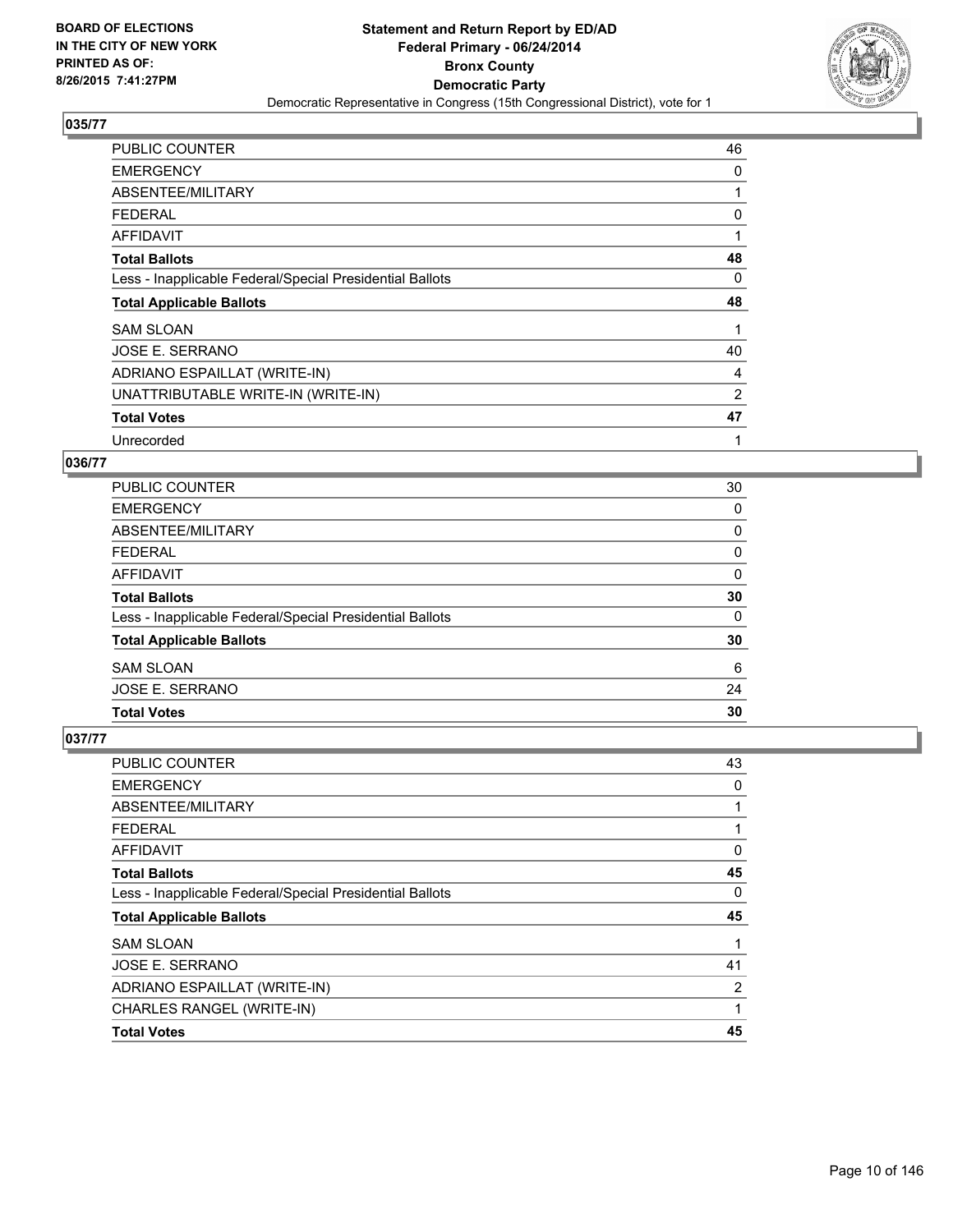

| PUBLIC COUNTER                                           | 18 |
|----------------------------------------------------------|----|
| <b>EMERGENCY</b>                                         | 0  |
| ABSENTEE/MILITARY                                        | 0  |
| <b>FEDERAL</b>                                           | 0  |
| <b>AFFIDAVIT</b>                                         | 3  |
| <b>Total Ballots</b>                                     | 21 |
| Less - Inapplicable Federal/Special Presidential Ballots | 0  |
| <b>Total Applicable Ballots</b>                          | 21 |
| <b>SAM SLOAN</b>                                         |    |
| JOSE E. SERRANO                                          | 17 |
| CHARLES RANGEL (WRITE-IN)                                | 3  |
| <b>Total Votes</b>                                       | 21 |

#### **039/77**

| <b>PUBLIC COUNTER</b>                                    | 40 |
|----------------------------------------------------------|----|
| <b>EMERGENCY</b>                                         | 0  |
| ABSENTEE/MILITARY                                        | 0  |
| <b>FEDERAL</b>                                           |    |
| AFFIDAVIT                                                |    |
| <b>Total Ballots</b>                                     | 42 |
| Less - Inapplicable Federal/Special Presidential Ballots | 0  |
| <b>Total Applicable Ballots</b>                          | 42 |
| <b>SAM SLOAN</b>                                         | 2  |
| JOSE E. SERRANO                                          | 38 |
| CHARLES RANGEL (WRITE-IN)                                | 2  |
| <b>Total Votes</b>                                       | 42 |
|                                                          |    |

| <b>PUBLIC COUNTER</b>                                    | 21 |
|----------------------------------------------------------|----|
| <b>EMERGENCY</b>                                         | 0  |
| ABSENTEE/MILITARY                                        | 0  |
| <b>FEDERAL</b>                                           | 0  |
| AFFIDAVIT                                                | 0  |
| <b>Total Ballots</b>                                     | 21 |
| Less - Inapplicable Federal/Special Presidential Ballots | 0  |
| <b>Total Applicable Ballots</b>                          | 21 |
| <b>SAM SLOAN</b>                                         | 0  |
| <b>JOSE E. SERRANO</b>                                   | 20 |
| ADRIANO ESPAILLAT (WRITE-IN)                             | 1  |
| <b>Total Votes</b>                                       | 21 |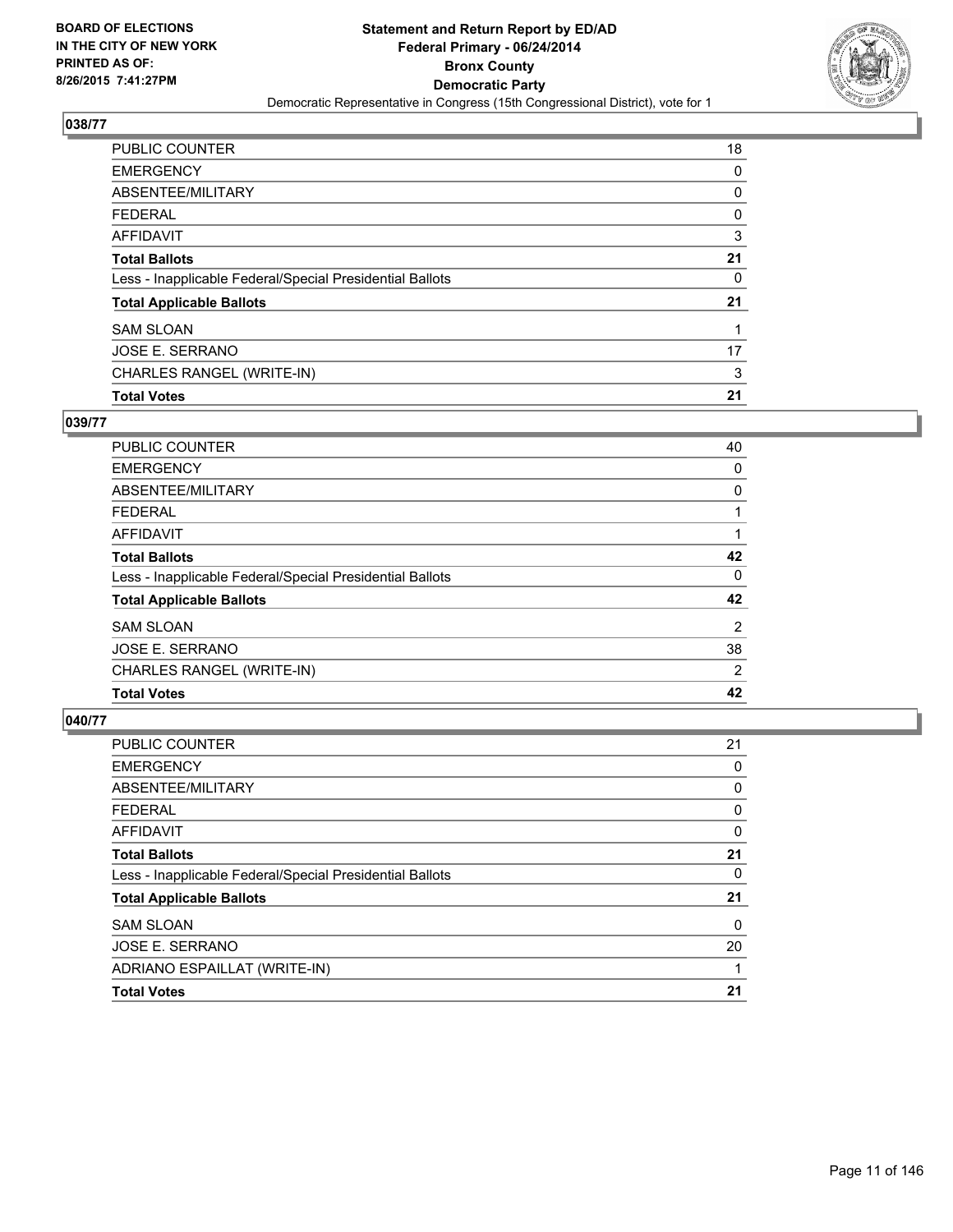

| PUBLIC COUNTER                                           | 45 |
|----------------------------------------------------------|----|
| <b>EMERGENCY</b>                                         | 0  |
| ABSENTEE/MILITARY                                        | 0  |
| <b>FEDERAL</b>                                           | 0  |
| <b>AFFIDAVIT</b>                                         | 0  |
| <b>Total Ballots</b>                                     | 45 |
| Less - Inapplicable Federal/Special Presidential Ballots | 0  |
| <b>Total Applicable Ballots</b>                          | 45 |
| <b>SAM SLOAN</b>                                         | 1  |
| <b>JOSE E. SERRANO</b>                                   | 43 |
| UNATTRIBUTABLE WRITE-IN (WRITE-IN)                       | 1  |
| <b>Total Votes</b>                                       | 45 |

#### **042/77**

| <b>PUBLIC COUNTER</b>                                    | 14             |
|----------------------------------------------------------|----------------|
| <b>EMERGENCY</b>                                         | 0              |
| ABSENTEE/MILITARY                                        |                |
| <b>FEDERAL</b>                                           | 0              |
| AFFIDAVIT                                                | $\Omega$       |
| <b>Total Ballots</b>                                     | 15             |
| Less - Inapplicable Federal/Special Presidential Ballots | 0              |
| <b>Total Applicable Ballots</b>                          | 15             |
| <b>SAM SLOAN</b>                                         | $\overline{2}$ |
| <b>JOSE E. SERRANO</b>                                   | 12             |
| UNATTRIBUTABLE WRITE-IN (WRITE-IN)                       |                |
| <b>Total Votes</b>                                       | 15             |
|                                                          |                |

| PUBLIC COUNTER                                           | 35 |
|----------------------------------------------------------|----|
| <b>EMERGENCY</b>                                         | 0  |
| ABSENTEE/MILITARY                                        | 2  |
| <b>FEDERAL</b>                                           |    |
| <b>AFFIDAVIT</b>                                         |    |
| <b>Total Ballots</b>                                     | 39 |
| Less - Inapplicable Federal/Special Presidential Ballots | 0  |
| <b>Total Applicable Ballots</b>                          | 39 |
| <b>SAM SLOAN</b>                                         | 4  |
| JOSE E. SERRANO                                          | 33 |
| <b>Total Votes</b>                                       | 37 |
| Unrecorded                                               | 2  |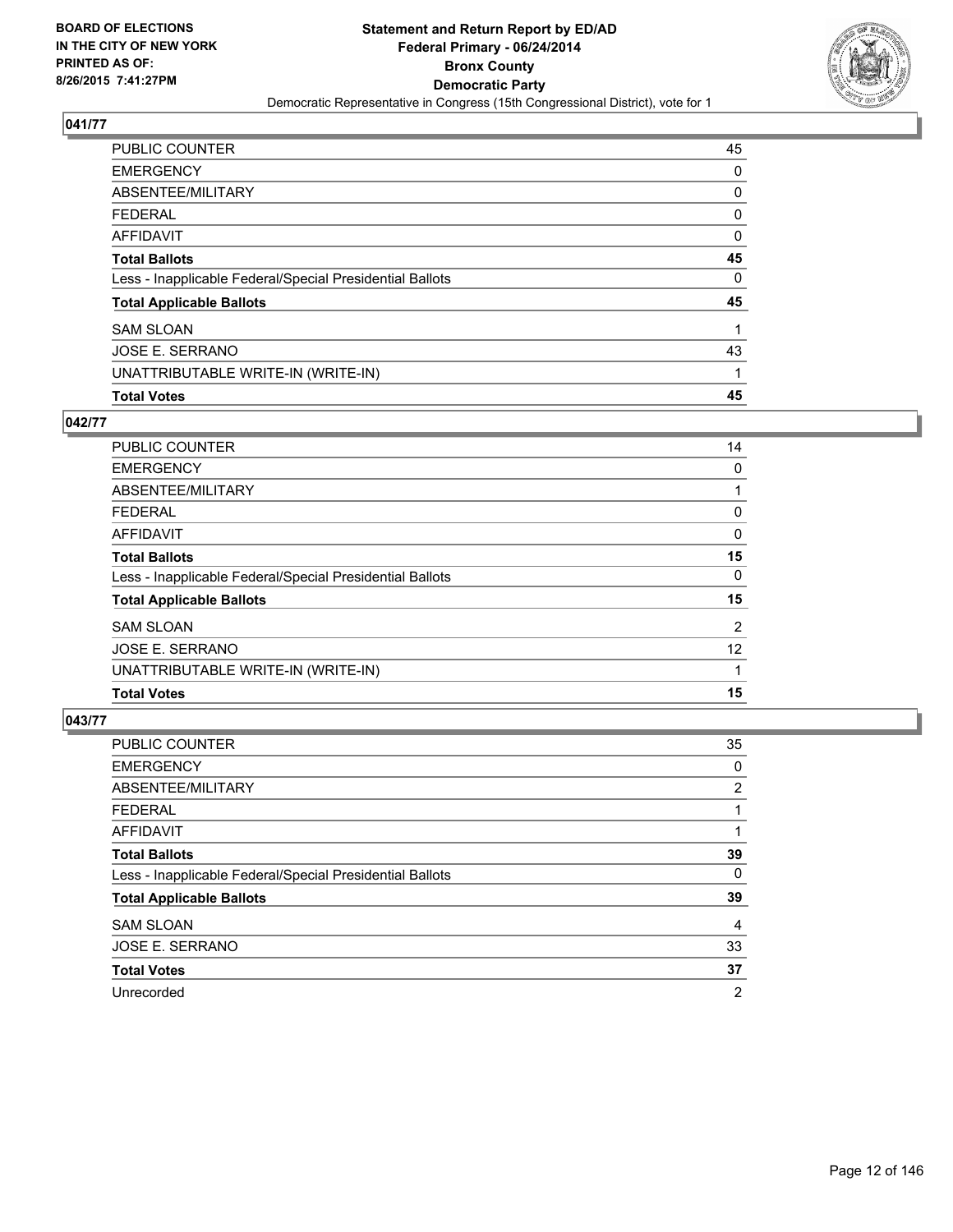

| PUBLIC COUNTER                                           | 35 |
|----------------------------------------------------------|----|
| EMERGENCY                                                | 0  |
| ABSENTEE/MILITARY                                        |    |
| FEDERAL                                                  | 0  |
| AFFIDAVIT                                                |    |
| Total Ballots                                            | 37 |
| Less - Inapplicable Federal/Special Presidential Ballots | 0  |
| <b>Total Applicable Ballots</b>                          | 37 |
| <b>SAM SLOAN</b>                                         | 7  |
| JOSE E. SERRANO                                          | 30 |
| <b>Total Votes</b>                                       | 37 |

#### **045/77**

| <b>PUBLIC COUNTER</b>                                    | 50 |
|----------------------------------------------------------|----|
| <b>EMERGENCY</b>                                         | 0  |
| ABSENTEE/MILITARY                                        |    |
| <b>FEDERAL</b>                                           | 0  |
| <b>AFFIDAVIT</b>                                         | 2  |
| <b>Total Ballots</b>                                     | 53 |
| Less - Inapplicable Federal/Special Presidential Ballots | 0  |
| <b>Total Applicable Ballots</b>                          | 53 |
| <b>SAM SLOAN</b>                                         | 3  |
| <b>JOSE E. SERRANO</b>                                   | 49 |
| UNATTRIBUTABLE WRITE-IN (WRITE-IN)                       |    |
| <b>Total Votes</b>                                       | 53 |
|                                                          |    |

| <b>PUBLIC COUNTER</b>                                    | 46 |
|----------------------------------------------------------|----|
| <b>EMERGENCY</b>                                         | 0  |
| ABSENTEE/MILITARY                                        | 2  |
| FEDERAL                                                  | 0  |
| AFFIDAVIT                                                |    |
| <b>Total Ballots</b>                                     | 49 |
| Less - Inapplicable Federal/Special Presidential Ballots | 0  |
| <b>Total Applicable Ballots</b>                          | 49 |
| <b>SAM SLOAN</b>                                         | 5  |
| <b>JOSE E. SERRANO</b>                                   | 42 |
| UNATTRIBUTABLE WRITE-IN (WRITE-IN)                       | 2  |
| <b>Total Votes</b>                                       | 49 |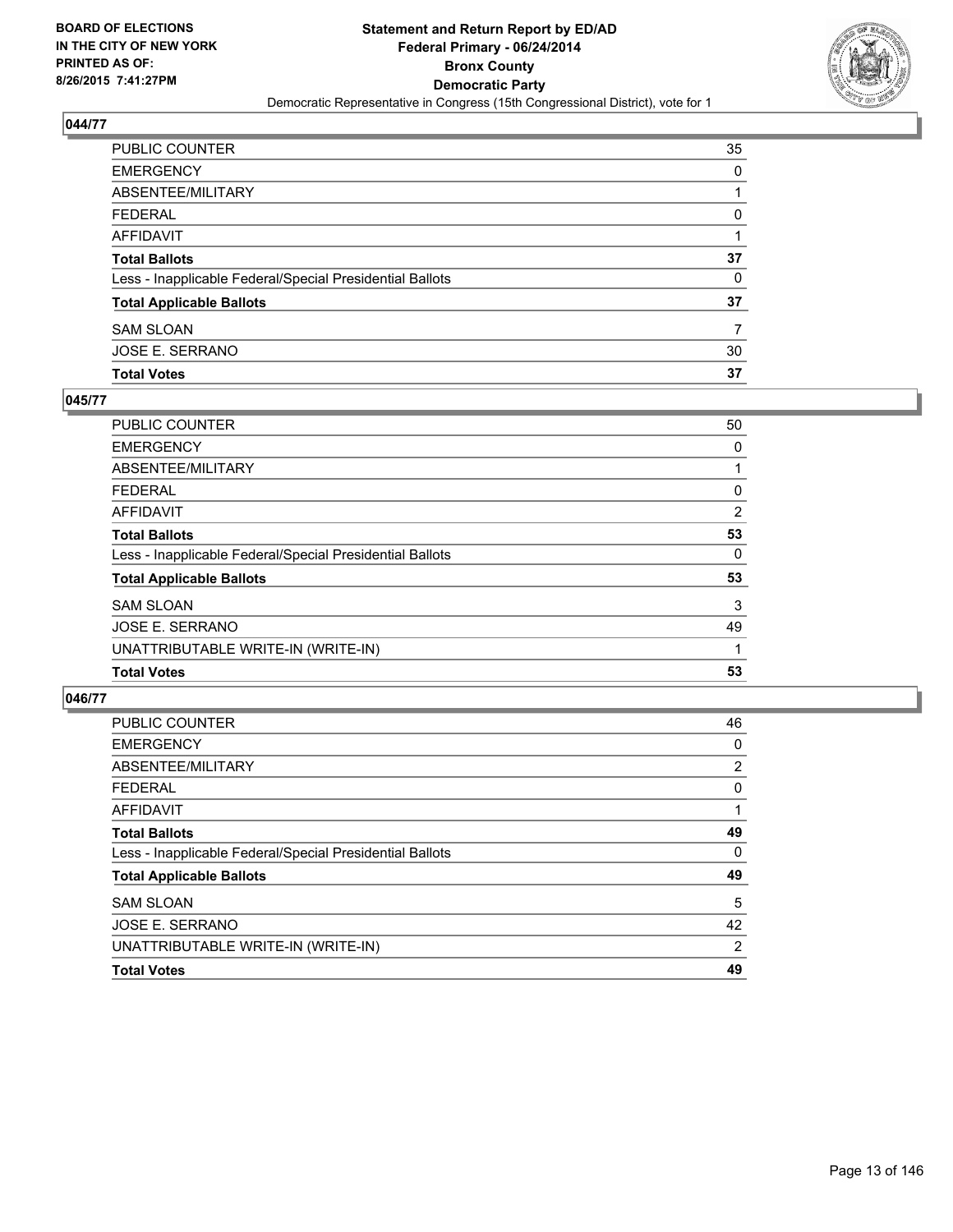

| PUBLIC COUNTER                                           | 38 |
|----------------------------------------------------------|----|
| <b>EMERGENCY</b>                                         | 0  |
| <b>ABSENTEE/MILITARY</b>                                 | 1  |
| <b>FEDERAL</b>                                           | 0  |
| AFFIDAVIT                                                | 4  |
| <b>Total Ballots</b>                                     | 43 |
| Less - Inapplicable Federal/Special Presidential Ballots | 0  |
| <b>Total Applicable Ballots</b>                          | 43 |
| <b>SAM SLOAN</b>                                         | 2  |
| JOSE E. SERRANO                                          | 41 |
| <b>Total Votes</b>                                       | 43 |

#### **048/77**

| <b>PUBLIC COUNTER</b>                                    | 37 |
|----------------------------------------------------------|----|
| <b>EMERGENCY</b>                                         | 0  |
| ABSENTEE/MILITARY                                        |    |
| <b>FEDERAL</b>                                           |    |
| <b>AFFIDAVIT</b>                                         | 0  |
| <b>Total Ballots</b>                                     | 39 |
| Less - Inapplicable Federal/Special Presidential Ballots | 0  |
| <b>Total Applicable Ballots</b>                          | 39 |
| <b>SAM SLOAN</b>                                         | 4  |
| JOSE E. SERRANO                                          | 34 |
| UNATTRIBUTABLE WRITE-IN (WRITE-IN)                       |    |
| <b>Total Votes</b>                                       | 39 |
|                                                          |    |

| <b>PUBLIC COUNTER</b>                                    | 23             |
|----------------------------------------------------------|----------------|
| <b>EMERGENCY</b>                                         | 0              |
| ABSENTEE/MILITARY                                        | $\overline{2}$ |
| <b>FEDERAL</b>                                           | 0              |
| AFFIDAVIT                                                | 0              |
| <b>Total Ballots</b>                                     | 25             |
| Less - Inapplicable Federal/Special Presidential Ballots | 0              |
| <b>Total Applicable Ballots</b>                          | 25             |
| <b>SAM SLOAN</b>                                         | $\overline{2}$ |
| JOSE E. SERRANO                                          | 22             |
| <b>Total Votes</b>                                       | 24             |
| Unrecorded                                               | 1              |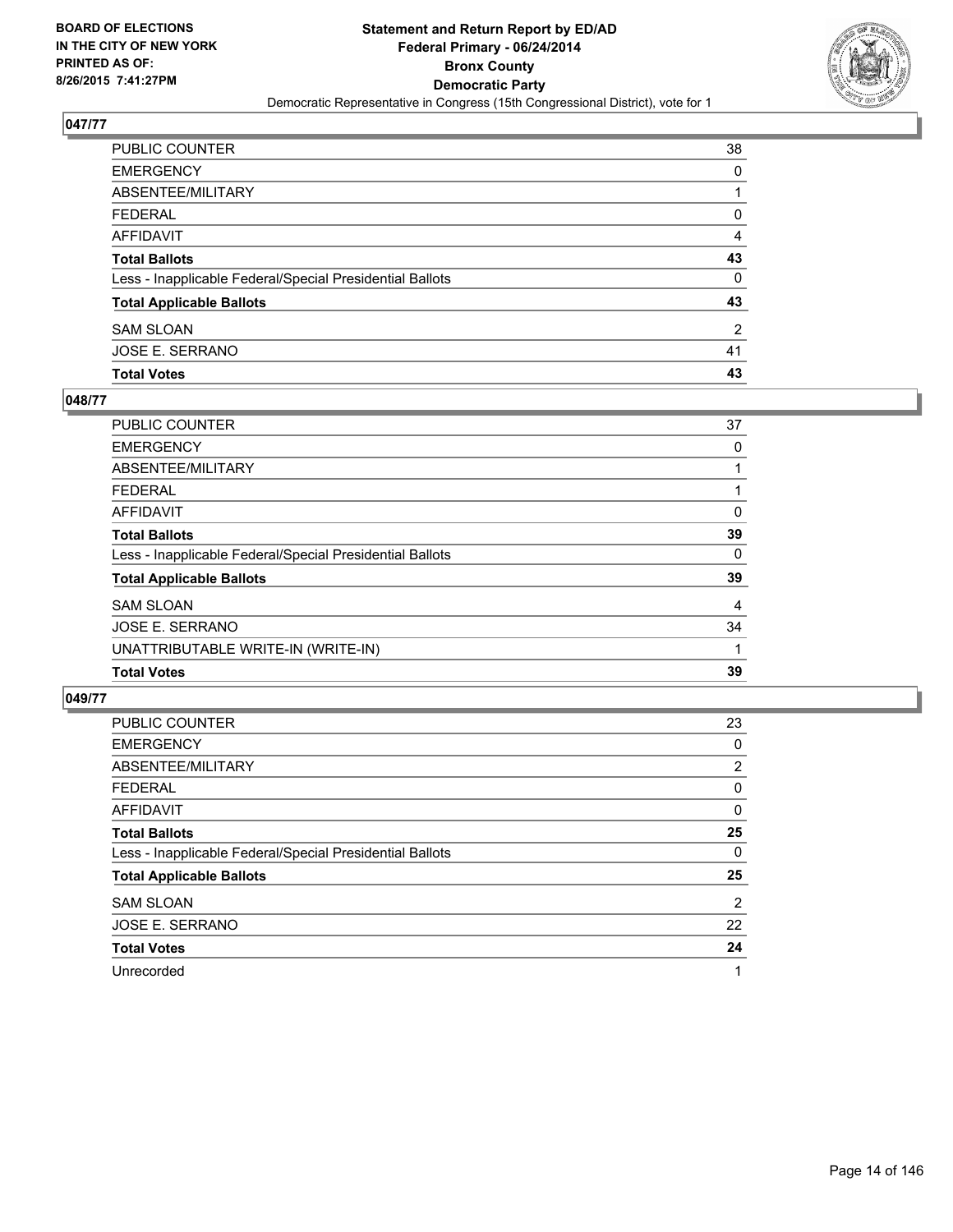

| PUBLIC COUNTER                                           | 49             |
|----------------------------------------------------------|----------------|
| <b>EMERGENCY</b>                                         | 0              |
| ABSENTEE/MILITARY                                        | 0              |
| <b>FEDERAL</b>                                           | 0              |
| <b>AFFIDAVIT</b>                                         |                |
| <b>Total Ballots</b>                                     | 50             |
| Less - Inapplicable Federal/Special Presidential Ballots | 0              |
| <b>Total Applicable Ballots</b>                          | 50             |
| <b>SAM SLOAN</b>                                         | 3              |
| <b>JOSE E. SERRANO</b>                                   | 45             |
| UNATTRIBUTABLE WRITE-IN (WRITE-IN)                       | $\overline{2}$ |
| <b>Total Votes</b>                                       | 50             |

## **051/77**

| <b>PUBLIC COUNTER</b>                                    | 40 |
|----------------------------------------------------------|----|
| <b>EMERGENCY</b>                                         | 0  |
| ABSENTEE/MILITARY                                        | 3  |
| FEDERAL                                                  | 0  |
| <b>AFFIDAVIT</b>                                         | 0  |
| <b>Total Ballots</b>                                     | 43 |
| Less - Inapplicable Federal/Special Presidential Ballots | 0  |
| <b>Total Applicable Ballots</b>                          | 43 |
| <b>SAM SLOAN</b>                                         | 4  |
| JOSE E. SERRANO                                          | 38 |
| MARIA A SMITH FORBES (WRITE-IN)                          |    |
| <b>Total Votes</b>                                       | 43 |
|                                                          |    |

| <b>PUBLIC COUNTER</b>                                    | 14 |
|----------------------------------------------------------|----|
| <b>EMERGENCY</b>                                         | 0  |
| ABSENTEE/MILITARY                                        |    |
| <b>FEDERAL</b>                                           | 0  |
| <b>AFFIDAVIT</b>                                         | 0  |
| <b>Total Ballots</b>                                     | 15 |
| Less - Inapplicable Federal/Special Presidential Ballots | 0  |
| <b>Total Applicable Ballots</b>                          | 15 |
| <b>SAM SLOAN</b>                                         | 3  |
| <b>JOSE E. SERRANO</b>                                   | 12 |
| <b>Total Votes</b>                                       | 15 |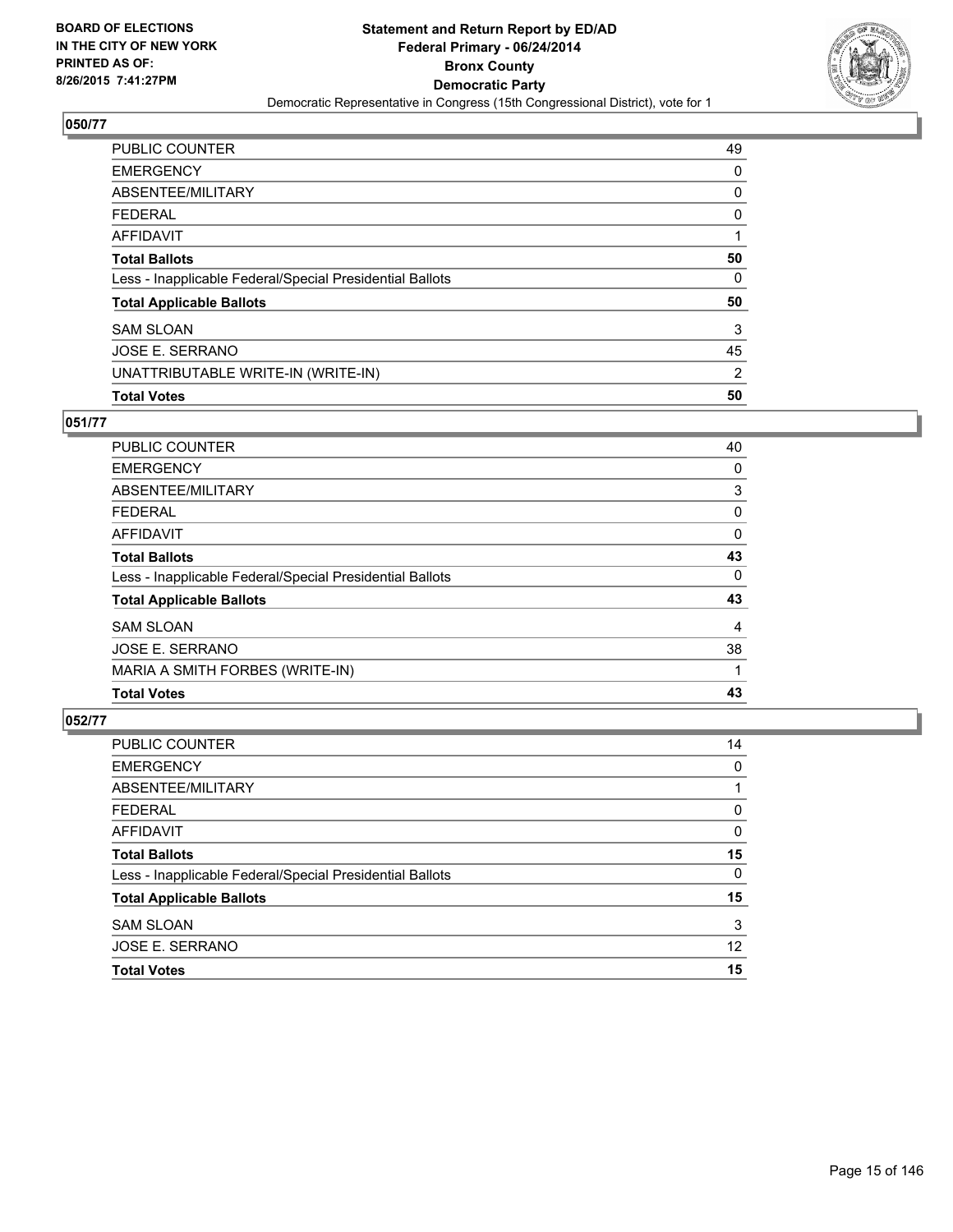

| PUBLIC COUNTER                                           | 35 |
|----------------------------------------------------------|----|
| <b>EMERGENCY</b>                                         | 0  |
| ABSENTEE/MILITARY                                        | 4  |
| <b>FEDERAL</b>                                           | 0  |
| <b>AFFIDAVIT</b>                                         | 0  |
| <b>Total Ballots</b>                                     | 39 |
| Less - Inapplicable Federal/Special Presidential Ballots | 0  |
| <b>Total Applicable Ballots</b>                          | 39 |
| <b>SAM SLOAN</b>                                         | 2  |
| JOSE E. SERRANO                                          | 36 |
| UNATTRIBUTABLE WRITE-IN (WRITE-IN)                       |    |
| <b>Total Votes</b>                                       | 39 |

## **054/77**

| <b>PUBLIC COUNTER</b>                                    | 44 |
|----------------------------------------------------------|----|
| <b>EMERGENCY</b>                                         | 0  |
| ABSENTEE/MILITARY                                        |    |
| <b>FEDERAL</b>                                           | 0  |
| AFFIDAVIT                                                | 0  |
| <b>Total Ballots</b>                                     | 45 |
| Less - Inapplicable Federal/Special Presidential Ballots | 0  |
| <b>Total Applicable Ballots</b>                          | 45 |
| <b>SAM SLOAN</b>                                         | 0  |
| JOSE E. SERRANO                                          | 39 |
| ADRIANO ESPAILLAT (WRITE-IN)                             |    |
| CHARLES RANGEL (WRITE-IN)                                | 3  |
| UNATTRIBUTABLE WRITE-IN (WRITE-IN)                       | 2  |
| <b>Total Votes</b>                                       | 45 |
|                                                          |    |

| PUBLIC COUNTER                                           | 28 |
|----------------------------------------------------------|----|
| <b>EMERGENCY</b>                                         | 0  |
| ABSENTEE/MILITARY                                        | 0  |
| <b>FEDERAL</b>                                           | 1  |
| <b>AFFIDAVIT</b>                                         | 0  |
| <b>Total Ballots</b>                                     | 29 |
| Less - Inapplicable Federal/Special Presidential Ballots | 0  |
| <b>Total Applicable Ballots</b>                          | 29 |
| <b>SAM SLOAN</b>                                         | 3  |
| JOSE E. SERRANO                                          | 22 |
| CHARLES RANGEL (WRITE-IN)                                | 2  |
| UNATTRIBUTABLE WRITE-IN (WRITE-IN)                       | 1  |
| <b>Total Votes</b>                                       | 28 |
| Unrecorded                                               | 1  |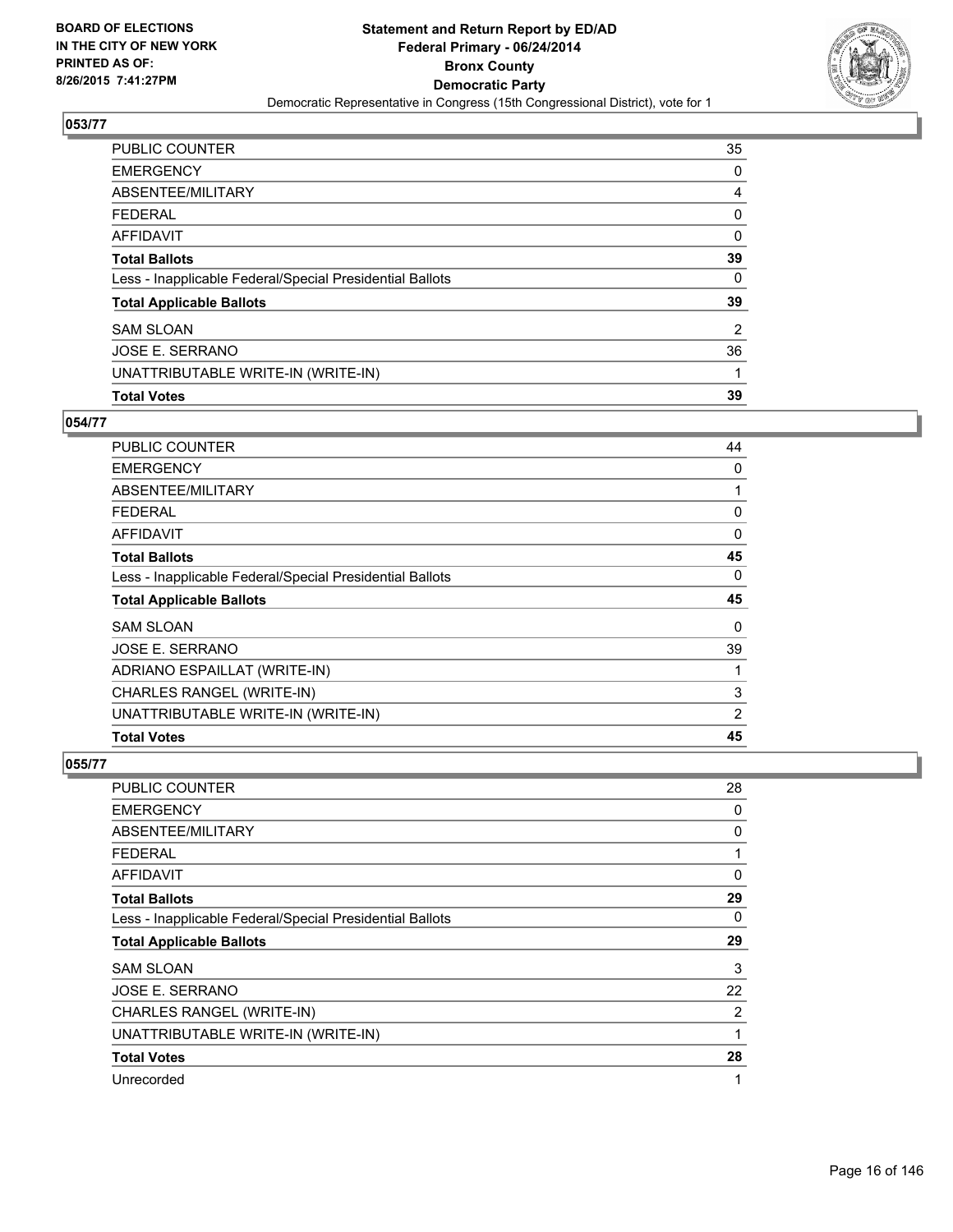

| PUBLIC COUNTER                                           | 41       |
|----------------------------------------------------------|----------|
| <b>EMERGENCY</b>                                         | 0        |
| <b>ABSENTEE/MILITARY</b>                                 | 17       |
| <b>FEDERAL</b>                                           | $\Omega$ |
| AFFIDAVIT                                                |          |
| <b>Total Ballots</b>                                     | 59       |
| Less - Inapplicable Federal/Special Presidential Ballots | $\Omega$ |
| <b>Total Applicable Ballots</b>                          | 59       |
| <b>SAM SLOAN</b>                                         | 13       |
| JOSE E. SERRANO                                          | 46       |
| <b>Total Votes</b>                                       | 59       |

#### **057/77**

| PUBLIC COUNTER                                           | 32       |
|----------------------------------------------------------|----------|
| <b>EMERGENCY</b>                                         | 0        |
| ABSENTEE/MILITARY                                        | 5        |
| <b>FEDERAL</b>                                           | 0        |
| AFFIDAVIT                                                | 1        |
| <b>Total Ballots</b>                                     | 38       |
| Less - Inapplicable Federal/Special Presidential Ballots | $\Omega$ |
| <b>Total Applicable Ballots</b>                          | 38       |
| <b>SAM SLOAN</b>                                         | 3        |
| JOSE E. SERRANO                                          | 32       |
| CHARLES RANGEL (WRITE-IN)                                |          |
| UNATTRIBUTABLE WRITE-IN (WRITE-IN)                       | 2        |
| <b>Total Votes</b>                                       | 38       |
|                                                          |          |

| PUBLIC COUNTER                                           | 56 |
|----------------------------------------------------------|----|
| <b>EMERGENCY</b>                                         | 0  |
| ABSENTEE/MILITARY                                        | 2  |
| <b>FEDERAL</b>                                           | 0  |
| <b>AFFIDAVIT</b>                                         | 0  |
| <b>Total Ballots</b>                                     | 58 |
| Less - Inapplicable Federal/Special Presidential Ballots | 0  |
| <b>Total Applicable Ballots</b>                          | 58 |
| <b>SAM SLOAN</b>                                         | 10 |
| JOSE E. SERRANO                                          | 48 |
| <b>Total Votes</b>                                       | 58 |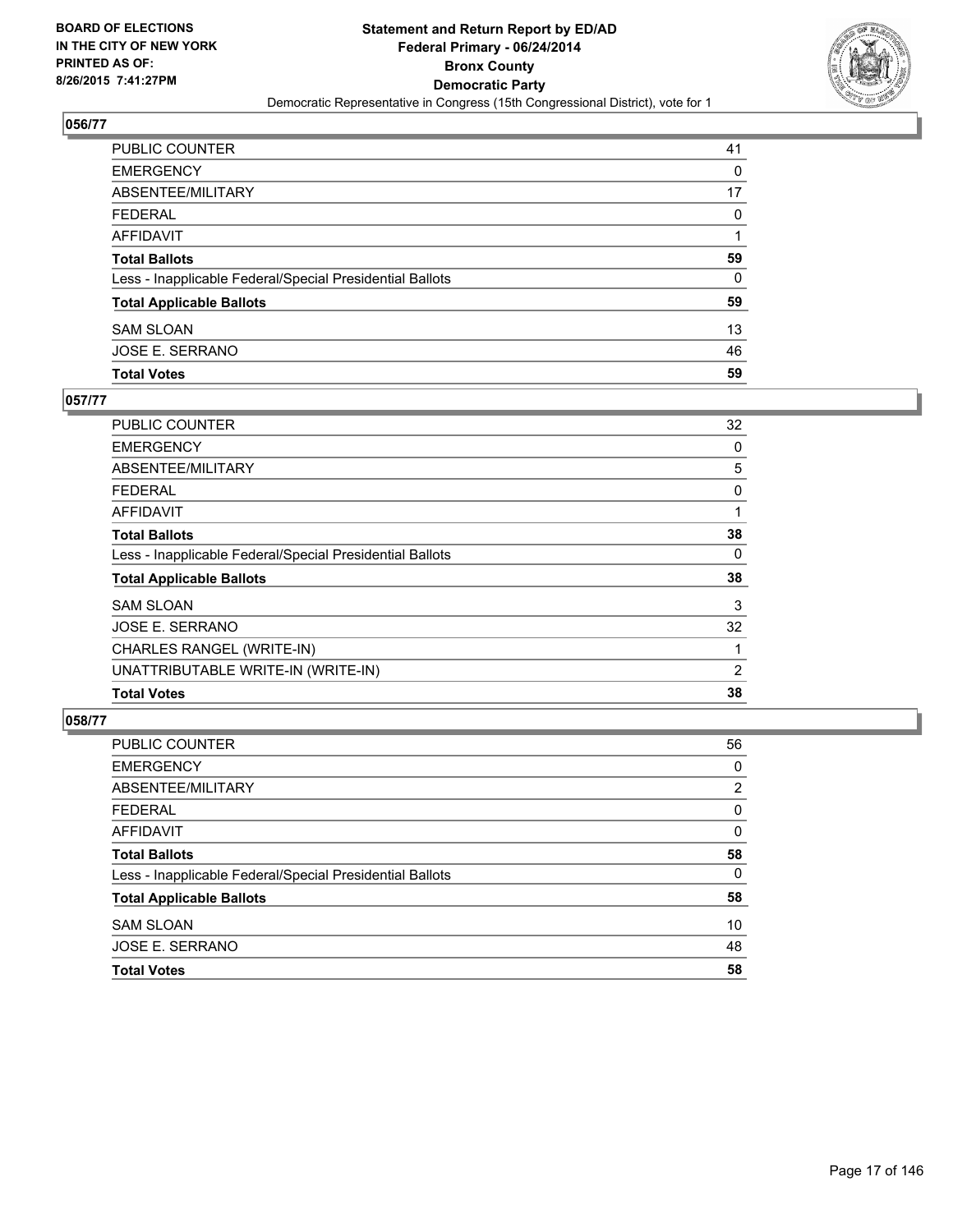

| PUBLIC COUNTER                                           | 34 |
|----------------------------------------------------------|----|
| <b>EMERGENCY</b>                                         | 0  |
| ABSENTEE/MILITARY                                        |    |
| <b>FEDERAL</b>                                           | 0  |
| <b>AFFIDAVIT</b>                                         | 0  |
| <b>Total Ballots</b>                                     | 35 |
| Less - Inapplicable Federal/Special Presidential Ballots | 0  |
| <b>Total Applicable Ballots</b>                          | 35 |
| <b>SAM SLOAN</b>                                         | 2  |
| <b>JOSE E. SERRANO</b>                                   | 32 |
| CHARLES RANGEL (WRITE-IN)                                |    |
| <b>Total Votes</b>                                       | 35 |

#### **060/77**

| PUBLIC COUNTER                                           | 89             |
|----------------------------------------------------------|----------------|
| <b>EMERGENCY</b>                                         | 0              |
| ABSENTEE/MILITARY                                        | $\overline{2}$ |
| FEDERAL                                                  | 0              |
| AFFIDAVIT                                                | 1              |
| <b>Total Ballots</b>                                     | 92             |
| Less - Inapplicable Federal/Special Presidential Ballots | 0              |
| <b>Total Applicable Ballots</b>                          | 92             |
| SAM SLOAN                                                | 7              |
| JOSE E. SERRANO                                          | 81             |
| CHARLES RANGEL (WRITE-IN)                                | 1              |
| JUSTIN WALDREN (WRITE-IN)                                | 1              |
| UNATTRIBUTABLE WRITE-IN (WRITE-IN)                       | 1              |
| <b>Total Votes</b>                                       | 91             |
| Unrecorded                                               | 1              |

| PUBLIC COUNTER                                           | 11 |
|----------------------------------------------------------|----|
| <b>EMERGENCY</b>                                         | 0  |
| ABSENTEE/MILITARY                                        |    |
| <b>FEDERAL</b>                                           | 0  |
| <b>AFFIDAVIT</b>                                         | 0  |
| <b>Total Ballots</b>                                     | 12 |
| Less - Inapplicable Federal/Special Presidential Ballots | 0  |
| <b>Total Applicable Ballots</b>                          | 12 |
| <b>SAM SLOAN</b>                                         | 2  |
| <b>JOSE E. SERRANO</b>                                   | 10 |
| <b>Total Votes</b>                                       | 12 |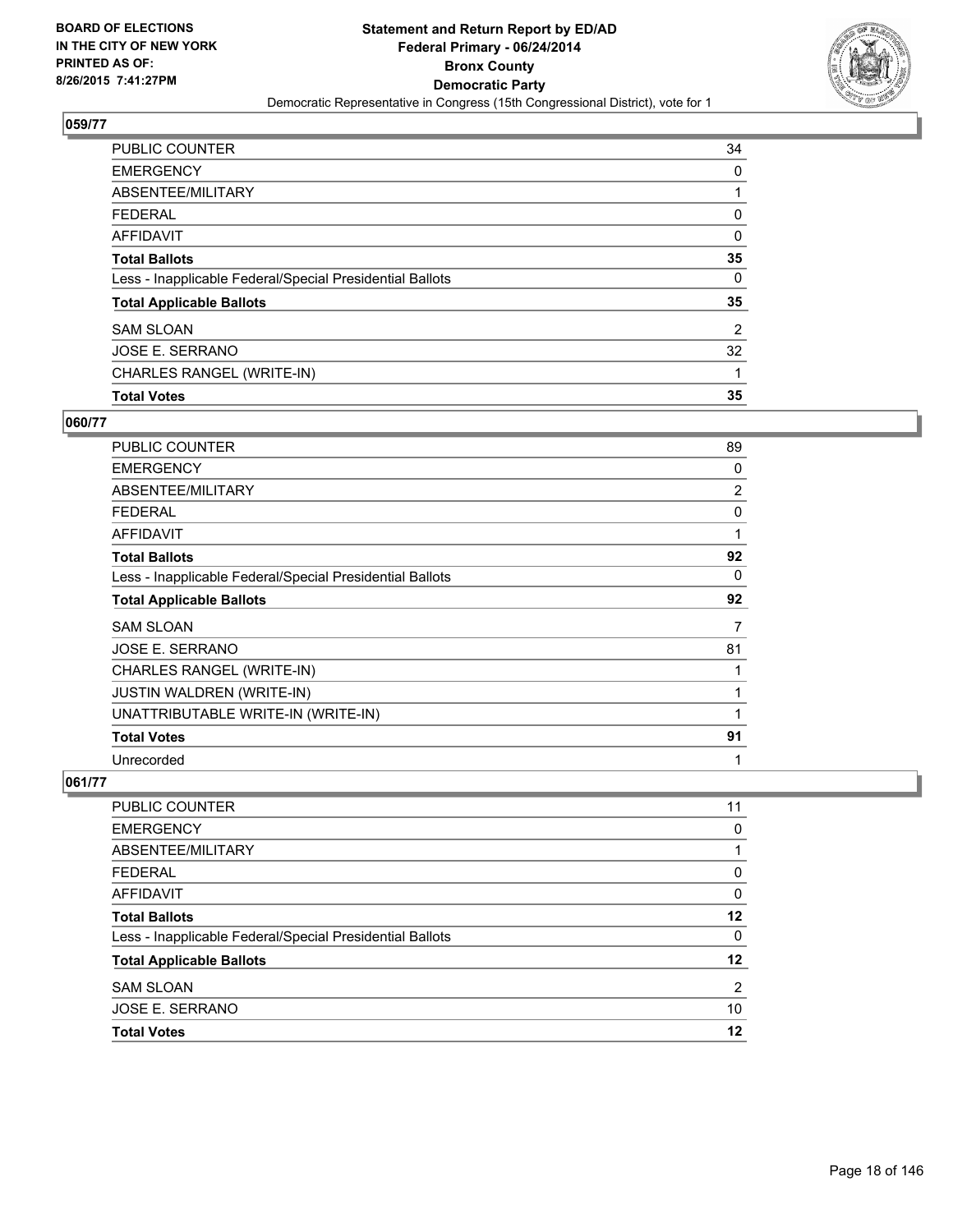

| PUBLIC COUNTER                                           | 26 |
|----------------------------------------------------------|----|
| EMERGENCY                                                | 0  |
| ABSENTEE/MILITARY                                        | 2  |
| FEDERAL                                                  | 0  |
| AFFIDAVIT                                                | 0  |
| Total Ballots                                            | 28 |
| Less - Inapplicable Federal/Special Presidential Ballots | 0  |
| <b>Total Applicable Ballots</b>                          | 28 |
| SAM SLOAN                                                | 2  |
| JOSE E. SERRANO                                          | 26 |
| <b>Total Votes</b>                                       | 28 |

#### **063/77**

| PUBLIC COUNTER                                           | 42             |
|----------------------------------------------------------|----------------|
| <b>EMERGENCY</b>                                         | 0              |
| ABSENTEE/MILITARY                                        | $\overline{2}$ |
| <b>FEDERAL</b>                                           | 0              |
| <b>AFFIDAVIT</b>                                         | 0              |
| <b>Total Ballots</b>                                     | 44             |
| Less - Inapplicable Federal/Special Presidential Ballots | 0              |
| <b>Total Applicable Ballots</b>                          | 44             |
| <b>SAM SLOAN</b>                                         |                |
| JOSE E. SERRANO                                          | 42             |
| CHARLES RANGEL (WRITE-IN)                                |                |
| <b>Total Votes</b>                                       | 44             |
|                                                          |                |

| <b>PUBLIC COUNTER</b>                                    | 9              |
|----------------------------------------------------------|----------------|
| <b>EMERGENCY</b>                                         | 0              |
| ABSENTEE/MILITARY                                        | 0              |
| <b>FEDERAL</b>                                           | 0              |
| AFFIDAVIT                                                | 0              |
| <b>Total Ballots</b>                                     | 9              |
| Less - Inapplicable Federal/Special Presidential Ballots | 0              |
| <b>Total Applicable Ballots</b>                          | 9              |
| <b>SAM SLOAN</b>                                         | $\overline{2}$ |
| JOSE E. SERRANO                                          |                |
| <b>Total Votes</b>                                       | 9              |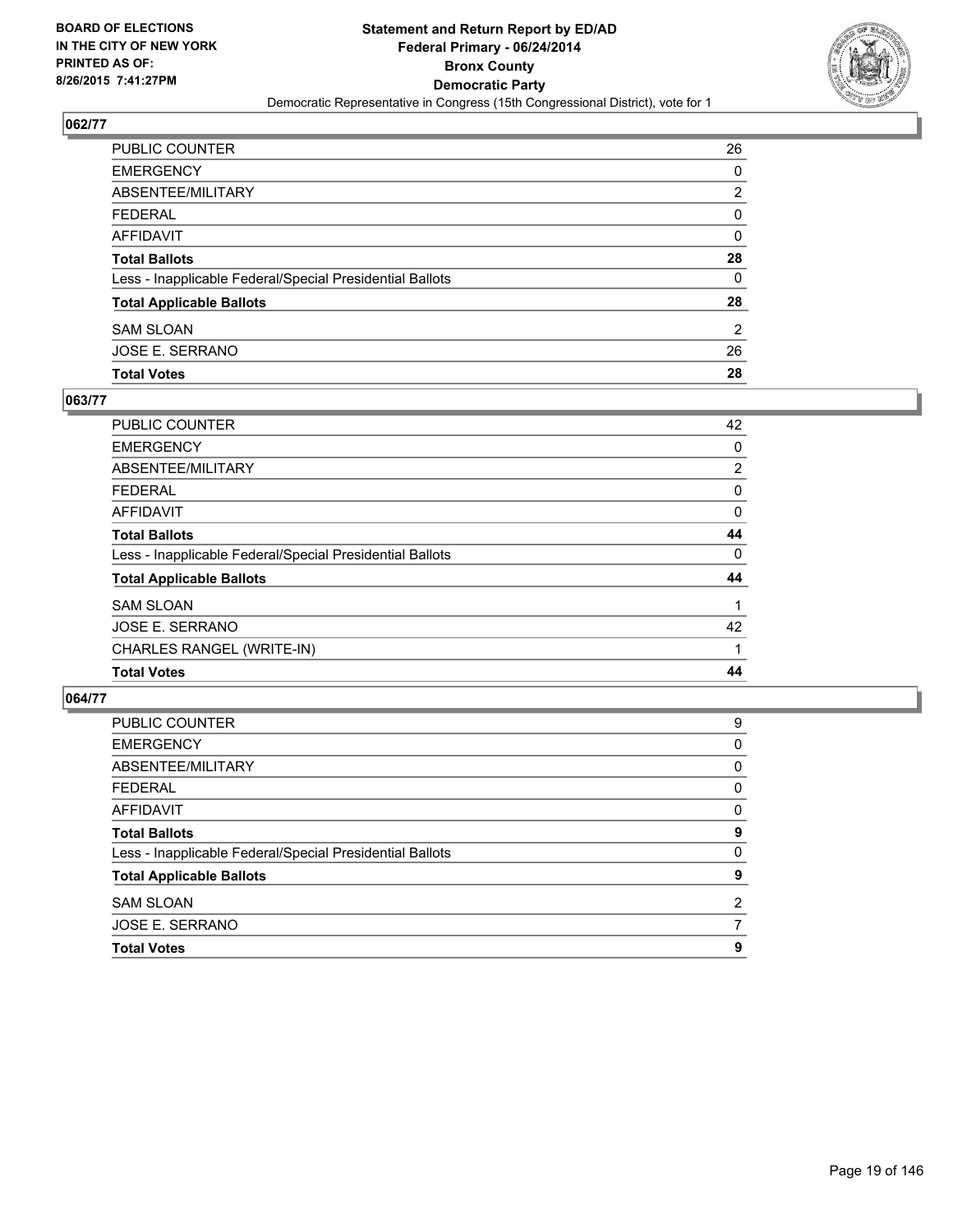

| <b>Total Votes</b>                                       | 42 |
|----------------------------------------------------------|----|
| CHARLES RANGEL (WRITE-IN)                                | 1  |
| ADRIANO ESPAILLAT (WRITE-IN)                             | 3  |
| JOSE E. SERRANO                                          | 30 |
| <b>SAM SLOAN</b>                                         | 8  |
| <b>Total Applicable Ballots</b>                          | 42 |
| Less - Inapplicable Federal/Special Presidential Ballots | 0  |
| <b>Total Ballots</b>                                     | 42 |
| AFFIDAVIT                                                | 0  |
| <b>FEDERAL</b>                                           | 0  |
| ABSENTEE/MILITARY                                        | 3  |
| <b>EMERGENCY</b>                                         | 0  |
| PUBLIC COUNTER                                           | 39 |

## **066/77 COMBINED into: 017/84**

#### **067/77**

| PUBLIC COUNTER                                           | 34 |
|----------------------------------------------------------|----|
| <b>EMERGENCY</b>                                         | 0  |
| ABSENTEE/MILITARY                                        | 0  |
| <b>FEDERAL</b>                                           | 0  |
| AFFIDAVIT                                                | 0  |
| <b>Total Ballots</b>                                     | 34 |
| Less - Inapplicable Federal/Special Presidential Ballots | 0  |
| <b>Total Applicable Ballots</b>                          | 34 |
| <b>SAM SLOAN</b>                                         | 0  |
| <b>JOSE E. SERRANO</b>                                   | 34 |
| <b>Total Votes</b>                                       | 34 |

| PUBLIC COUNTER                                           | 17 |
|----------------------------------------------------------|----|
| <b>EMERGENCY</b>                                         | 0  |
| ABSENTEE/MILITARY                                        | 0  |
| <b>FEDERAL</b>                                           | 0  |
| AFFIDAVIT                                                | 1  |
| <b>Total Ballots</b>                                     | 18 |
| Less - Inapplicable Federal/Special Presidential Ballots | 0  |
| <b>Total Applicable Ballots</b>                          | 18 |
| <b>SAM SLOAN</b>                                         | 2  |
| JOSE E. SERRANO                                          | 14 |
| ADRIANO ESPAILLAT (WRITE-IN)                             | 1  |
| <b>Total Votes</b>                                       | 17 |
| Unrecorded                                               | 1  |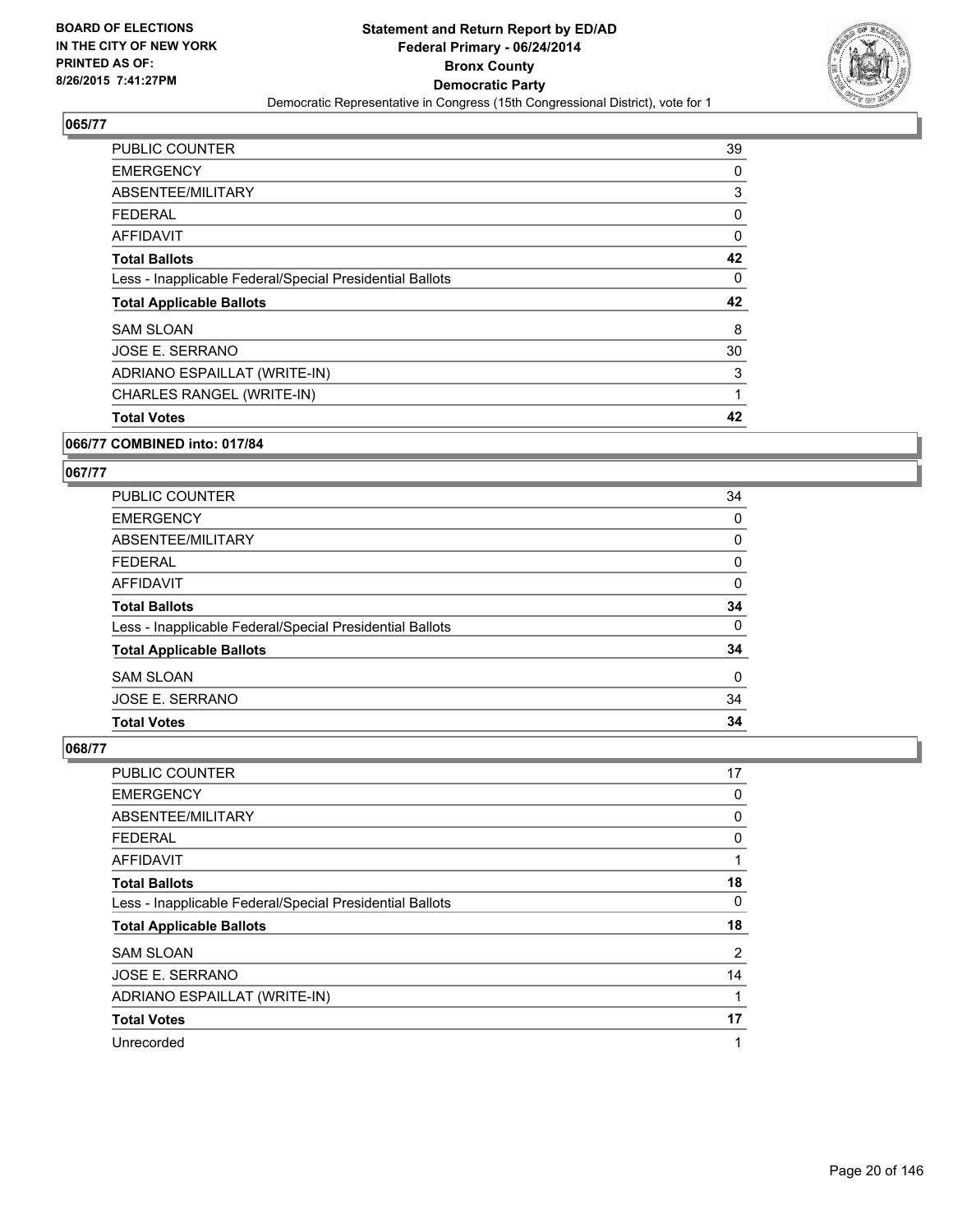

| <b>PUBLIC COUNTER</b>                                    | 0           |
|----------------------------------------------------------|-------------|
| <b>EMERGENCY</b>                                         | 0           |
| ABSENTEE/MILITARY                                        | 0           |
| <b>FEDERAL</b>                                           | 0           |
| AFFIDAVIT                                                | 0           |
| <b>Total Ballots</b>                                     | $\mathbf 0$ |
| Less - Inapplicable Federal/Special Presidential Ballots | 0           |
| <b>Total Applicable Ballots</b>                          | $\mathbf 0$ |
| <b>SAM SLOAN</b>                                         | 0           |
| <b>JOSE E. SERRANO</b>                                   | 0           |
| <b>Total Votes</b>                                       | 0           |
| 070/77 COMBINED into: 040/77                             |             |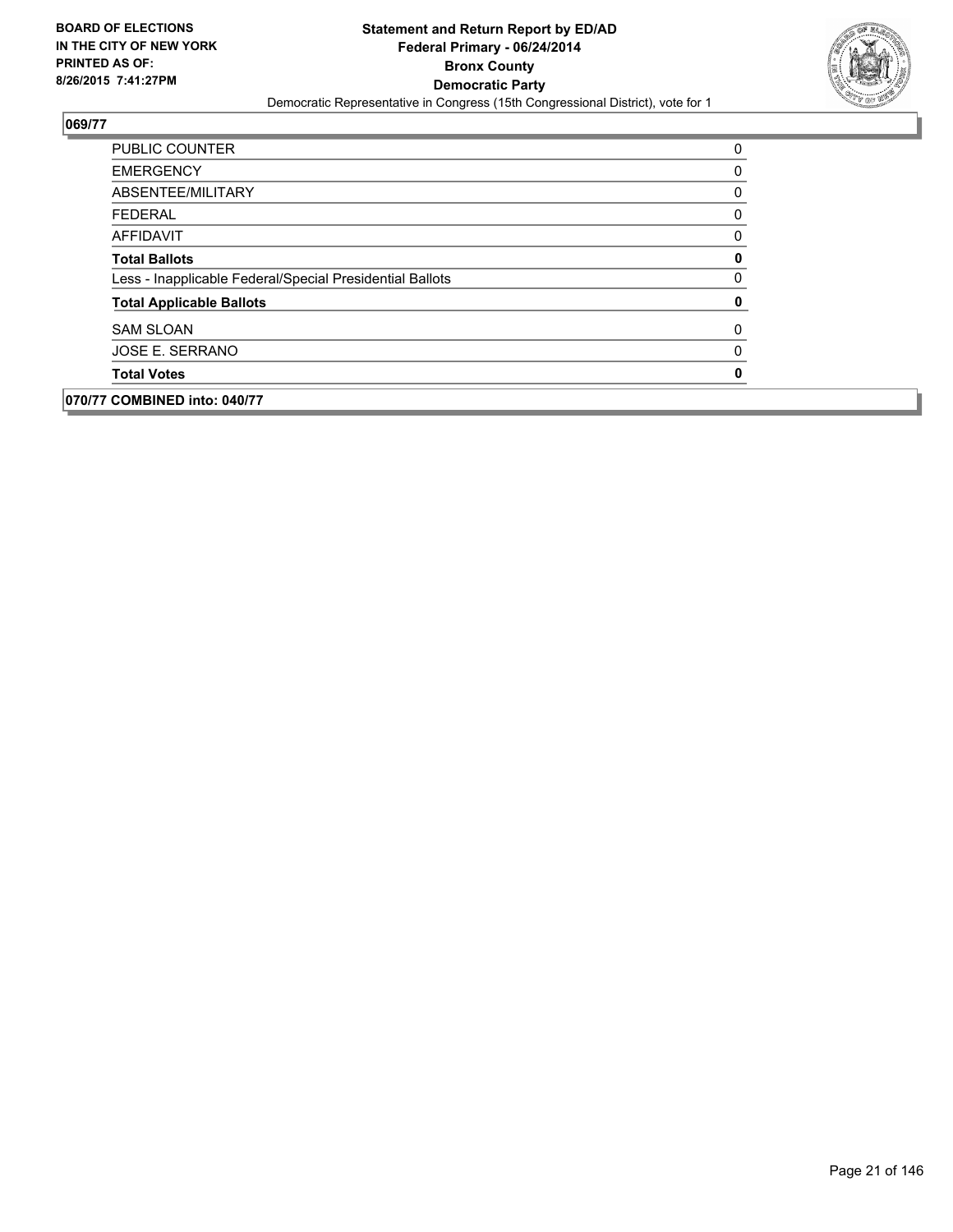

| <b>PUBLIC COUNTER</b>                                    | 21 |
|----------------------------------------------------------|----|
| <b>EMERGENCY</b>                                         | 0  |
| ABSENTEE/MILITARY                                        | 0  |
| <b>FEDERAL</b>                                           | 0  |
| <b>AFFIDAVIT</b>                                         | 0  |
| <b>Total Ballots</b>                                     | 21 |
| Less - Inapplicable Federal/Special Presidential Ballots | 0  |
| <b>Total Applicable Ballots</b>                          | 21 |
| <b>SAM SLOAN</b>                                         | 0  |
| JOSE E. SERRANO                                          | 17 |
| CHARLES RANGEL (WRITE-IN)                                |    |
| MICHAEL WALROND (WRITE-IN)                               |    |
| UNATTRIBUTABLE WRITE-IN (WRITE-IN)                       |    |
| <b>Total Votes</b>                                       | 20 |
| Unrecorded                                               | 1  |

## **002/78**

| <b>Total Votes</b>                                       | 37 |
|----------------------------------------------------------|----|
| UNATTRIBUTABLE WRITE-IN (WRITE-IN)                       | 1  |
| MICHAEL WALROND (WRITE-IN)                               | 1  |
| <b>JOSE E. SERRANO</b>                                   | 32 |
| <b>SAM SLOAN</b>                                         | 3  |
| <b>Total Applicable Ballots</b>                          | 37 |
| Less - Inapplicable Federal/Special Presidential Ballots | 0  |
| <b>Total Ballots</b>                                     | 37 |
| <b>AFFIDAVIT</b>                                         | 0  |
| <b>FEDERAL</b>                                           | 0  |
| ABSENTEE/MILITARY                                        |    |
| <b>EMERGENCY</b>                                         | 0  |
| <b>PUBLIC COUNTER</b>                                    | 36 |

| <b>PUBLIC COUNTER</b>                                    | 15 |
|----------------------------------------------------------|----|
| <b>EMERGENCY</b>                                         | 0  |
| ABSENTEE/MILITARY                                        | 0  |
| <b>FEDERAL</b>                                           | 0  |
| AFFIDAVIT                                                | 1  |
| <b>Total Ballots</b>                                     | 16 |
| Less - Inapplicable Federal/Special Presidential Ballots | 0  |
| <b>Total Applicable Ballots</b>                          | 16 |
| <b>SAM SLOAN</b>                                         | 1  |
| JOSE E. SERRANO                                          | 13 |
| UNATTRIBUTABLE WRITE-IN (WRITE-IN)                       | 1  |
| <b>Total Votes</b>                                       | 15 |
| Unrecorded                                               | 1  |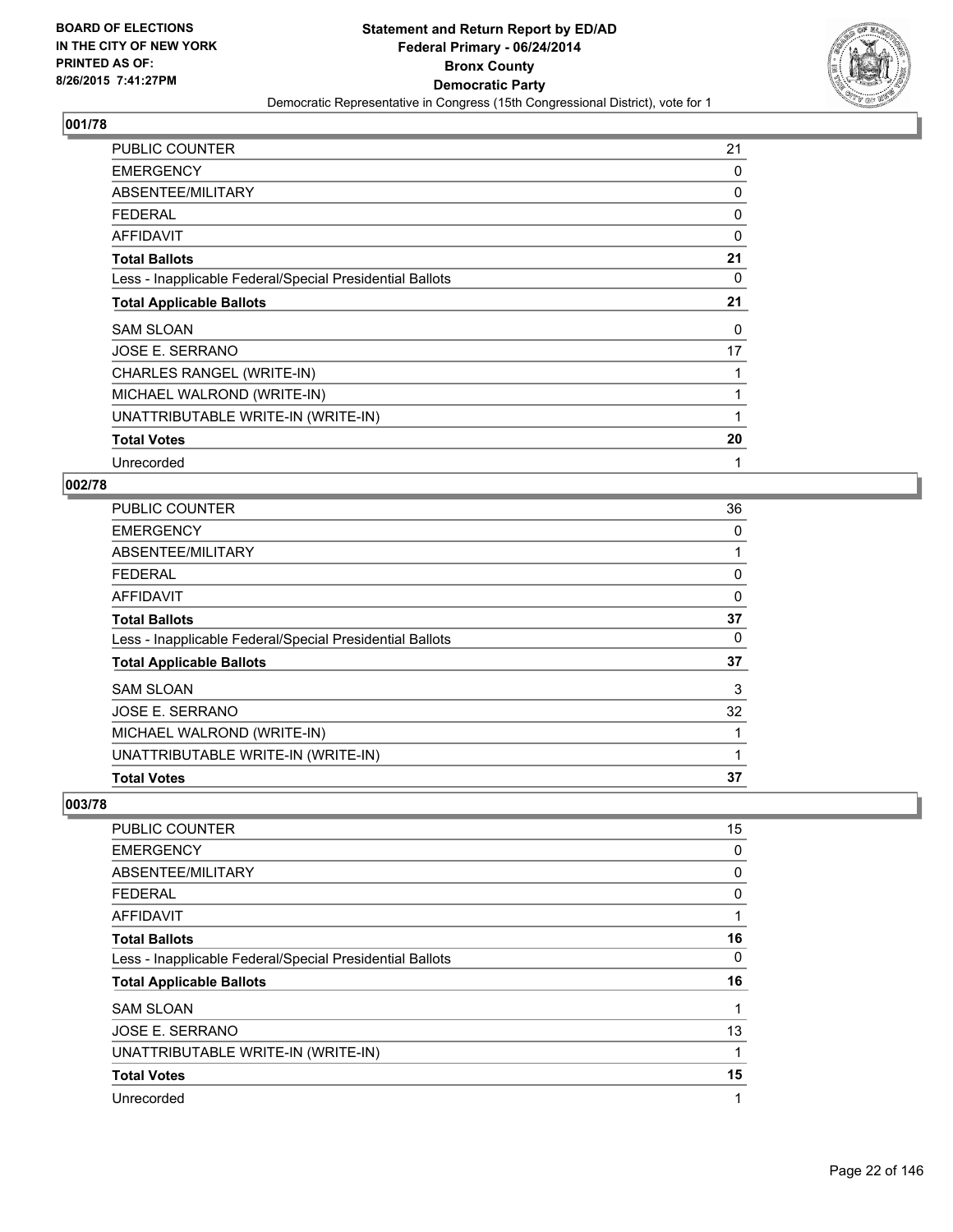

| <b>PUBLIC COUNTER</b>                                    | 30 |
|----------------------------------------------------------|----|
| <b>EMERGENCY</b>                                         | 0  |
| ABSENTEE/MILITARY                                        | 6  |
| <b>FEDERAL</b>                                           | 0  |
| <b>AFFIDAVIT</b>                                         | 0  |
| <b>Total Ballots</b>                                     | 36 |
| Less - Inapplicable Federal/Special Presidential Ballots | 0  |
| <b>Total Applicable Ballots</b>                          | 36 |
| <b>SAM SLOAN</b>                                         | 2  |
| JOSE E. SERRANO                                          | 33 |
| UNATTRIBUTABLE WRITE-IN (WRITE-IN)                       |    |
| <b>Total Votes</b>                                       | 36 |

# **005/78**

| <b>PUBLIC COUNTER</b>                                    | 33 |
|----------------------------------------------------------|----|
| <b>EMERGENCY</b>                                         | 0  |
| ABSENTEE/MILITARY                                        | 0  |
| <b>FEDERAL</b>                                           | 0  |
| AFFIDAVIT                                                | 0  |
| <b>Total Ballots</b>                                     | 33 |
| Less - Inapplicable Federal/Special Presidential Ballots | 0  |
| <b>Total Applicable Ballots</b>                          | 33 |
| <b>SAM SLOAN</b>                                         | 0  |
| JOSE E. SERRANO                                          | 31 |
| ADRIANO ESPAILLAT (WRITE-IN)                             |    |
| THOMAS HANNON (WRITE-IN)                                 | 1  |
| <b>Total Votes</b>                                       | 33 |
|                                                          |    |

| <b>PUBLIC COUNTER</b>                                    | 48 |
|----------------------------------------------------------|----|
| <b>EMERGENCY</b>                                         | 0  |
| ABSENTEE/MILITARY                                        | 0  |
| <b>FEDERAL</b>                                           |    |
| <b>AFFIDAVIT</b>                                         | 0  |
| <b>Total Ballots</b>                                     | 49 |
| Less - Inapplicable Federal/Special Presidential Ballots | 0  |
| <b>Total Applicable Ballots</b>                          | 49 |
| <b>SAM SLOAN</b>                                         | 7  |
| JOSE E. SERRANO                                          | 41 |
| UNATTRIBUTABLE WRITE-IN (WRITE-IN)                       |    |
| <b>Total Votes</b>                                       | 49 |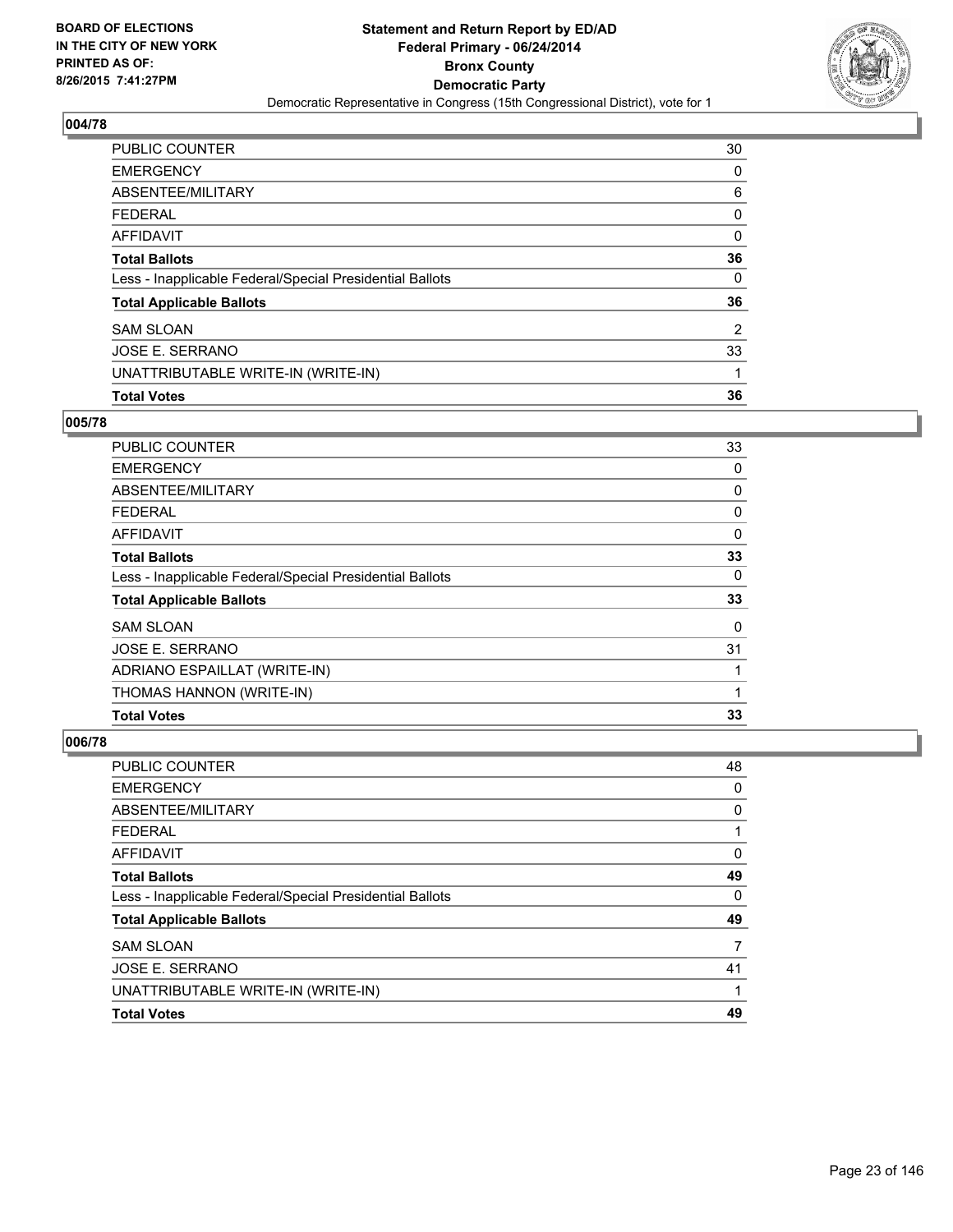

| PUBLIC COUNTER                                           | 4 |
|----------------------------------------------------------|---|
| EMERGENCY                                                | 0 |
| ABSENTEE/MILITARY                                        |   |
| FEDERAL                                                  | 0 |
| AFFIDAVIT                                                | 0 |
| <b>Total Ballots</b>                                     | 5 |
| Less - Inapplicable Federal/Special Presidential Ballots | 0 |
| <b>Total Applicable Ballots</b>                          | 5 |
| SAM SLOAN                                                | 0 |
| JOSE E. SERRANO                                          | 5 |
| <b>Total Votes</b>                                       | 5 |

## **008/78**

| <b>PUBLIC COUNTER</b>                                    | 14 |
|----------------------------------------------------------|----|
| <b>EMERGENCY</b>                                         | 0  |
| ABSENTEE/MILITARY                                        |    |
| <b>FEDERAL</b>                                           | 0  |
| <b>AFFIDAVIT</b>                                         | 0  |
| <b>Total Ballots</b>                                     | 15 |
| Less - Inapplicable Federal/Special Presidential Ballots | 0  |
| <b>Total Applicable Ballots</b>                          | 15 |
| <b>SAM SLOAN</b>                                         |    |
| JOSE E. SERRANO                                          | 13 |
| MICHAEL WALROND (WRITE-IN)                               |    |
| <b>Total Votes</b>                                       | 15 |
|                                                          |    |

| <b>PUBLIC COUNTER</b>                                    | 40             |
|----------------------------------------------------------|----------------|
| <b>EMERGENCY</b>                                         | 0              |
| ABSENTEE/MILITARY                                        | 2              |
| FEDERAL                                                  |                |
| AFFIDAVIT                                                |                |
| <b>Total Ballots</b>                                     | 44             |
| Less - Inapplicable Federal/Special Presidential Ballots | 0              |
| <b>Total Applicable Ballots</b>                          | 44             |
| <b>SAM SLOAN</b>                                         | 8              |
| JOSE E. SERRANO                                          | 34             |
| <b>Total Votes</b>                                       | 42             |
| Unrecorded                                               | $\overline{2}$ |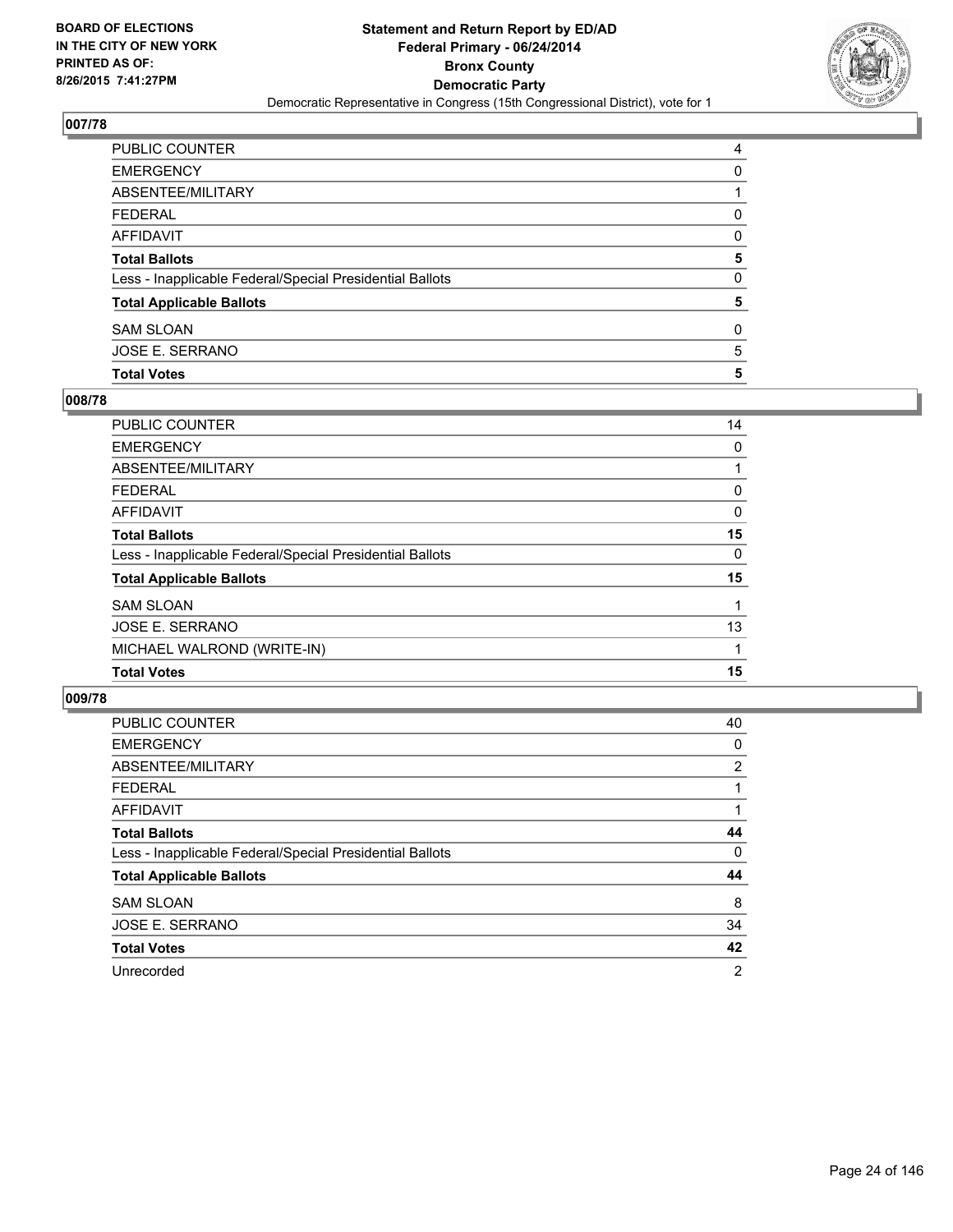

| <b>PUBLIC COUNTER</b>                                    | 27             |
|----------------------------------------------------------|----------------|
| <b>EMERGENCY</b>                                         | 0              |
| ABSENTEE/MILITARY                                        | $\overline{2}$ |
| <b>FEDERAL</b>                                           | 0              |
| AFFIDAVIT                                                |                |
| <b>Total Ballots</b>                                     | 30             |
| Less - Inapplicable Federal/Special Presidential Ballots | 0              |
|                                                          |                |
| <b>Total Applicable Ballots</b>                          | 30             |
| SAM SLOAN                                                | 3              |
| JOSE E. SERRANO                                          | 21             |
| CHARLES RANGEL (WRITE-IN)                                |                |
| UNATTRIBUTABLE WRITE-IN (WRITE-IN)                       | 4              |
| <b>Total Votes</b>                                       | 29             |

# **011/78**

| <b>PUBLIC COUNTER</b>                                    | 27             |
|----------------------------------------------------------|----------------|
| <b>EMERGENCY</b>                                         | 0              |
| ABSENTEE/MILITARY                                        | $\overline{2}$ |
| <b>FEDERAL</b>                                           | 0              |
| AFFIDAVIT                                                | $\overline{2}$ |
| <b>Total Ballots</b>                                     | 31             |
| Less - Inapplicable Federal/Special Presidential Ballots | 0              |
| <b>Total Applicable Ballots</b>                          | 31             |
| <b>SAM SLOAN</b>                                         | 2              |
| JOSE E. SERRANO                                          | 23             |
| CHARLES RANGEL (WRITE-IN)                                |                |
| HI ADRONO ESPAILLAT (WRITE-IN)                           | 1              |
| UNATTRIBUTABLE WRITE-IN (WRITE-IN)                       | 2              |
| <b>Total Votes</b>                                       | 29             |
| Unrecorded                                               | 2              |

| PUBLIC COUNTER                                           | 47 |
|----------------------------------------------------------|----|
| <b>EMERGENCY</b>                                         | 0  |
| ABSENTEE/MILITARY                                        | 1  |
| <b>FEDERAL</b>                                           | 1  |
| AFFIDAVIT                                                | 1  |
| <b>Total Ballots</b>                                     | 50 |
| Less - Inapplicable Federal/Special Presidential Ballots | 0  |
| <b>Total Applicable Ballots</b>                          | 50 |
| <b>SAM SLOAN</b>                                         | 4  |
| <b>JOSE E. SERRANO</b>                                   | 31 |
| ADRIANO ESPAILLAT (WRITE-IN)                             | 9  |
| CHARLES RANGEL (WRITE-IN)                                | 2  |
| UNATTRIBUTABLE WRITE-IN (WRITE-IN)                       | 4  |
| <b>Total Votes</b>                                       | 50 |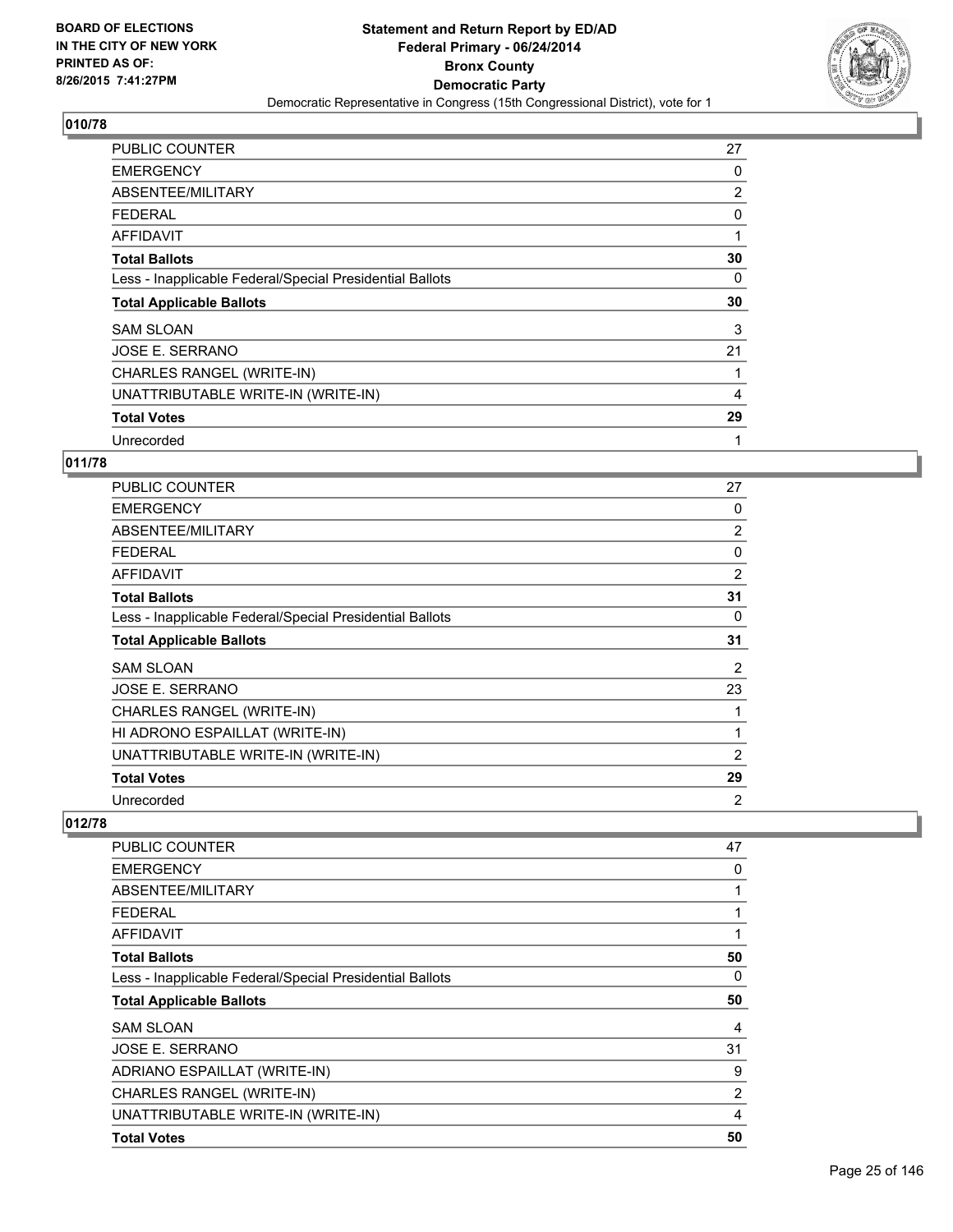

| PUBLIC COUNTER                                           | 10 |
|----------------------------------------------------------|----|
| <b>EMERGENCY</b>                                         | 0  |
| ABSENTEE/MILITARY                                        | 2  |
| <b>FEDERAL</b>                                           | 0  |
| <b>AFFIDAVIT</b>                                         |    |
| <b>Total Ballots</b>                                     | 13 |
| Less - Inapplicable Federal/Special Presidential Ballots | 0  |
| <b>Total Applicable Ballots</b>                          | 13 |
| <b>SAM SLOAN</b>                                         | 0  |
| JOSE E. SERRANO                                          | 13 |
| <b>Total Votes</b>                                       | 13 |

#### **042/78**

| 0 |
|---|
| 0 |
| 0 |
| 0 |
| 0 |
| 0 |
| 0 |
| 0 |
| 0 |
| 0 |
| 0 |
|   |

| <b>PUBLIC COUNTER</b>                                    | 27 |
|----------------------------------------------------------|----|
| <b>EMERGENCY</b>                                         | 0  |
| ABSENTEE/MILITARY                                        | 0  |
| <b>FEDERAL</b>                                           | 0  |
| AFFIDAVIT                                                |    |
| <b>Total Ballots</b>                                     | 28 |
| Less - Inapplicable Federal/Special Presidential Ballots | 0  |
| <b>Total Applicable Ballots</b>                          | 28 |
| <b>SAM SLOAN</b>                                         |    |
| JOSE E. SERRANO                                          | 15 |
| ADRIANO ESPAILLAT (WRITE-IN)                             | 12 |
| <b>Total Votes</b>                                       | 28 |
| 057/78 COMBINED into: 003/78                             |    |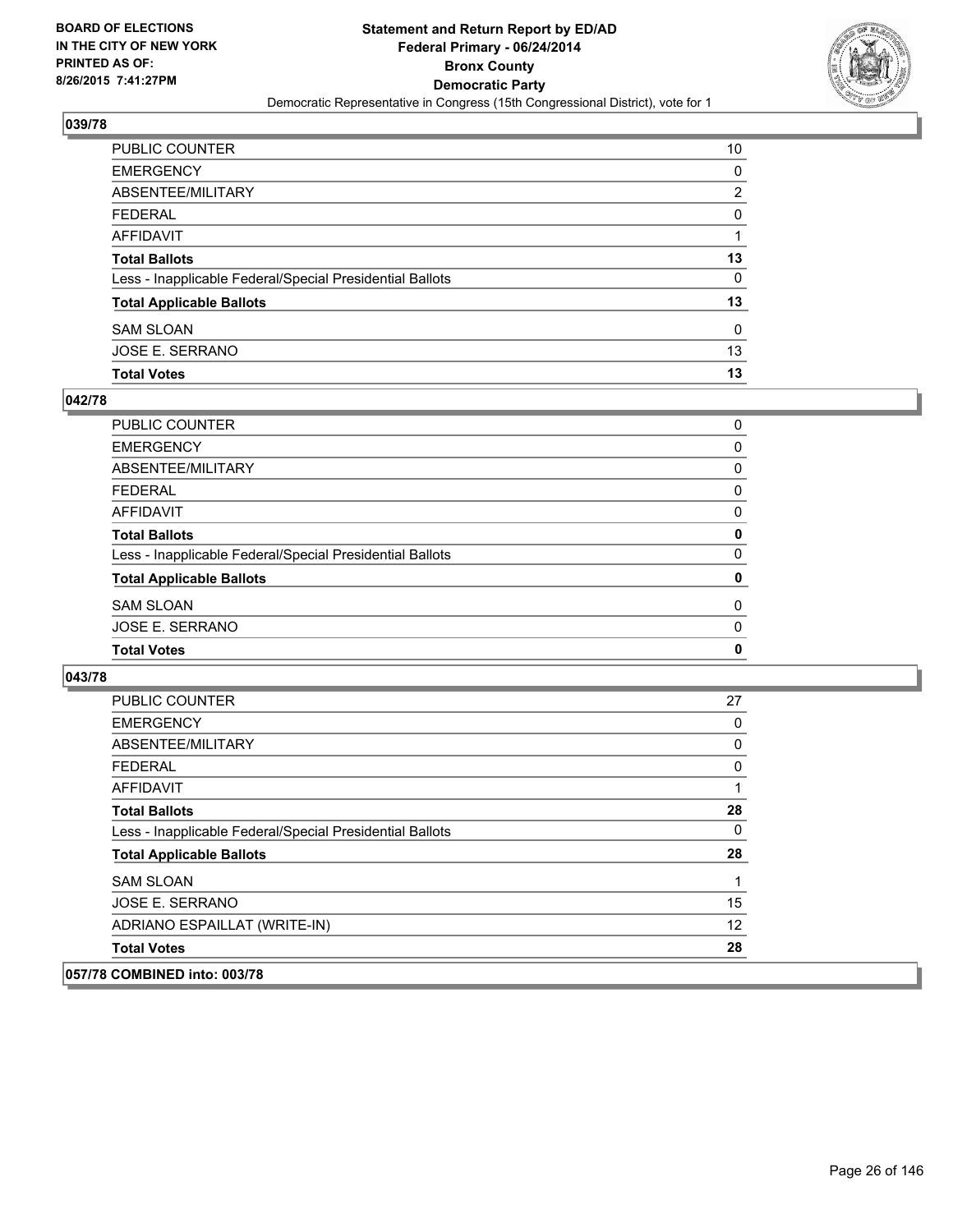

| PUBLIC COUNTER                                           | 19 |
|----------------------------------------------------------|----|
| <b>EMERGENCY</b>                                         | 0  |
| ABSENTEE/MILITARY                                        | 0  |
| <b>FEDERAL</b>                                           | 0  |
| <b>AFFIDAVIT</b>                                         | 0  |
| <b>Total Ballots</b>                                     | 19 |
| Less - Inapplicable Federal/Special Presidential Ballots | 0  |
| <b>Total Applicable Ballots</b>                          | 19 |
| <b>SAM SLOAN</b>                                         | 4  |
| JOSE E. SERRANO                                          | 14 |
| UNATTRIBUTABLE WRITE-IN (WRITE-IN)                       | 1  |
| <b>Total Votes</b>                                       | 19 |

# **002/79**

| 26           |
|--------------|
| 0            |
| 0            |
| 0            |
| $\mathbf{0}$ |
| 26           |
| 0            |
| 26           |
|              |
| 2            |
| 19           |
| 2            |
| 2            |
| 1            |
|              |

| PUBLIC COUNTER                                           | 31 |
|----------------------------------------------------------|----|
| <b>EMERGENCY</b>                                         | 0  |
| ABSENTEE/MILITARY                                        | 3  |
| <b>FEDERAL</b>                                           | 0  |
| <b>AFFIDAVIT</b>                                         | 0  |
| <b>Total Ballots</b>                                     | 34 |
| Less - Inapplicable Federal/Special Presidential Ballots | 0  |
| <b>Total Applicable Ballots</b>                          | 34 |
| <b>SAM SLOAN</b>                                         | 6  |
| <b>JOSE E. SERRANO</b>                                   | 26 |
| PAT MYERS (WRITE-IN)                                     |    |
| <b>Total Votes</b>                                       | 33 |
| Unrecorded                                               | 1  |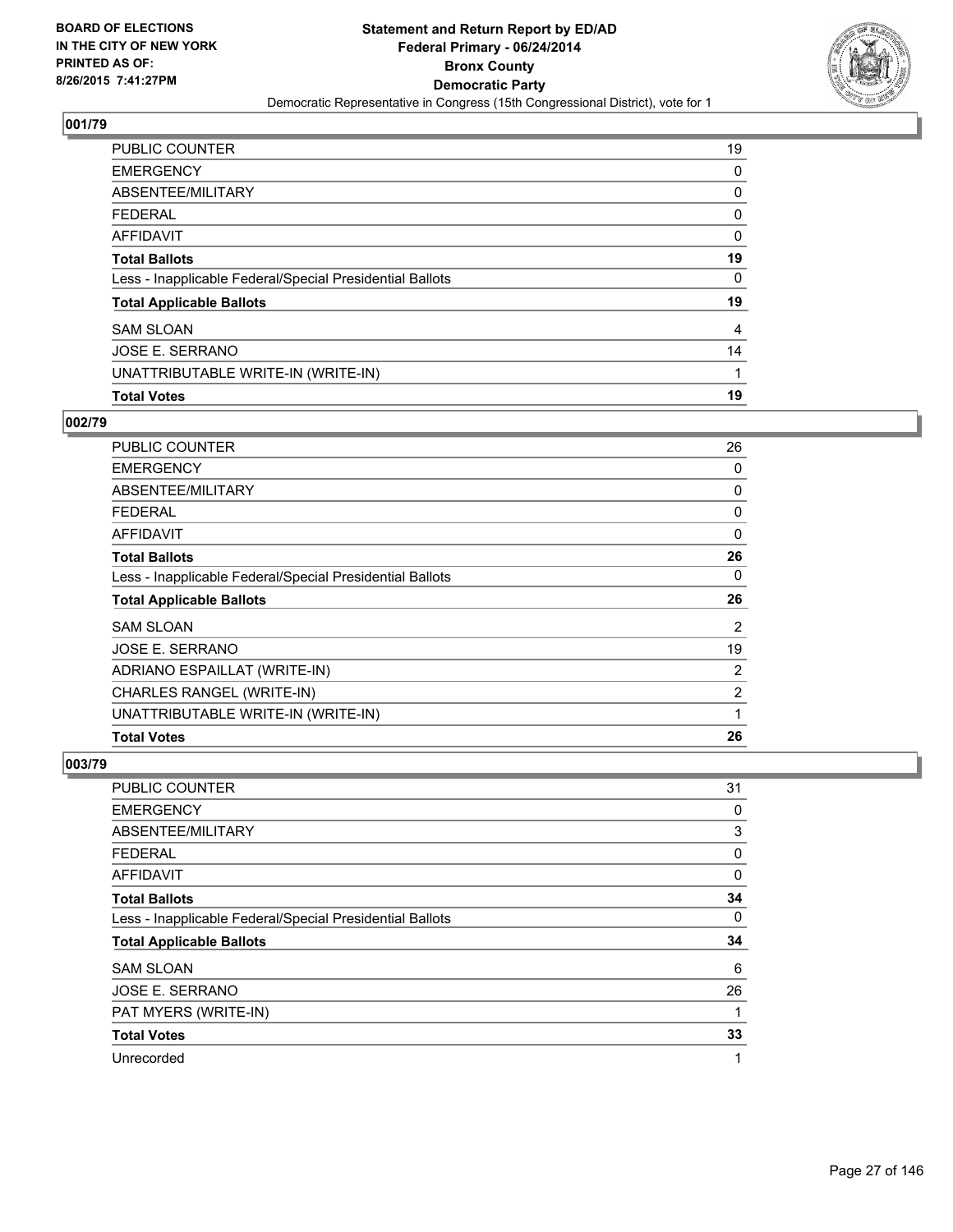

| PUBLIC COUNTER                                           | 21 |
|----------------------------------------------------------|----|
| <b>EMERGENCY</b>                                         | 0  |
| <b>ABSENTEE/MILITARY</b>                                 |    |
| <b>FEDERAL</b>                                           | 0  |
| AFFIDAVIT                                                | 0  |
| <b>Total Ballots</b>                                     | 22 |
| Less - Inapplicable Federal/Special Presidential Ballots | 0  |
| <b>Total Applicable Ballots</b>                          | 22 |
| <b>SAM SLOAN</b>                                         |    |
| JOSE E. SERRANO                                          | 21 |
| <b>Total Votes</b>                                       | 22 |

## **005/79**

| PUBLIC COUNTER                                           | 19       |
|----------------------------------------------------------|----------|
| <b>EMERGENCY</b>                                         | 0        |
| <b>ABSENTEE/MILITARY</b>                                 |          |
| <b>FEDERAL</b>                                           | 0        |
| <b>AFFIDAVIT</b>                                         | $\Omega$ |
| <b>Total Ballots</b>                                     | 20       |
| Less - Inapplicable Federal/Special Presidential Ballots | 0        |
| <b>Total Applicable Ballots</b>                          | 20       |
| <b>SAM SLOAN</b>                                         | 5        |
| <b>JOSE E. SERRANO</b>                                   | 15       |
| <b>Total Votes</b>                                       | 20       |
|                                                          |          |

| PUBLIC COUNTER                                           | 15 |
|----------------------------------------------------------|----|
| <b>EMERGENCY</b>                                         | 0  |
| ABSENTEE/MILITARY                                        | 0  |
| FEDERAL                                                  | 0  |
| <b>AFFIDAVIT</b>                                         | 0  |
| <b>Total Ballots</b>                                     | 15 |
| Less - Inapplicable Federal/Special Presidential Ballots | 0  |
| <b>Total Applicable Ballots</b>                          | 15 |
| <b>SAM SLOAN</b>                                         | 3  |
| JOSE E. SERRANO                                          | 9  |
| CHARLES RANGEL (WRITE-IN)                                | 1  |
| UNATTRIBUTABLE WRITE-IN (WRITE-IN)                       |    |
| <b>Total Votes</b>                                       | 14 |
| Unrecorded                                               | 1  |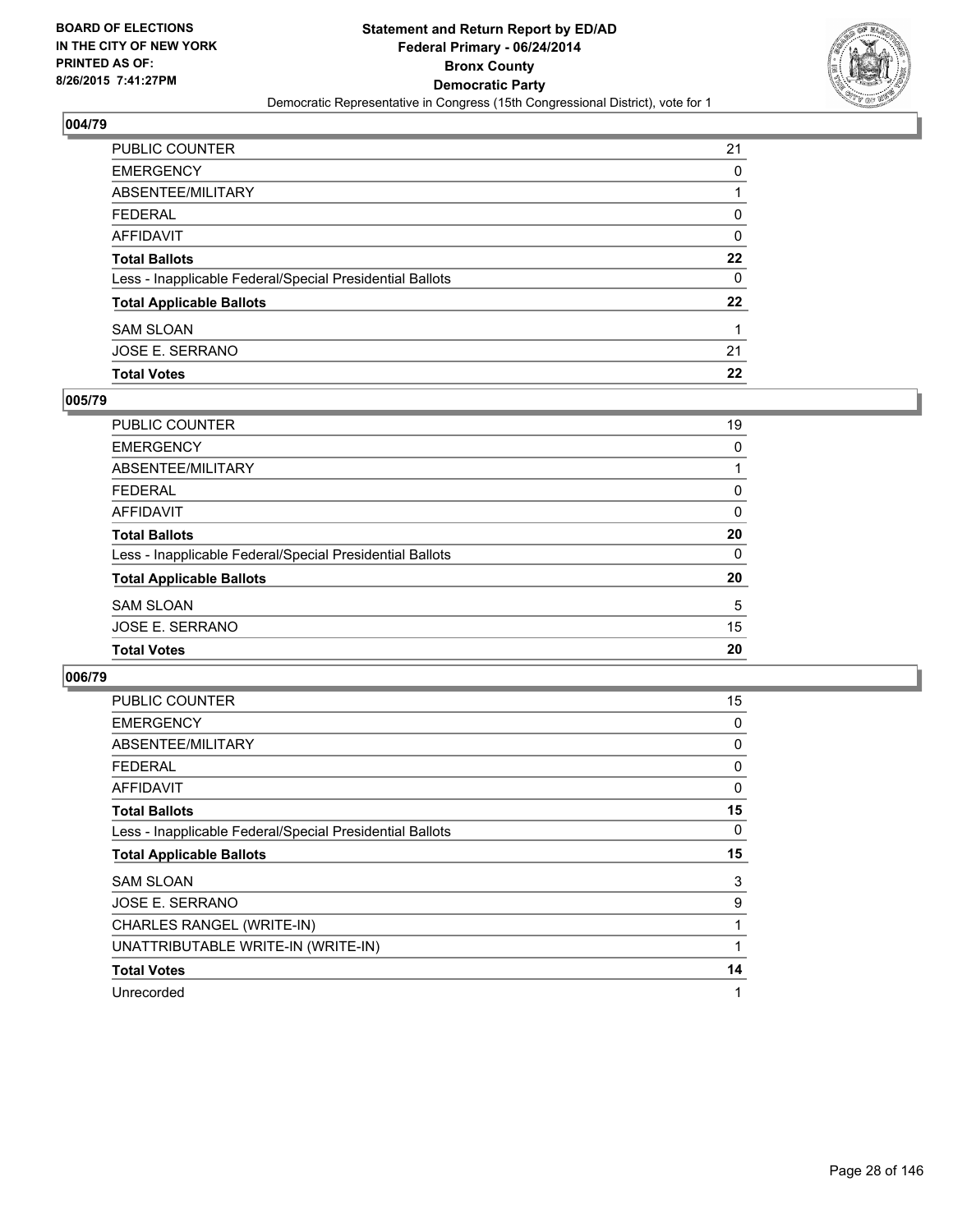

| <b>PUBLIC COUNTER</b>                                    | 30 |
|----------------------------------------------------------|----|
| <b>EMERGENCY</b>                                         | 0  |
| ABSENTEE/MILITARY                                        | 0  |
| <b>FEDERAL</b>                                           | 0  |
| <b>AFFIDAVIT</b>                                         | 0  |
| <b>Total Ballots</b>                                     | 30 |
| Less - Inapplicable Federal/Special Presidential Ballots | 0  |
| <b>Total Applicable Ballots</b>                          | 30 |
| <b>SAM SLOAN</b>                                         | 0  |
| JOSE E. SERRANO                                          | 27 |
| UNATTRIBUTABLE WRITE-IN (WRITE-IN)                       |    |
| <b>Total Votes</b>                                       | 28 |
| Unrecorded                                               | 2  |

#### **008/79**

| <b>PUBLIC COUNTER</b>                                    | 18 |
|----------------------------------------------------------|----|
| <b>EMERGENCY</b>                                         | 0  |
| ABSENTEE/MILITARY                                        |    |
| FEDERAL                                                  | 0  |
| AFFIDAVIT                                                |    |
| <b>Total Ballots</b>                                     | 20 |
| Less - Inapplicable Federal/Special Presidential Ballots | 0  |
| <b>Total Applicable Ballots</b>                          | 20 |
| <b>SAM SLOAN</b>                                         |    |
| JOSE E. SERRANO                                          | 18 |
| UNATTRIBUTABLE WRITE-IN (WRITE-IN)                       |    |
| <b>Total Votes</b>                                       | 20 |

| PUBLIC COUNTER                                           | 19 |
|----------------------------------------------------------|----|
| <b>EMERGENCY</b>                                         | 0  |
| ABSENTEE/MILITARY                                        | 1  |
| <b>FEDERAL</b>                                           | 0  |
| AFFIDAVIT                                                | 0  |
| <b>Total Ballots</b>                                     | 20 |
| Less - Inapplicable Federal/Special Presidential Ballots | 0  |
| <b>Total Applicable Ballots</b>                          | 20 |
| <b>SAM SLOAN</b>                                         | 0  |
| <b>JOSE E. SERRANO</b>                                   | 15 |
| ADRIANO ESPAILLAT (WRITE-IN)                             | 1  |
| CHARLES RANGEL (WRITE-IN)                                | 3  |
| <b>VIRGINIA GRIFFIN (WRITE-IN)</b>                       | 1  |
| <b>Total Votes</b>                                       | 20 |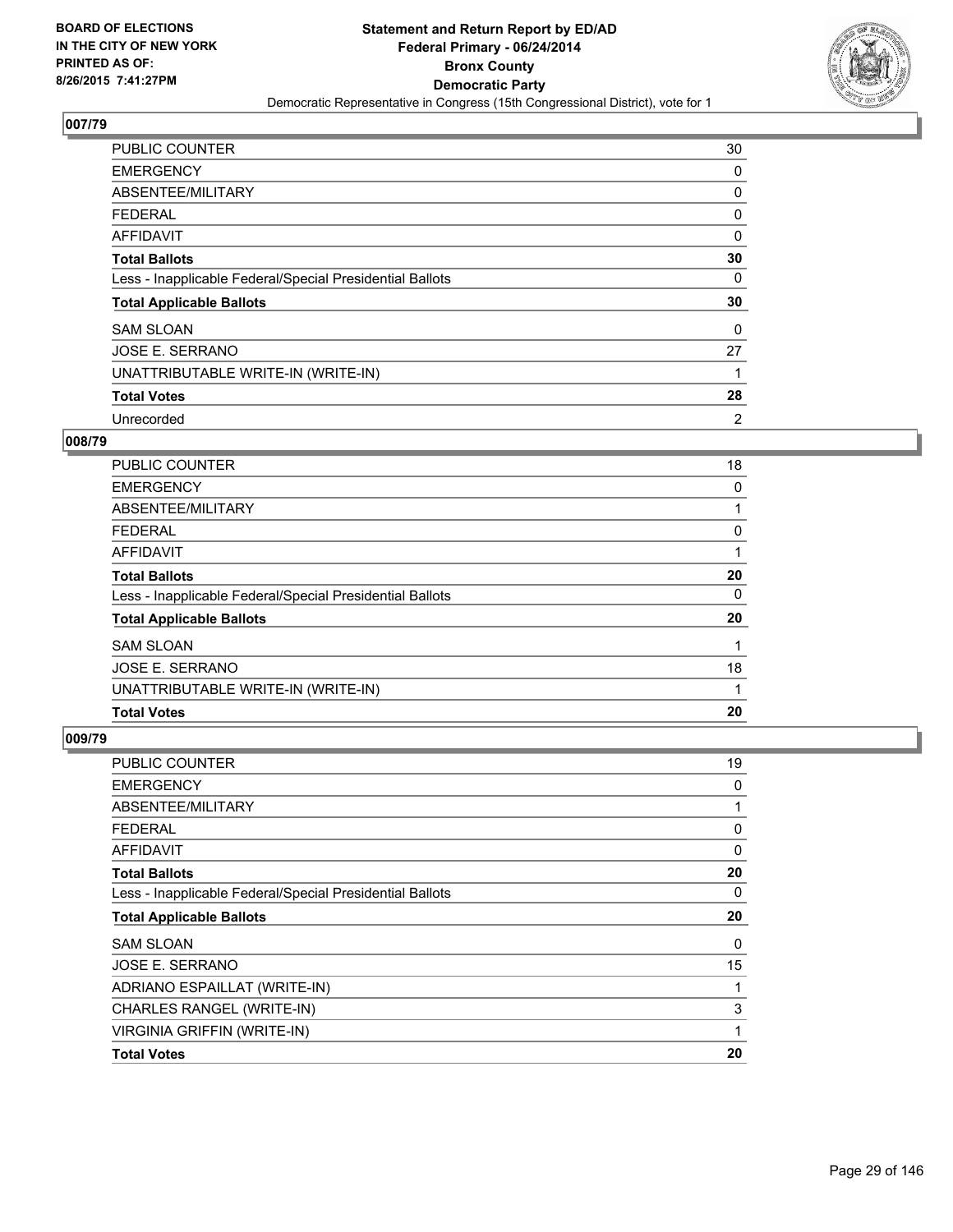

| <b>PUBLIC COUNTER</b>                                    | 19             |
|----------------------------------------------------------|----------------|
| <b>EMERGENCY</b>                                         | 0              |
| ABSENTEE/MILITARY                                        |                |
| <b>FEDERAL</b>                                           | 0              |
| <b>AFFIDAVIT</b>                                         | 0              |
| <b>Total Ballots</b>                                     | 20             |
| Less - Inapplicable Federal/Special Presidential Ballots | 0              |
| <b>Total Applicable Ballots</b>                          | 20             |
| <b>SAM SLOAN</b>                                         | 0              |
| JOSE E. SERRANO                                          | 17             |
| ADRIANO ESPAILLAT (WRITE-IN)                             | $\overline{2}$ |
| CHARLES RANGEL (WRITE-IN)                                | 1              |
| <b>Total Votes</b>                                       | 20             |

# **011/79**

| PUBLIC COUNTER                                           | 6 |
|----------------------------------------------------------|---|
| <b>EMERGENCY</b>                                         | 0 |
| ABSENTEE/MILITARY                                        | 0 |
| <b>FEDERAL</b>                                           | 0 |
| AFFIDAVIT                                                | 0 |
| <b>Total Ballots</b>                                     | 6 |
| Less - Inapplicable Federal/Special Presidential Ballots | 0 |
| <b>Total Applicable Ballots</b>                          | 6 |
| <b>SAM SLOAN</b>                                         | 0 |
| JOSE E. SERRANO                                          | 6 |
| <b>Total Votes</b>                                       | 6 |
|                                                          |   |

| <b>PUBLIC COUNTER</b>                                    |   |
|----------------------------------------------------------|---|
| <b>EMERGENCY</b>                                         | 0 |
| ABSENTEE/MILITARY                                        |   |
| <b>FEDERAL</b>                                           | 0 |
| <b>AFFIDAVIT</b>                                         | 0 |
| <b>Total Ballots</b>                                     | 8 |
| Less - Inapplicable Federal/Special Presidential Ballots | 0 |
| <b>Total Applicable Ballots</b>                          | 8 |
| <b>SAM SLOAN</b>                                         | 4 |
| JOSE E. SERRANO                                          | 4 |
| <b>Total Votes</b>                                       | 8 |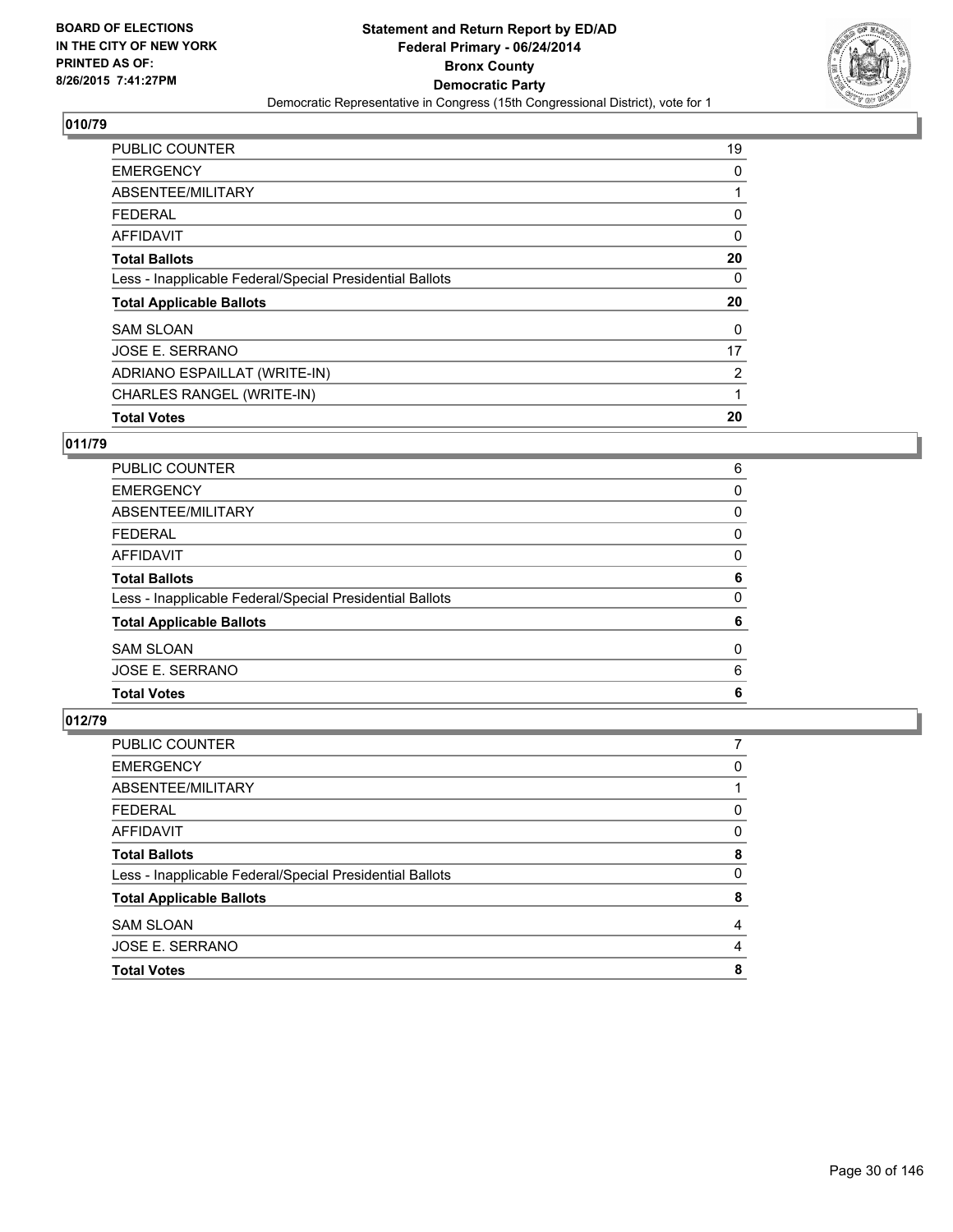

| <b>PUBLIC COUNTER</b>                                    | 38 |
|----------------------------------------------------------|----|
| <b>EMERGENCY</b>                                         | 0  |
| ABSENTEE/MILITARY                                        | 0  |
| FEDERAL                                                  | 0  |
| AFFIDAVIT                                                | 0  |
| <b>Total Ballots</b>                                     | 38 |
| Less - Inapplicable Federal/Special Presidential Ballots | 0  |
| <b>Total Applicable Ballots</b>                          | 38 |
| <b>SAM SLOAN</b>                                         | 0  |
| <b>JOSE E. SERRANO</b>                                   | 34 |
| ADRIANO ESPAILLAT (WRITE-IN)                             | 3  |
| UNATTRIBUTABLE WRITE-IN (WRITE-IN)                       | 1  |
| <b>Total Votes</b>                                       | 38 |

## **014/79**

| <b>PUBLIC COUNTER</b>                                    | 4 |
|----------------------------------------------------------|---|
| <b>EMERGENCY</b>                                         | 0 |
| ABSENTEE/MILITARY                                        | 0 |
| <b>FEDERAL</b>                                           | 0 |
| AFFIDAVIT                                                | 0 |
| <b>Total Ballots</b>                                     | 4 |
| Less - Inapplicable Federal/Special Presidential Ballots | 0 |
| <b>Total Applicable Ballots</b>                          | 4 |
| <b>SAM SLOAN</b>                                         |   |
| JOSE E. SERRANO                                          | 3 |
| <b>Total Votes</b>                                       | 4 |
|                                                          |   |

| PUBLIC COUNTER                                           | 9 |
|----------------------------------------------------------|---|
| <b>EMERGENCY</b>                                         | 0 |
| ABSENTEE/MILITARY                                        | 0 |
| <b>FEDERAL</b>                                           | 0 |
| <b>AFFIDAVIT</b>                                         | 0 |
| <b>Total Ballots</b>                                     | 9 |
| Less - Inapplicable Federal/Special Presidential Ballots | 0 |
| <b>Total Applicable Ballots</b>                          | 9 |
| <b>SAM SLOAN</b>                                         |   |
| JOSE E. SERRANO                                          |   |
| CHARLES RANGEL (WRITE-IN)                                |   |
| <b>Total Votes</b>                                       | 9 |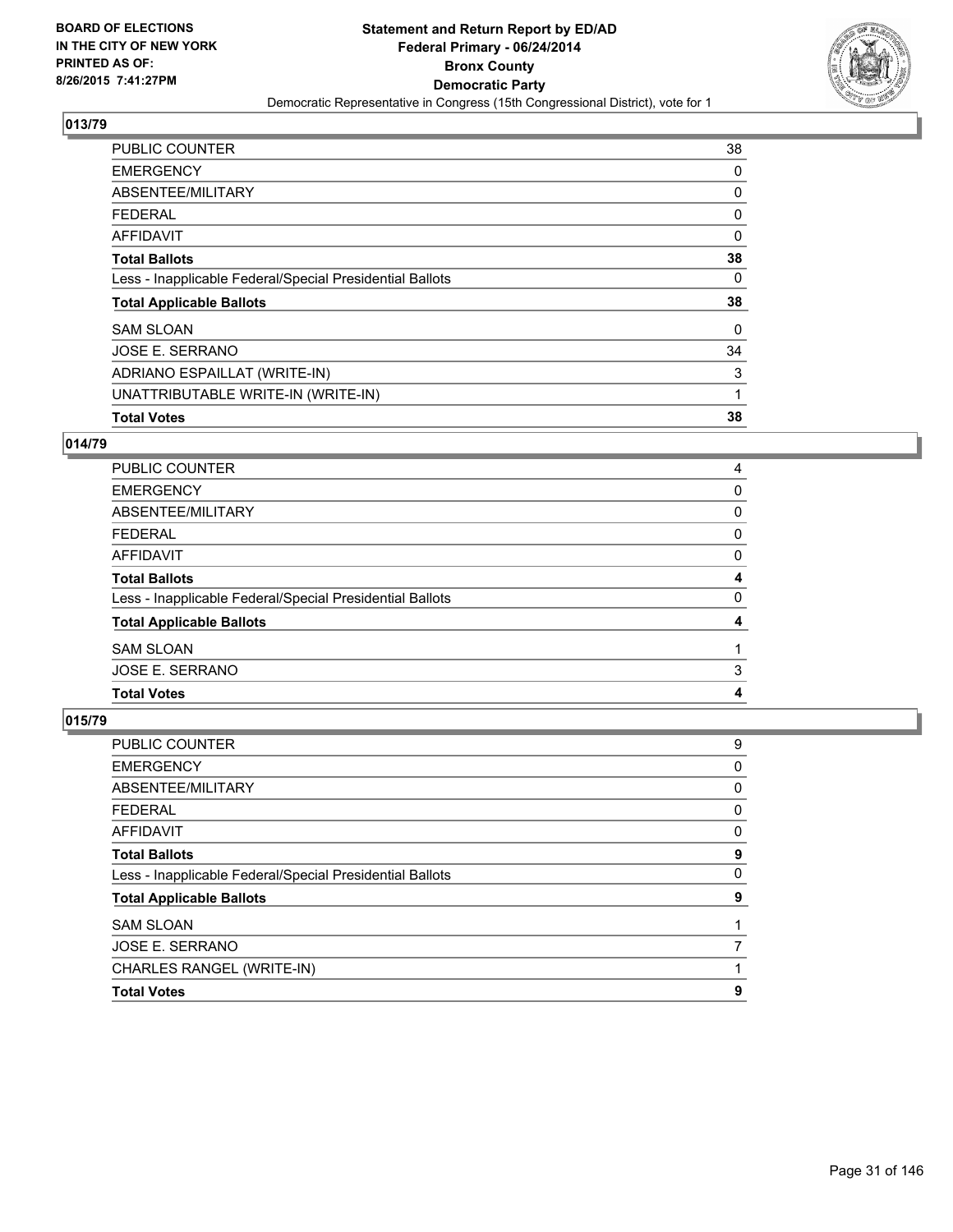

| <b>PUBLIC COUNTER</b>                                    | 26 |
|----------------------------------------------------------|----|
| <b>EMERGENCY</b>                                         | 0  |
| ABSENTEE/MILITARY                                        |    |
| <b>FEDERAL</b>                                           | 0  |
| <b>AFFIDAVIT</b>                                         | 0  |
| <b>Total Ballots</b>                                     | 27 |
| Less - Inapplicable Federal/Special Presidential Ballots | 0  |
| <b>Total Applicable Ballots</b>                          | 27 |
| <b>SAM SLOAN</b>                                         |    |
| JOSE E. SERRANO                                          | 21 |
| ADRIANO ESPAILLAT (WRITE-IN)                             | 2  |
| CHARLES RANGEL (WRITE-IN)                                | 2  |
| <b>Total Votes</b>                                       | 26 |
| Unrecorded                                               | 1  |

# **017/79**

| <b>Total Votes</b>                                       | 32 |
|----------------------------------------------------------|----|
| UNATTRIBUTABLE WRITE-IN (WRITE-IN)                       | 1  |
| CHARLES RANGEL (WRITE-IN)                                | 5  |
| <b>JOSE E. SERRANO</b>                                   | 20 |
| <b>SAM SLOAN</b>                                         | 6  |
| <b>Total Applicable Ballots</b>                          | 32 |
| Less - Inapplicable Federal/Special Presidential Ballots | 0  |
| <b>Total Ballots</b>                                     | 32 |
| AFFIDAVIT                                                | 0  |
| <b>FEDERAL</b>                                           | 0  |
| ABSENTEE/MILITARY                                        | 0  |
| <b>EMERGENCY</b>                                         | 0  |
| PUBLIC COUNTER                                           | 32 |

| <b>Total Votes</b>                                       | 5 |
|----------------------------------------------------------|---|
| CHARLES RANGEL (WRITE-IN)                                |   |
| JOSE E. SERRANO                                          | 4 |
| <b>SAM SLOAN</b>                                         | 0 |
| <b>Total Applicable Ballots</b>                          | 5 |
| Less - Inapplicable Federal/Special Presidential Ballots | 0 |
| <b>Total Ballots</b>                                     | 5 |
| <b>AFFIDAVIT</b>                                         | 0 |
| <b>FEDERAL</b>                                           | 0 |
| ABSENTEE/MILITARY                                        | 0 |
| <b>EMERGENCY</b>                                         | 0 |
| PUBLIC COUNTER                                           | 5 |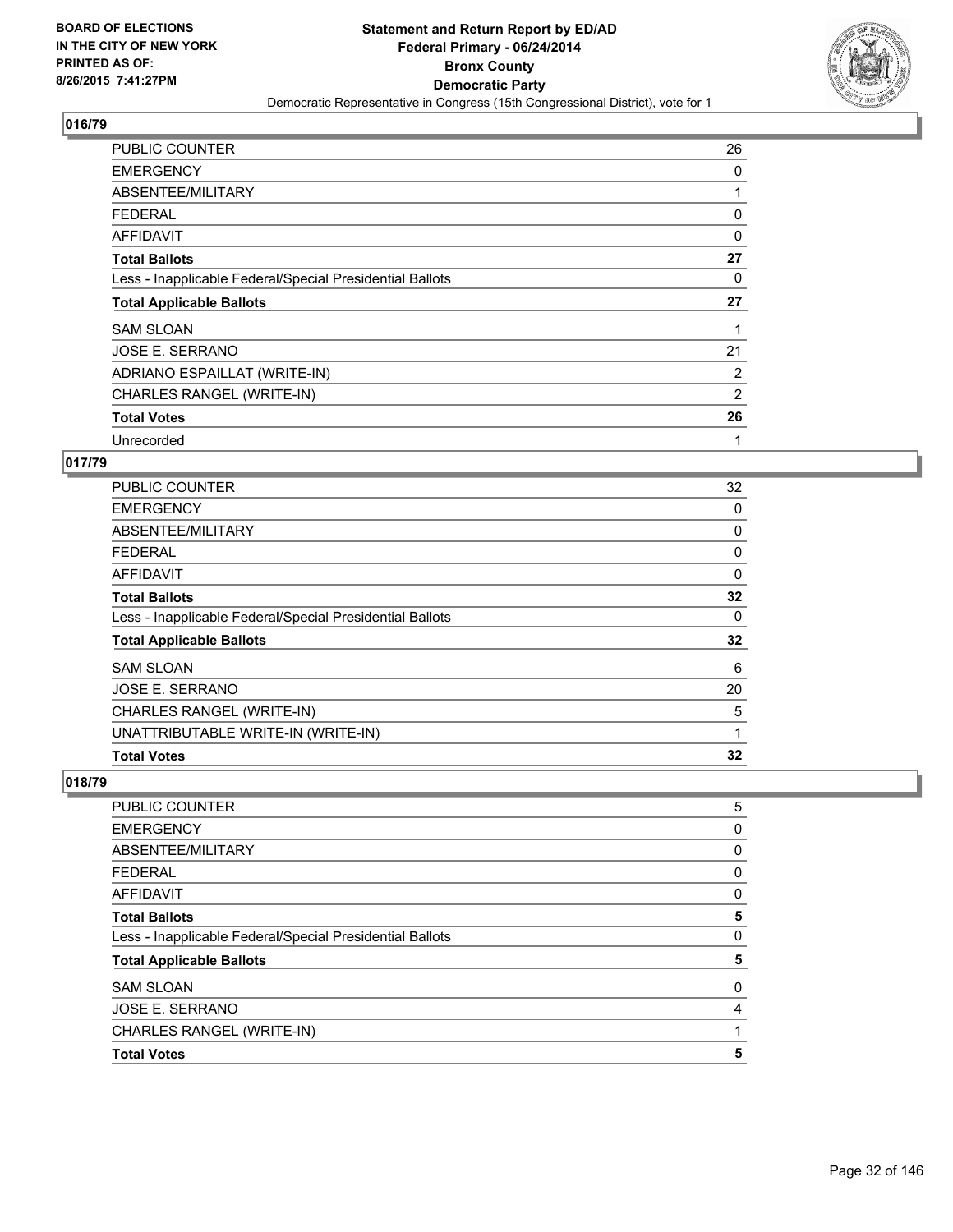

| <b>Total Votes</b>                                       | 21 |
|----------------------------------------------------------|----|
| UNATTRIBUTABLE WRITE-IN (WRITE-IN)                       |    |
| CHARLES RANGEL (WRITE-IN)                                |    |
| JOSE E. SERRANO                                          | 18 |
| <b>SAM SLOAN</b>                                         |    |
| <b>Total Applicable Ballots</b>                          | 21 |
| Less - Inapplicable Federal/Special Presidential Ballots | 0  |
| <b>Total Ballots</b>                                     | 21 |
| AFFIDAVIT                                                | 0  |
| <b>FEDERAL</b>                                           | 0  |
| ABSENTEE/MILITARY                                        |    |
| <b>EMERGENCY</b>                                         | 0  |
| <b>PUBLIC COUNTER</b>                                    | 20 |

#### **020/79**

| <b>PUBLIC COUNTER</b>                                    | 8 |
|----------------------------------------------------------|---|
| <b>EMERGENCY</b>                                         | 0 |
| ABSENTEE/MILITARY                                        |   |
| <b>FEDERAL</b>                                           | 0 |
| AFFIDAVIT                                                | 0 |
| <b>Total Ballots</b>                                     | 9 |
| Less - Inapplicable Federal/Special Presidential Ballots | 0 |
| <b>Total Applicable Ballots</b>                          | 9 |
| <b>SAM SLOAN</b>                                         | 2 |
| <b>JOSE E. SERRANO</b>                                   | 6 |
| <b>Total Votes</b>                                       | 8 |
| Unrecorded                                               |   |

| <b>Total Votes</b>                                       | 15 |
|----------------------------------------------------------|----|
| CHARLES RANGEL (WRITE-IN)                                | 1  |
| ADRIANO ESPAILLAT (WRITE-IN)                             | 1  |
| <b>JOSE E. SERRANO</b>                                   | 11 |
| <b>SAM SLOAN</b>                                         | 2  |
| <b>Total Applicable Ballots</b>                          | 15 |
| Less - Inapplicable Federal/Special Presidential Ballots | 0  |
| <b>Total Ballots</b>                                     | 15 |
| <b>AFFIDAVIT</b>                                         | 0  |
| <b>FEDERAL</b>                                           | 0  |
| ABSENTEE/MILITARY                                        | 0  |
| <b>EMERGENCY</b>                                         | 0  |
| <b>PUBLIC COUNTER</b>                                    | 15 |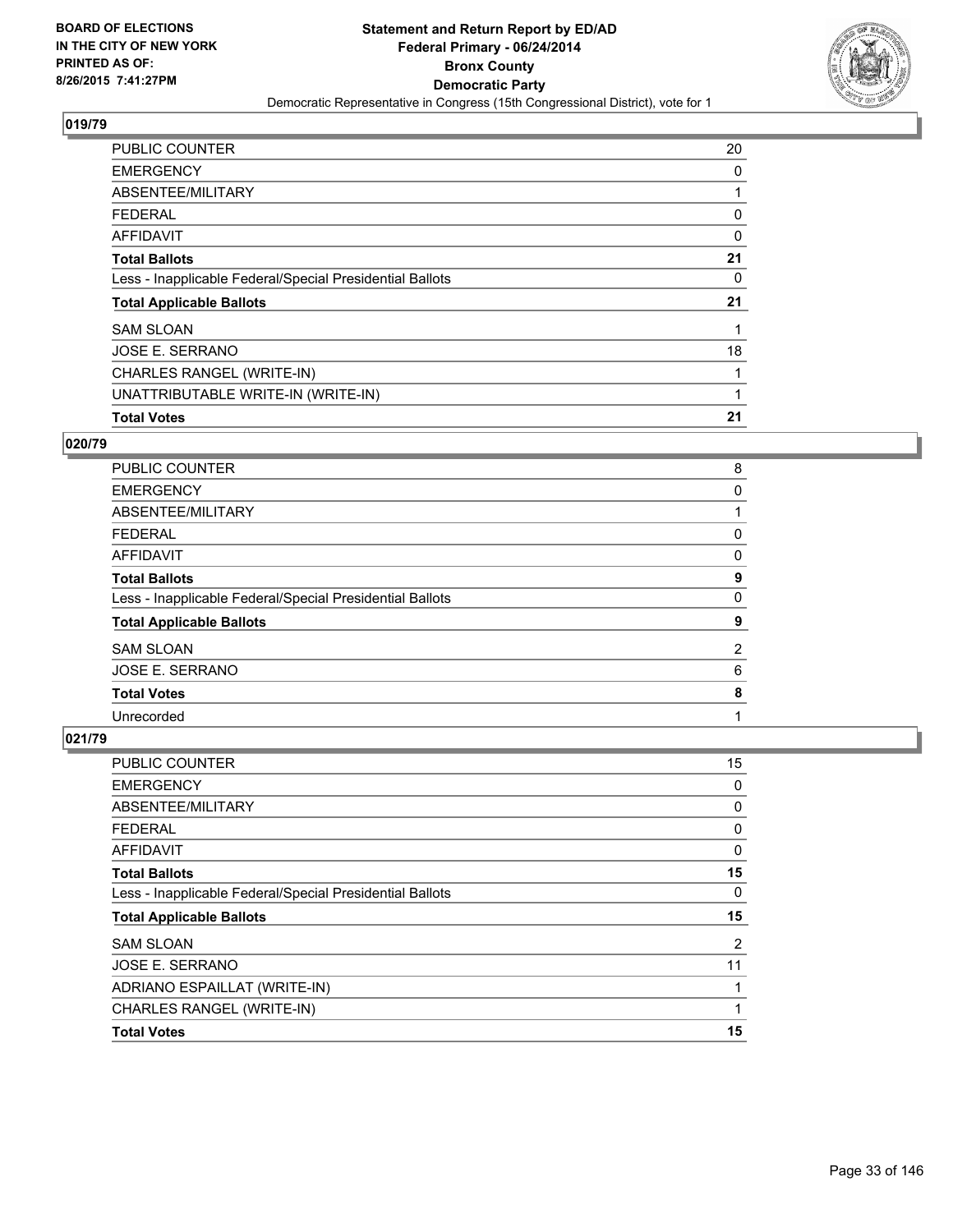

| PUBLIC COUNTER                                           | 13 |
|----------------------------------------------------------|----|
| <b>EMERGENCY</b>                                         | 0  |
| ABSENTEE/MILITARY                                        | 0  |
| <b>FEDERAL</b>                                           | 0  |
| <b>AFFIDAVIT</b>                                         | 0  |
| <b>Total Ballots</b>                                     | 13 |
| Less - Inapplicable Federal/Special Presidential Ballots | 0  |
| <b>Total Applicable Ballots</b>                          | 13 |
| <b>SAM SLOAN</b>                                         | 0  |
| JOSE E. SERRANO                                          | 11 |
| ADRIANO ESPAILLAT (WRITE-IN)                             |    |
| CHARLES RANGEL (WRITE-IN)                                |    |
| <b>Total Votes</b>                                       | 13 |

### **023/79**

| <b>PUBLIC COUNTER</b>                                    | 16 |
|----------------------------------------------------------|----|
| <b>EMERGENCY</b>                                         | 0  |
| ABSENTEE/MILITARY                                        | 0  |
| <b>FEDERAL</b>                                           | 0  |
| AFFIDAVIT                                                | 0  |
| <b>Total Ballots</b>                                     | 16 |
| Less - Inapplicable Federal/Special Presidential Ballots | 0  |
| <b>Total Applicable Ballots</b>                          | 16 |
| <b>SAM SLOAN</b>                                         | 3  |
| JOSE E. SERRANO                                          | 13 |
| <b>Total Votes</b>                                       | 16 |

| <b>Total Votes</b>                                       | 39       |
|----------------------------------------------------------|----------|
| JOSE E. SERRANO                                          | 31       |
| <b>SAM SLOAN</b>                                         | 8        |
| <b>Total Applicable Ballots</b>                          | 39       |
| Less - Inapplicable Federal/Special Presidential Ballots | $\Omega$ |
| <b>Total Ballots</b>                                     | 39       |
| <b>AFFIDAVIT</b>                                         | 0        |
| <b>FEDERAL</b>                                           | 0        |
| ABSENTEE/MILITARY                                        |          |
| <b>EMERGENCY</b>                                         | 0        |
| PUBLIC COUNTER                                           | 38       |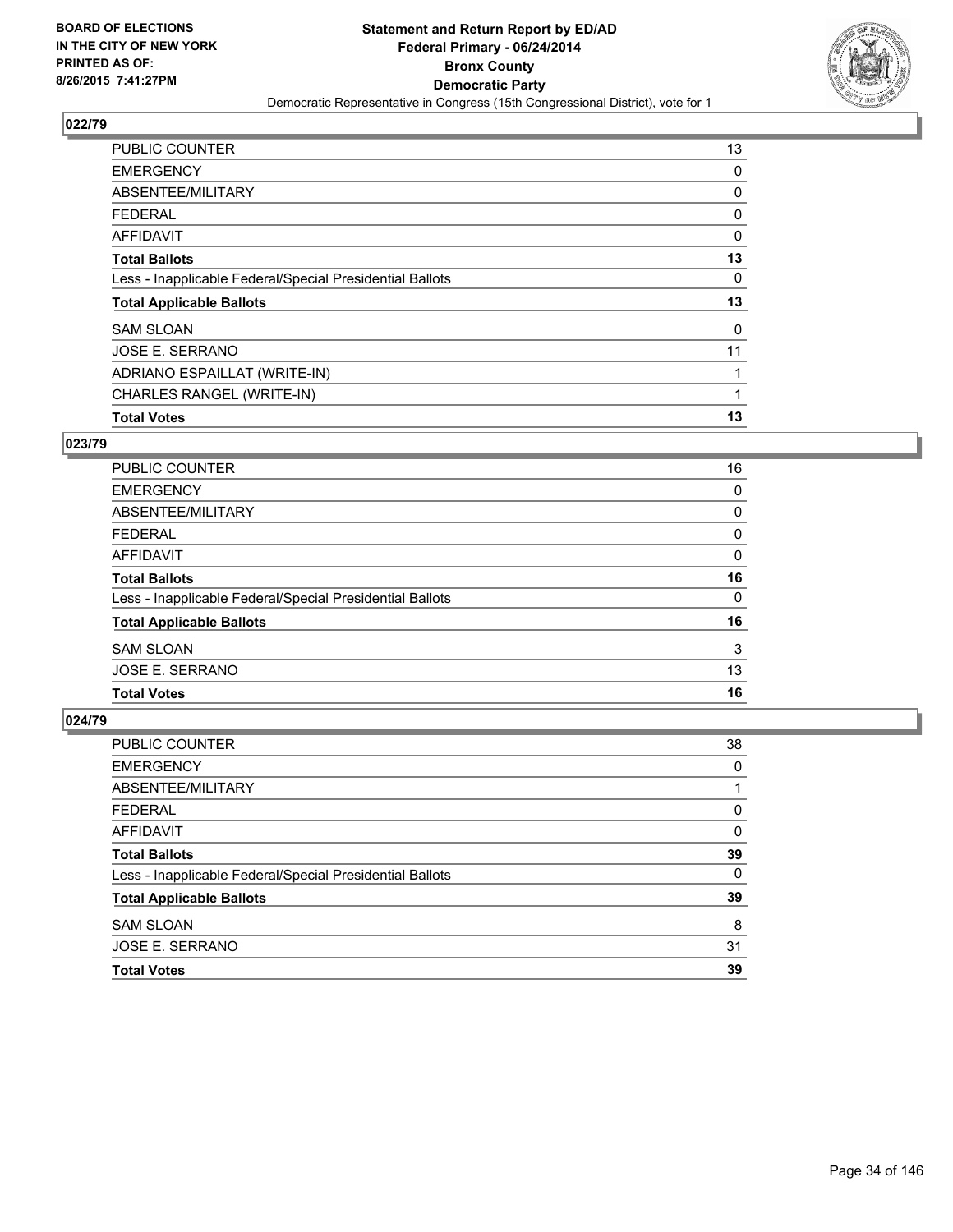

| PUBLIC COUNTER                                           | 26 |
|----------------------------------------------------------|----|
| <b>EMERGENCY</b>                                         | 0  |
| ABSENTEE/MILITARY                                        | 0  |
| <b>FEDERAL</b>                                           |    |
| <b>AFFIDAVIT</b>                                         | 0  |
| <b>Total Ballots</b>                                     | 27 |
| Less - Inapplicable Federal/Special Presidential Ballots | 0  |
| <b>Total Applicable Ballots</b>                          | 27 |
| <b>SAM SLOAN</b>                                         | 0  |
| JOSE E. SERRANO                                          | 26 |
| UNATTRIBUTABLE WRITE-IN (WRITE-IN)                       |    |
| <b>Total Votes</b>                                       | 27 |

#### **026/79**

| PUBLIC COUNTER                                           | 25           |
|----------------------------------------------------------|--------------|
| <b>EMERGENCY</b>                                         | 0            |
| ABSENTEE/MILITARY                                        | 0            |
| <b>FEDERAL</b>                                           | 0            |
| AFFIDAVIT                                                | $\mathbf{0}$ |
| <b>Total Ballots</b>                                     | 25           |
| Less - Inapplicable Federal/Special Presidential Ballots | 0            |
| <b>Total Applicable Ballots</b>                          | 25           |
| <b>SAM SLOAN</b>                                         | 3            |
| JOSE E. SERRANO                                          | 19           |
| ADRIANO ESPAILLAT (WRITE-IN)                             |              |
| CHARLES RANGEL (WRITE-IN)                                |              |
| UNATTRIBUTABLE WRITE-IN (WRITE-IN)                       |              |
| <b>Total Votes</b>                                       | 25           |
|                                                          |              |

| PUBLIC COUNTER                                           | 51             |
|----------------------------------------------------------|----------------|
| <b>EMERGENCY</b>                                         | 0              |
| ABSENTEE/MILITARY                                        | $\overline{2}$ |
| <b>FEDERAL</b>                                           | 0              |
| <b>AFFIDAVIT</b>                                         |                |
| <b>Total Ballots</b>                                     | 54             |
| Less - Inapplicable Federal/Special Presidential Ballots | 0              |
| <b>Total Applicable Ballots</b>                          | 54             |
| <b>SAM SLOAN</b>                                         | 4              |
| JOSE E. SERRANO                                          | 46             |
| UNATTRIBUTABLE WRITE-IN (WRITE-IN)                       |                |
| <b>Total Votes</b>                                       | 51             |
| Unrecorded                                               | 3              |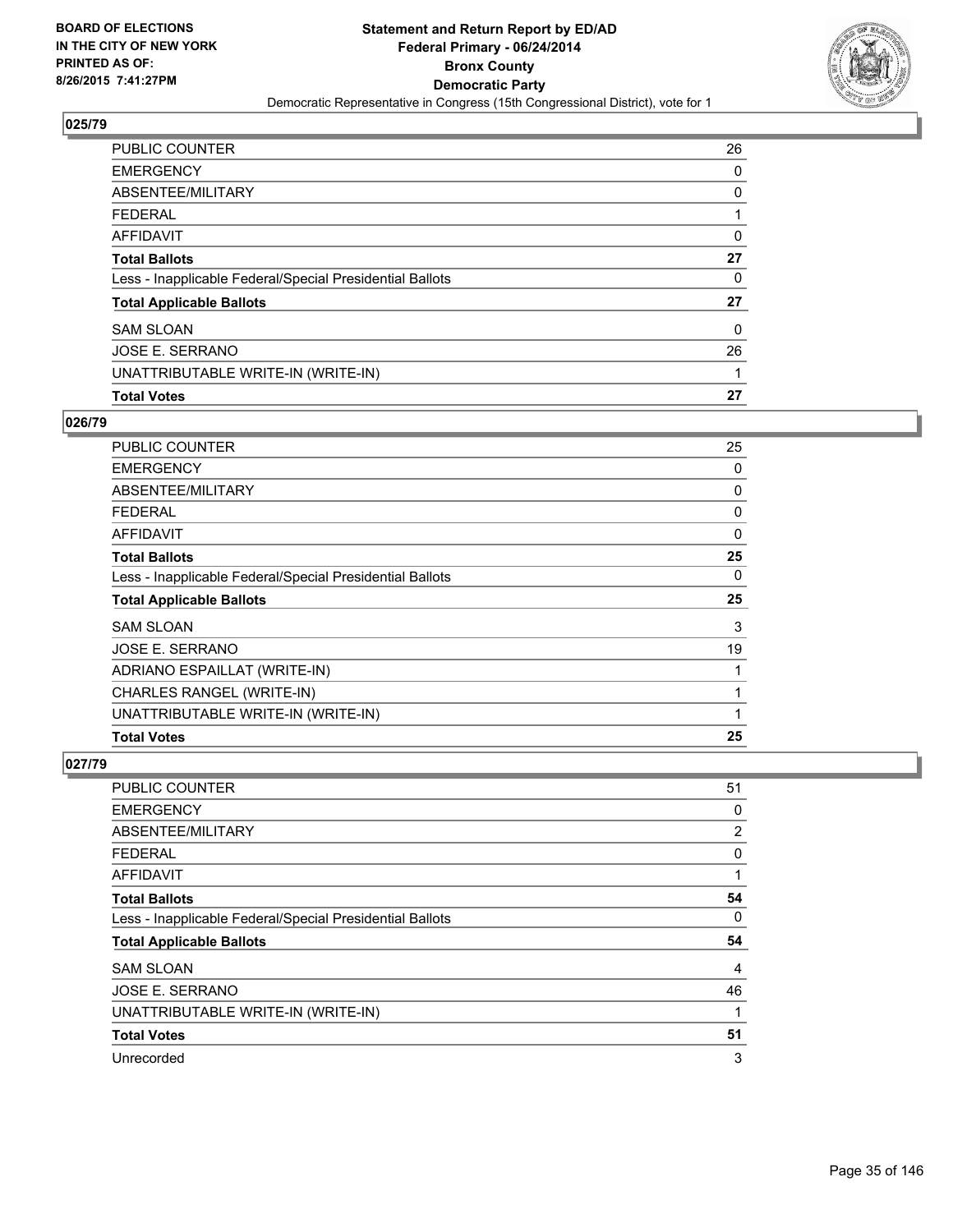

| PUBLIC COUNTER                                           | 30 |
|----------------------------------------------------------|----|
| <b>EMERGENCY</b>                                         | 0  |
| ABSENTEE/MILITARY                                        | 1  |
| <b>FEDERAL</b>                                           | 0  |
| AFFIDAVIT                                                | 0  |
| <b>Total Ballots</b>                                     | 31 |
| Less - Inapplicable Federal/Special Presidential Ballots | 0  |
| <b>Total Applicable Ballots</b>                          | 31 |
| <b>SAM SLOAN</b>                                         |    |
| JOSE E. SERRANO                                          | 30 |
| <b>Total Votes</b>                                       | 31 |

#### **029/79 COMBINED into: 077/79**

#### **030/79**

| PUBLIC COUNTER                                           | 39 |
|----------------------------------------------------------|----|
| <b>EMERGENCY</b>                                         | 0  |
| ABSENTEE/MILITARY                                        |    |
| <b>FEDERAL</b>                                           | 0  |
| <b>AFFIDAVIT</b>                                         | 0  |
| <b>Total Ballots</b>                                     | 40 |
| Less - Inapplicable Federal/Special Presidential Ballots | 0  |
| <b>Total Applicable Ballots</b>                          | 40 |
| <b>SAM SLOAN</b>                                         | 8  |
| JOSE E. SERRANO                                          | 32 |
| <b>Total Votes</b>                                       | 40 |
|                                                          |    |

| <b>PUBLIC COUNTER</b>                                    | 34             |
|----------------------------------------------------------|----------------|
| <b>EMERGENCY</b>                                         | 0              |
| ABSENTEE/MILITARY                                        | 2              |
| <b>FEDERAL</b>                                           | 0              |
| AFFIDAVIT                                                | 2              |
| <b>Total Ballots</b>                                     | 38             |
| Less - Inapplicable Federal/Special Presidential Ballots | 0              |
| <b>Total Applicable Ballots</b>                          | 38             |
| <b>SAM SLOAN</b>                                         | $\overline{2}$ |
| <b>JOSE E. SERRANO</b>                                   | 31             |
| ADRIANO ESPAILLAT (WRITE-IN)                             | 1              |
| UNATTRIBUTABLE WRITE-IN (WRITE-IN)                       | 2              |
| <b>Total Votes</b>                                       | 36             |
| Unrecorded                                               | $\overline{2}$ |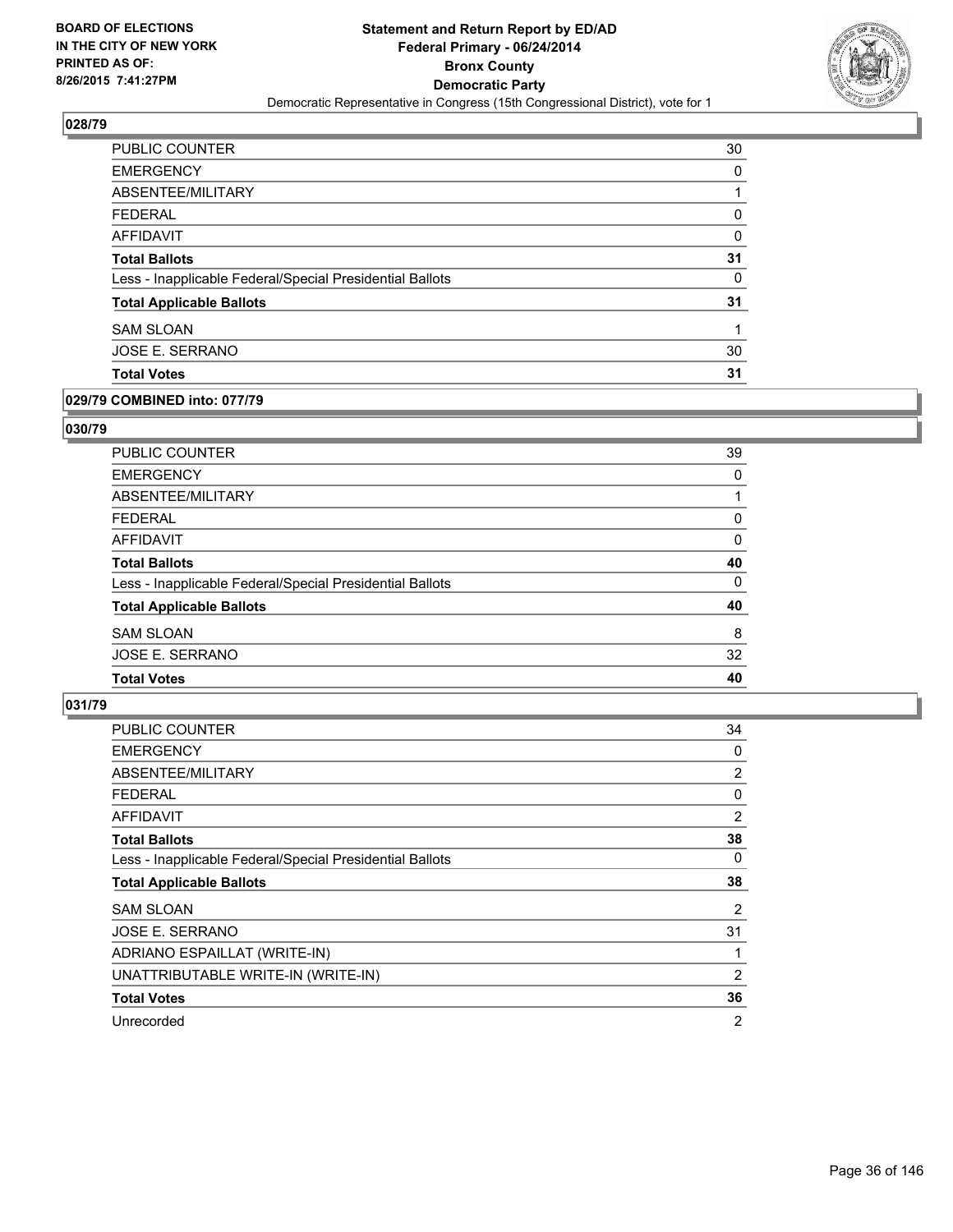

| PUBLIC COUNTER                                           | 15 |
|----------------------------------------------------------|----|
| <b>EMERGENCY</b>                                         | 0  |
| ABSENTEE/MILITARY                                        | 0  |
| <b>FEDERAL</b>                                           | 0  |
| AFFIDAVIT                                                | 0  |
| <b>Total Ballots</b>                                     | 15 |
| Less - Inapplicable Federal/Special Presidential Ballots | 0  |
| <b>Total Applicable Ballots</b>                          | 15 |
| <b>SAM SLOAN</b>                                         |    |
| JOSE E. SERRANO                                          | 14 |
| <b>Total Votes</b>                                       | 15 |

## **033/79**

| PUBLIC COUNTER                                           | 21       |
|----------------------------------------------------------|----------|
| <b>EMERGENCY</b>                                         | 0        |
| <b>ABSENTEE/MILITARY</b>                                 |          |
| <b>FEDERAL</b>                                           | 0        |
| <b>AFFIDAVIT</b>                                         | 0        |
| <b>Total Ballots</b>                                     | 22       |
| Less - Inapplicable Federal/Special Presidential Ballots | $\Omega$ |
| <b>Total Applicable Ballots</b>                          | 22       |
| <b>SAM SLOAN</b>                                         | 3        |
| <b>JOSE E. SERRANO</b>                                   | 19       |
| <b>Total Votes</b>                                       | 22       |
|                                                          |          |

| <b>PUBLIC COUNTER</b>                                    | 59 |
|----------------------------------------------------------|----|
| <b>EMERGENCY</b>                                         | 0  |
| ABSENTEE/MILITARY                                        | 2  |
| <b>FEDERAL</b>                                           | 0  |
| AFFIDAVIT                                                | 0  |
| <b>Total Ballots</b>                                     | 61 |
| Less - Inapplicable Federal/Special Presidential Ballots | 0  |
| <b>Total Applicable Ballots</b>                          | 61 |
| <b>SAM SLOAN</b>                                         | 3  |
| <b>JOSE E. SERRANO</b>                                   | 52 |
| MICHAEL WALROND (WRITE-IN)                               | 1  |
| <b>Total Votes</b>                                       | 56 |
| Unrecorded                                               | 5  |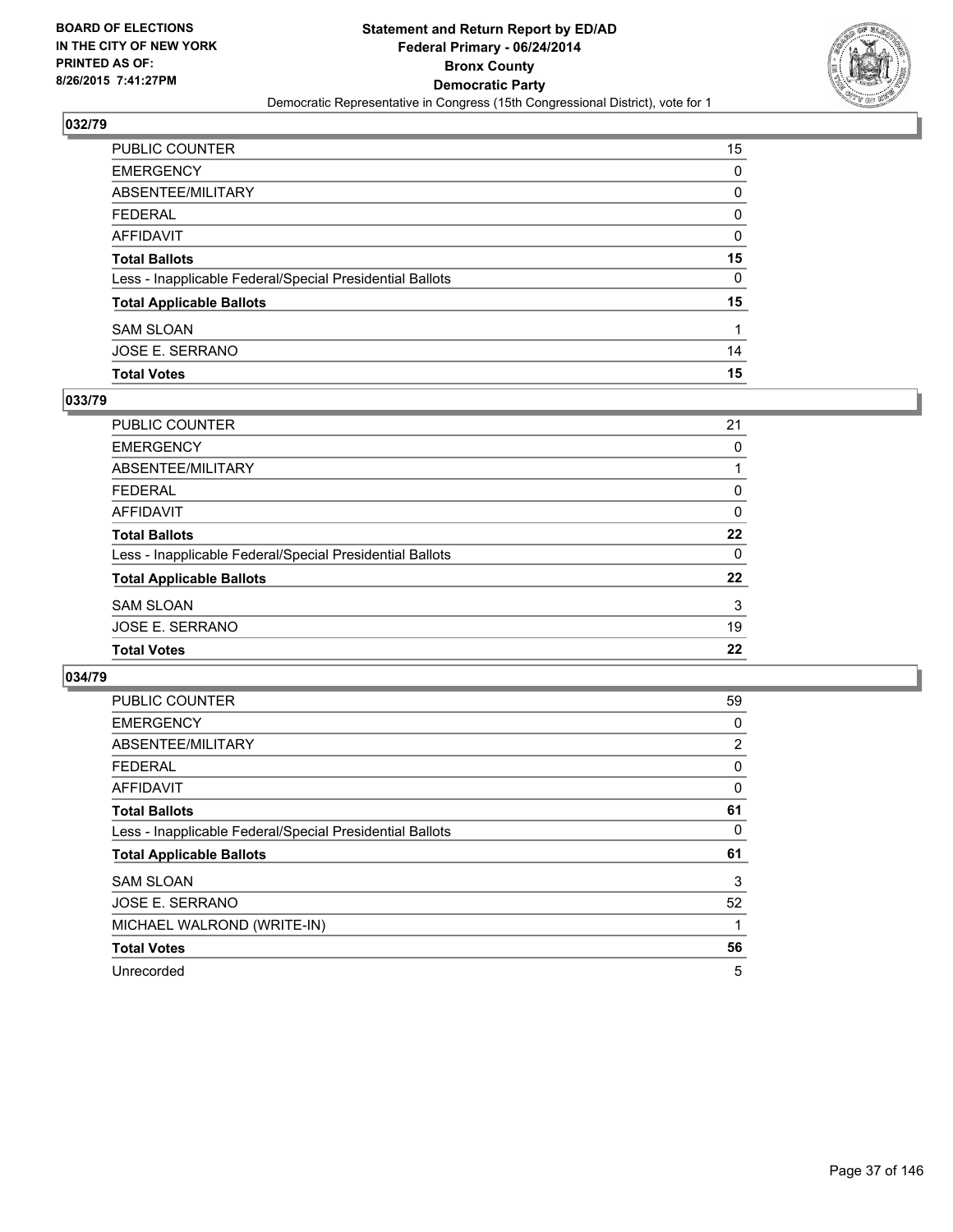

| JOSE E. SERRANO<br><b>Total Votes</b>                    | 23<br>29 |
|----------------------------------------------------------|----------|
| <b>SAM SLOAN</b>                                         | 6        |
| <b>Total Applicable Ballots</b>                          | 29       |
| Less - Inapplicable Federal/Special Presidential Ballots | $\Omega$ |
| <b>Total Ballots</b>                                     | 29       |
| AFFIDAVIT                                                |          |
| <b>FEDERAL</b>                                           | $\Omega$ |
| ABSENTEE/MILITARY                                        | 2        |
| <b>EMERGENCY</b>                                         | 0        |
| PUBLIC COUNTER                                           | 26       |

## **036/79**

| <b>PUBLIC COUNTER</b>                                    | 45             |
|----------------------------------------------------------|----------------|
| <b>EMERGENCY</b>                                         | 0              |
| ABSENTEE/MILITARY                                        | $\overline{2}$ |
| FEDERAL                                                  | 0              |
| <b>AFFIDAVIT</b>                                         | 0              |
| <b>Total Ballots</b>                                     | 47             |
| Less - Inapplicable Federal/Special Presidential Ballots | 0              |
| <b>Total Applicable Ballots</b>                          | 47             |
| <b>SAM SLOAN</b>                                         |                |
| JOSE E. SERRANO                                          | 43             |
| UNATTRIBUTABLE WRITE-IN (WRITE-IN)                       | 2              |
| <b>Total Votes</b>                                       | 46             |
| Unrecorded                                               |                |

| <b>Total Votes</b>                                       | 53 |
|----------------------------------------------------------|----|
| UNATTRIBUTABLE WRITE-IN (WRITE-IN)                       | 1  |
| CHARLES RANGEL (WRITE-IN)                                | 1  |
| JOSE E. SERRANO                                          | 45 |
| <b>SAM SLOAN</b>                                         | 6  |
| <b>Total Applicable Ballots</b>                          | 53 |
| Less - Inapplicable Federal/Special Presidential Ballots | 0  |
| <b>Total Ballots</b>                                     | 53 |
| <b>AFFIDAVIT</b>                                         | 1  |
| <b>FEDERAL</b>                                           | 1  |
| ABSENTEE/MILITARY                                        | 6  |
| <b>EMERGENCY</b>                                         | 0  |
| <b>PUBLIC COUNTER</b>                                    | 45 |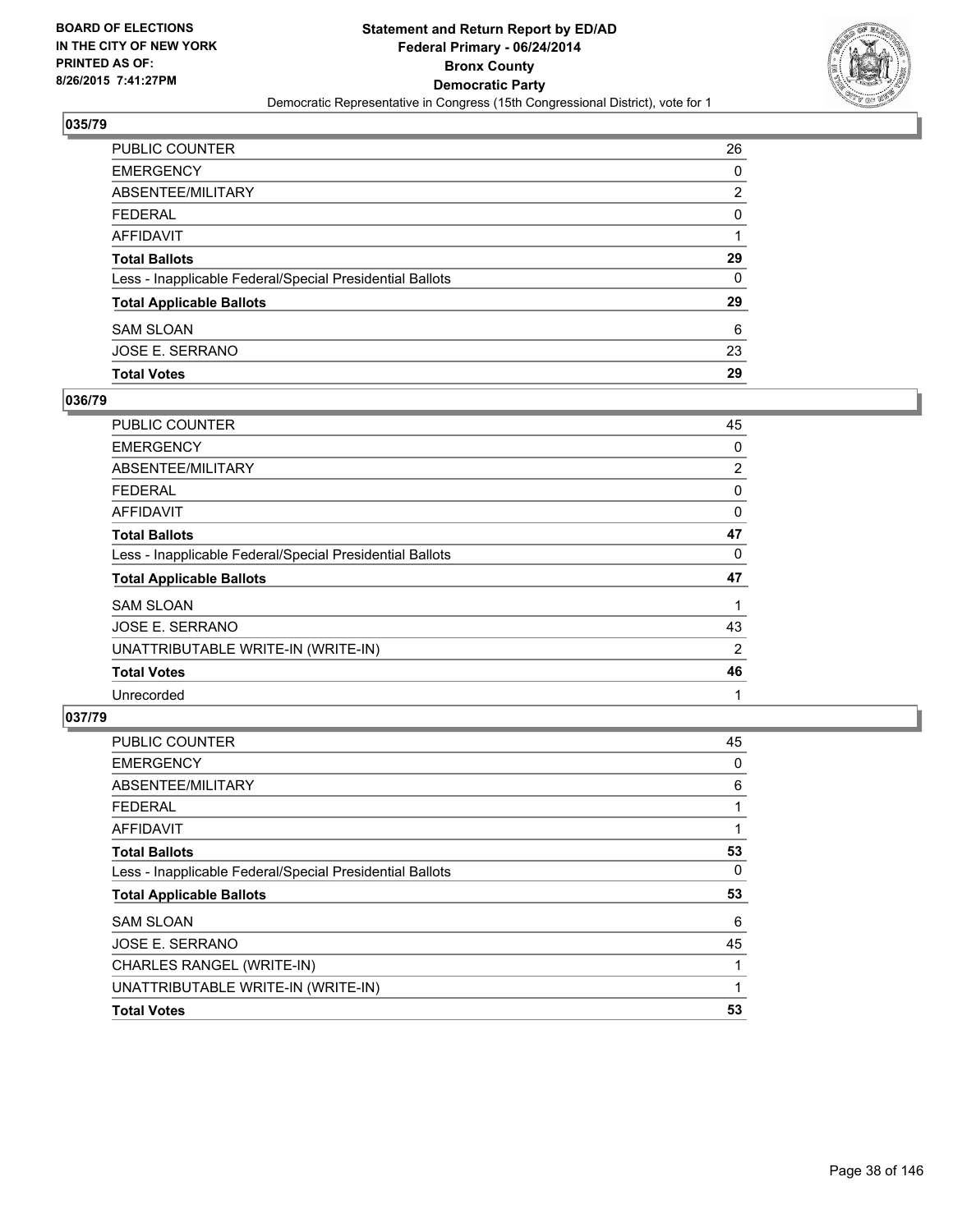

| <b>PUBLIC COUNTER</b>                                    | 25 |
|----------------------------------------------------------|----|
| <b>EMERGENCY</b>                                         | 0  |
| ABSENTEE/MILITARY                                        | 2  |
| <b>FEDERAL</b>                                           | 0  |
| AFFIDAVIT                                                |    |
| <b>Total Ballots</b>                                     | 28 |
| Less - Inapplicable Federal/Special Presidential Ballots | 0  |
| <b>Total Applicable Ballots</b>                          | 28 |
| <b>SAM SLOAN</b>                                         | 2  |
| JOSE E. SERRANO                                          | 23 |
| ADRIANO ESPAILLAT (WRITE-IN)                             | 2  |
| UNATTRIBUTABLE WRITE-IN (WRITE-IN)                       | 1  |
| <b>Total Votes</b>                                       | 28 |

#### **039/79**

| PUBLIC COUNTER                                           | 31 |
|----------------------------------------------------------|----|
| <b>EMERGENCY</b>                                         | 0  |
| ABSENTEE/MILITARY                                        | 2  |
| <b>FEDERAL</b>                                           | 0  |
| AFFIDAVIT                                                | 0  |
| <b>Total Ballots</b>                                     | 33 |
| Less - Inapplicable Federal/Special Presidential Ballots | 0  |
| <b>Total Applicable Ballots</b>                          | 33 |
| <b>SAM SLOAN</b>                                         | 3  |
| JOSE E. SERRANO                                          | 26 |
| CHARLES RANGEL (WRITE-IN)                                | 2  |
| UNATTRIBUTABLE WRITE-IN (WRITE-IN)                       | 1  |
| <b>Total Votes</b>                                       | 32 |
| Unrecorded                                               | 1  |

| PUBLIC COUNTER                                           | 42 |
|----------------------------------------------------------|----|
| <b>EMERGENCY</b>                                         | 0  |
| ABSENTEE/MILITARY                                        | 8  |
| <b>FEDERAL</b>                                           | 0  |
| AFFIDAVIT                                                | 1  |
| <b>Total Ballots</b>                                     | 51 |
| Less - Inapplicable Federal/Special Presidential Ballots | 0  |
| <b>Total Applicable Ballots</b>                          | 51 |
| <b>SAM SLOAN</b>                                         | 8  |
| JOSE E. SERRANO                                          | 41 |
| UNATTRIBUTABLE WRITE-IN (WRITE-IN)                       | 1  |
| <b>Total Votes</b>                                       | 50 |
| Unrecorded                                               | 1  |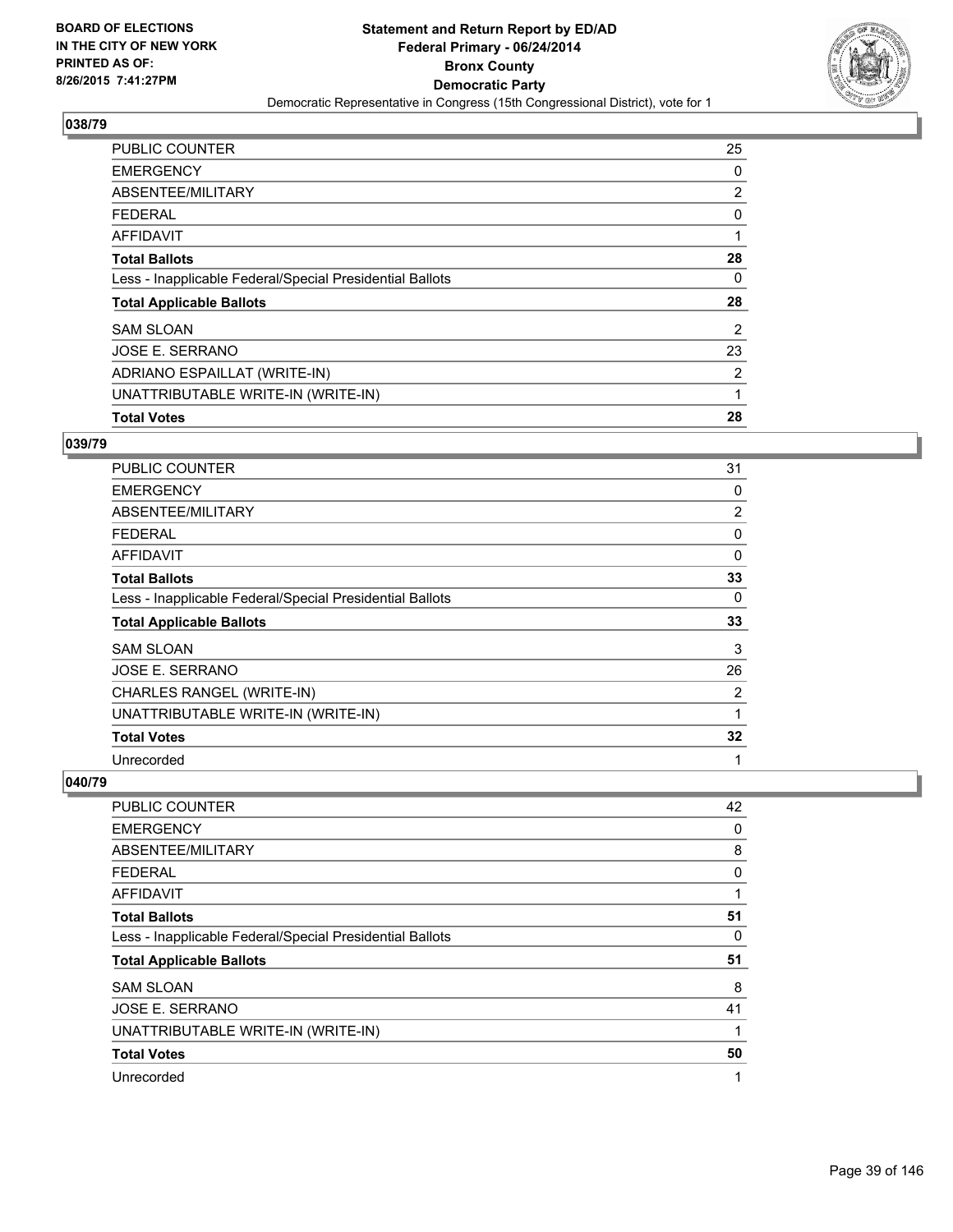

| PUBLIC COUNTER                                           | 28             |
|----------------------------------------------------------|----------------|
| <b>EMERGENCY</b>                                         | 0              |
| ABSENTEE/MILITARY                                        | $\overline{2}$ |
| <b>FEDERAL</b>                                           | 0              |
| <b>AFFIDAVIT</b>                                         | 0              |
| <b>Total Ballots</b>                                     | 30             |
| Less - Inapplicable Federal/Special Presidential Ballots | 0              |
| <b>Total Applicable Ballots</b>                          | 30             |
| <b>SAM SLOAN</b>                                         | 5              |
| JOSE E. SERRANO                                          | 22             |
| <b>Total Votes</b>                                       | 27             |
| Unrecorded                                               | 3              |

### **042/79**

| PUBLIC COUNTER                                           | 20             |
|----------------------------------------------------------|----------------|
| <b>EMERGENCY</b>                                         | 0              |
| ABSENTEE/MILITARY                                        | $\overline{2}$ |
| <b>FEDERAL</b>                                           | 0              |
| <b>AFFIDAVIT</b>                                         | 0              |
| <b>Total Ballots</b>                                     | 22             |
| Less - Inapplicable Federal/Special Presidential Ballots | 0              |
| <b>Total Applicable Ballots</b>                          | 22             |
| <b>SAM SLOAN</b>                                         |                |
| JOSE E. SERRANO                                          | 20             |
| UNATTRIBUTABLE WRITE-IN (WRITE-IN)                       |                |
| <b>Total Votes</b>                                       | 22             |

| PUBLIC COUNTER                                           | 24 |
|----------------------------------------------------------|----|
| <b>EMERGENCY</b>                                         | 0  |
| ABSENTEE/MILITARY                                        |    |
| <b>FEDERAL</b>                                           | 0  |
| AFFIDAVIT                                                |    |
| <b>Total Ballots</b>                                     | 26 |
| Less - Inapplicable Federal/Special Presidential Ballots | 0  |
| <b>Total Applicable Ballots</b>                          | 26 |
| <b>SAM SLOAN</b>                                         | 4  |
| JOSE E. SERRANO                                          | 21 |
| UNATTRIBUTABLE WRITE-IN (WRITE-IN)                       |    |
| <b>Total Votes</b>                                       | 26 |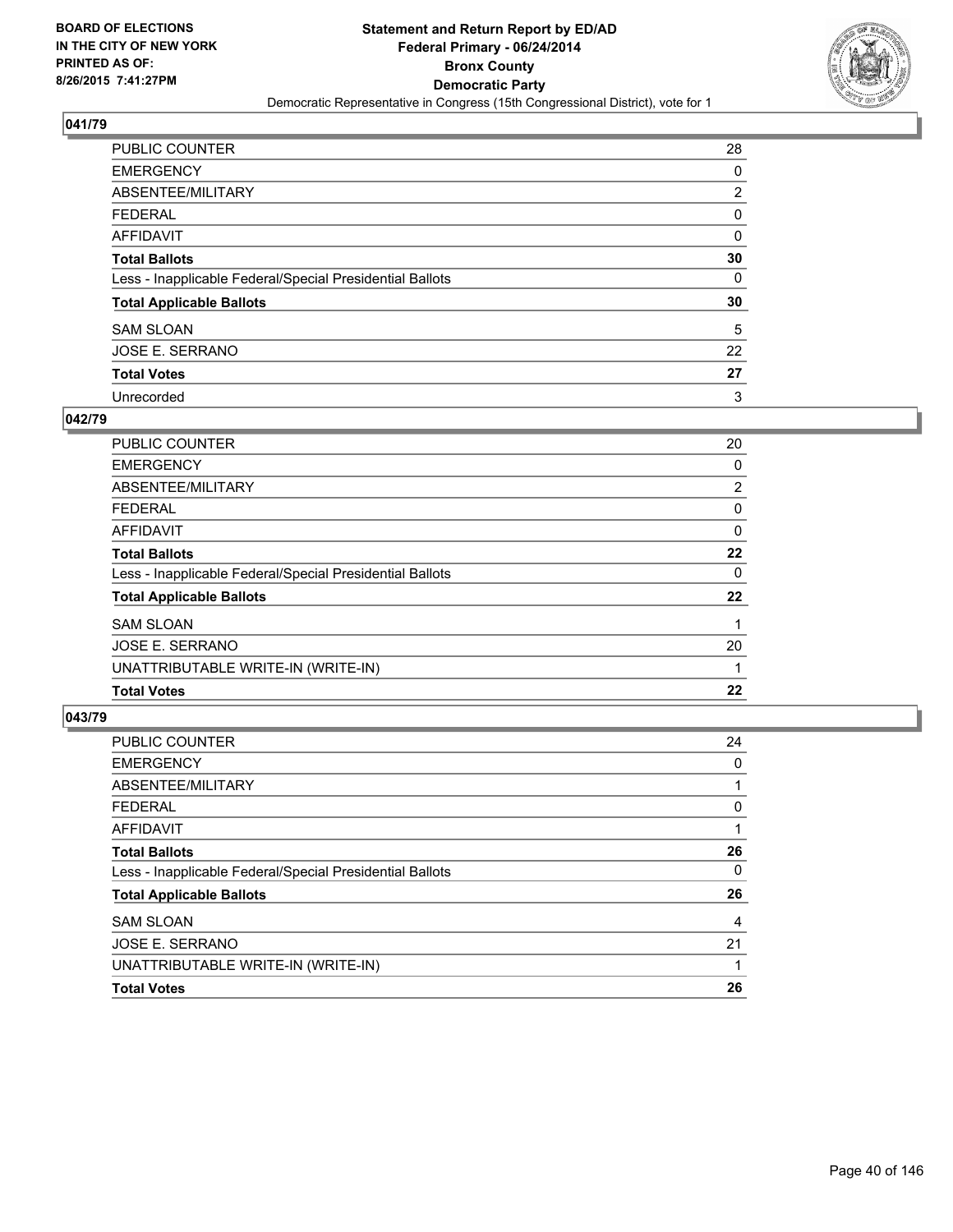

| PUBLIC COUNTER                                           | 23 |
|----------------------------------------------------------|----|
| EMERGENCY                                                | 0  |
| ABSENTEE/MILITARY                                        | 0  |
| FEDERAL                                                  | 0  |
| AFFIDAVIT                                                | 0  |
| Total Ballots                                            | 23 |
| Less - Inapplicable Federal/Special Presidential Ballots | 0  |
| <b>Total Applicable Ballots</b>                          | 23 |
| SAM SLOAN                                                | 4  |
| JOSE E. SERRANO                                          | 19 |
| <b>Total Votes</b>                                       | 23 |

## **045/79**

| <b>PUBLIC COUNTER</b>                                    | 19 |
|----------------------------------------------------------|----|
| <b>EMERGENCY</b>                                         | 0  |
| ABSENTEE/MILITARY                                        |    |
| <b>FEDERAL</b>                                           |    |
| AFFIDAVIT                                                | 0  |
| <b>Total Ballots</b>                                     | 21 |
| Less - Inapplicable Federal/Special Presidential Ballots | 0  |
| <b>Total Applicable Ballots</b>                          | 21 |
| <b>SAM SLOAN</b>                                         | 3  |
| <b>JOSE E. SERRANO</b>                                   | 16 |
| CHARLES RANGEL (WRITE-IN)                                |    |
| RAUL RODRIGUEZ (WRITE-IN)                                | 1  |
| <b>Total Votes</b>                                       | 21 |

| <b>PUBLIC COUNTER</b>                                    | 41 |
|----------------------------------------------------------|----|
| <b>EMERGENCY</b>                                         | 0  |
| ABSENTEE/MILITARY                                        | 3  |
| <b>FEDERAL</b>                                           | 0  |
| AFFIDAVIT                                                | 1  |
| <b>Total Ballots</b>                                     | 45 |
| Less - Inapplicable Federal/Special Presidential Ballots | 0  |
| <b>Total Applicable Ballots</b>                          | 45 |
| <b>SAM SLOAN</b>                                         | 4  |
| <b>JOSE E. SERRANO</b>                                   | 37 |
| ADRIANO ESPAILLAT (WRITE-IN)                             | 2  |
| <b>Total Votes</b>                                       | 43 |
| Unrecorded                                               | 2  |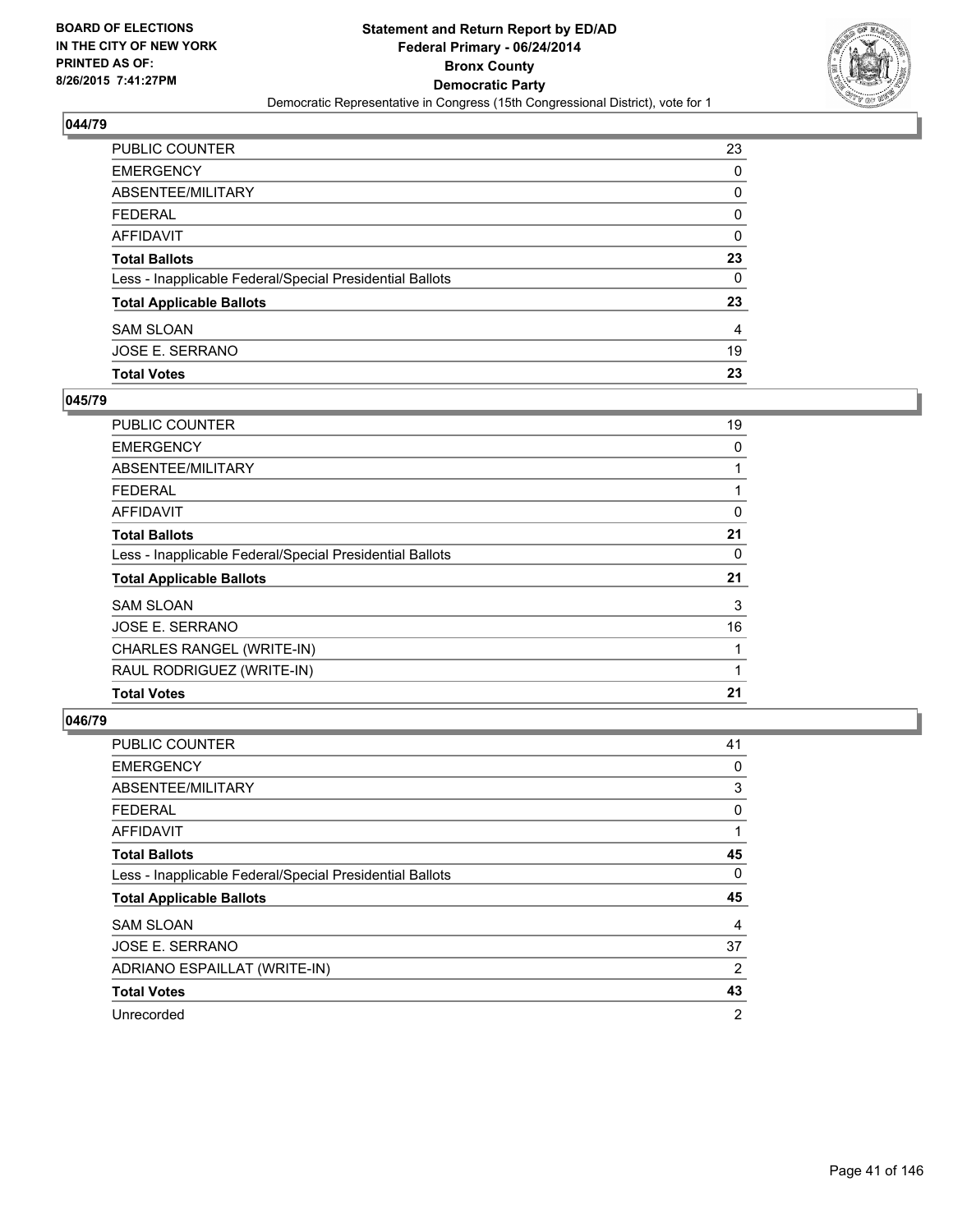

| <b>PUBLIC COUNTER</b>                                    | 43 |
|----------------------------------------------------------|----|
| <b>EMERGENCY</b>                                         | 0  |
| ABSENTEE/MILITARY                                        | 0  |
| <b>FEDERAL</b>                                           | 0  |
| <b>AFFIDAVIT</b>                                         | 0  |
| <b>Total Ballots</b>                                     | 43 |
| Less - Inapplicable Federal/Special Presidential Ballots | 0  |
| <b>Total Applicable Ballots</b>                          | 43 |
| <b>SAM SLOAN</b>                                         |    |
| JOSE E. SERRANO                                          | 32 |
| ADRIANO ESPAILLAT (WRITE-IN)                             | 9  |
| JOSE SERRANO (WRITE-IN)                                  | 1  |
| <b>Total Votes</b>                                       | 43 |

#### **048/79**

| ADRIANO ESPAILLAT (WRITE-IN)<br>UNATTRIBUTABLE WRITE-IN (WRITE-IN) | 3  |
|--------------------------------------------------------------------|----|
| JOSE E. SERRANO                                                    | 19 |
| <b>SAM SLOAN</b>                                                   | 4  |
| <b>Total Applicable Ballots</b>                                    | 27 |
| Less - Inapplicable Federal/Special Presidential Ballots           | 0  |
| <b>Total Ballots</b>                                               | 27 |
| AFFIDAVIT                                                          | 0  |
| <b>FEDERAL</b>                                                     | 0  |
| ABSENTEE/MILITARY                                                  | 0  |
| <b>EMERGENCY</b>                                                   | 0  |
| <b>PUBLIC COUNTER</b>                                              | 27 |

| PUBLIC COUNTER                                           | 13             |
|----------------------------------------------------------|----------------|
| <b>EMERGENCY</b>                                         | 0              |
| ABSENTEE/MILITARY                                        | 0              |
| <b>FEDERAL</b>                                           | 0              |
| <b>AFFIDAVIT</b>                                         | 0              |
| <b>Total Ballots</b>                                     | 13             |
| Less - Inapplicable Federal/Special Presidential Ballots | 0              |
| <b>Total Applicable Ballots</b>                          | 13             |
| <b>SAM SLOAN</b>                                         | 0              |
| JOSE E. SERRANO                                          | 11             |
| ADRIANO ESPAILLAT (WRITE-IN)                             | $\overline{2}$ |
| <b>Total Votes</b>                                       | 13             |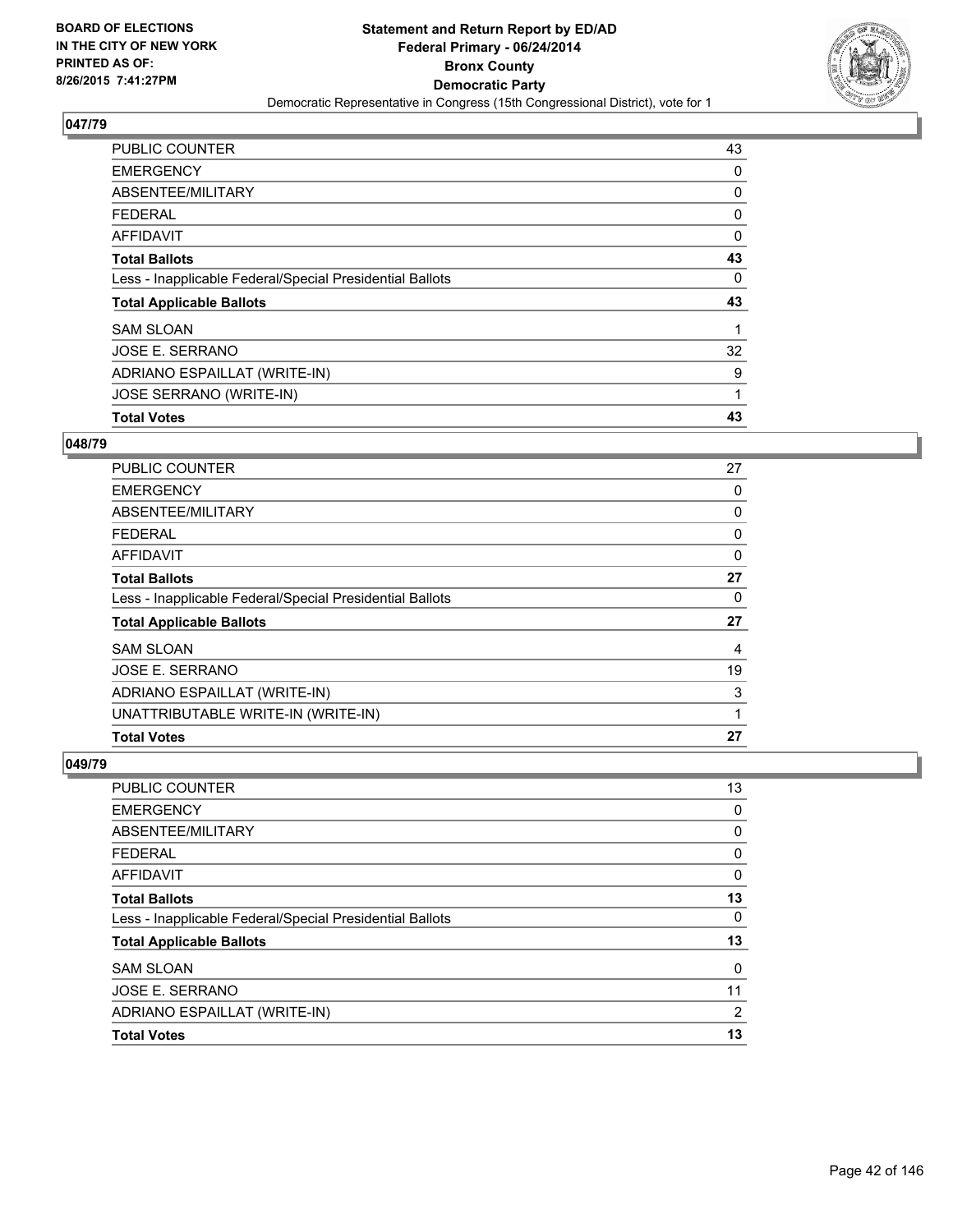

| <b>PUBLIC COUNTER</b>                                    | 29 |
|----------------------------------------------------------|----|
| <b>EMERGENCY</b>                                         | 0  |
| ABSENTEE/MILITARY                                        | 2  |
| <b>FEDERAL</b>                                           | 0  |
| <b>AFFIDAVIT</b>                                         | 0  |
| <b>Total Ballots</b>                                     | 31 |
| Less - Inapplicable Federal/Special Presidential Ballots | 0  |
| <b>Total Applicable Ballots</b>                          | 31 |
| <b>SAM SLOAN</b>                                         |    |
| JOSE E. SERRANO                                          | 26 |
| ADRIANO ESPAILLAT (WRITE-IN)                             | 1  |
| CHARLES RANGEL (WRITE-IN)                                | 1  |
| MICHALE WALROND (WRITE-IN)                               |    |
| UNATTRIBUTABLE WRITE-IN (WRITE-IN)                       | 1  |
| <b>Total Votes</b>                                       | 31 |

### **051/79**

| <b>PUBLIC COUNTER</b>                                    | 63             |
|----------------------------------------------------------|----------------|
| <b>EMERGENCY</b>                                         | 0              |
| ABSENTEE/MILITARY                                        | $\overline{2}$ |
| <b>FEDERAL</b>                                           | 0              |
| AFFIDAVIT                                                | 0              |
| <b>Total Ballots</b>                                     | 65             |
| Less - Inapplicable Federal/Special Presidential Ballots | 0              |
| <b>Total Applicable Ballots</b>                          | 65             |
| <b>SAM SLOAN</b>                                         | 8              |
| JOSE E. SERRANO                                          | 51             |
| CHARLES RANGEL (WRITE-IN)                                | 2              |
| UNATTRIBUTABLE WRITE-IN (WRITE-IN)                       | 3              |
| <b>Total Votes</b>                                       | 64             |
| Unrecorded                                               | 1              |

| 20 |
|----|
| 0  |
| 2  |
| 0  |
| 1  |
| 23 |
| 0  |
| 23 |
| 3  |
| 20 |
| 23 |
|    |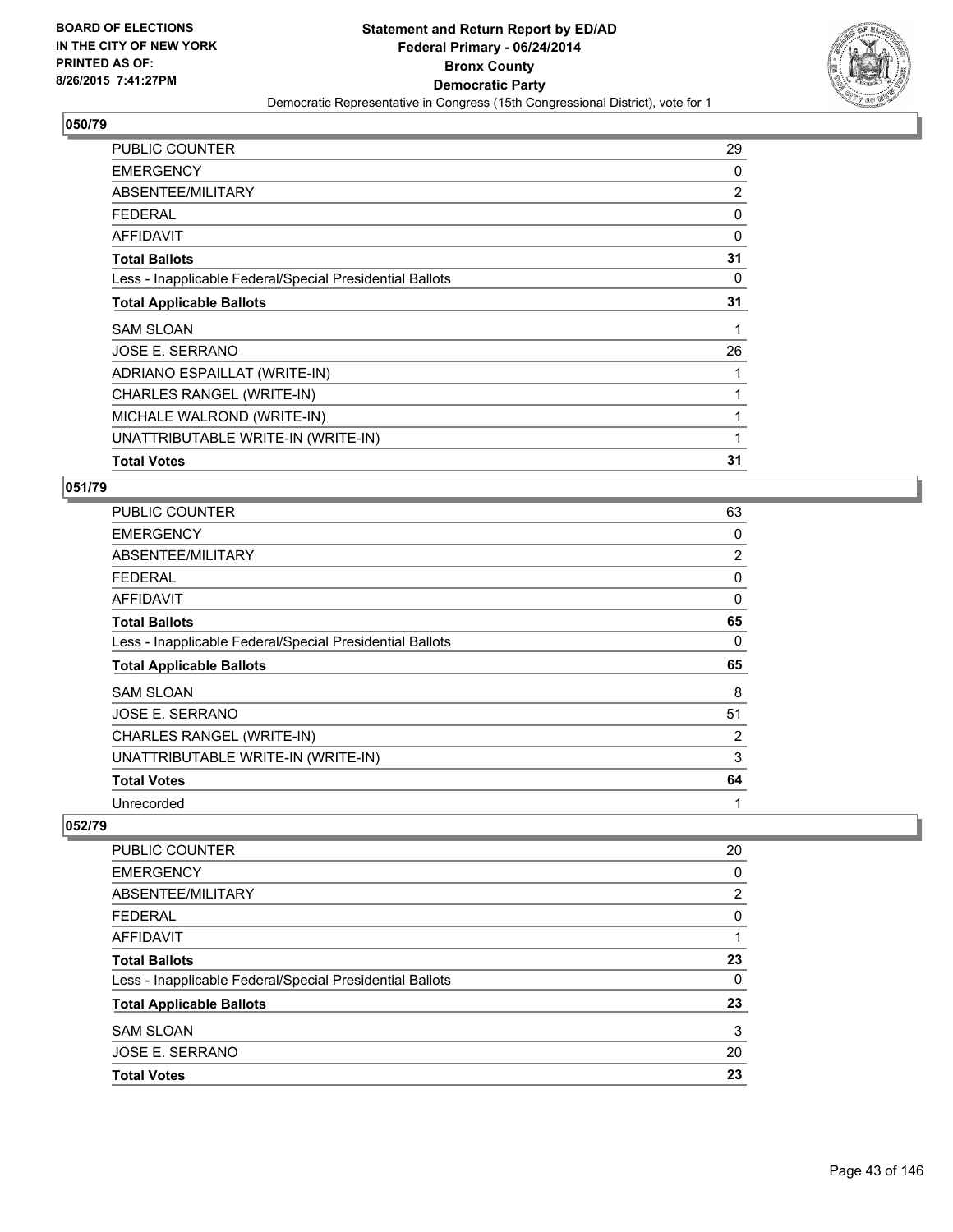

| PUBLIC COUNTER                                           | 19 |
|----------------------------------------------------------|----|
| <b>EMERGENCY</b>                                         | 0  |
| ABSENTEE/MILITARY                                        | 0  |
| <b>FEDERAL</b>                                           | 0  |
| AFFIDAVIT                                                | 2  |
| <b>Total Ballots</b>                                     | 21 |
| Less - Inapplicable Federal/Special Presidential Ballots | 0  |
| <b>Total Applicable Ballots</b>                          | 21 |
| <b>SAM SLOAN</b>                                         |    |
| JOSE E. SERRANO                                          | 18 |
| CHARLES RANGEL (WRITE-IN)                                | 1  |
| <b>Total Votes</b>                                       | 20 |
| Unrecorded                                               | 1  |

## **054/79**

| <b>PUBLIC COUNTER</b>                                    | 15 |
|----------------------------------------------------------|----|
| <b>EMERGENCY</b>                                         | 0  |
| ABSENTEE/MILITARY                                        | 0  |
| <b>FEDERAL</b>                                           | 0  |
| AFFIDAVIT                                                | 0  |
| <b>Total Ballots</b>                                     | 15 |
| Less - Inapplicable Federal/Special Presidential Ballots | 0  |
| <b>Total Applicable Ballots</b>                          | 15 |
| <b>SAM SLOAN</b>                                         | 2  |
| JOSE E. SERRANO                                          | 13 |
| <b>Total Votes</b>                                       | 15 |

| 6              |
|----------------|
| 0              |
| 0              |
| 0              |
| 0              |
| 6              |
| 0              |
| 6              |
| $\overline{2}$ |
| 4              |
| 6              |
|                |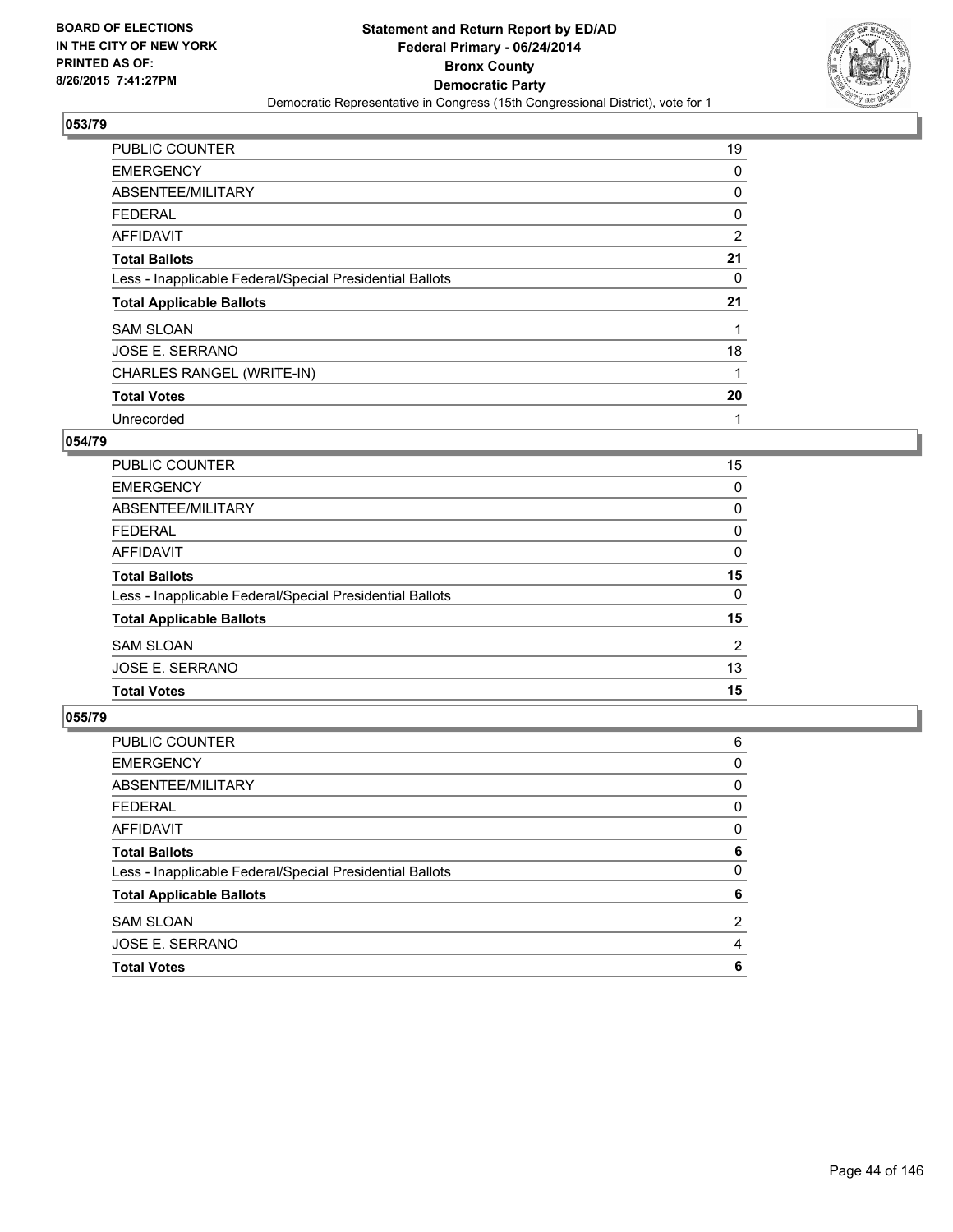

| <b>PUBLIC COUNTER</b>                                    | 38 |
|----------------------------------------------------------|----|
| <b>EMERGENCY</b>                                         | 2  |
| ABSENTEE/MILITARY                                        | 0  |
| <b>FEDERAL</b>                                           | 0  |
| <b>AFFIDAVIT</b>                                         | 0  |
| <b>Total Ballots</b>                                     | 40 |
| Less - Inapplicable Federal/Special Presidential Ballots | 0  |
| <b>Total Applicable Ballots</b>                          | 40 |
| <b>SAM SLOAN</b>                                         | 2  |
| JOSE E. SERRANO                                          | 34 |
| ADRIANO ESPAILLAT (WRITE-IN)                             |    |
| UNATTRIBUTABLE WRITE-IN (WRITE-IN)                       | 3  |
| <b>Total Votes</b>                                       | 40 |

## **057/79**

| PUBLIC COUNTER                                           | 57 |
|----------------------------------------------------------|----|
| <b>EMERGENCY</b>                                         | 0  |
| ABSENTEE/MILITARY                                        | 3  |
| <b>FEDERAL</b>                                           | 0  |
| <b>AFFIDAVIT</b>                                         | 0  |
| <b>Total Ballots</b>                                     | 60 |
| Less - Inapplicable Federal/Special Presidential Ballots | 0  |
| <b>Total Applicable Ballots</b>                          | 60 |
| <b>SAM SLOAN</b>                                         | 2  |
| JOSE E. SERRANO                                          | 56 |
| CHARLES RANGEL (WRITE-IN)                                | 1  |
| <b>Total Votes</b>                                       | 59 |
| Unrecorded                                               | 1  |

| <b>PUBLIC COUNTER</b>                                    | 24       |
|----------------------------------------------------------|----------|
| <b>EMERGENCY</b>                                         | 0        |
| ABSENTEE/MILITARY                                        | 0        |
| FEDERAL                                                  | 0        |
| <b>AFFIDAVIT</b>                                         | 0        |
| <b>Total Ballots</b>                                     | 24       |
| Less - Inapplicable Federal/Special Presidential Ballots | 0        |
| <b>Total Applicable Ballots</b>                          | 24       |
| <b>SAM SLOAN</b>                                         | $\Omega$ |
| JOSE E. SERRANO                                          | 23       |
| ADRIANO ESPAILLAT (WRITE-IN)                             |          |
| <b>Total Votes</b>                                       | 24       |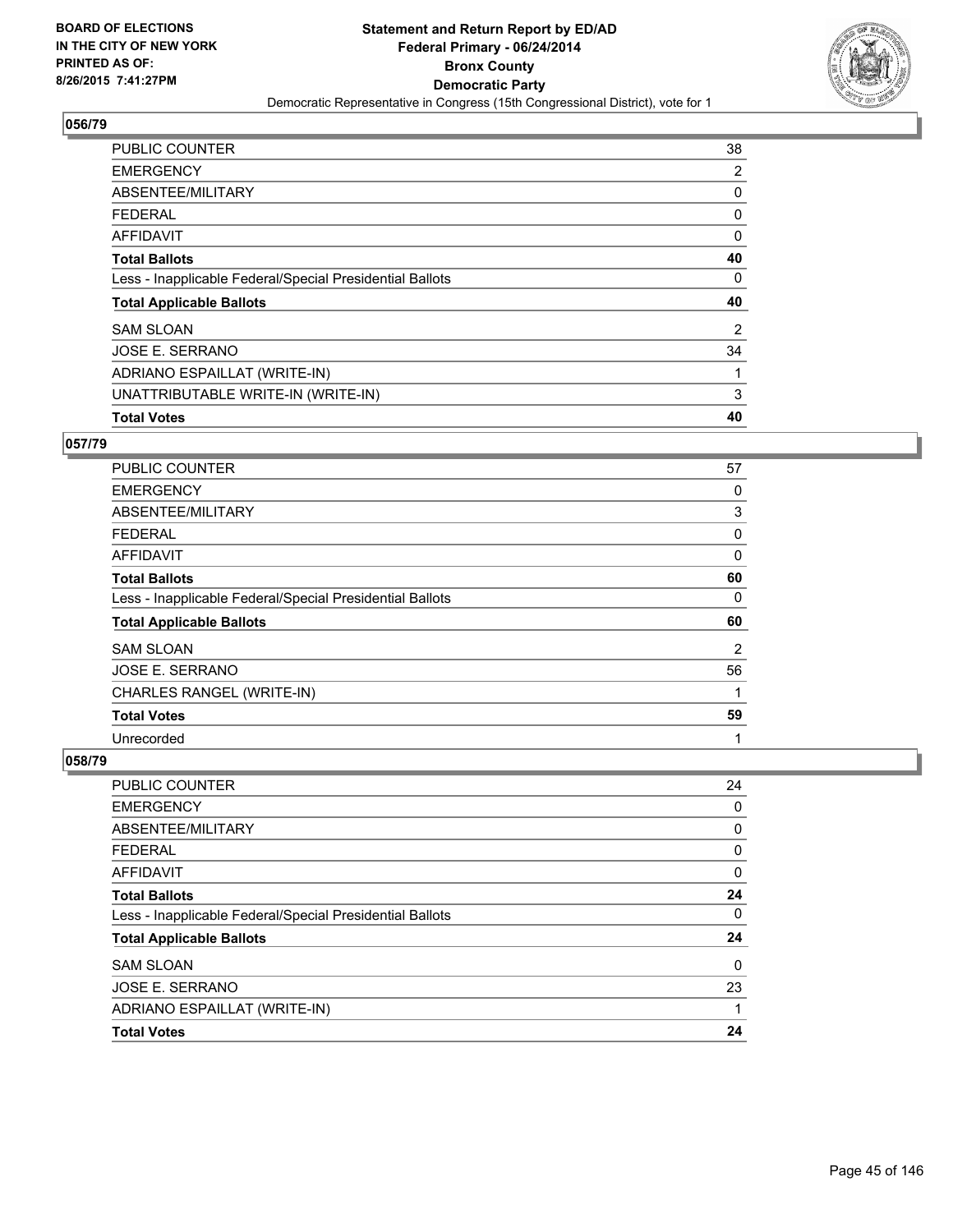

| <b>PUBLIC COUNTER</b>                                    | 20 |
|----------------------------------------------------------|----|
| <b>EMERGENCY</b>                                         | 0  |
| ABSENTEE/MILITARY                                        | 1  |
| <b>FEDERAL</b>                                           | 0  |
| <b>AFFIDAVIT</b>                                         | 0  |
| <b>Total Ballots</b>                                     | 21 |
| Less - Inapplicable Federal/Special Presidential Ballots | 0  |
| <b>Total Applicable Ballots</b>                          | 21 |
| <b>SAM SLOAN</b>                                         | 4  |
| <b>JOSE E. SERRANO</b>                                   | 15 |
| ADRIANO ESPAILLAT (WRITE-IN)                             | 1  |
| <b>Total Votes</b>                                       | 20 |
| Unrecorded                                               | 1  |

# **060/79**

| <b>PUBLIC COUNTER</b>                                    | 19 |
|----------------------------------------------------------|----|
| <b>EMERGENCY</b>                                         | 0  |
| ABSENTEE/MILITARY                                        | 4  |
| FEDERAL                                                  | 0  |
| <b>AFFIDAVIT</b>                                         |    |
| <b>Total Ballots</b>                                     | 24 |
| Less - Inapplicable Federal/Special Presidential Ballots | 0  |
| <b>Total Applicable Ballots</b>                          | 24 |
| <b>SAM SLOAN</b>                                         |    |
| JOSE E. SERRANO                                          | 21 |
| ADRIANO ESPAILLAT (WRITE-IN)                             |    |
| <b>Total Votes</b>                                       | 23 |
| Unrecorded                                               | 1  |

| <b>PUBLIC COUNTER</b>                                    | 31 |
|----------------------------------------------------------|----|
| <b>EMERGENCY</b>                                         | 0  |
| ABSENTEE/MILITARY                                        |    |
| FEDERAL                                                  | 0  |
| AFFIDAVIT                                                | 0  |
| <b>Total Ballots</b>                                     | 32 |
| Less - Inapplicable Federal/Special Presidential Ballots | 0  |
| <b>Total Applicable Ballots</b>                          | 32 |
| <b>SAM SLOAN</b>                                         | 3  |
| <b>JOSE E. SERRANO</b>                                   | 25 |
| ADRIANO ESPAILLAT (WRITE-IN)                             | 3  |
| <b>Total Votes</b>                                       | 31 |
| Unrecorded                                               | 1  |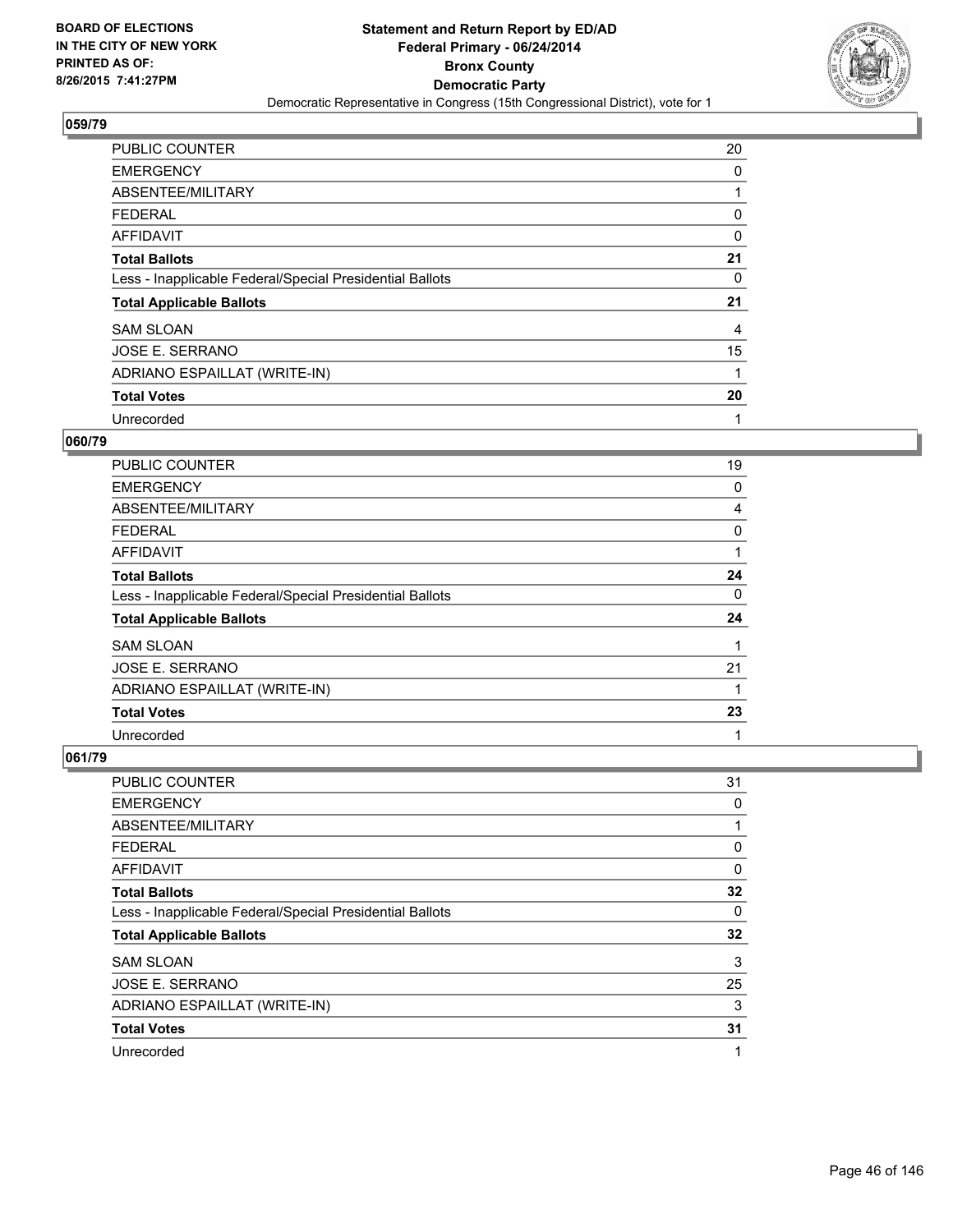

| PUBLIC COUNTER                                           | 19 |
|----------------------------------------------------------|----|
| EMERGENCY                                                |    |
| ABSENTEE/MILITARY                                        |    |
| FEDERAL                                                  | 0  |
| AFFIDAVIT                                                | 0  |
| <b>Total Ballots</b>                                     | 21 |
| Less - Inapplicable Federal/Special Presidential Ballots | 0  |
| <b>Total Applicable Ballots</b>                          | 21 |
| SAM SLOAN                                                | 0  |
| JOSE E. SERRANO                                          | 21 |
| <b>Total Votes</b>                                       | 21 |

## **063/79**

| <b>PUBLIC COUNTER</b>                                    | 43 |
|----------------------------------------------------------|----|
| <b>EMERGENCY</b>                                         | 0  |
| ABSENTEE/MILITARY                                        |    |
| <b>FEDERAL</b>                                           | 0  |
| <b>AFFIDAVIT</b>                                         | 0  |
| <b>Total Ballots</b>                                     | 44 |
| Less - Inapplicable Federal/Special Presidential Ballots | 0  |
| <b>Total Applicable Ballots</b>                          | 44 |
| <b>SAM SLOAN</b>                                         | 4  |
| JOSE E. SERRANO                                          | 39 |
| UNATTRIBUTABLE WRITE-IN (WRITE-IN)                       |    |
| <b>Total Votes</b>                                       | 44 |
|                                                          |    |

| PUBLIC COUNTER                                           | 19 |
|----------------------------------------------------------|----|
| <b>EMERGENCY</b>                                         | 0  |
| ABSENTEE/MILITARY                                        |    |
| FEDERAL                                                  | 0  |
| AFFIDAVIT                                                | 0  |
| <b>Total Ballots</b>                                     | 20 |
| Less - Inapplicable Federal/Special Presidential Ballots | 0  |
| <b>Total Applicable Ballots</b>                          | 20 |
| <b>SAM SLOAN</b>                                         | 1  |
| JOSE E. SERRANO                                          | 16 |
| ADRIANO ESPAILLAT (WRITE-IN)                             | 1  |
| UNATTRIBUTABLE WRITE-IN (WRITE-IN)                       | 2  |
| <b>Total Votes</b>                                       | 20 |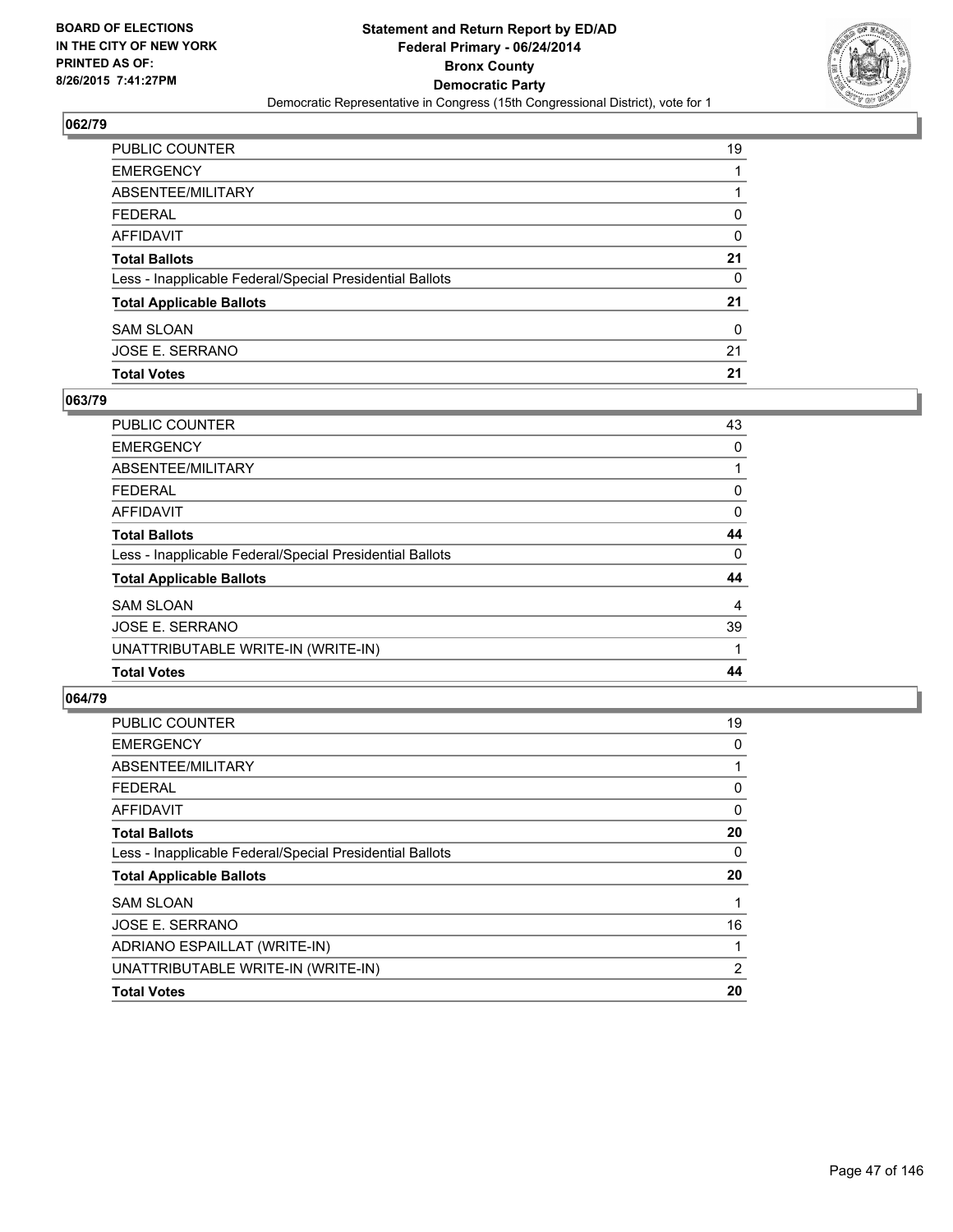

| PUBLIC COUNTER                                           | 22 |
|----------------------------------------------------------|----|
| <b>EMERGENCY</b>                                         | 0  |
| ABSENTEE/MILITARY                                        |    |
| <b>FEDERAL</b>                                           | 0  |
| <b>AFFIDAVIT</b>                                         | 0  |
| <b>Total Ballots</b>                                     | 23 |
| Less - Inapplicable Federal/Special Presidential Ballots | 0  |
| <b>Total Applicable Ballots</b>                          | 23 |
| <b>SAM SLOAN</b>                                         | 2  |
| JOSE E. SERRANO                                          | 20 |
| UNATTRIBUTABLE WRITE-IN (WRITE-IN)                       | 1  |
| <b>Total Votes</b>                                       | 23 |

### **066/79**

| PUBLIC COUNTER                                           | 40 |
|----------------------------------------------------------|----|
| <b>EMERGENCY</b>                                         | 0  |
| ABSENTEE/MILITARY                                        | 1  |
| <b>FEDERAL</b>                                           | 0  |
| <b>AFFIDAVIT</b>                                         | 0  |
| <b>Total Ballots</b>                                     | 41 |
| Less - Inapplicable Federal/Special Presidential Ballots | 0  |
| <b>Total Applicable Ballots</b>                          | 41 |
| <b>SAM SLOAN</b>                                         | 3  |
| JOSE E. SERRANO                                          | 32 |
| ADRIANO ESPAILLAT (WRITE-IN)                             | 3  |
| CRISTINA DIAZ (WRITE-IN)                                 | 1  |
| <b>GEORGE ALVAREZ (WRITE-IN)</b>                         | 1  |
| UNATTRIBUTABLE WRITE-IN (WRITE-IN)                       | 1  |
| <b>Total Votes</b>                                       | 41 |

| <b>Total Votes</b>                                       | 14 |
|----------------------------------------------------------|----|
| JOSE E. SERRANO                                          | 14 |
| <b>SAM SLOAN</b>                                         | 0  |
| <b>Total Applicable Ballots</b>                          | 14 |
| Less - Inapplicable Federal/Special Presidential Ballots | 0  |
| <b>Total Ballots</b>                                     | 14 |
| <b>AFFIDAVIT</b>                                         | 1  |
| <b>FEDERAL</b>                                           | 0  |
| ABSENTEE/MILITARY                                        | 0  |
| <b>EMERGENCY</b>                                         | 0  |
| PUBLIC COUNTER                                           | 13 |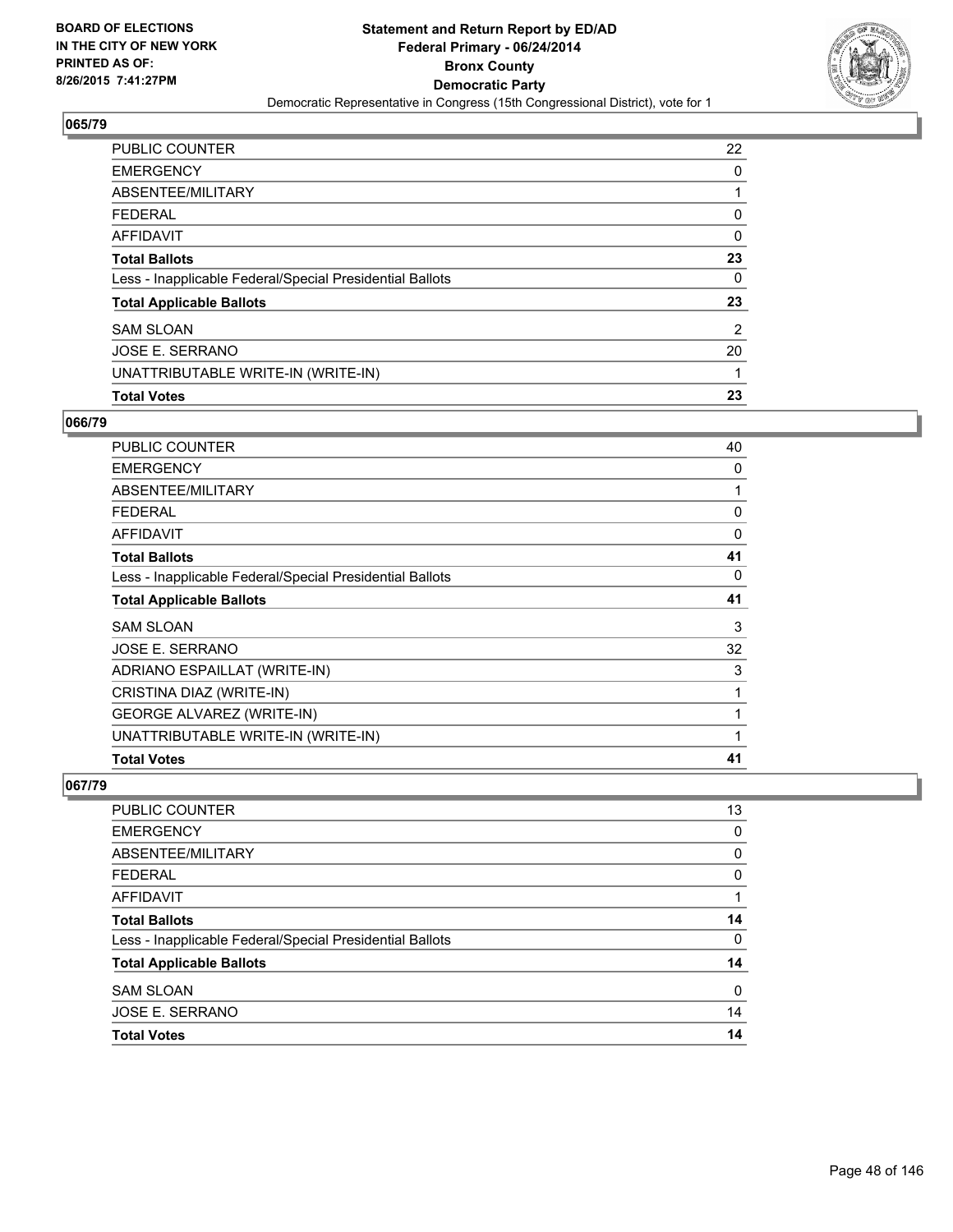

| <b>PUBLIC COUNTER</b>                                    | 112 |
|----------------------------------------------------------|-----|
| <b>EMERGENCY</b>                                         | 0   |
| ABSENTEE/MILITARY                                        | 1   |
| <b>FEDERAL</b>                                           |     |
| AFFIDAVIT                                                | 1   |
| <b>Total Ballots</b>                                     | 115 |
| Less - Inapplicable Federal/Special Presidential Ballots | 0   |
| <b>Total Applicable Ballots</b>                          | 115 |
| <b>SAM SLOAN</b>                                         | 22  |
| JOSE E. SERRANO                                          | 91  |
| CHARLES RANGEL (WRITE-IN)                                | 1   |
| <b>Total Votes</b>                                       | 114 |
| Unrecorded                                               | 1   |

#### **069/79**

| <b>PUBLIC COUNTER</b>                                    | 124            |
|----------------------------------------------------------|----------------|
| <b>EMERGENCY</b>                                         | 0              |
| ABSENTEE/MILITARY                                        | $\overline{2}$ |
| <b>FEDERAL</b>                                           | 0              |
| AFFIDAVIT                                                | 0              |
| <b>Total Ballots</b>                                     | 126            |
| Less - Inapplicable Federal/Special Presidential Ballots | 0              |
| <b>Total Applicable Ballots</b>                          | 126            |
| <b>SAM SLOAN</b>                                         | 20             |
| JOSE E. SERRANO                                          | 104            |
| UNATTRIBUTABLE WRITE-IN (WRITE-IN)                       | 1              |
| <b>Total Votes</b>                                       | 125            |
| Unrecorded                                               | 1              |

| PUBLIC COUNTER                                           | 124            |
|----------------------------------------------------------|----------------|
| <b>EMERGENCY</b>                                         | 0              |
| ABSENTEE/MILITARY                                        | $\overline{2}$ |
| <b>FEDERAL</b>                                           | 0              |
| <b>AFFIDAVIT</b>                                         | $\Omega$       |
| <b>Total Ballots</b>                                     | 126            |
| Less - Inapplicable Federal/Special Presidential Ballots | 0              |
| <b>Total Applicable Ballots</b>                          | 126            |
| <b>SAM SLOAN</b>                                         | 17             |
| JOSE E. SERRANO                                          | 105            |
| ARMANDO POLLOCK (WRITE-IN)                               | 1              |
| CHARLES RANGEL (WRITE-IN)                                | 1              |
| UNATTRIBUTABLE WRITE-IN (WRITE-IN)                       | 1              |
| <b>Total Votes</b>                                       | 125            |
| Unrecorded                                               | 1              |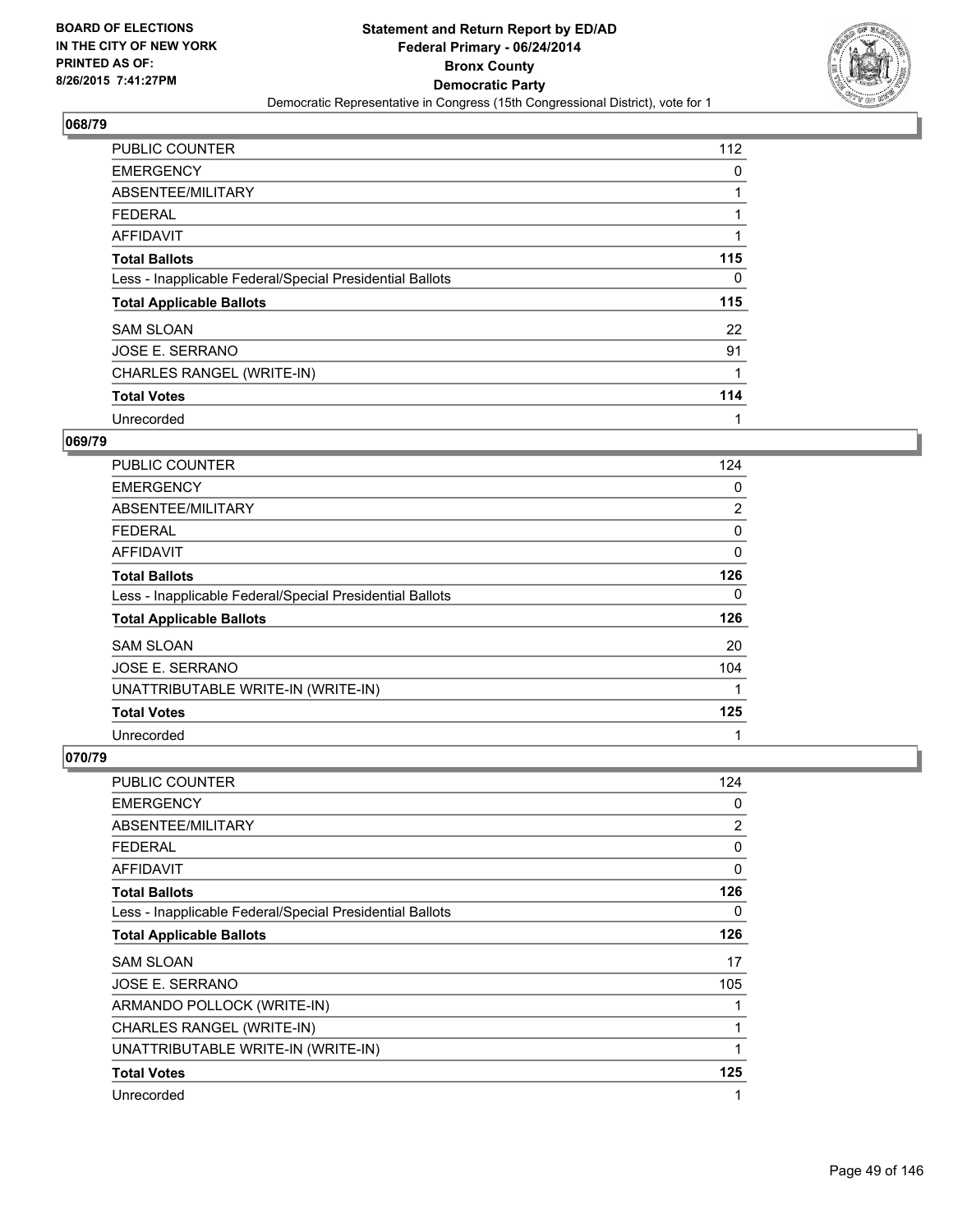

| <b>PUBLIC COUNTER</b>                                    | 34 |
|----------------------------------------------------------|----|
| <b>EMERGENCY</b>                                         | 0  |
| ABSENTEE/MILITARY                                        | 0  |
| <b>FEDERAL</b>                                           | 0  |
| <b>AFFIDAVIT</b>                                         |    |
| <b>Total Ballots</b>                                     | 35 |
| Less - Inapplicable Federal/Special Presidential Ballots | 0  |
| <b>Total Applicable Ballots</b>                          | 35 |
| <b>SAM SLOAN</b>                                         | 1  |
| <b>JOSE E. SERRANO</b>                                   | 33 |
| UNATTRIBUTABLE WRITE-IN (WRITE-IN)                       | 1  |
| <b>Total Votes</b>                                       | 35 |

### **072/79**

| <b>PUBLIC COUNTER</b>                                    | 32 |
|----------------------------------------------------------|----|
| <b>EMERGENCY</b>                                         | 0  |
| ABSENTEE/MILITARY                                        | 0  |
| <b>FEDERAL</b>                                           | 0  |
| <b>AFFIDAVIT</b>                                         | 1  |
| <b>Total Ballots</b>                                     | 33 |
| Less - Inapplicable Federal/Special Presidential Ballots | 0  |
| <b>Total Applicable Ballots</b>                          | 33 |
| <b>SAM SLOAN</b>                                         | 0  |
| JOSE E. SERRANO                                          | 27 |
| CHARLES RANGEL (WRITE-IN)                                | 2  |
| RUBEN DIAZ SR (WRITE-IN)                                 | 1  |
| UNATTRIBUTABLE WRITE-IN (WRITE-IN)                       | 2  |
| <b>Total Votes</b>                                       | 32 |
| Unrecorded                                               | 1  |

| <b>PUBLIC COUNTER</b>                                    | 27             |
|----------------------------------------------------------|----------------|
| <b>EMERGENCY</b>                                         | 0              |
| ABSENTEE/MILITARY                                        | 0              |
| <b>FEDERAL</b>                                           | 0              |
| <b>AFFIDAVIT</b>                                         | 0              |
| <b>Total Ballots</b>                                     | 27             |
| Less - Inapplicable Federal/Special Presidential Ballots | 0              |
| <b>Total Applicable Ballots</b>                          | 27             |
| <b>SAM SLOAN</b>                                         | 2              |
| JOSE E. SERRANO                                          | 21             |
| CHARLES RANGEL (WRITE-IN)                                | $\overline{2}$ |
| DARLENE RIVERS (WRITE-IN)                                | 1              |
| VANESSA GIBSON (WRITE-IN)                                | $\mathbf{1}$   |
| <b>Total Votes</b>                                       | 27             |
| 074/79 COMBINED into: 077/79                             |                |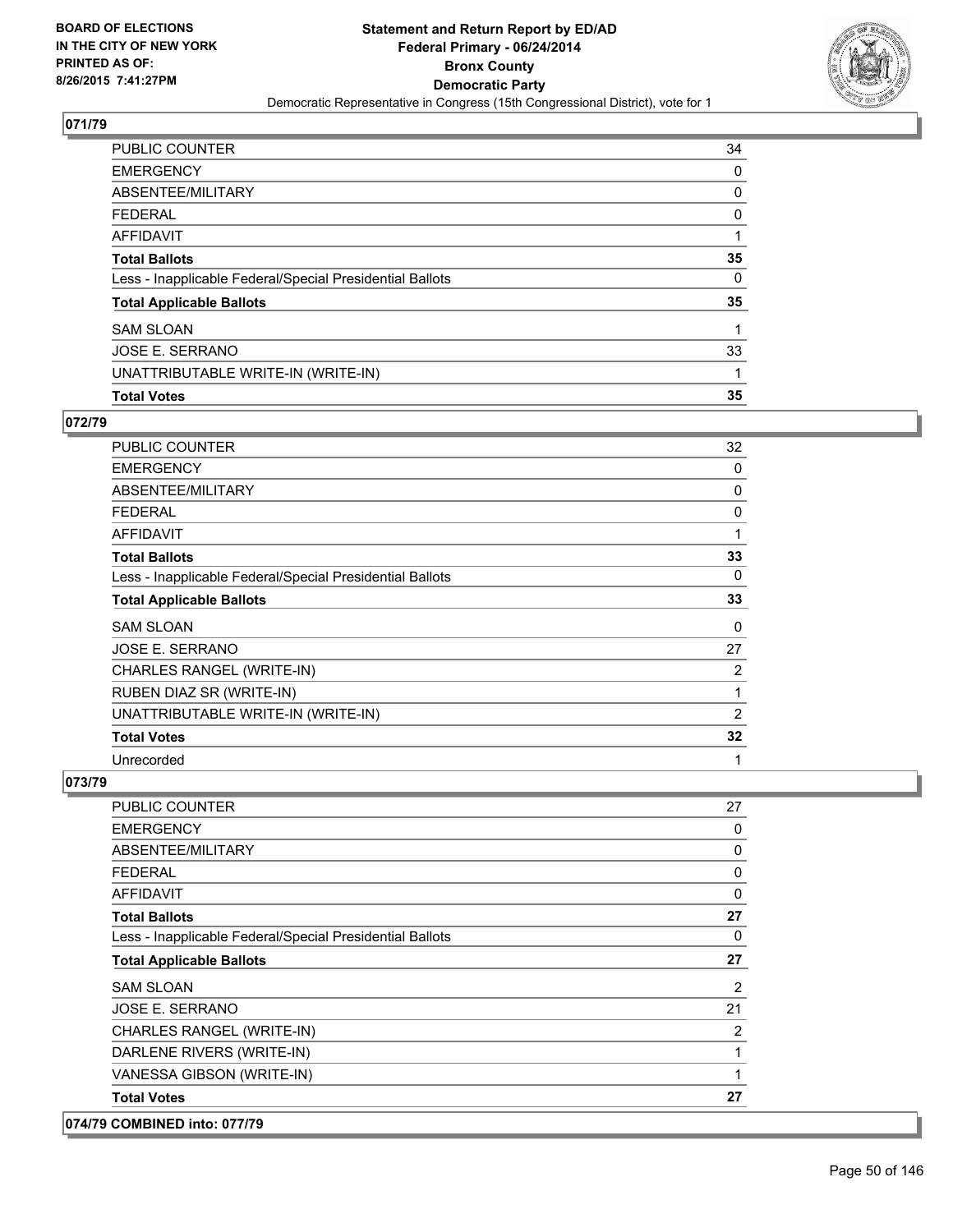

| PUBLIC COUNTER                                           | 25 |
|----------------------------------------------------------|----|
| <b>EMERGENCY</b>                                         | 0  |
| ABSENTEE/MILITARY                                        | 0  |
| <b>FEDERAL</b>                                           | 0  |
| <b>AFFIDAVIT</b>                                         | 0  |
| <b>Total Ballots</b>                                     | 25 |
| Less - Inapplicable Federal/Special Presidential Ballots | 0  |
| <b>Total Applicable Ballots</b>                          | 25 |
| <b>SAM SLOAN</b>                                         | 3  |
| JOSE E. SERRANO                                          | 20 |
| UNATTRIBUTABLE WRITE-IN (WRITE-IN)                       | 2  |
| <b>Total Votes</b>                                       | 25 |

### **076/79**

| <b>PUBLIC COUNTER</b>                                    | 19 |
|----------------------------------------------------------|----|
| <b>EMERGENCY</b>                                         | 0  |
| ABSENTEE/MILITARY                                        |    |
| <b>FEDERAL</b>                                           | 0  |
| <b>AFFIDAVIT</b>                                         |    |
| <b>Total Ballots</b>                                     | 21 |
| Less - Inapplicable Federal/Special Presidential Ballots | 0  |
| <b>Total Applicable Ballots</b>                          | 21 |
| <b>SAM SLOAN</b>                                         | 2  |
| <b>JOSE E. SERRANO</b>                                   | 18 |
| <b>GEORGE PEREZ (WRITE-IN)</b>                           | 1  |
| <b>Total Votes</b>                                       | 21 |

| <b>Total Votes</b>                                       | 14 |
|----------------------------------------------------------|----|
| <b>JOSE E. SERRANO</b>                                   | 14 |
| <b>SAM SLOAN</b>                                         | 0  |
| <b>Total Applicable Ballots</b>                          | 14 |
| Less - Inapplicable Federal/Special Presidential Ballots | 0  |
| <b>Total Ballots</b>                                     | 14 |
| <b>AFFIDAVIT</b>                                         | 0  |
| <b>FEDERAL</b>                                           | 0  |
| ABSENTEE/MILITARY                                        | 0  |
| <b>EMERGENCY</b>                                         | 0  |
| <b>PUBLIC COUNTER</b>                                    | 14 |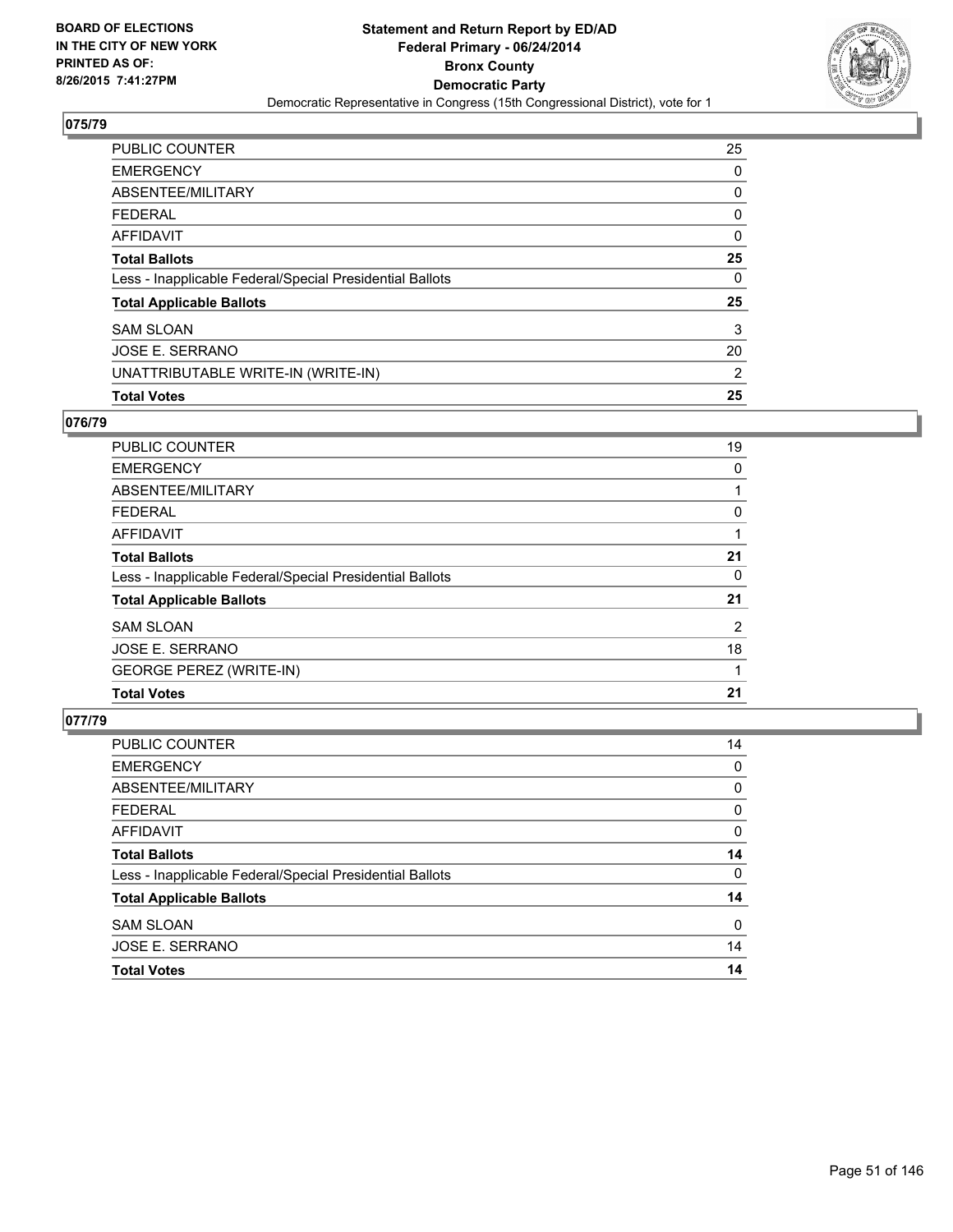

| PUBLIC COUNTER                                           | 6            |
|----------------------------------------------------------|--------------|
| EMERGENCY                                                | 0            |
| ABSENTEE/MILITARY                                        | 0            |
| FEDERAL                                                  | $\mathbf{0}$ |
| AFFIDAVIT                                                | 0            |
| <b>Total Ballots</b>                                     | 6            |
| Less - Inapplicable Federal/Special Presidential Ballots | 0            |
| <b>Total Applicable Ballots</b>                          | 6            |
| <b>SAM SLOAN</b>                                         | 0            |
| JOSE E. SERRANO                                          | 6            |
| <b>Total Votes</b>                                       | 6            |

## **079/79**

| <b>PUBLIC COUNTER</b>                                    | 100 |
|----------------------------------------------------------|-----|
| <b>EMERGENCY</b>                                         | 0   |
| ABSENTEE/MILITARY                                        | 0   |
| <b>FEDERAL</b>                                           | 0   |
| AFFIDAVIT                                                | 0   |
| <b>Total Ballots</b>                                     | 100 |
| Less - Inapplicable Federal/Special Presidential Ballots | 0   |
| <b>Total Applicable Ballots</b>                          | 100 |
| <b>SAM SLOAN</b>                                         | 11  |
| JOSE E. SERRANO                                          | 77  |
| ADRIANO ESPAILLAT (WRITE-IN)                             | 8   |
| RUBEN DIAZ (WRITE-IN)                                    | 1   |
| UNATTRIBUTABLE WRITE-IN (WRITE-IN)                       | 3   |
| <b>Total Votes</b>                                       | 100 |

| PUBLIC COUNTER                                           | 0        |
|----------------------------------------------------------|----------|
| <b>EMERGENCY</b>                                         | 0        |
| ABSENTEE/MILITARY                                        | 0        |
| <b>FEDERAL</b>                                           | 0        |
| AFFIDAVIT                                                | $\Omega$ |
| <b>Total Ballots</b>                                     | 0        |
| Less - Inapplicable Federal/Special Presidential Ballots | $\Omega$ |
| <b>Total Applicable Ballots</b>                          | 0        |
| <b>SAM SLOAN</b>                                         | 0        |
| JOSE E. SERRANO                                          | 0        |
| <b>Total Votes</b>                                       | 0        |
| 081/79 COMBINED into: 001/87                             |          |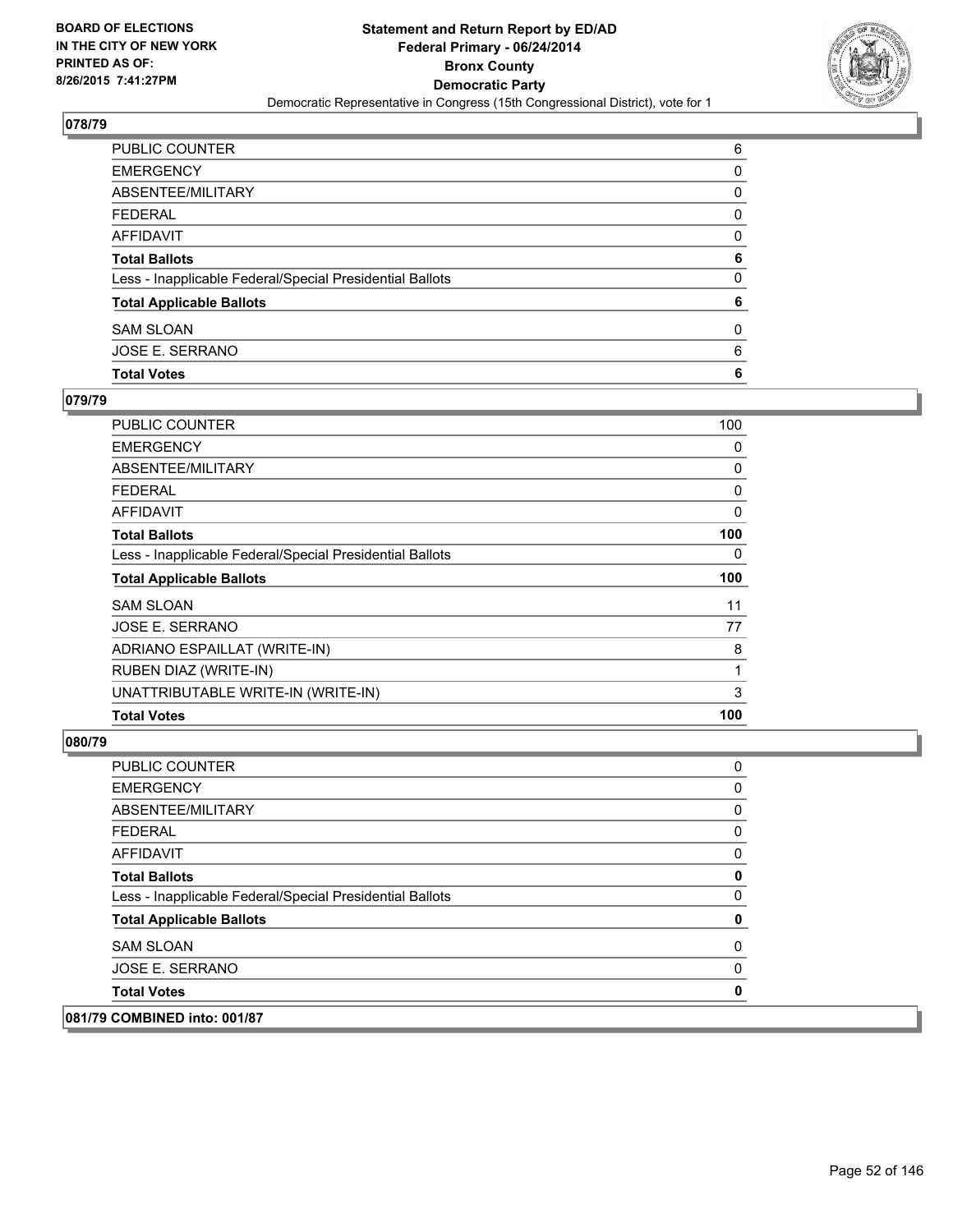

**117/82 COMBINED into: 041/87**

**118/82 COMBINED into: 041/87**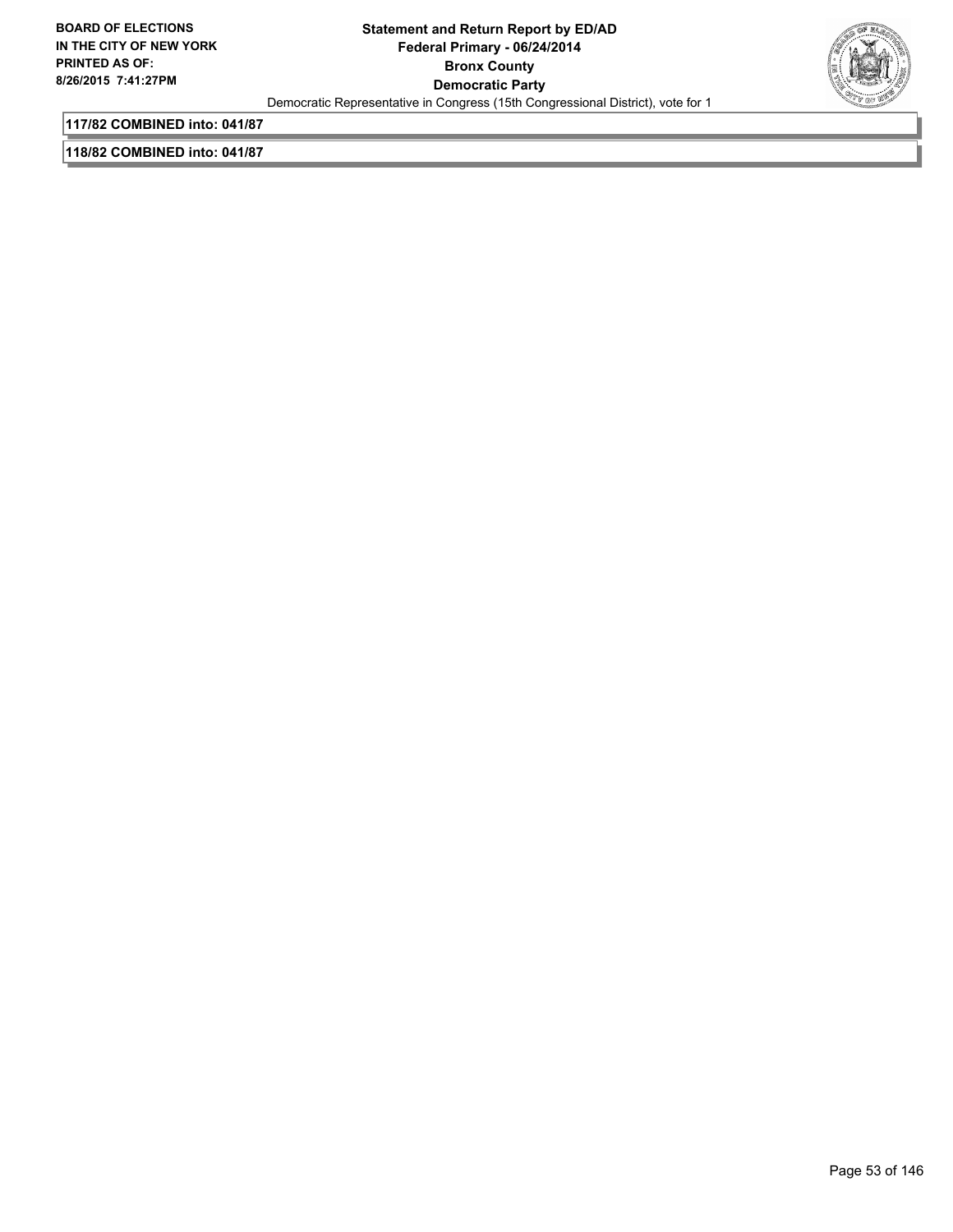

| <b>PUBLIC COUNTER</b>                                    | 18 |
|----------------------------------------------------------|----|
| <b>EMERGENCY</b>                                         | 0  |
| ABSENTEE/MILITARY                                        |    |
| <b>FEDERAL</b>                                           | 0  |
| <b>AFFIDAVIT</b>                                         | 0  |
| <b>Total Ballots</b>                                     | 19 |
| Less - Inapplicable Federal/Special Presidential Ballots | 0  |
| <b>Total Applicable Ballots</b>                          | 19 |
| <b>SAM SLOAN</b>                                         | 3  |
| JOSE E. SERRANO                                          | 15 |
| ADRIANO ESPAILLAT (WRITE-IN)                             |    |
| <b>Total Votes</b>                                       | 19 |

## **002/84**

| <b>PUBLIC COUNTER</b>                                    | 9 |
|----------------------------------------------------------|---|
| <b>EMERGENCY</b>                                         | 0 |
| ABSENTEE/MILITARY                                        | 0 |
| <b>FEDERAL</b>                                           | 0 |
| <b>AFFIDAVIT</b>                                         | 0 |
| <b>Total Ballots</b>                                     | 9 |
| Less - Inapplicable Federal/Special Presidential Ballots | 0 |
| <b>Total Applicable Ballots</b>                          | 9 |
| <b>SAM SLOAN</b>                                         | 0 |
| <b>JOSE E. SERRANO</b>                                   | 9 |
| <b>Total Votes</b>                                       | 9 |
|                                                          |   |

| <b>PUBLIC COUNTER</b>                                    | 34 |
|----------------------------------------------------------|----|
| <b>EMERGENCY</b>                                         | 0  |
| ABSENTEE/MILITARY                                        | 0  |
| FEDERAL                                                  | 0  |
| AFFIDAVIT                                                | 0  |
| <b>Total Ballots</b>                                     | 34 |
| Less - Inapplicable Federal/Special Presidential Ballots | 0  |
| <b>Total Applicable Ballots</b>                          | 34 |
| <b>SAM SLOAN</b>                                         | 0  |
| JOSE E. SERRANO                                          | 32 |
| ADRIANO ESPAILLAT (WRITE-IN)                             | 2  |
| <b>Total Votes</b>                                       | 34 |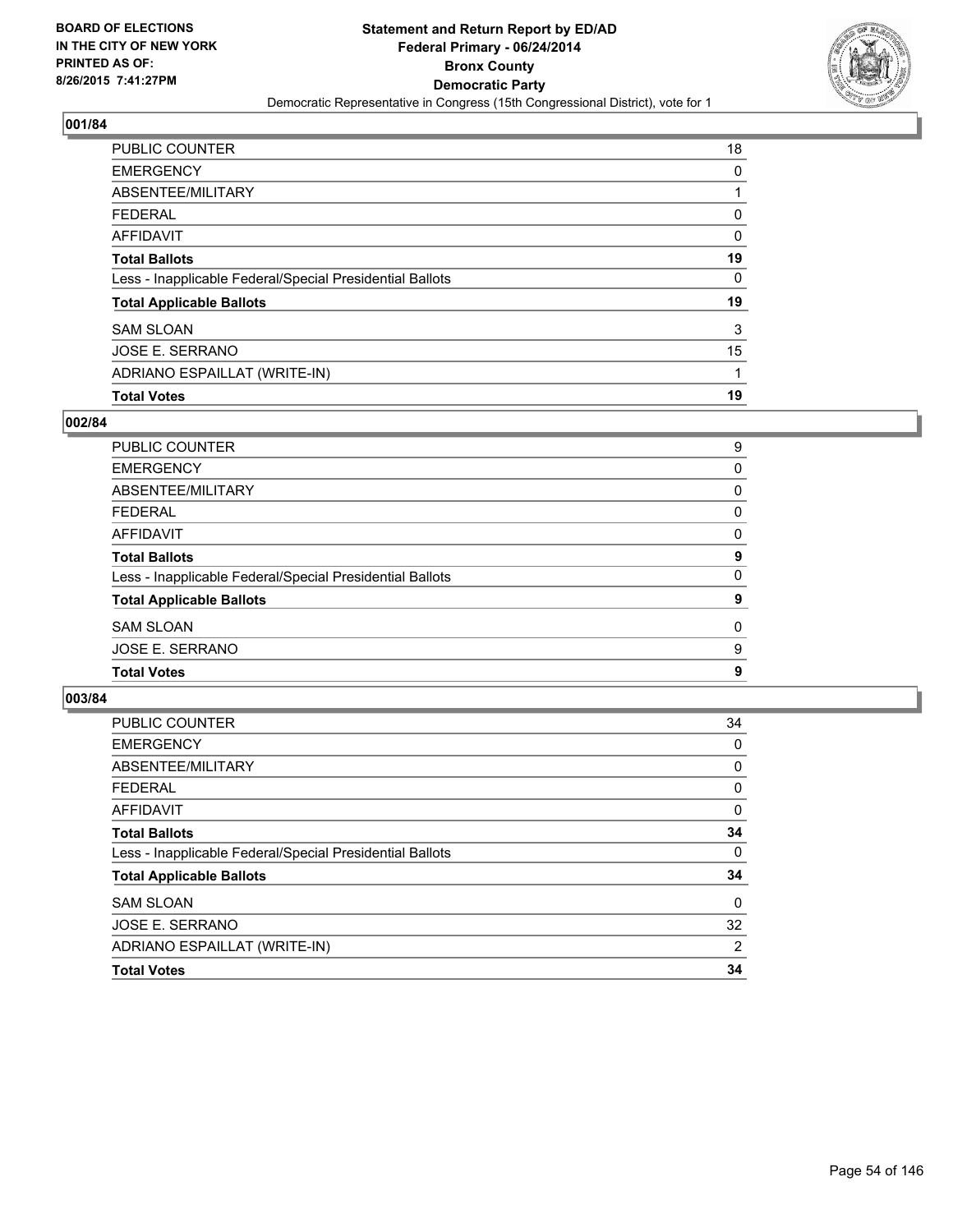

| PUBLIC COUNTER                                           | 44 |
|----------------------------------------------------------|----|
| <b>EMERGENCY</b>                                         | 0  |
| ABSENTEE/MILITARY                                        | 0  |
| <b>FEDERAL</b>                                           | 0  |
| <b>AFFIDAVIT</b>                                         | 0  |
| <b>Total Ballots</b>                                     | 44 |
| Less - Inapplicable Federal/Special Presidential Ballots | 0  |
| <b>Total Applicable Ballots</b>                          | 44 |
| <b>SAM SLOAN</b>                                         | 1  |
| JOSE E. SERRANO                                          | 40 |
| UNATTRIBUTABLE WRITE-IN (WRITE-IN)                       | 3  |
| <b>Total Votes</b>                                       | 44 |

## **005/84**

| <b>PUBLIC COUNTER</b>                                    | 60           |
|----------------------------------------------------------|--------------|
| <b>EMERGENCY</b>                                         | 0            |
| ABSENTEE/MILITARY                                        | 1            |
| <b>FEDERAL</b>                                           | 0            |
| AFFIDAVIT                                                | $\mathbf{1}$ |
| <b>Total Ballots</b>                                     | 62           |
| Less - Inapplicable Federal/Special Presidential Ballots | 0            |
| <b>Total Applicable Ballots</b>                          | 62           |
| <b>SAM SLOAN</b>                                         | 3            |
| JOSE E. SERRANO                                          | 53           |
| ADRIANO ESPAILLAT (WRITE-IN)                             | 1            |
| CHARLES RANGEL (WRITE-IN)                                | 1            |
| UNATTRIBUTABLE WRITE-IN (WRITE-IN)                       | 4            |
|                                                          |              |
| <b>Total Votes</b>                                       | 62           |

| PUBLIC COUNTER                                           | 67 |
|----------------------------------------------------------|----|
| <b>EMERGENCY</b>                                         | 0  |
| ABSENTEE/MILITARY                                        | 0  |
| <b>FEDERAL</b>                                           | 0  |
| <b>AFFIDAVIT</b>                                         | 1  |
| <b>Total Ballots</b>                                     | 68 |
| Less - Inapplicable Federal/Special Presidential Ballots | 0  |
| <b>Total Applicable Ballots</b>                          | 68 |
| <b>SAM SLOAN</b>                                         | 5  |
| JOSE E. SERRANO                                          | 55 |
| ADRIANO ESPAILLAT (WRITE-IN)                             | 5  |
| CHARLES RANGEL (WRITE-IN)                                | 1  |
| UNATTRIBUTABLE WRITE-IN (WRITE-IN)                       | 2  |
| <b>Total Votes</b>                                       | 68 |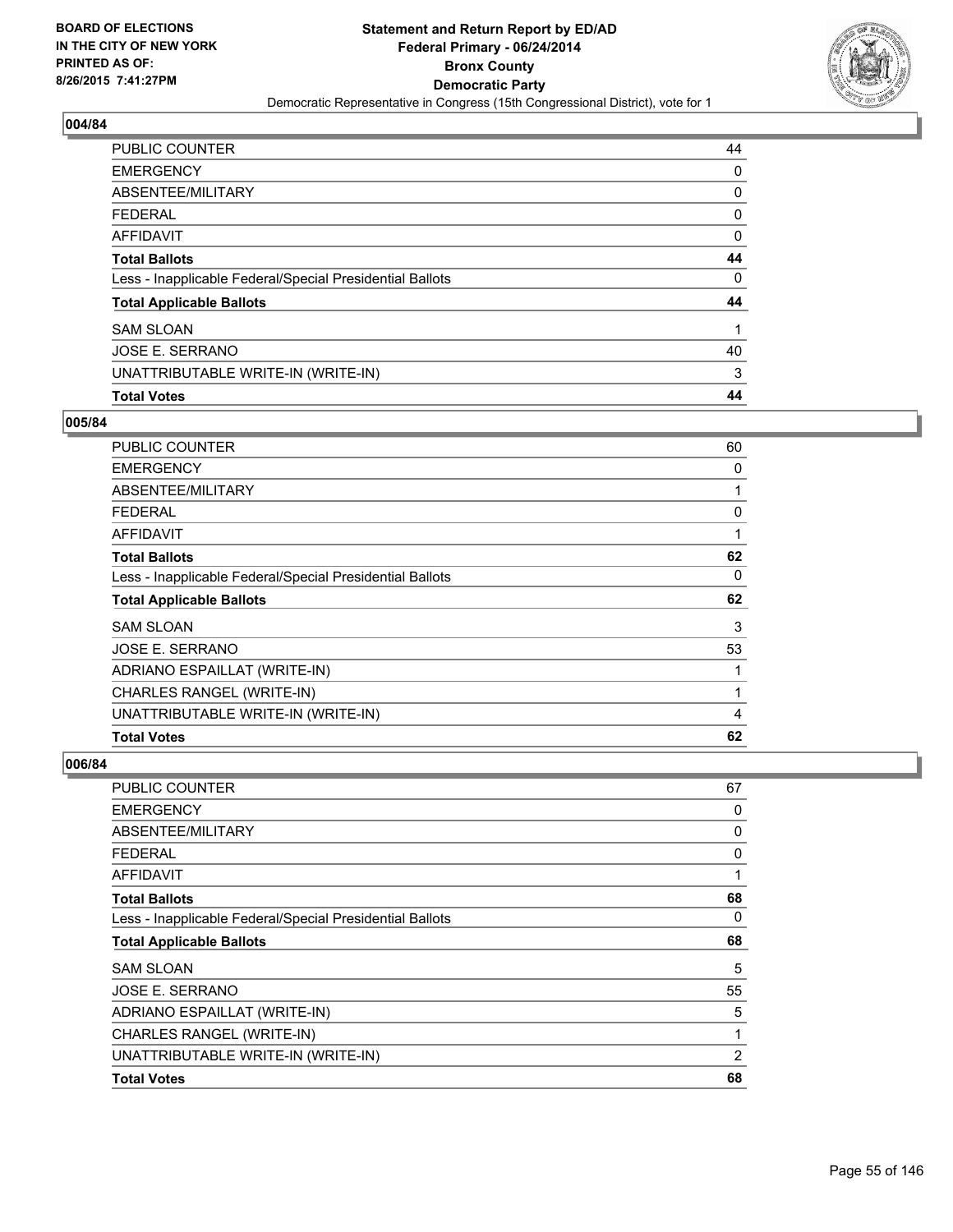

| <b>PUBLIC COUNTER</b>                                    | 43             |
|----------------------------------------------------------|----------------|
| <b>EMERGENCY</b>                                         | 0              |
| ABSENTEE/MILITARY                                        | $\overline{2}$ |
| <b>FEDERAL</b>                                           | 0              |
| <b>AFFIDAVIT</b>                                         |                |
| <b>Total Ballots</b>                                     | 46             |
| Less - Inapplicable Federal/Special Presidential Ballots | 0              |
|                                                          |                |
| <b>Total Applicable Ballots</b>                          | 46             |
| <b>SAM SLOAN</b>                                         | 4              |
| JOSE E. SERRANO                                          | 38             |
| ADRIANO ESPAILLAT (WRITE-IN)                             |                |
| CHARLES RANGEL (WRITE-IN)                                | $\overline{2}$ |
| UNATTRIBUTABLE WRITE-IN (WRITE-IN)                       |                |

#### **008/84**

| <b>PUBLIC COUNTER</b>                                    | 38 |
|----------------------------------------------------------|----|
| <b>EMERGENCY</b>                                         | 0  |
| ABSENTEE/MILITARY                                        | 2  |
| <b>FEDERAL</b>                                           | 0  |
| AFFIDAVIT                                                | 0  |
| <b>Total Ballots</b>                                     | 40 |
| Less - Inapplicable Federal/Special Presidential Ballots | 0  |
| <b>Total Applicable Ballots</b>                          | 40 |
| <b>SAM SLOAN</b>                                         | 0  |
| JOSE E. SERRANO                                          | 37 |
| CHARLES RANGEL (WRITE-IN)                                | 2  |
| <b>Total Votes</b>                                       | 39 |
| Unrecorded                                               | 1  |

| PUBLIC COUNTER                                           | 38       |
|----------------------------------------------------------|----------|
| <b>EMERGENCY</b>                                         | $\Omega$ |
| ABSENTEE/MILITARY                                        | 0        |
| <b>FEDERAL</b>                                           | 0        |
| <b>AFFIDAVIT</b>                                         | 0        |
| <b>Total Ballots</b>                                     | 38       |
| Less - Inapplicable Federal/Special Presidential Ballots | 0        |
| <b>Total Applicable Ballots</b>                          | 38       |
| <b>SAM SLOAN</b>                                         | 2        |
| <b>JOSE E. SERRANO</b>                                   | 36       |
| <b>Total Votes</b>                                       | 38       |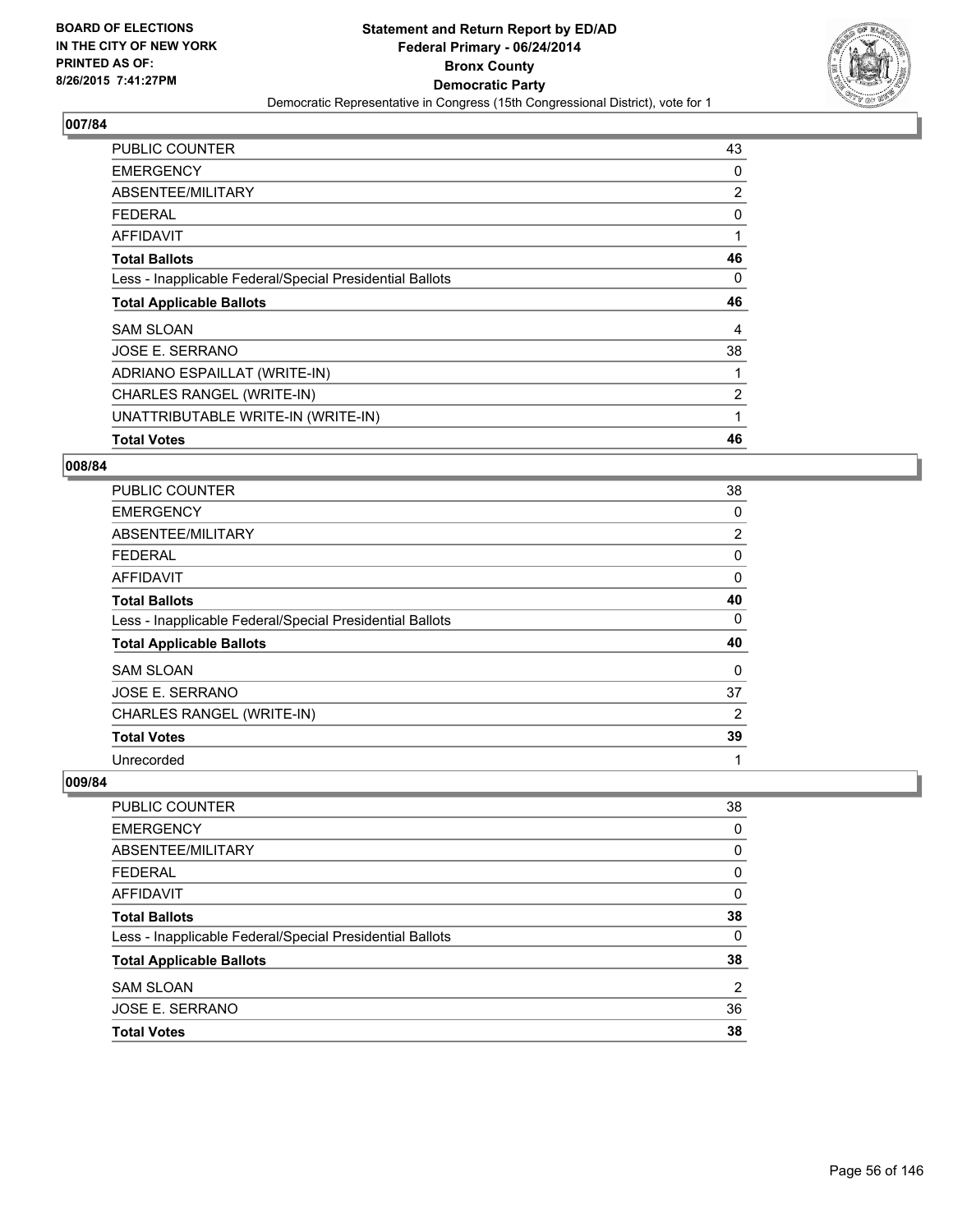

| <b>PUBLIC COUNTER</b>                                    | 50 |
|----------------------------------------------------------|----|
| <b>EMERGENCY</b>                                         | 0  |
| ABSENTEE/MILITARY                                        | 0  |
| <b>FEDERAL</b>                                           | 0  |
| <b>AFFIDAVIT</b>                                         | 0  |
| <b>Total Ballots</b>                                     | 50 |
| Less - Inapplicable Federal/Special Presidential Ballots | 0  |
| <b>Total Applicable Ballots</b>                          | 50 |
| <b>SAM SLOAN</b>                                         | 1  |
| JOSE E. SERRANO                                          | 44 |
| ADRIANO ESPAILLAT (WRITE-IN)                             | 2  |
| CHARLES RANGEL (WRITE-IN)                                | 3  |
| <b>Total Votes</b>                                       | 50 |

## **011/84**

| <b>PUBLIC COUNTER</b>                                    | 57 |
|----------------------------------------------------------|----|
| <b>EMERGENCY</b>                                         | 0  |
| ABSENTEE/MILITARY                                        | 0  |
| <b>FEDERAL</b>                                           | 0  |
| AFFIDAVIT                                                | 0  |
| <b>Total Ballots</b>                                     | 57 |
| Less - Inapplicable Federal/Special Presidential Ballots | 0  |
| <b>Total Applicable Ballots</b>                          | 57 |
| <b>SAM SLOAN</b>                                         | 7  |
| <b>JOSE E. SERRANO</b>                                   | 42 |
| ADRIANO ESPAILLAT (WRITE-IN)                             | 4  |
| CHARLES B. RANGEL (WRITE-IN)                             | 4  |
| <b>Total Votes</b>                                       | 57 |

| <b>Total Votes</b>                                       | 16 |
|----------------------------------------------------------|----|
| CHARLES B. RANGEL (WRITE-IN)                             | 3  |
| ADRIANO ESPAILLAT (WRITE-IN)                             |    |
| JOSE E. SERRANO                                          | 10 |
| <b>SAM SLOAN</b>                                         | 2  |
| <b>Total Applicable Ballots</b>                          | 16 |
| Less - Inapplicable Federal/Special Presidential Ballots | 0  |
| <b>Total Ballots</b>                                     | 16 |
| <b>AFFIDAVIT</b>                                         | 0  |
| <b>FEDERAL</b>                                           | 0  |
| ABSENTEE/MILITARY                                        | 0  |
| <b>EMERGENCY</b>                                         | 0  |
| PUBLIC COUNTER                                           | 16 |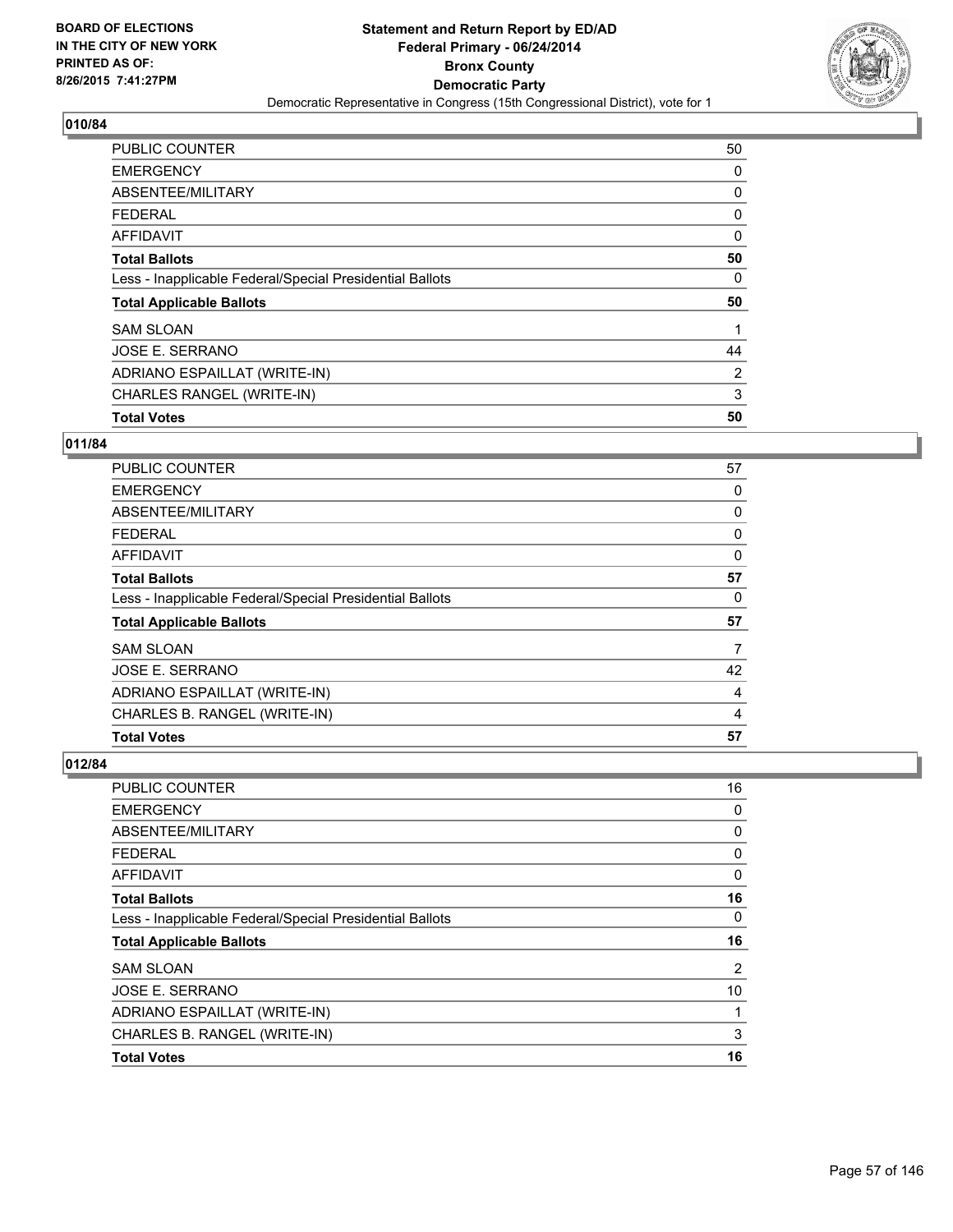

| <b>PUBLIC COUNTER</b>                                    | 50 |
|----------------------------------------------------------|----|
| <b>EMERGENCY</b>                                         | 0  |
| ABSENTEE/MILITARY                                        | 0  |
| <b>FEDERAL</b>                                           | 0  |
| AFFIDAVIT                                                | 3  |
| <b>Total Ballots</b>                                     | 53 |
| Less - Inapplicable Federal/Special Presidential Ballots | 0  |
|                                                          |    |
| <b>Total Applicable Ballots</b>                          | 53 |
| SAM SLOAN                                                | 9  |
| JOSE E. SERRANO                                          | 35 |
| ADRIANO ESPAILLAT (WRITE-IN)                             | 5  |
| CHARLES RANGEL (WRITE-IN)                                |    |
| UNATTRIBUTABLE WRITE-IN (WRITE-IN)                       | 3  |

#### **014/84**

| <b>PUBLIC COUNTER</b>                                    | 34             |
|----------------------------------------------------------|----------------|
| <b>EMERGENCY</b>                                         | 0              |
| ABSENTEE/MILITARY                                        | $\overline{2}$ |
| <b>FEDERAL</b>                                           | 0              |
| AFFIDAVIT                                                | $\overline{2}$ |
| <b>Total Ballots</b>                                     | 38             |
| Less - Inapplicable Federal/Special Presidential Ballots | 0              |
| <b>Total Applicable Ballots</b>                          | 38             |
| <b>SAM SLOAN</b>                                         | 5              |
| JOSE E. SERRANO                                          | 31             |
| <b>Total Votes</b>                                       | 36             |
| Unrecorded                                               | $\overline{2}$ |

| PUBLIC COUNTER                                           | 24 |
|----------------------------------------------------------|----|
| <b>EMERGENCY</b>                                         | 0  |
| ABSENTEE/MILITARY                                        | 0  |
| <b>FEDERAL</b>                                           | 0  |
| <b>AFFIDAVIT</b>                                         | 0  |
| <b>Total Ballots</b>                                     | 24 |
| Less - Inapplicable Federal/Special Presidential Ballots | 0  |
| <b>Total Applicable Ballots</b>                          | 24 |
| <b>SAM SLOAN</b>                                         | 0  |
| <b>JOSE E. SERRANO</b>                                   | 24 |
| <b>Total Votes</b>                                       | 24 |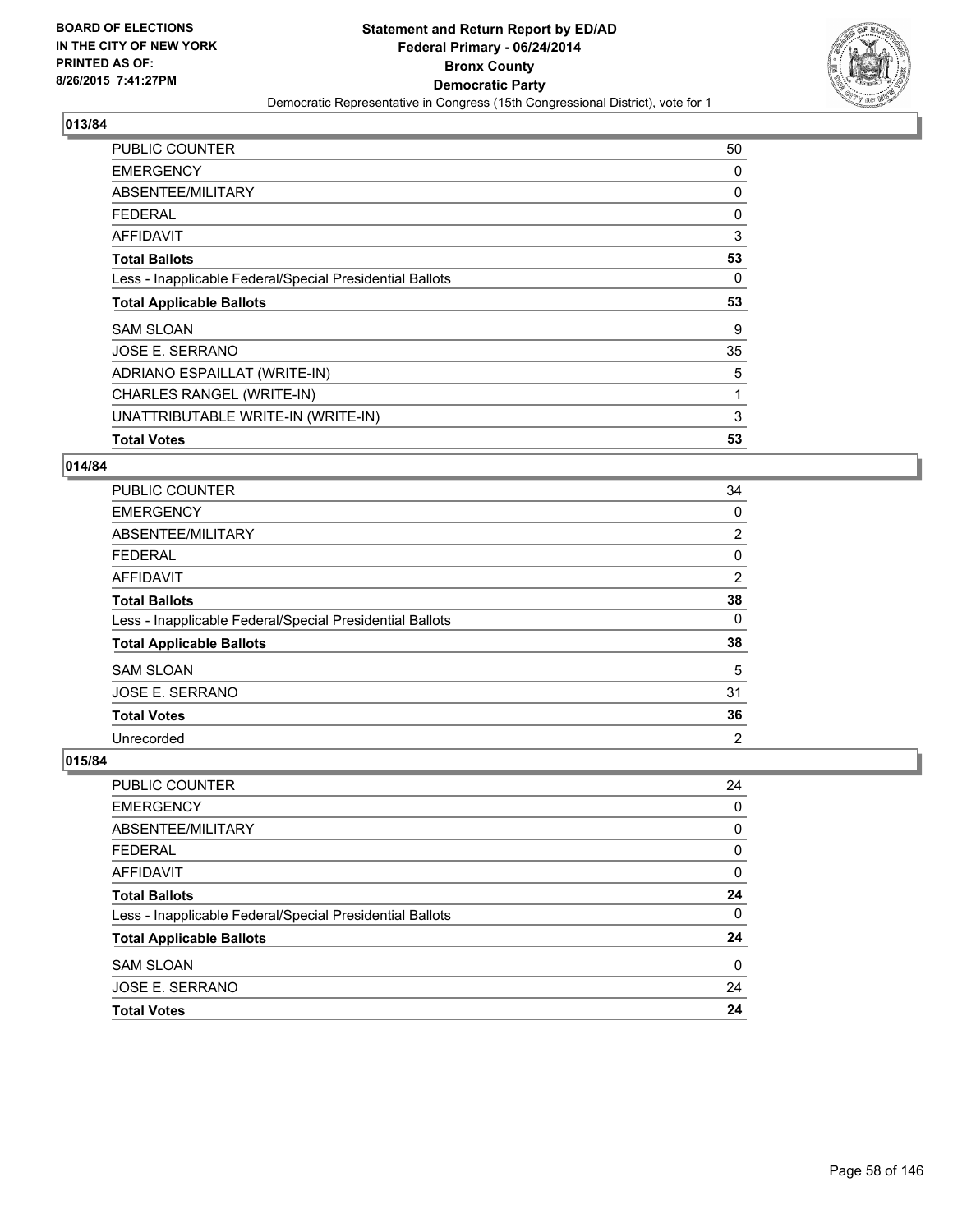

| <b>PUBLIC COUNTER</b>                                    | 51             |
|----------------------------------------------------------|----------------|
| <b>EMERGENCY</b>                                         | 0              |
| ABSENTEE/MILITARY                                        |                |
| <b>FEDERAL</b>                                           | 0              |
| AFFIDAVIT                                                | 0              |
| <b>Total Ballots</b>                                     | 52             |
| Less - Inapplicable Federal/Special Presidential Ballots | 0              |
|                                                          |                |
| <b>Total Applicable Ballots</b>                          | 52             |
| <b>SAM SLOAN</b>                                         | 4              |
| JOSE E. SERRANO                                          | 41             |
| CHARLES B. RANGEL (WRITE-IN)                             |                |
| MICHAEL A. WALROND JR. (WRITE-IN)                        | $\overline{2}$ |
| UNATTRIBUTABLE WRITE-IN (WRITE-IN)                       | 4              |

#### **017/84**

| PUBLIC COUNTER                                           | 24 |
|----------------------------------------------------------|----|
| <b>EMERGENCY</b>                                         | 0  |
| ABSENTEE/MILITARY                                        |    |
| <b>FEDERAL</b>                                           | 0  |
| <b>AFFIDAVIT</b>                                         | 0  |
| <b>Total Ballots</b>                                     | 25 |
| Less - Inapplicable Federal/Special Presidential Ballots | 0  |
| <b>Total Applicable Ballots</b>                          | 25 |
| <b>SAM SLOAN</b>                                         |    |
| JOSE E. SERRANO                                          | 23 |
| UNATTRIBUTABLE WRITE-IN (WRITE-IN)                       |    |
| <b>Total Votes</b>                                       | 25 |

| PUBLIC COUNTER                                           | 3 |
|----------------------------------------------------------|---|
| <b>EMERGENCY</b>                                         | 0 |
| ABSENTEE/MILITARY                                        | 0 |
| <b>FEDERAL</b>                                           | 0 |
| AFFIDAVIT                                                | 0 |
| <b>Total Ballots</b>                                     | 3 |
| Less - Inapplicable Federal/Special Presidential Ballots | 0 |
| <b>Total Applicable Ballots</b>                          | 3 |
| <b>SAM SLOAN</b>                                         |   |
| JOSE E. SERRANO                                          | 2 |
| <b>Total Votes</b>                                       | 3 |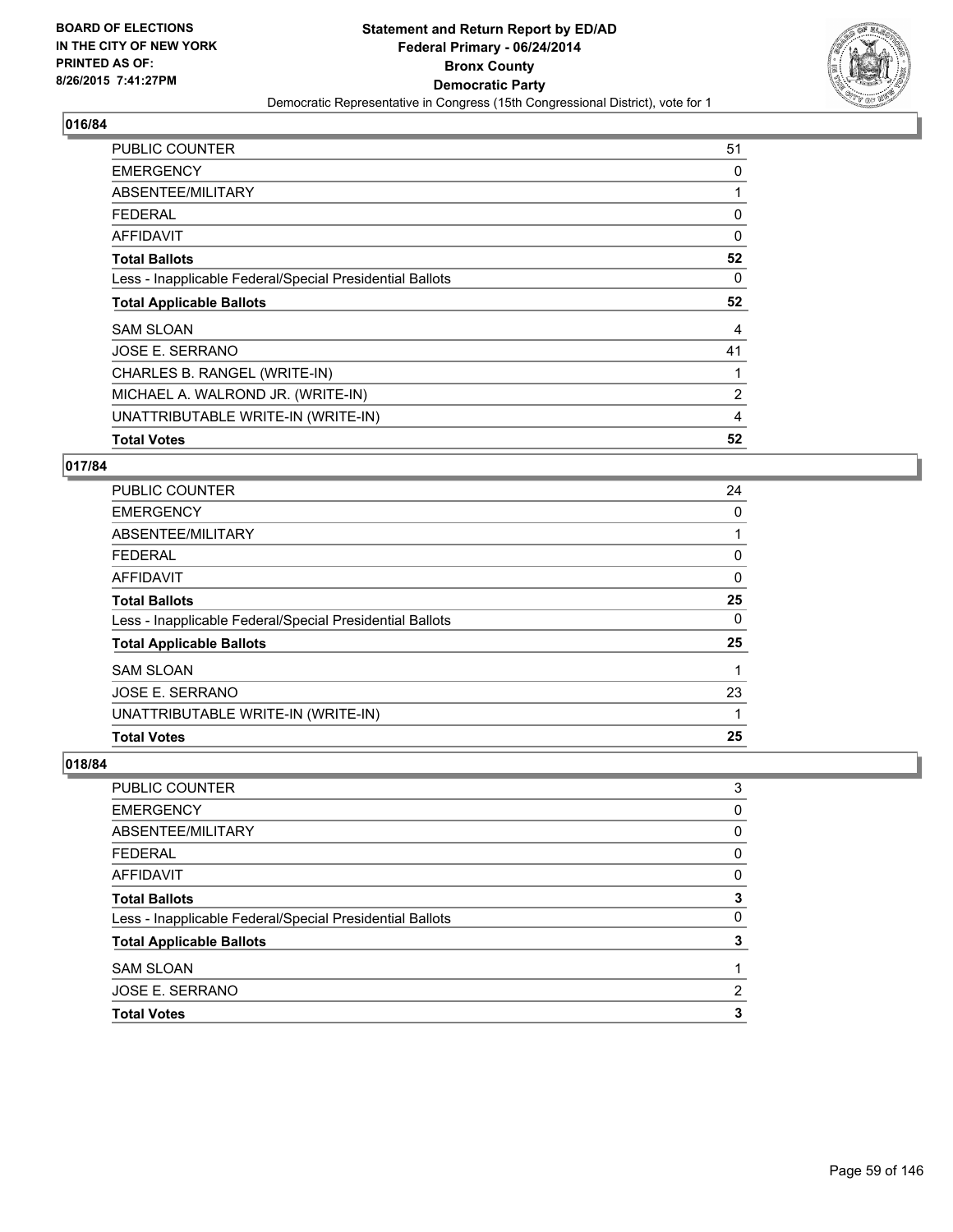

| <b>PUBLIC COUNTER</b>                                    | 58 |
|----------------------------------------------------------|----|
| <b>EMERGENCY</b>                                         | 0  |
| ABSENTEE/MILITARY                                        | 2  |
| <b>FEDERAL</b>                                           | 0  |
| <b>AFFIDAVIT</b>                                         | 0  |
| <b>Total Ballots</b>                                     | 60 |
| Less - Inapplicable Federal/Special Presidential Ballots | 0  |
| <b>Total Applicable Ballots</b>                          | 60 |
| <b>SAM SLOAN</b>                                         | 6  |
| <b>JOSE E. SERRANO</b>                                   | 53 |
| <b>Total Votes</b>                                       | 59 |
| Unrecorded                                               | 1  |

#### **020/84**

| <b>PUBLIC COUNTER</b>                                    | 11       |
|----------------------------------------------------------|----------|
| <b>EMERGENCY</b>                                         | 0        |
| <b>ABSENTEE/MILITARY</b>                                 | 0        |
| <b>FEDERAL</b>                                           | 0        |
| <b>AFFIDAVIT</b>                                         |          |
| <b>Total Ballots</b>                                     | 12       |
| Less - Inapplicable Federal/Special Presidential Ballots | 0        |
| <b>Total Applicable Ballots</b>                          | 12       |
| <b>SAM SLOAN</b>                                         | $\Omega$ |
| JOSE E. SERRANO                                          | 12       |
| <b>Total Votes</b>                                       | 12       |
|                                                          |          |

| PUBLIC COUNTER                                           | 4 |
|----------------------------------------------------------|---|
| <b>EMERGENCY</b>                                         | 0 |
| ABSENTEE/MILITARY                                        | 0 |
| <b>FEDERAL</b>                                           | 0 |
| <b>AFFIDAVIT</b>                                         | 0 |
| <b>Total Ballots</b>                                     | 4 |
| Less - Inapplicable Federal/Special Presidential Ballots | 0 |
| <b>Total Applicable Ballots</b>                          | 4 |
| <b>SAM SLOAN</b>                                         |   |
| <b>JOSE E. SERRANO</b>                                   | 3 |
| <b>Total Votes</b>                                       | 4 |
|                                                          |   |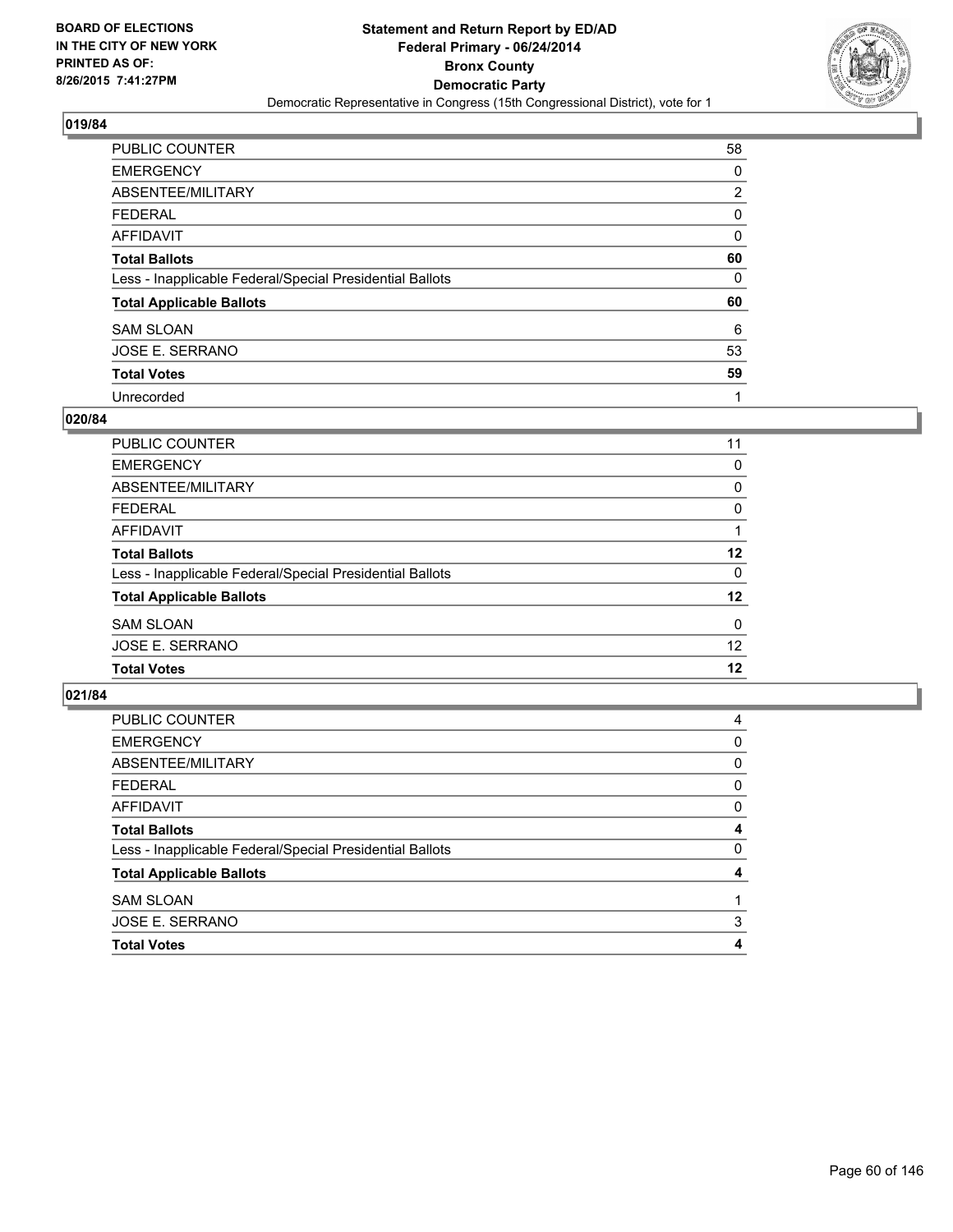

| PUBLIC COUNTER                                           | 5 |
|----------------------------------------------------------|---|
| <b>EMERGENCY</b>                                         | 0 |
| ABSENTEE/MILITARY                                        | 2 |
| <b>FEDERAL</b>                                           | 0 |
| <b>AFFIDAVIT</b>                                         | 0 |
| <b>Total Ballots</b>                                     |   |
| Less - Inapplicable Federal/Special Presidential Ballots | 0 |
| <b>Total Applicable Ballots</b>                          |   |
| <b>SAM SLOAN</b>                                         | 0 |
| <b>JOSE E. SERRANO</b>                                   |   |
| <b>Total Votes</b>                                       | 7 |

## **023/84**

| PUBLIC COUNTER                                           | 41             |
|----------------------------------------------------------|----------------|
| <b>EMERGENCY</b>                                         | 0              |
| ABSENTEE/MILITARY                                        | 0              |
| <b>FEDERAL</b>                                           | 0              |
| <b>AFFIDAVIT</b>                                         | $\Omega$       |
| <b>Total Ballots</b>                                     | 41             |
| Less - Inapplicable Federal/Special Presidential Ballots | 0              |
| <b>Total Applicable Ballots</b>                          | 41             |
| <b>SAM SLOAN</b>                                         | $\overline{2}$ |
| <b>JOSE E. SERRANO</b>                                   | 39             |
| <b>Total Votes</b>                                       | 41             |

| PUBLIC COUNTER                                           | 38 |
|----------------------------------------------------------|----|
| <b>EMERGENCY</b>                                         | 0  |
| ABSENTEE/MILITARY                                        | 0  |
| <b>FEDERAL</b>                                           | 0  |
| AFFIDAVIT                                                | 0  |
| <b>Total Ballots</b>                                     | 38 |
| Less - Inapplicable Federal/Special Presidential Ballots | 0  |
| <b>Total Applicable Ballots</b>                          | 38 |
| <b>SAM SLOAN</b>                                         | 4  |
| JOSE E. SERRANO                                          | 34 |
| <b>Total Votes</b>                                       | 38 |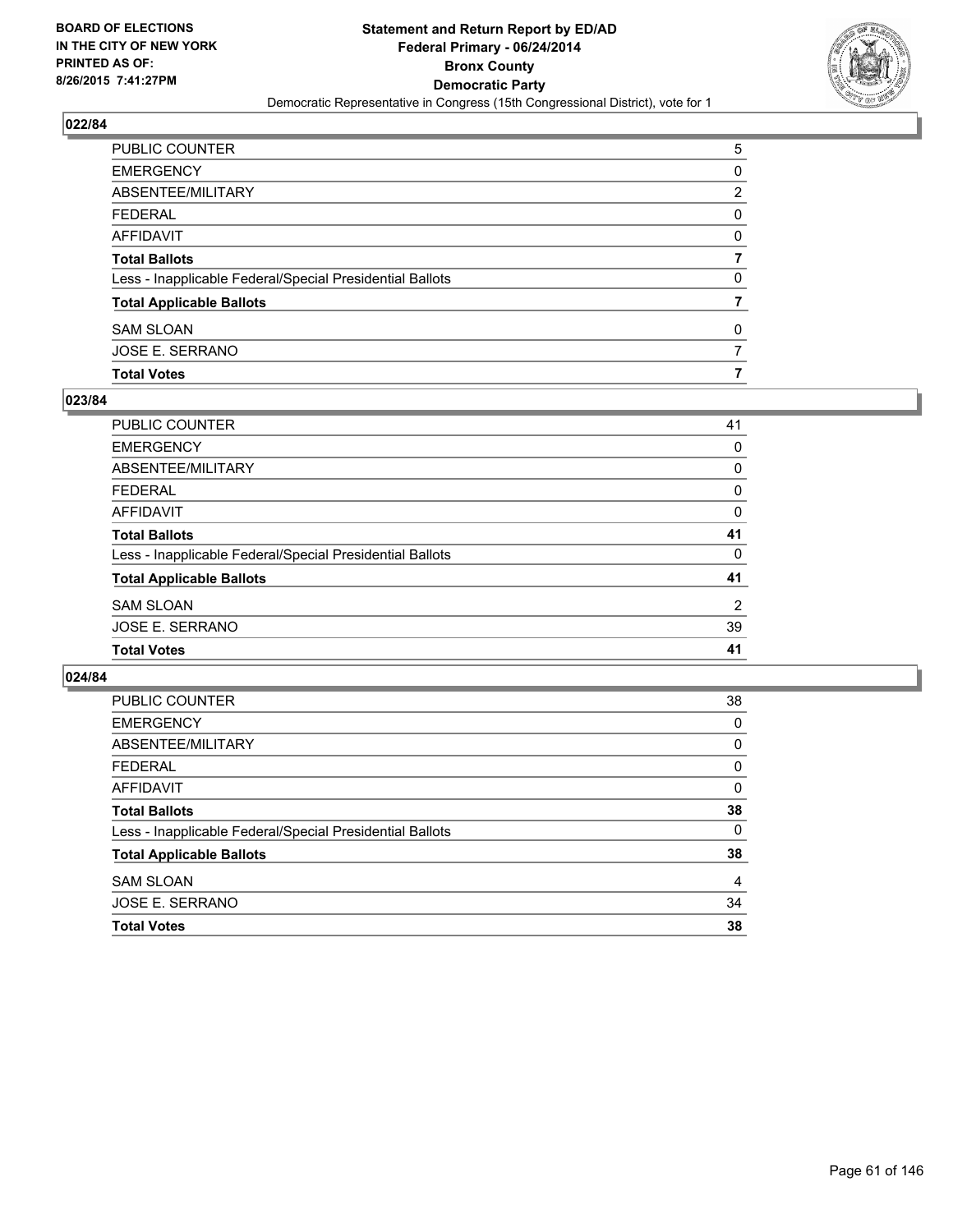

| PUBLIC COUNTER                                           | 23 |
|----------------------------------------------------------|----|
| <b>EMERGENCY</b>                                         | 0  |
| ABSENTEE/MILITARY                                        | 0  |
| <b>FEDERAL</b>                                           | 0  |
| <b>AFFIDAVIT</b>                                         |    |
| <b>Total Ballots</b>                                     | 24 |
| Less - Inapplicable Federal/Special Presidential Ballots | 0  |
| <b>Total Applicable Ballots</b>                          | 24 |
| <b>SAM SLOAN</b>                                         | 0  |
| JOSE E. SERRANO                                          | 24 |
| <b>Total Votes</b>                                       | 24 |

## **026/84**

| PUBLIC COUNTER                                           | 15       |
|----------------------------------------------------------|----------|
| <b>EMERGENCY</b>                                         | 0        |
| <b>ABSENTEE/MILITARY</b>                                 | 0        |
| <b>FEDERAL</b>                                           | 0        |
| <b>AFFIDAVIT</b>                                         | $\Omega$ |
| <b>Total Ballots</b>                                     | 15       |
| Less - Inapplicable Federal/Special Presidential Ballots | 0        |
| <b>Total Applicable Ballots</b>                          | 15       |
| <b>SAM SLOAN</b>                                         | 0        |
| <b>JOSE E. SERRANO</b>                                   | 15       |
| <b>Total Votes</b>                                       | 15       |
|                                                          |          |

| <b>PUBLIC COUNTER</b>                                    | 24 |
|----------------------------------------------------------|----|
| <b>EMERGENCY</b>                                         | 0  |
| ABSENTEE/MILITARY                                        | 0  |
| <b>FEDERAL</b>                                           |    |
| AFFIDAVIT                                                | 0  |
| <b>Total Ballots</b>                                     | 25 |
| Less - Inapplicable Federal/Special Presidential Ballots | 0  |
| <b>Total Applicable Ballots</b>                          | 25 |
| <b>SAM SLOAN</b>                                         | 3  |
| <b>JOSE E. SERRANO</b>                                   | 22 |
| <b>Total Votes</b>                                       | 25 |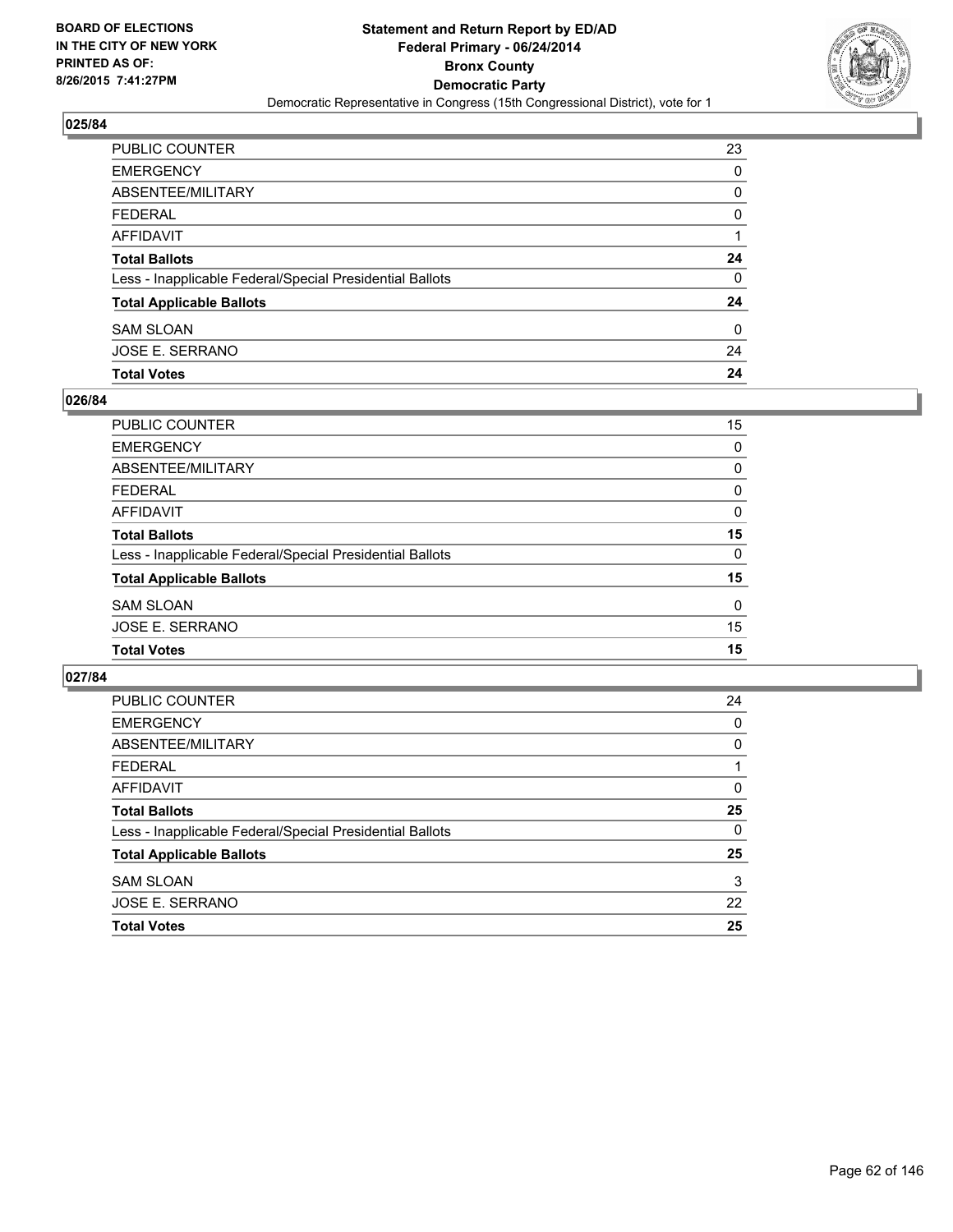

| <b>PUBLIC COUNTER</b>                                    | 54 |
|----------------------------------------------------------|----|
| <b>EMERGENCY</b>                                         | 0  |
| ABSENTEE/MILITARY                                        |    |
| <b>FEDERAL</b>                                           | 0  |
| <b>AFFIDAVIT</b>                                         | 0  |
| <b>Total Ballots</b>                                     | 55 |
| Less - Inapplicable Federal/Special Presidential Ballots | 0  |
| <b>Total Applicable Ballots</b>                          | 55 |
| <b>SAM SLOAN</b>                                         | 7  |
| JOSE E. SERRANO                                          | 47 |
| UNATTRIBUTABLE WRITE-IN (WRITE-IN)                       |    |
| <b>Total Votes</b>                                       | 55 |

#### **029/84**

| <b>PUBLIC COUNTER</b>                                    | 20       |
|----------------------------------------------------------|----------|
| <b>EMERGENCY</b>                                         | 0        |
| ABSENTEE/MILITARY                                        | 0        |
| <b>FEDERAL</b>                                           | 0        |
| AFFIDAVIT                                                | $\Omega$ |
| <b>Total Ballots</b>                                     | 20       |
| Less - Inapplicable Federal/Special Presidential Ballots | 0        |
| <b>Total Applicable Ballots</b>                          | 20       |
| <b>SAM SLOAN</b>                                         | 4        |
| JOSE E. SERRANO                                          | 15       |
| UNATTRIBUTABLE WRITE-IN (WRITE-IN)                       |          |
| <b>Total Votes</b>                                       | 20       |
|                                                          |          |

| <b>PUBLIC COUNTER</b>                                    | 23 |
|----------------------------------------------------------|----|
| <b>EMERGENCY</b>                                         | 0  |
| ABSENTEE/MILITARY                                        |    |
| <b>FEDERAL</b>                                           | 0  |
| <b>AFFIDAVIT</b>                                         |    |
| <b>Total Ballots</b>                                     | 25 |
| Less - Inapplicable Federal/Special Presidential Ballots | 0  |
| <b>Total Applicable Ballots</b>                          | 25 |
| <b>SAM SLOAN</b>                                         | 0  |
| <b>JOSE E. SERRANO</b>                                   | 24 |
| UNATTRIBUTABLE WRITE-IN (WRITE-IN)                       |    |
| <b>Total Votes</b>                                       | 25 |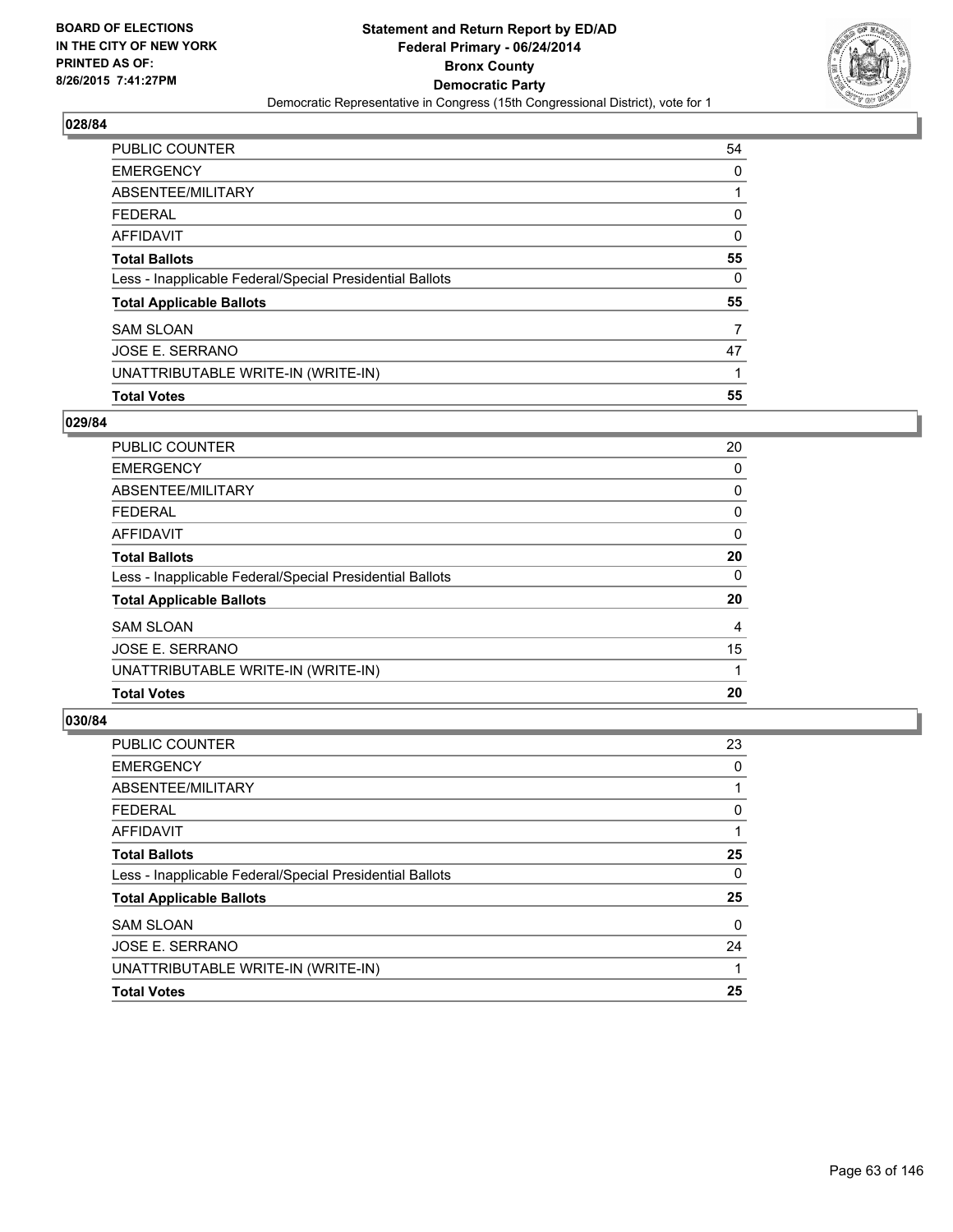

| PUBLIC COUNTER                                           | 16 |
|----------------------------------------------------------|----|
| <b>EMERGENCY</b>                                         | 0  |
| <b>ABSENTEE/MILITARY</b>                                 | 0  |
| <b>FEDERAL</b>                                           | 0  |
| AFFIDAVIT                                                | 0  |
| <b>Total Ballots</b>                                     | 16 |
| Less - Inapplicable Federal/Special Presidential Ballots | 0  |
| <b>Total Applicable Ballots</b>                          | 16 |
| <b>SAM SLOAN</b>                                         | 2  |
| JOSE E. SERRANO                                          | 14 |
| <b>Total Votes</b>                                       | 16 |

## **032/84**

| 15       |
|----------|
| 0        |
| 0        |
| 0        |
| $\Omega$ |
| 15       |
| 0        |
| 15       |
| 3        |
| 12       |
| 15       |
|          |

| <b>PUBLIC COUNTER</b>                                    | 26 |
|----------------------------------------------------------|----|
| <b>EMERGENCY</b>                                         | 0  |
| ABSENTEE/MILITARY                                        | 0  |
| <b>FEDERAL</b>                                           |    |
| AFFIDAVIT                                                | 0  |
| <b>Total Ballots</b>                                     | 27 |
| Less - Inapplicable Federal/Special Presidential Ballots | 0  |
| <b>Total Applicable Ballots</b>                          | 27 |
| <b>SAM SLOAN</b>                                         |    |
| JOSE E. SERRANO                                          | 26 |
| <b>Total Votes</b>                                       | 27 |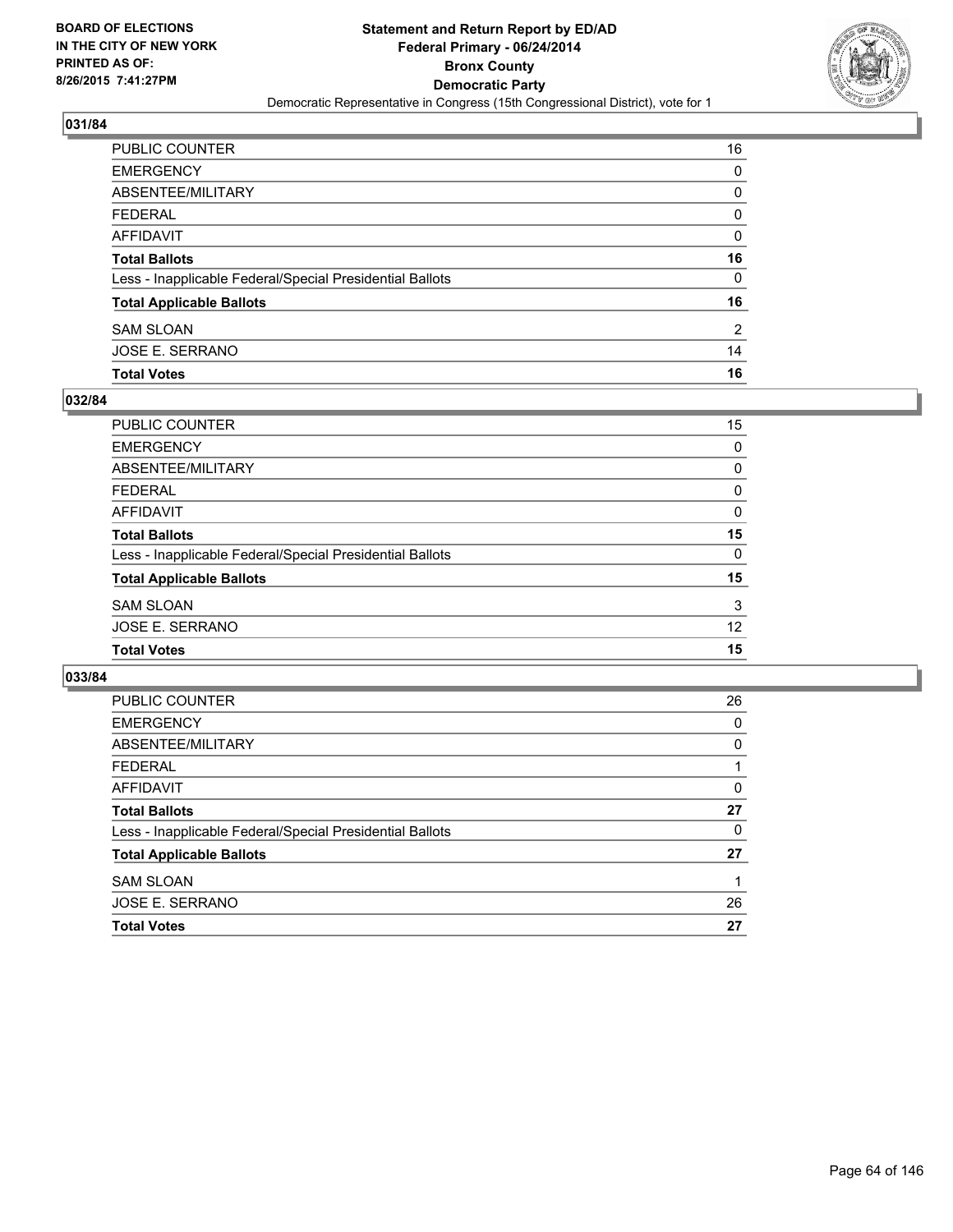

| PUBLIC COUNTER                                           | 62 |
|----------------------------------------------------------|----|
| <b>EMERGENCY</b>                                         | 0  |
| <b>ABSENTEE/MILITARY</b>                                 | 3  |
| <b>FEDERAL</b>                                           |    |
| AFFIDAVIT                                                |    |
| <b>Total Ballots</b>                                     | 67 |
| Less - Inapplicable Federal/Special Presidential Ballots | 0  |
| <b>Total Applicable Ballots</b>                          | 67 |
| <b>SAM SLOAN</b>                                         | 3  |
| JOSE E. SERRANO                                          | 64 |
| <b>Total Votes</b>                                       | 67 |

## **035/84**

| PUBLIC COUNTER                                           | 25       |
|----------------------------------------------------------|----------|
| <b>EMERGENCY</b>                                         | 0        |
| ABSENTEE/MILITARY                                        | 0        |
| <b>FEDERAL</b>                                           | 0        |
| <b>AFFIDAVIT</b>                                         |          |
| <b>Total Ballots</b>                                     | 26       |
| Less - Inapplicable Federal/Special Presidential Ballots | 0        |
| <b>Total Applicable Ballots</b>                          | 26       |
| <b>SAM SLOAN</b>                                         | $\Omega$ |
| JOSE E. SERRANO                                          | 26       |
| <b>Total Votes</b>                                       | 26       |

| PUBLIC COUNTER                                           |   |
|----------------------------------------------------------|---|
| <b>EMERGENCY</b>                                         | 0 |
| ABSENTEE/MILITARY                                        | 0 |
| <b>FEDERAL</b>                                           | 0 |
| AFFIDAVIT                                                | 0 |
| <b>Total Ballots</b>                                     | 7 |
| Less - Inapplicable Federal/Special Presidential Ballots | 0 |
| <b>Total Applicable Ballots</b>                          |   |
| <b>SAM SLOAN</b>                                         |   |
| JOSE E. SERRANO                                          | 6 |
| <b>Total Votes</b>                                       |   |
|                                                          |   |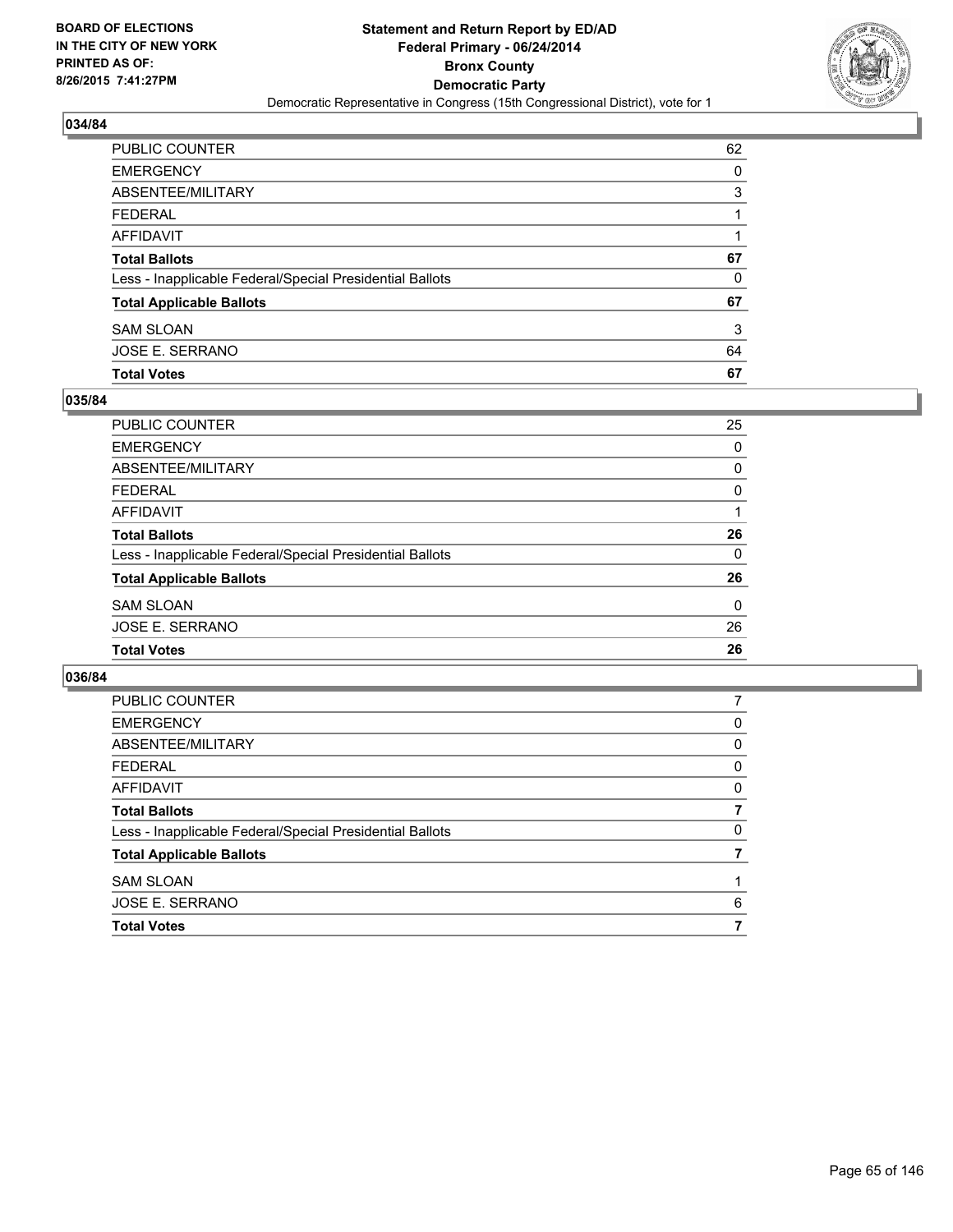

| <b>Total Votes</b>                                       | 37             |
|----------------------------------------------------------|----------------|
| CHARLES B. RANGEL (WRITE-IN)                             | 1              |
| ADRIANO ESPAILLAT (WRITE-IN)                             | 1              |
| JOSE E. SERRANO                                          | 33             |
| <b>SAM SLOAN</b>                                         | $\overline{2}$ |
| <b>Total Applicable Ballots</b>                          | 37             |
| Less - Inapplicable Federal/Special Presidential Ballots | 0              |
| <b>Total Ballots</b>                                     | 37             |
| <b>AFFIDAVIT</b>                                         |                |
| <b>FEDERAL</b>                                           | 0              |
| ABSENTEE/MILITARY                                        | 1              |
| <b>EMERGENCY</b>                                         | 0              |
| <b>PUBLIC COUNTER</b>                                    | 35             |

#### **038/84**

| PUBLIC COUNTER                                           | 46 |
|----------------------------------------------------------|----|
| <b>EMERGENCY</b>                                         | 0  |
| ABSENTEE/MILITARY                                        | 3  |
| <b>FEDERAL</b>                                           | 0  |
| AFFIDAVIT                                                | 0  |
| <b>Total Ballots</b>                                     | 49 |
| Less - Inapplicable Federal/Special Presidential Ballots | 0  |
| <b>Total Applicable Ballots</b>                          | 49 |
| <b>SAM SLOAN</b>                                         | 3  |
| <b>JOSE E. SERRANO</b>                                   | 41 |
| UNATTRIBUTABLE WRITE-IN (WRITE-IN)                       | 4  |
| <b>Total Votes</b>                                       | 48 |
| Unrecorded                                               | 1  |

| <b>PUBLIC COUNTER</b>                                    | 46 |
|----------------------------------------------------------|----|
| <b>EMERGENCY</b>                                         | 0  |
| ABSENTEE/MILITARY                                        | 0  |
| <b>FEDERAL</b>                                           | 1  |
| <b>AFFIDAVIT</b>                                         | 2  |
| <b>Total Ballots</b>                                     | 49 |
| Less - Inapplicable Federal/Special Presidential Ballots | 0  |
| <b>Total Applicable Ballots</b>                          | 49 |
| <b>SAM SLOAN</b>                                         | 4  |
| JOSE E. SERRANO                                          | 41 |
| ADRIANO ESPAILLAT (WRITE-IN)                             | 1  |
| CHARLES B. RANGEL (WRITE-IN)                             | 2  |
| CHARLIE RANGEL (WRITE-IN)                                | 1  |
| <b>Total Votes</b>                                       | 49 |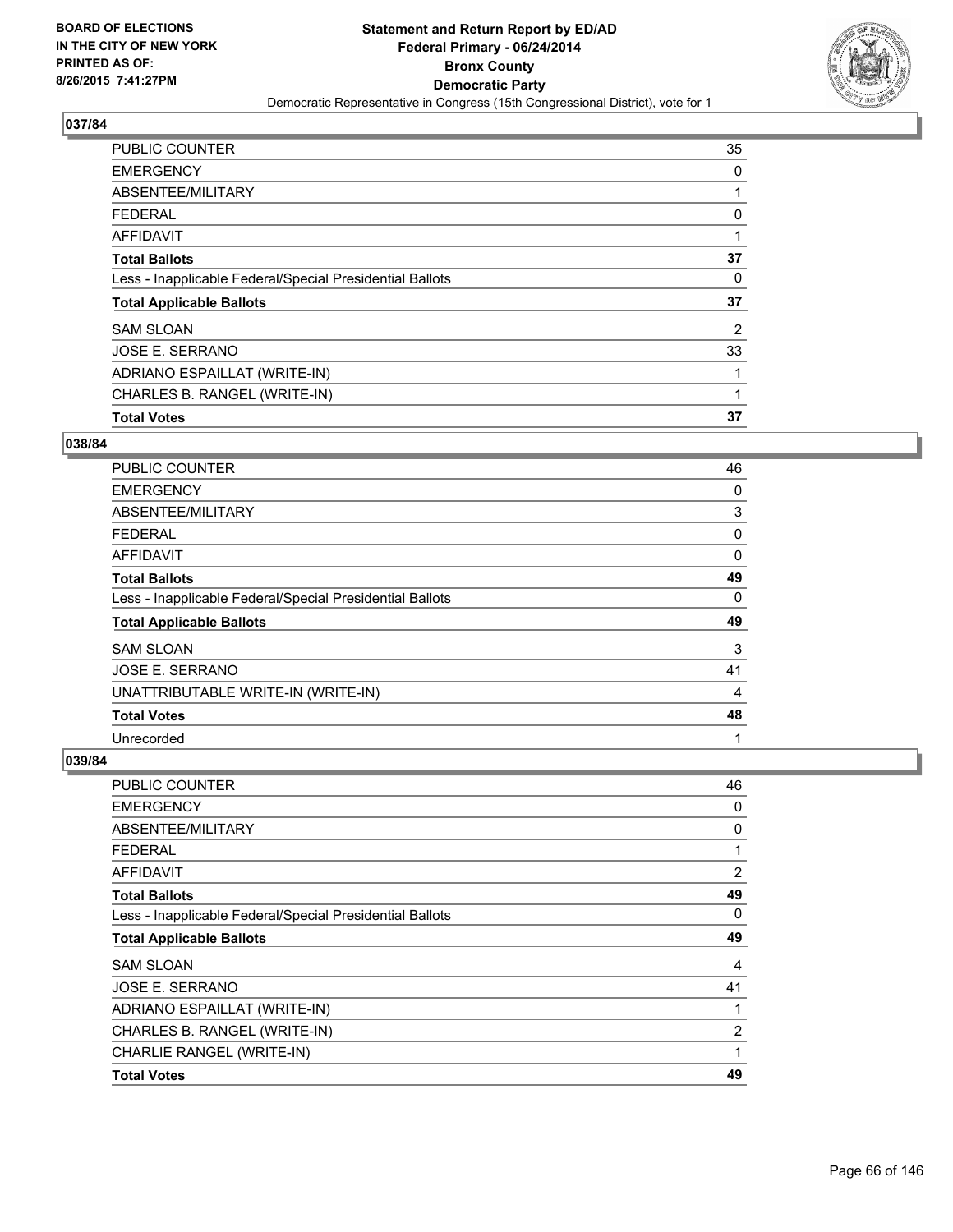

| PUBLIC COUNTER                                           | 30              |
|----------------------------------------------------------|-----------------|
| <b>EMERGENCY</b>                                         | 0               |
| ABSENTEE/MILITARY                                        |                 |
| <b>FEDERAL</b>                                           | 0               |
| AFFIDAVIT                                                |                 |
| <b>Total Ballots</b>                                     | $32\phantom{a}$ |
| Less - Inapplicable Federal/Special Presidential Ballots | 0               |
| <b>Total Applicable Ballots</b>                          | $32\phantom{a}$ |
| <b>SAM SLOAN</b>                                         | 3               |
| JOSE E. SERRANO                                          | 29              |
| <b>Total Votes</b>                                       | 32              |

## **041/84**

| <b>PUBLIC COUNTER</b>                                    | 26 |
|----------------------------------------------------------|----|
| <b>EMERGENCY</b>                                         | 0  |
| ABSENTEE/MILITARY                                        | 0  |
| <b>FEDERAL</b>                                           | 0  |
| <b>AFFIDAVIT</b>                                         |    |
| <b>Total Ballots</b>                                     | 27 |
| Less - Inapplicable Federal/Special Presidential Ballots | 0  |
| <b>Total Applicable Ballots</b>                          | 27 |
| <b>SAM SLOAN</b>                                         |    |
| <b>JOSE E. SERRANO</b>                                   | 24 |
| UNATTRIBUTABLE WRITE-IN (WRITE-IN)                       | 2  |
| <b>Total Votes</b>                                       | 27 |
|                                                          |    |

| <b>PUBLIC COUNTER</b>                                    | 45             |
|----------------------------------------------------------|----------------|
| <b>EMERGENCY</b>                                         | 0              |
| ABSENTEE/MILITARY                                        | 2              |
| FEDERAL                                                  | 0              |
| AFFIDAVIT                                                | 0              |
| <b>Total Ballots</b>                                     | 47             |
| Less - Inapplicable Federal/Special Presidential Ballots | 0              |
| <b>Total Applicable Ballots</b>                          | 47             |
| <b>SAM SLOAN</b>                                         | 3              |
| JOSE E. SERRANO                                          | 42             |
| ADRIANO ESPAILLAT (WRITE-IN)                             | $\overline{2}$ |
| <b>Total Votes</b>                                       | 47             |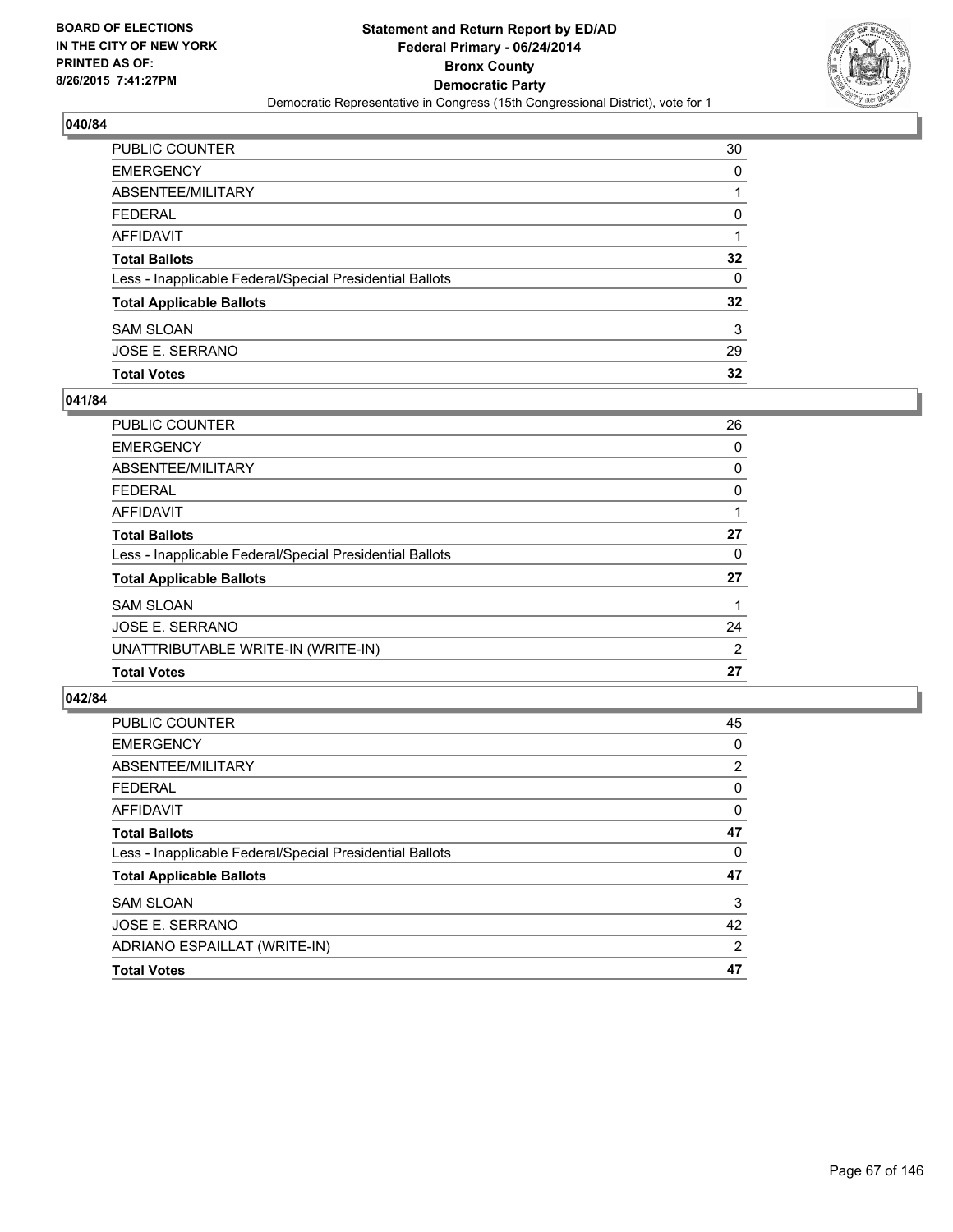

| <b>PUBLIC COUNTER</b>                                    | 32 |
|----------------------------------------------------------|----|
| <b>EMERGENCY</b>                                         | 0  |
| ABSENTEE/MILITARY                                        | 2  |
| <b>FEDERAL</b>                                           | 0  |
| <b>AFFIDAVIT</b>                                         | 2  |
| <b>Total Ballots</b>                                     | 36 |
| Less - Inapplicable Federal/Special Presidential Ballots | 0  |
| <b>Total Applicable Ballots</b>                          | 36 |
| <b>SAM SLOAN</b>                                         | 5  |
| JOSE E. SERRANO                                          | 29 |
| UNATTRIBUTABLE WRITE-IN (WRITE-IN)                       |    |
| <b>Total Votes</b>                                       | 35 |
| Unrecorded                                               | 1  |

#### **044/84**

| <b>PUBLIC COUNTER</b>                                    | 26 |
|----------------------------------------------------------|----|
| <b>EMERGENCY</b>                                         | 0  |
| ABSENTEE/MILITARY                                        | 0  |
| <b>FEDERAL</b>                                           | 0  |
| AFFIDAVIT                                                | 0  |
| <b>Total Ballots</b>                                     | 26 |
| Less - Inapplicable Federal/Special Presidential Ballots | 0  |
| <b>Total Applicable Ballots</b>                          | 26 |
| <b>SAM SLOAN</b>                                         | 0  |
| JOSE E. SERRANO                                          | 25 |
| CHARLES B. RANGEL (WRITE-IN)                             |    |
| <b>Total Votes</b>                                       | 26 |

| JOSE E. SERRANO<br><b>Total Votes</b>                    | 16<br>16 |
|----------------------------------------------------------|----------|
|                                                          |          |
| <b>SAM SLOAN</b>                                         | 0        |
| <b>Total Applicable Ballots</b>                          | 16       |
| Less - Inapplicable Federal/Special Presidential Ballots | 0        |
| <b>Total Ballots</b>                                     | 16       |
| <b>AFFIDAVIT</b>                                         | 0        |
| <b>FEDERAL</b>                                           | 0        |
| ABSENTEE/MILITARY                                        | 0        |
| <b>EMERGENCY</b>                                         | 0        |
| PUBLIC COUNTER                                           | 16       |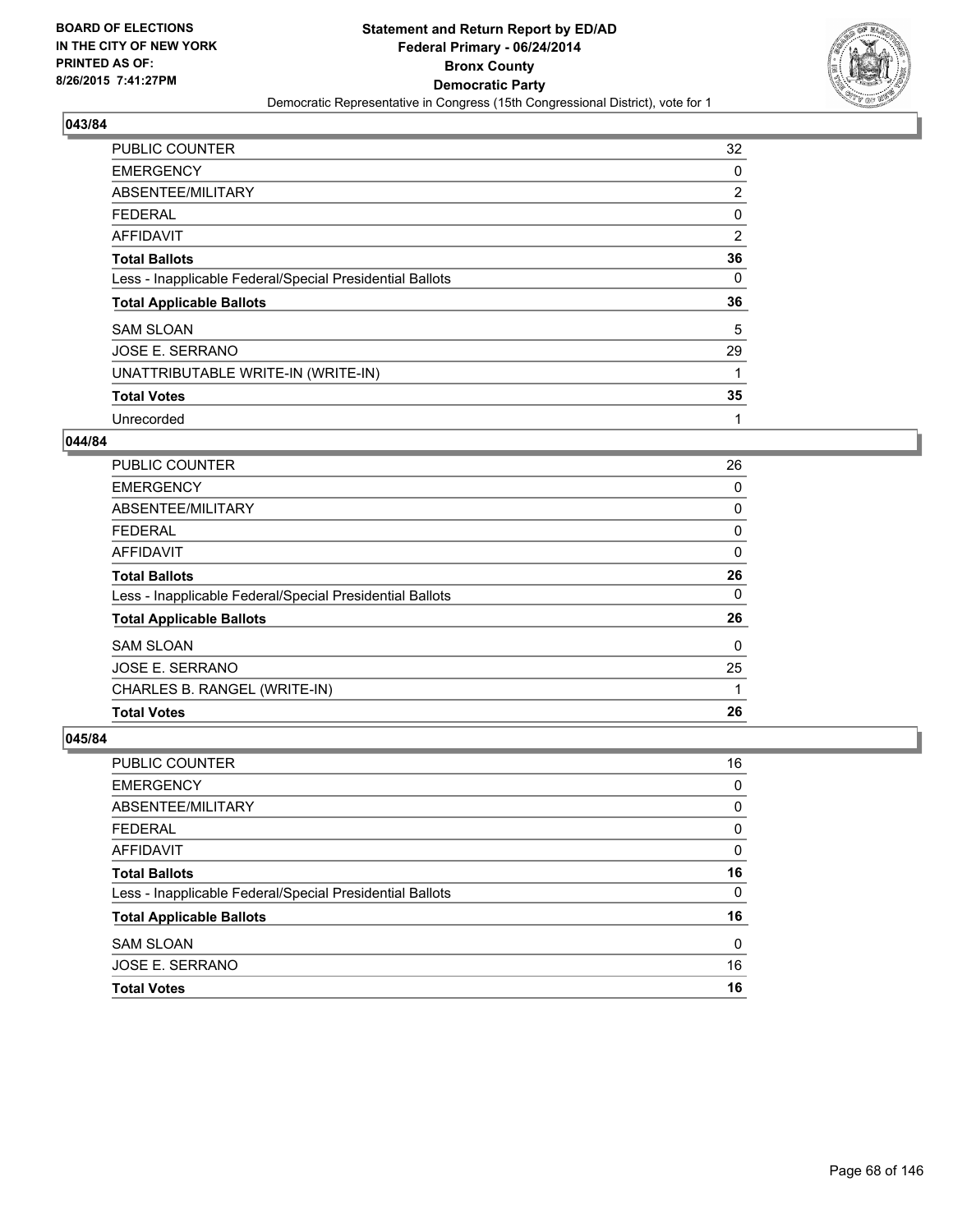

| PUBLIC COUNTER                                           | 57 |
|----------------------------------------------------------|----|
| <b>EMERGENCY</b>                                         | 0  |
| ABSENTEE/MILITARY                                        | 0  |
| <b>FEDERAL</b>                                           | 0  |
| <b>AFFIDAVIT</b>                                         | 0  |
| <b>Total Ballots</b>                                     | 57 |
| Less - Inapplicable Federal/Special Presidential Ballots | 0  |
| <b>Total Applicable Ballots</b>                          | 57 |
| <b>SAM SLOAN</b>                                         | 3  |
| JOSE E. SERRANO                                          | 54 |
| <b>Total Votes</b>                                       | 57 |

## **047/84**

| PUBLIC COUNTER                                           |   |
|----------------------------------------------------------|---|
| <b>EMERGENCY</b>                                         | 0 |
| ABSENTEE/MILITARY                                        | 0 |
| <b>FEDERAL</b>                                           | 0 |
| <b>AFFIDAVIT</b>                                         | 0 |
| <b>Total Ballots</b>                                     |   |
| Less - Inapplicable Federal/Special Presidential Ballots | 0 |
| <b>Total Applicable Ballots</b>                          |   |
| <b>SAM SLOAN</b>                                         | 0 |
| JOSE E. SERRANO                                          |   |
| <b>Total Votes</b>                                       |   |
|                                                          |   |

| <b>PUBLIC COUNTER</b>                                    | 23 |
|----------------------------------------------------------|----|
| <b>EMERGENCY</b>                                         | 0  |
| ABSENTEE/MILITARY                                        | 0  |
| <b>FEDERAL</b>                                           | 0  |
| AFFIDAVIT                                                | 0  |
| <b>Total Ballots</b>                                     | 23 |
| Less - Inapplicable Federal/Special Presidential Ballots | 0  |
| <b>Total Applicable Ballots</b>                          | 23 |
| <b>SAM SLOAN</b>                                         | 4  |
| JOSE E. SERRANO                                          | 16 |
| CHARLES B. RANGEL (WRITE-IN)                             | 3  |
| <b>Total Votes</b>                                       | 23 |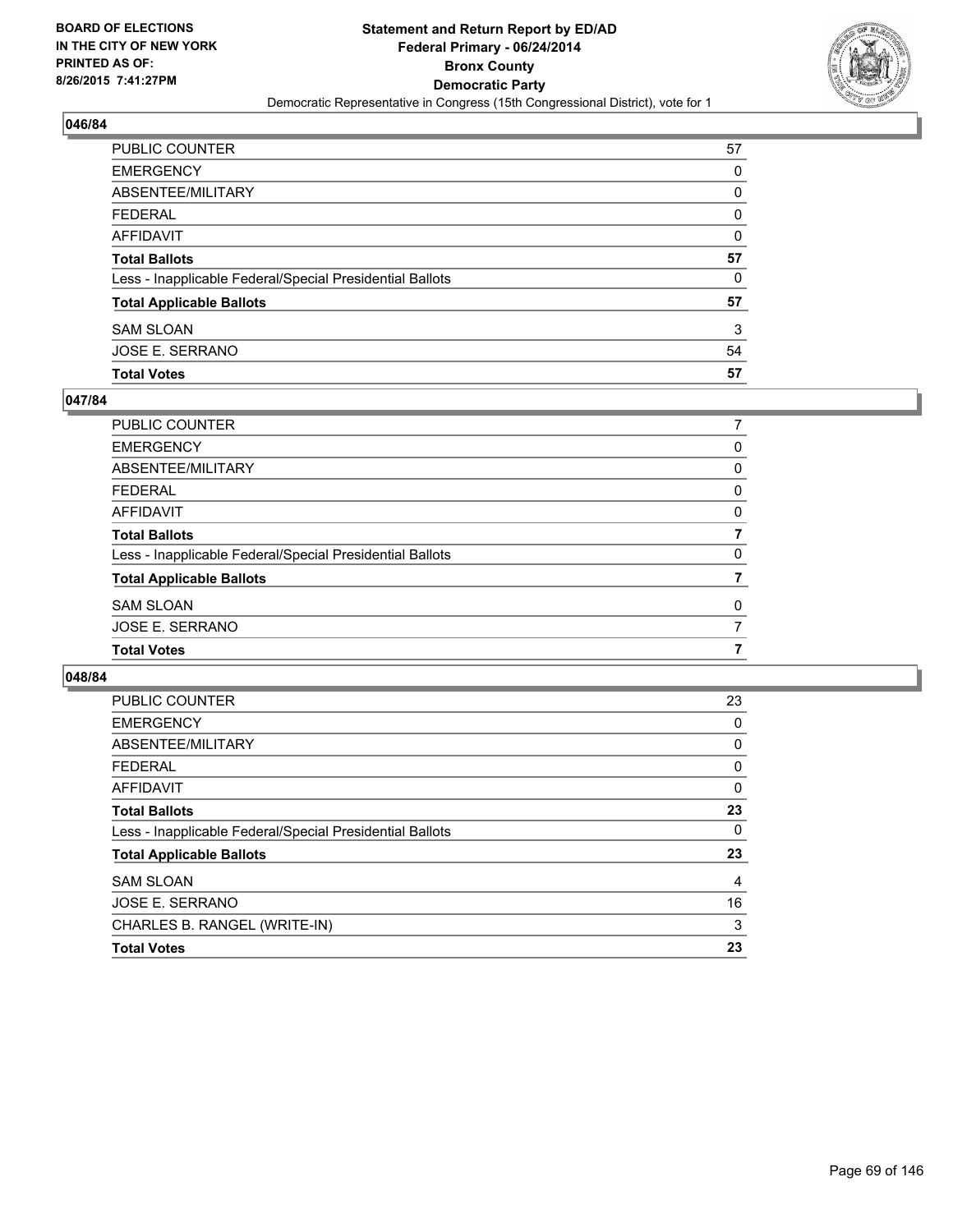

| <b>PUBLIC COUNTER</b>                                    | 4 |
|----------------------------------------------------------|---|
| <b>EMERGENCY</b>                                         | 0 |
| ABSENTEE/MILITARY                                        | 0 |
| <b>FEDERAL</b>                                           | 0 |
| <b>AFFIDAVIT</b>                                         |   |
| <b>Total Ballots</b>                                     | 5 |
| Less - Inapplicable Federal/Special Presidential Ballots | 0 |
| <b>Total Applicable Ballots</b>                          | 5 |
| <b>SAM SLOAN</b>                                         | 0 |
| <b>JOSE E. SERRANO</b>                                   | 4 |
| UNATTRIBUTABLE WRITE-IN (WRITE-IN)                       |   |
| <b>Total Votes</b>                                       | 5 |

## **050/84**

| <b>PUBLIC COUNTER</b>                                    | 15           |
|----------------------------------------------------------|--------------|
| <b>EMERGENCY</b>                                         | 0            |
| ABSENTEE/MILITARY                                        | 0            |
| <b>FEDERAL</b>                                           | 0            |
| AFFIDAVIT                                                | 0            |
| <b>Total Ballots</b>                                     | 15           |
| Less - Inapplicable Federal/Special Presidential Ballots | 0            |
| <b>Total Applicable Ballots</b>                          | 15           |
| <b>SAM SLOAN</b>                                         | $\mathbf{0}$ |
| <b>JOSE E. SERRANO</b>                                   | 14           |
| UNATTRIBUTABLE WRITE-IN (WRITE-IN)                       |              |
| <b>Total Votes</b>                                       | 15           |
|                                                          |              |

| <b>PUBLIC COUNTER</b>                                    | 36 |
|----------------------------------------------------------|----|
| <b>EMERGENCY</b>                                         | 0  |
| ABSENTEE/MILITARY                                        | 0  |
| <b>FEDERAL</b>                                           | 0  |
| <b>AFFIDAVIT</b>                                         | 0  |
| <b>Total Ballots</b>                                     | 36 |
| Less - Inapplicable Federal/Special Presidential Ballots | 0  |
| <b>Total Applicable Ballots</b>                          | 36 |
| <b>SAM SLOAN</b>                                         | 0  |
| <b>JOSE E. SERRANO</b>                                   | 35 |
| ADRIANO ESPAILLAT (WRITE-IN)                             | 1  |
| <b>Total Votes</b>                                       | 36 |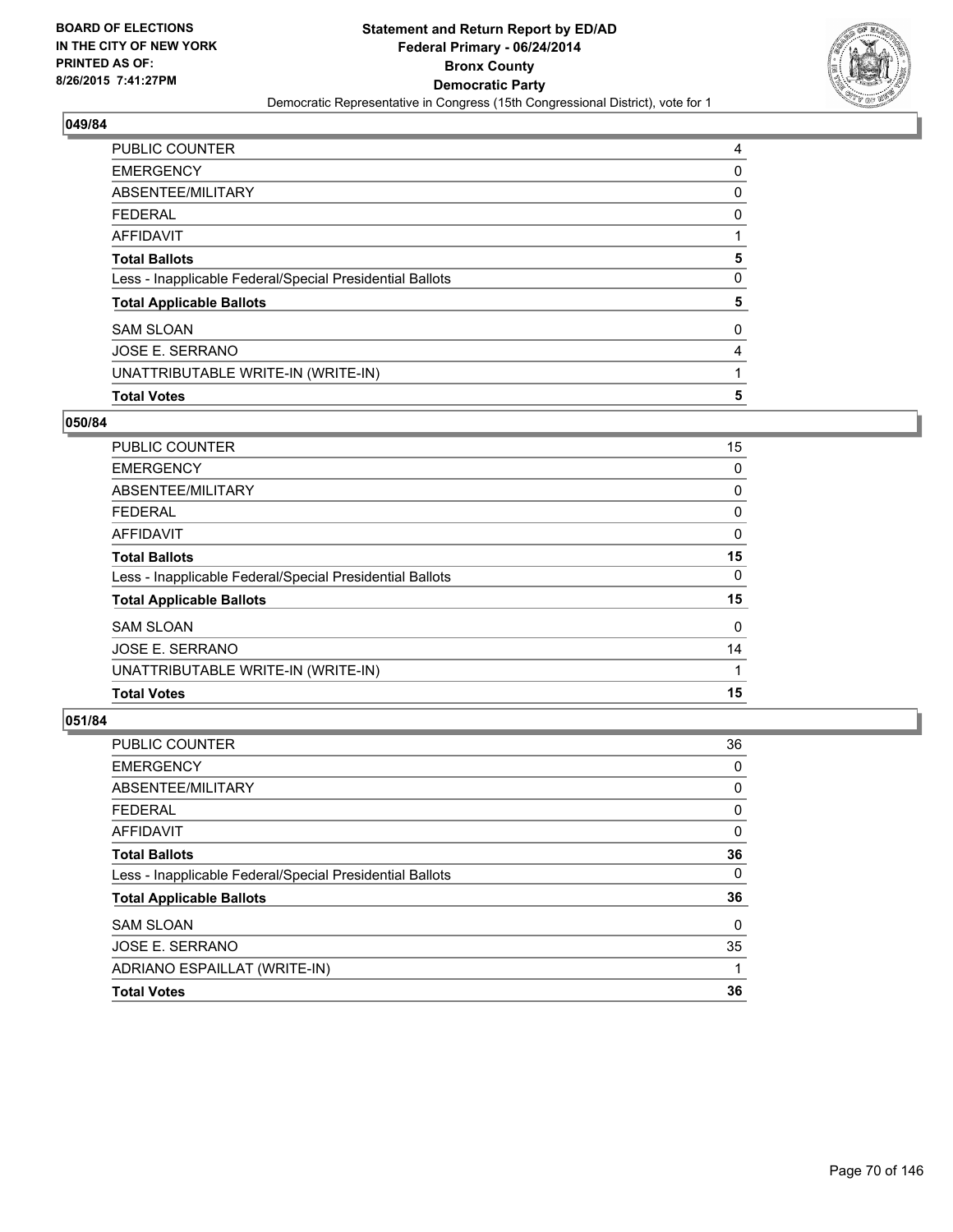

| <b>PUBLIC COUNTER</b>                                    | 35 |
|----------------------------------------------------------|----|
| <b>EMERGENCY</b>                                         | 0  |
| ABSENTEE/MILITARY                                        | 0  |
| <b>FEDERAL</b>                                           | 0  |
| <b>AFFIDAVIT</b>                                         | 0  |
| <b>Total Ballots</b>                                     | 35 |
| Less - Inapplicable Federal/Special Presidential Ballots | 0  |
| <b>Total Applicable Ballots</b>                          | 35 |
| <b>SAM SLOAN</b>                                         | 3  |
| JOSE E. SERRANO                                          | 29 |
| ADRIANO ESPAILLAT (WRITE-IN)                             | 1  |
| MICHAEL A WALROND JR. (WRITE-IN)                         | 1  |
| UNATTRIBUTABLE WRITE-IN (WRITE-IN)                       | 1  |
| <b>Total Votes</b>                                       | 35 |

### **053/84 COMBINED into: 073/84**

## **054/84**

| <b>PUBLIC COUNTER</b>                                    | 32 |
|----------------------------------------------------------|----|
| <b>EMERGENCY</b>                                         | 0  |
| ABSENTEE/MILITARY                                        | 0  |
| <b>FEDERAL</b>                                           | 0  |
| <b>AFFIDAVIT</b>                                         | 0  |
| <b>Total Ballots</b>                                     | 32 |
| Less - Inapplicable Federal/Special Presidential Ballots | 0  |
| <b>Total Applicable Ballots</b>                          | 32 |
| <b>SAM SLOAN</b>                                         | 1  |
| JOSE E. SERRANO                                          | 29 |
| CHARLES B. RANGEL (WRITE-IN)                             | 1  |
| UNATTRIBUTABLE WRITE-IN (WRITE-IN)                       | 1  |
| <b>Total Votes</b>                                       | 32 |

| <b>PUBLIC COUNTER</b>                                    | 30 |
|----------------------------------------------------------|----|
| <b>EMERGENCY</b>                                         | 0  |
| ABSENTEE/MILITARY                                        | 0  |
| <b>FEDERAL</b>                                           | 0  |
| <b>AFFIDAVIT</b>                                         | 0  |
| <b>Total Ballots</b>                                     | 30 |
| Less - Inapplicable Federal/Special Presidential Ballots | 0  |
| <b>Total Applicable Ballots</b>                          | 30 |
| <b>SAM SLOAN</b>                                         | 0  |
| JOSE E. SERRANO                                          | 24 |
| CHARLES B. RANGEL (WRITE-IN)                             | 4  |
| LEKOUP LOU (WRITE-IN)                                    | 1  |
| UNATTRIBUTABLE WRITE-IN (WRITE-IN)                       | 1  |
| <b>Total Votes</b>                                       | 30 |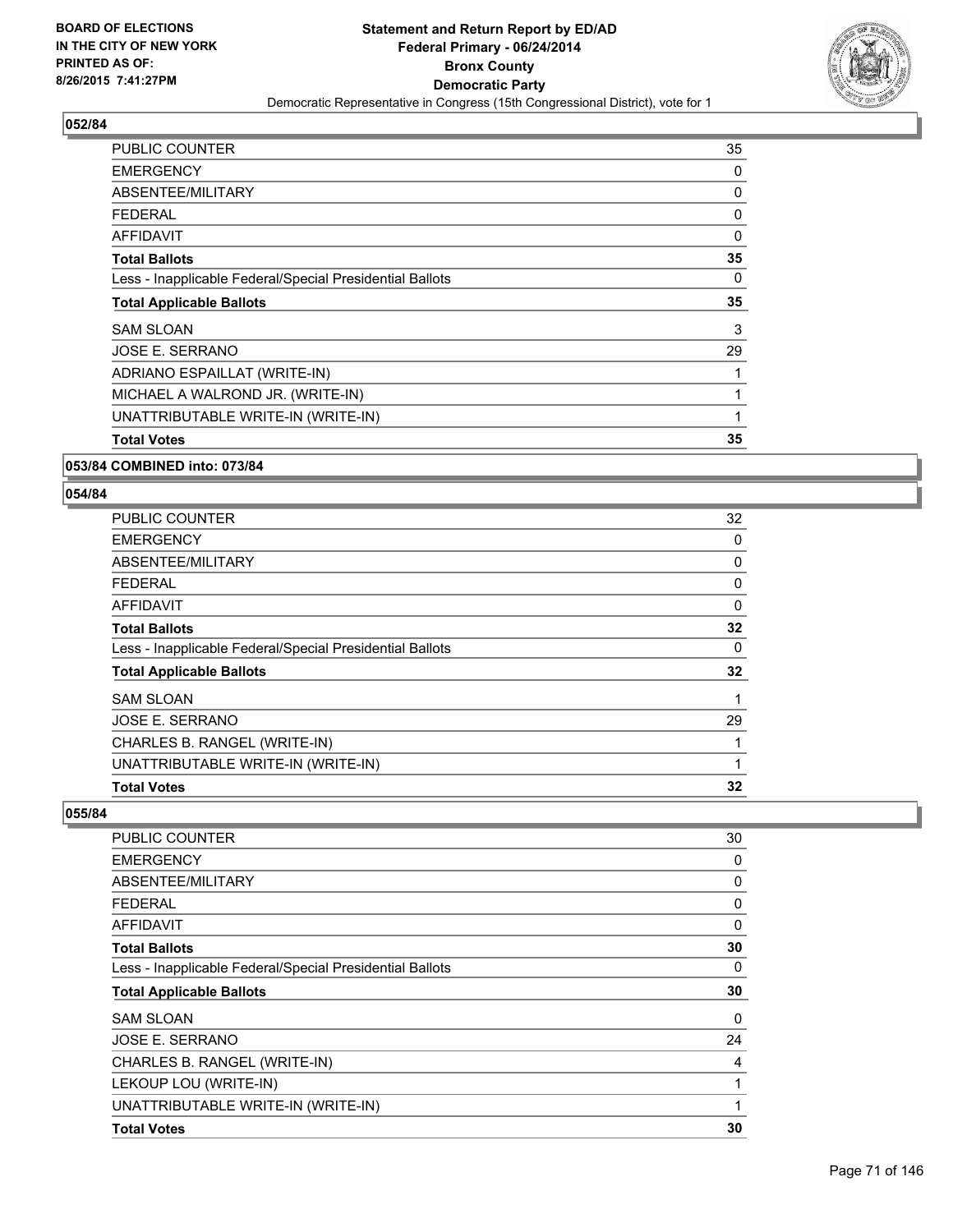

| <b>PUBLIC COUNTER</b>                                    | 21 |
|----------------------------------------------------------|----|
| <b>EMERGENCY</b>                                         | 0  |
| ABSENTEE/MILITARY                                        |    |
| <b>FEDERAL</b>                                           | 0  |
| <b>AFFIDAVIT</b>                                         | 0  |
| <b>Total Ballots</b>                                     | 22 |
| Less - Inapplicable Federal/Special Presidential Ballots | 0  |
| <b>Total Applicable Ballots</b>                          | 22 |
| <b>SAM SLOAN</b>                                         | 1  |
| JOSE E. SERRANO                                          | 19 |
| UNATTRIBUTABLE WRITE-IN (WRITE-IN)                       | 2  |
| <b>Total Votes</b>                                       | 22 |

## **057/84**

| PUBLIC COUNTER                                           | 21             |
|----------------------------------------------------------|----------------|
| <b>EMERGENCY</b>                                         | 0              |
| ABSENTEE/MILITARY                                        | $\overline{2}$ |
| <b>FEDERAL</b>                                           | 0              |
| AFFIDAVIT                                                | $\Omega$       |
| <b>Total Ballots</b>                                     | 23             |
| Less - Inapplicable Federal/Special Presidential Ballots | 0              |
| <b>Total Applicable Ballots</b>                          | 23             |
| <b>SAM SLOAN</b>                                         | 4              |
| JOSE E. SERRANO                                          | 17             |
| UNATTRIBUTABLE WRITE-IN (WRITE-IN)                       | 2              |
| <b>Total Votes</b>                                       | 23             |
|                                                          |                |

| <b>Total Votes</b>                                       | 44 |
|----------------------------------------------------------|----|
| JOSE E. SERRANO                                          | 42 |
| <b>SAM SLOAN</b>                                         | 2  |
| <b>Total Applicable Ballots</b>                          | 44 |
| Less - Inapplicable Federal/Special Presidential Ballots | 0  |
| <b>Total Ballots</b>                                     | 44 |
| <b>AFFIDAVIT</b>                                         | 0  |
| <b>FEDERAL</b>                                           | 0  |
| ABSENTEE/MILITARY                                        | 0  |
| <b>EMERGENCY</b>                                         | 0  |
| <b>PUBLIC COUNTER</b>                                    | 44 |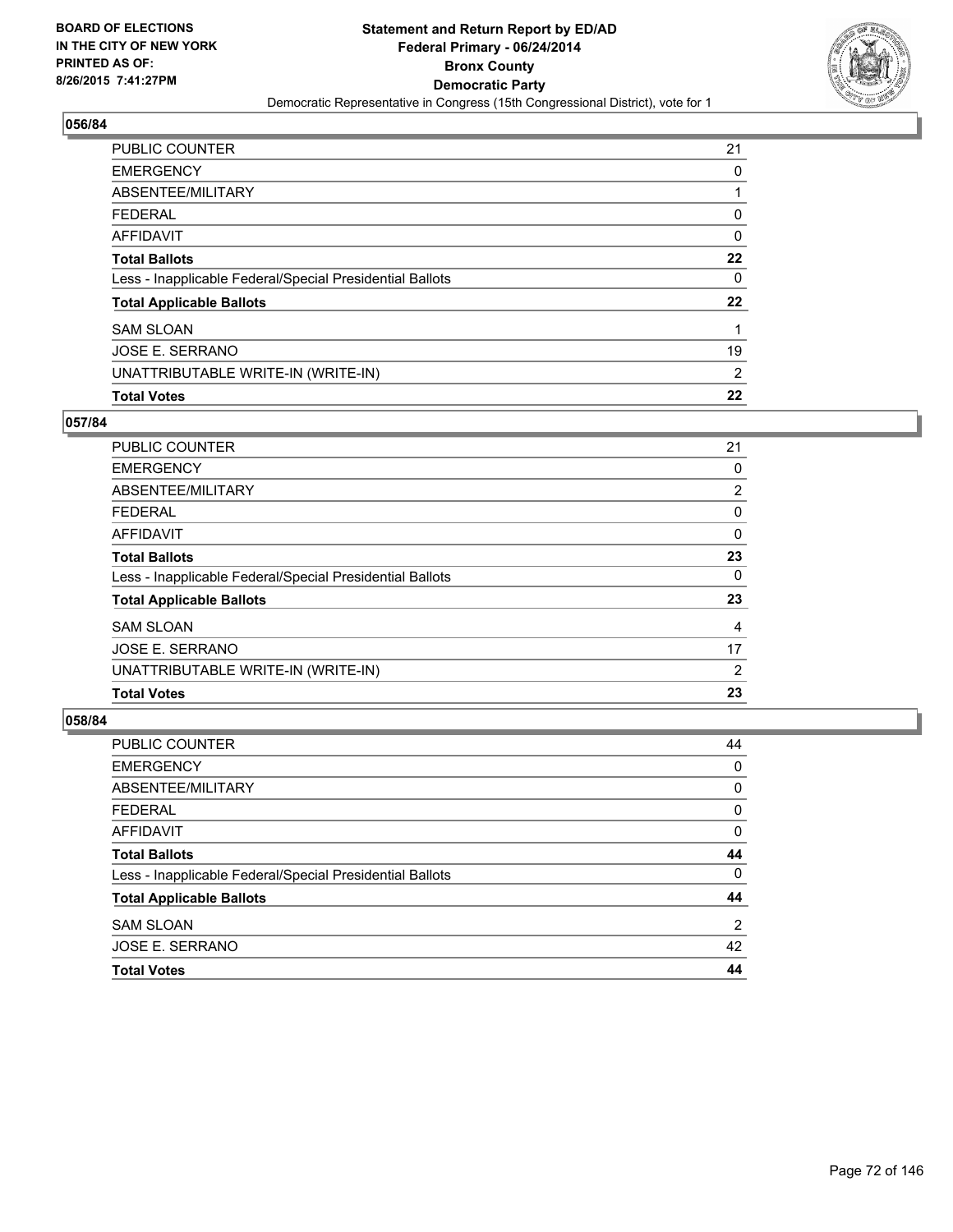

| PUBLIC COUNTER                                           | 36 |
|----------------------------------------------------------|----|
| <b>EMERGENCY</b>                                         | 0  |
| <b>ABSENTEE/MILITARY</b>                                 | 0  |
| <b>FEDERAL</b>                                           | 0  |
| AFFIDAVIT                                                | 0  |
| <b>Total Ballots</b>                                     | 36 |
| Less - Inapplicable Federal/Special Presidential Ballots | 0  |
| <b>Total Applicable Ballots</b>                          | 36 |
| <b>SAM SLOAN</b>                                         | 0  |
| JOSE E. SERRANO                                          | 36 |
| <b>Total Votes</b>                                       | 36 |

# **060/84**

| PUBLIC COUNTER                                           | 18             |
|----------------------------------------------------------|----------------|
| <b>EMERGENCY</b>                                         | 0              |
| <b>ABSENTEE/MILITARY</b>                                 | 0              |
| <b>FEDERAL</b>                                           | 0              |
| <b>AFFIDAVIT</b>                                         | $\Omega$       |
| <b>Total Ballots</b>                                     | 18             |
| Less - Inapplicable Federal/Special Presidential Ballots | 0              |
| <b>Total Applicable Ballots</b>                          | 18             |
| <b>SAM SLOAN</b>                                         | $\overline{2}$ |
| <b>JOSE E. SERRANO</b>                                   | 16             |
| <b>Total Votes</b>                                       | 18             |
|                                                          |                |

| <b>PUBLIC COUNTER</b>                                    | 49 |
|----------------------------------------------------------|----|
| <b>EMERGENCY</b>                                         | 0  |
| ABSENTEE/MILITARY                                        | 0  |
| <b>FEDERAL</b>                                           | 0  |
| AFFIDAVIT                                                | 0  |
| <b>Total Ballots</b>                                     | 49 |
| Less - Inapplicable Federal/Special Presidential Ballots | 0  |
| <b>Total Applicable Ballots</b>                          | 49 |
| <b>SAM SLOAN</b>                                         | 6  |
| JOSE E. SERRANO                                          | 41 |
| ANGEL VEGA (WRITE-IN)                                    | 1  |
| UNATTRIBUTABLE WRITE-IN (WRITE-IN)                       | 1  |
| <b>Total Votes</b>                                       | 49 |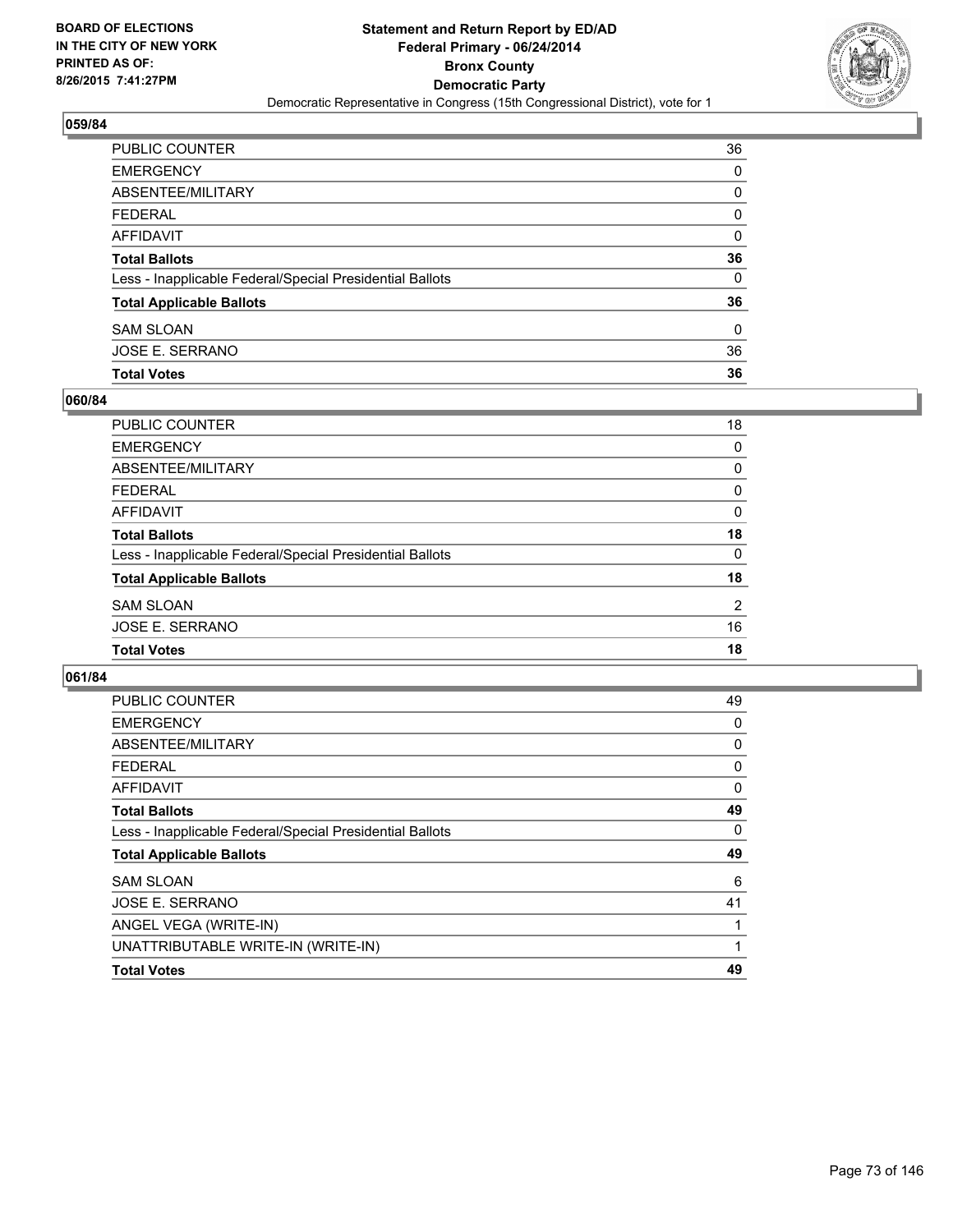

| PUBLIC COUNTER                                           | 33       |
|----------------------------------------------------------|----------|
| <b>EMERGENCY</b>                                         | 0        |
| ABSENTEE/MILITARY                                        | 0        |
| <b>FEDERAL</b>                                           | 0        |
| <b>AFFIDAVIT</b>                                         | $\Omega$ |
| <b>Total Ballots</b>                                     | 33       |
| Less - Inapplicable Federal/Special Presidential Ballots | $\Omega$ |
| <b>Total Applicable Ballots</b>                          | 33       |
| <b>SAM SLOAN</b>                                         | 3        |
| <b>JOSE E. SERRANO</b>                                   | 30       |
| <b>Total Votes</b>                                       | 33       |

# **063/84**

| <b>PUBLIC COUNTER</b>                                    | 27             |
|----------------------------------------------------------|----------------|
| <b>EMERGENCY</b>                                         | 0              |
| ABSENTEE/MILITARY                                        | $\overline{2}$ |
| <b>FEDERAL</b>                                           | 0              |
| <b>AFFIDAVIT</b>                                         | 0              |
| <b>Total Ballots</b>                                     | 29             |
| Less - Inapplicable Federal/Special Presidential Ballots | 0              |
| <b>Total Applicable Ballots</b>                          | 29             |
| <b>SAM SLOAN</b>                                         |                |
| JOSE E. SERRANO                                          | 27             |
| <b>Total Votes</b>                                       | 28             |
| Unrecorded                                               |                |
|                                                          |                |

| PUBLIC COUNTER                                           | 26 |
|----------------------------------------------------------|----|
| <b>EMERGENCY</b>                                         | 0  |
| ABSENTEE/MILITARY                                        | 0  |
| <b>FEDERAL</b>                                           | 0  |
| AFFIDAVIT                                                | 0  |
| <b>Total Ballots</b>                                     | 26 |
| Less - Inapplicable Federal/Special Presidential Ballots | 0  |
| <b>Total Applicable Ballots</b>                          | 26 |
| <b>SAM SLOAN</b>                                         | 3  |
| <b>JOSE E. SERRANO</b>                                   | 23 |
| <b>Total Votes</b>                                       | 26 |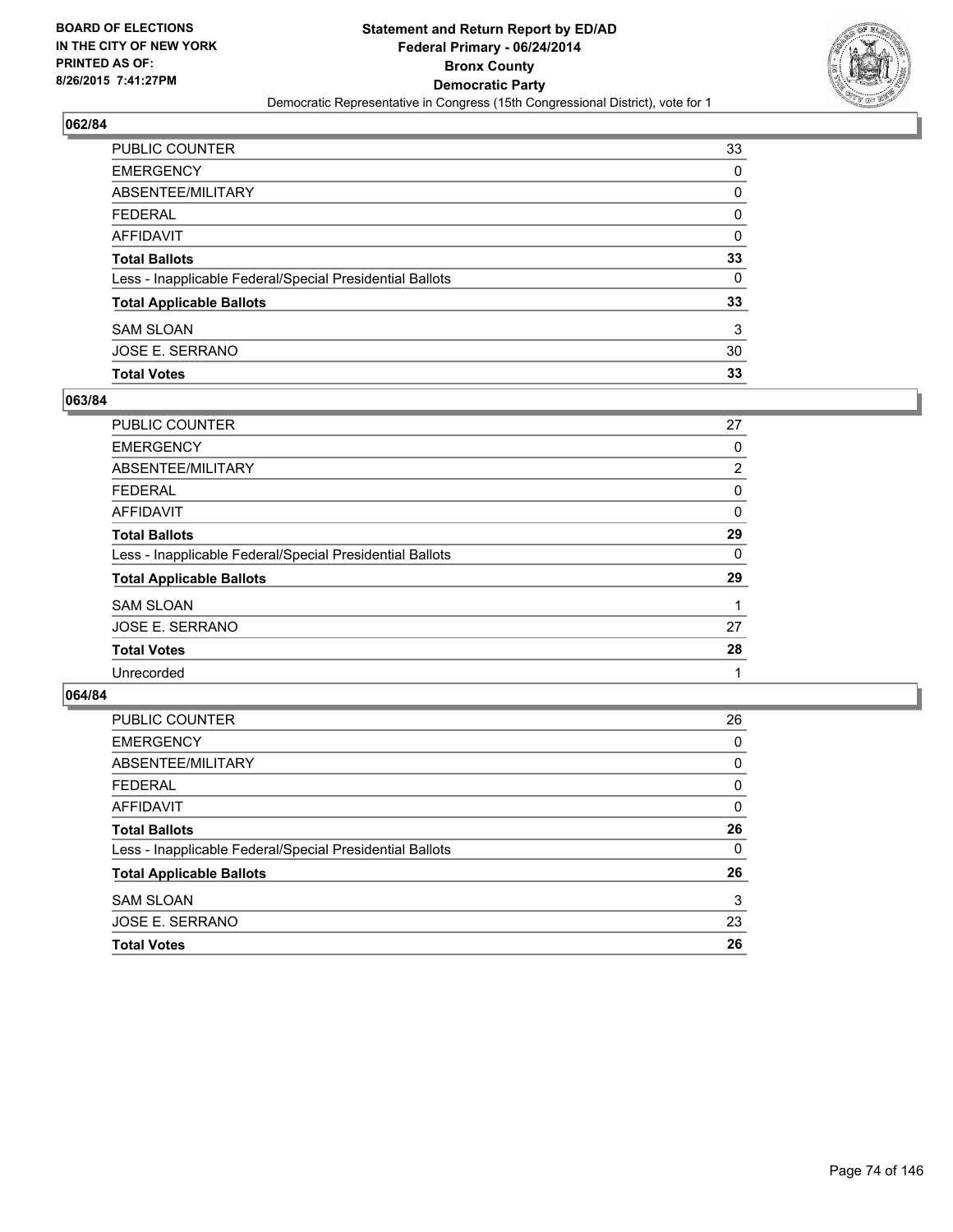

| <b>PUBLIC COUNTER</b>                                    | 17 |
|----------------------------------------------------------|----|
| <b>EMERGENCY</b>                                         | 0  |
| ABSENTEE/MILITARY                                        | 0  |
| <b>FEDERAL</b>                                           | 0  |
| <b>AFFIDAVIT</b>                                         | 0  |
| <b>Total Ballots</b>                                     | 17 |
| Less - Inapplicable Federal/Special Presidential Ballots | 0  |
| <b>Total Applicable Ballots</b>                          | 17 |
| <b>SAM SLOAN</b>                                         | 1  |
| JOSE E. SERRANO                                          | 15 |
| CHARLES B. RANGEL (WRITE-IN)                             | 1  |
| <b>Total Votes</b>                                       | 17 |

### **066/84**

| <b>PUBLIC COUNTER</b>                                    | 16 |
|----------------------------------------------------------|----|
| <b>EMERGENCY</b>                                         | 0  |
| ABSENTEE/MILITARY                                        | 2  |
| <b>FEDERAL</b>                                           | 0  |
| <b>AFFIDAVIT</b>                                         |    |
| <b>Total Ballots</b>                                     | 19 |
| Less - Inapplicable Federal/Special Presidential Ballots | 0  |
| <b>Total Applicable Ballots</b>                          | 19 |
| <b>SAM SLOAN</b>                                         | 0  |
| <b>JOSE E. SERRANO</b>                                   | 19 |
| <b>Total Votes</b>                                       | 19 |
|                                                          |    |

| PUBLIC COUNTER                                           | 17 |
|----------------------------------------------------------|----|
| <b>EMERGENCY</b>                                         | 0  |
| ABSENTEE/MILITARY                                        | 2  |
| FEDERAL                                                  | 0  |
| <b>AFFIDAVIT</b>                                         | 1  |
| <b>Total Ballots</b>                                     | 20 |
| Less - Inapplicable Federal/Special Presidential Ballots | 0  |
| <b>Total Applicable Ballots</b>                          | 20 |
| <b>SAM SLOAN</b>                                         | 3  |
| JOSE E. SERRANO                                          | 15 |
| UNATTRIBUTABLE WRITE-IN (WRITE-IN)                       | 1  |
| <b>Total Votes</b>                                       | 19 |
| Unrecorded                                               | 1  |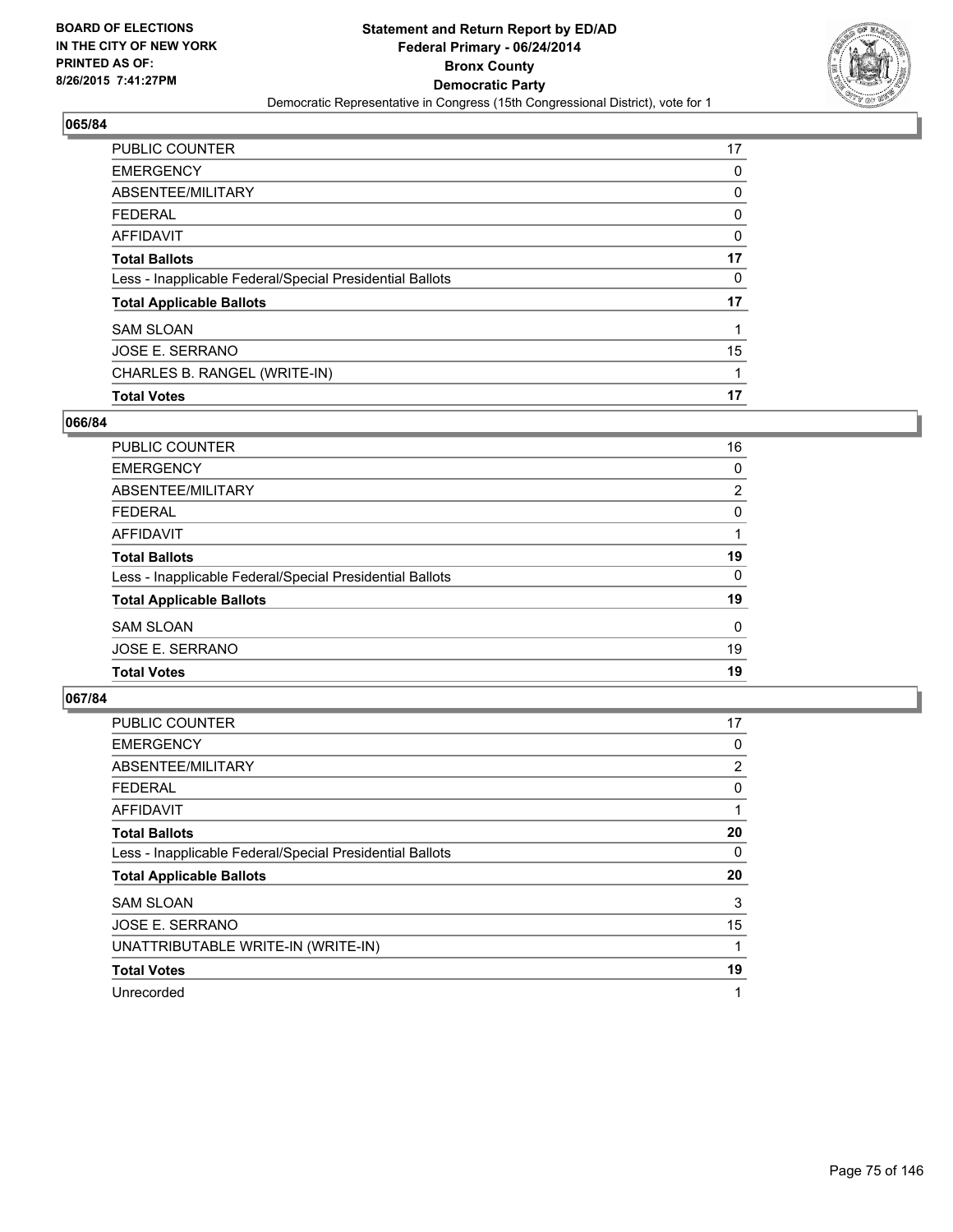

| <b>PUBLIC COUNTER</b>                                    | 22 |
|----------------------------------------------------------|----|
| <b>EMERGENCY</b>                                         | 0  |
| ABSENTEE/MILITARY                                        | 0  |
| <b>FEDERAL</b>                                           | 0  |
| <b>AFFIDAVIT</b>                                         | 0  |
| <b>Total Ballots</b>                                     | 22 |
| Less - Inapplicable Federal/Special Presidential Ballots | 0  |
| <b>Total Applicable Ballots</b>                          | 22 |
| <b>SAM SLOAN</b>                                         | 0  |
| JOSE E. SERRANO                                          | 21 |
| UNATTRIBUTABLE WRITE-IN (WRITE-IN)                       |    |
| <b>Total Votes</b>                                       | 22 |

# **069/84**

| PUBLIC COUNTER                                           | 6 |
|----------------------------------------------------------|---|
| <b>EMERGENCY</b>                                         | 0 |
| ABSENTEE/MILITARY                                        | 0 |
| <b>FEDERAL</b>                                           | 0 |
| AFFIDAVIT                                                | 0 |
| <b>Total Ballots</b>                                     | 6 |
| Less - Inapplicable Federal/Special Presidential Ballots | 0 |
| <b>Total Applicable Ballots</b>                          | 6 |
| <b>SAM SLOAN</b>                                         | 0 |
| <b>JOSE E. SERRANO</b>                                   | 5 |
| <b>Total Votes</b>                                       | 5 |
| Unrecorded                                               |   |
|                                                          |   |

| <b>PUBLIC COUNTER</b>                                    | 12 |
|----------------------------------------------------------|----|
| <b>EMERGENCY</b>                                         | 0  |
| ABSENTEE/MILITARY                                        |    |
| <b>FEDERAL</b>                                           |    |
| AFFIDAVIT                                                | 0  |
| <b>Total Ballots</b>                                     | 14 |
| Less - Inapplicable Federal/Special Presidential Ballots | 0  |
| <b>Total Applicable Ballots</b>                          | 14 |
| <b>SAM SLOAN</b>                                         |    |
| JOSE E. SERRANO                                          | 12 |
| CHARLIE B RANGEL (WRITE-IN)                              |    |
| <b>Total Votes</b>                                       | 14 |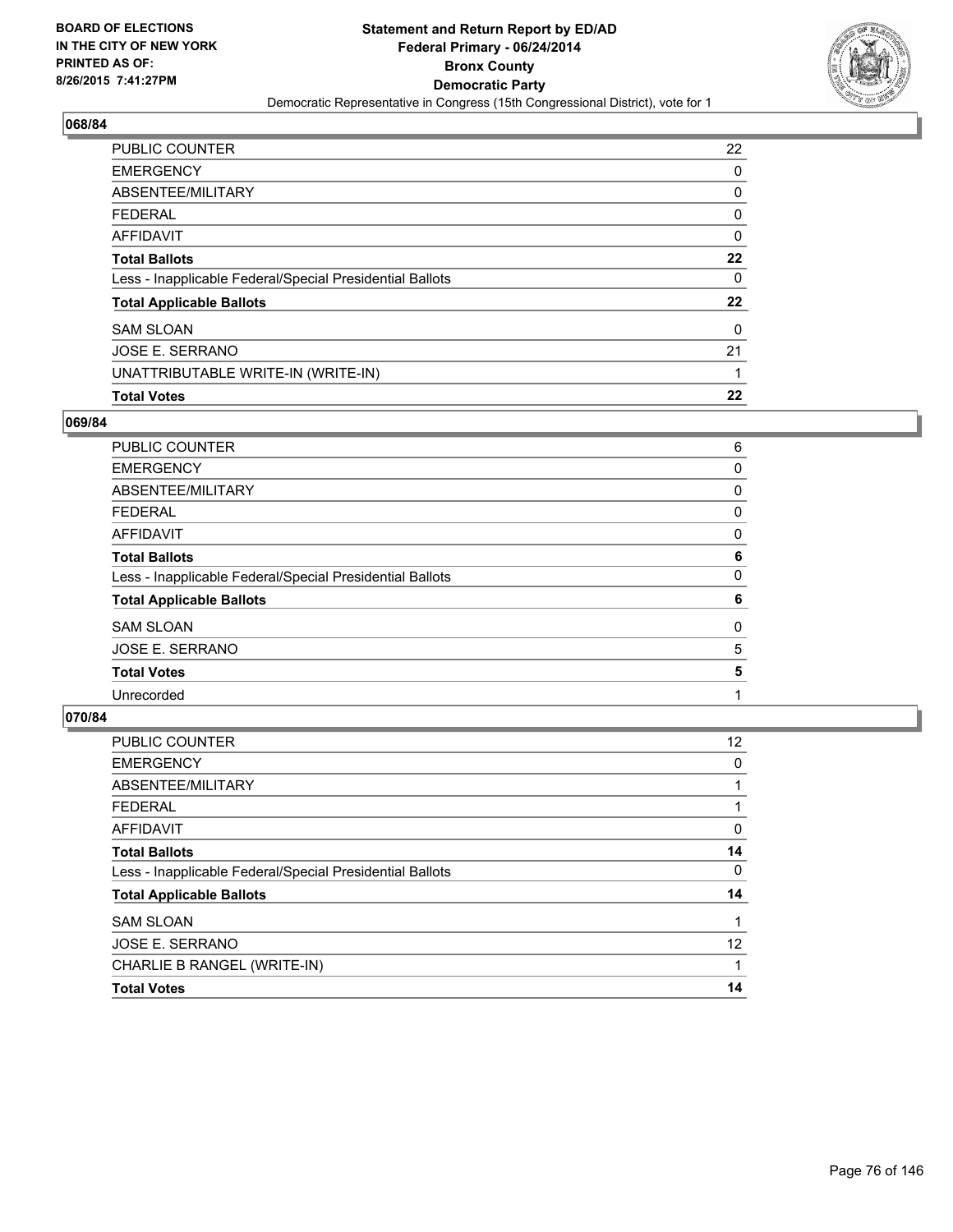

| PUBLIC COUNTER                                           | 19 |
|----------------------------------------------------------|----|
| EMERGENCY                                                | 0  |
| ABSENTEE/MILITARY                                        | 0  |
| FEDERAL                                                  | 0  |
| AFFIDAVIT                                                | 0  |
| Total Ballots                                            | 19 |
| Less - Inapplicable Federal/Special Presidential Ballots | 0  |
| <b>Total Applicable Ballots</b>                          | 19 |
| SAM SLOAN                                                | 3  |
| JOSE E. SERRANO                                          | 16 |
| <b>Total Votes</b>                                       | 19 |

#### **072/84**

| PUBLIC COUNTER                                           | 33 |
|----------------------------------------------------------|----|
| <b>EMERGENCY</b>                                         | 0  |
| ABSENTEE/MILITARY                                        |    |
| <b>FEDERAL</b>                                           | 0  |
| <b>AFFIDAVIT</b>                                         | 0  |
| <b>Total Ballots</b>                                     | 34 |
| Less - Inapplicable Federal/Special Presidential Ballots | 0  |
| <b>Total Applicable Ballots</b>                          | 34 |
| <b>SAM SLOAN</b>                                         | 3  |
| JOSE E. SERRANO                                          | 30 |
| UNATTRIBUTABLE WRITE-IN (WRITE-IN)                       |    |
| <b>Total Votes</b>                                       | 34 |
|                                                          |    |

| <b>PUBLIC COUNTER</b>                                    | 8 |
|----------------------------------------------------------|---|
| <b>EMERGENCY</b>                                         | 0 |
| ABSENTEE/MILITARY                                        |   |
| <b>FEDERAL</b>                                           | 0 |
| <b>AFFIDAVIT</b>                                         | 0 |
| <b>Total Ballots</b>                                     | 9 |
| Less - Inapplicable Federal/Special Presidential Ballots | 0 |
| <b>Total Applicable Ballots</b>                          | 9 |
| <b>SAM SLOAN</b>                                         | 0 |
| <b>JOSE E. SERRANO</b>                                   | 9 |
| <b>Total Votes</b>                                       | 9 |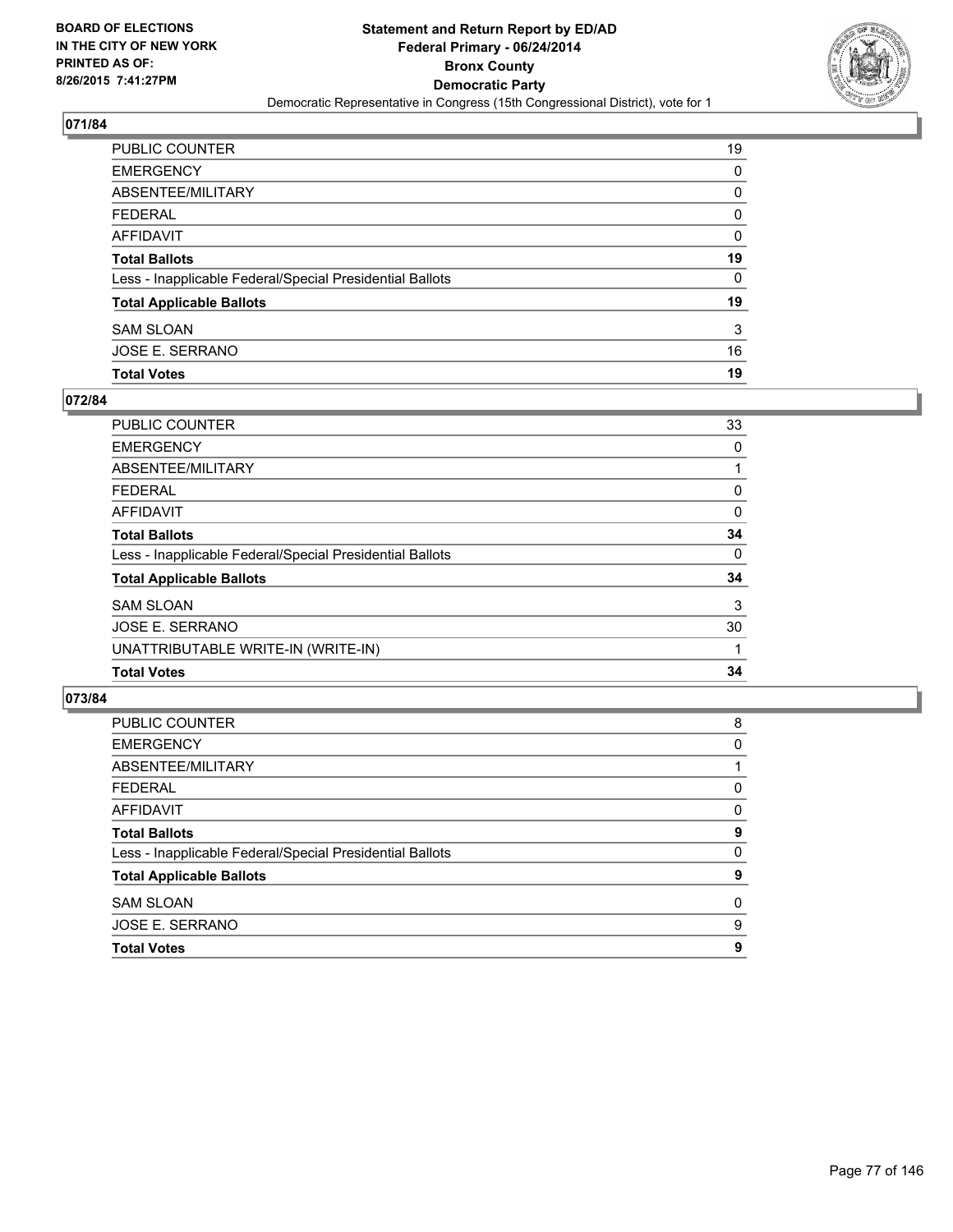

| <b>PUBLIC COUNTER</b>                                    | 36 |
|----------------------------------------------------------|----|
| <b>EMERGENCY</b>                                         | 0  |
| ABSENTEE/MILITARY                                        | 0  |
| <b>FEDERAL</b>                                           | 0  |
| <b>AFFIDAVIT</b>                                         | 0  |
| <b>Total Ballots</b>                                     | 36 |
| Less - Inapplicable Federal/Special Presidential Ballots | 0  |
| <b>Total Applicable Ballots</b>                          | 36 |
| <b>SAM SLOAN</b>                                         | 0  |
| JOSE E. SERRANO                                          | 35 |
| ADRIANO ESPAILLAT (WRITE-IN)                             | 1  |
| <b>Total Votes</b>                                       | 36 |

### **075/84**

| <b>PUBLIC COUNTER</b>                                    | 20 |
|----------------------------------------------------------|----|
| <b>EMERGENCY</b>                                         | 0  |
| ABSENTEE/MILITARY                                        | 5  |
| <b>FEDERAL</b>                                           | 0  |
| AFFIDAVIT                                                | 0  |
| <b>Total Ballots</b>                                     | 25 |
| Less - Inapplicable Federal/Special Presidential Ballots | 0  |
| <b>Total Applicable Ballots</b>                          | 25 |
| <b>SAM SLOAN</b>                                         |    |
| JOSE E. SERRANO                                          | 23 |
| UNATTRIBUTABLE WRITE-IN (WRITE-IN)                       |    |
| <b>Total Votes</b>                                       | 25 |
|                                                          |    |

| <b>PUBLIC COUNTER</b>                                    | 2            |
|----------------------------------------------------------|--------------|
| <b>EMERGENCY</b>                                         | 0            |
| ABSENTEE/MILITARY                                        | 0            |
| <b>FEDERAL</b>                                           | 0            |
| <b>AFFIDAVIT</b>                                         | 0            |
| <b>Total Ballots</b>                                     | $\mathbf{2}$ |
| Less - Inapplicable Federal/Special Presidential Ballots | 0            |
| <b>Total Applicable Ballots</b>                          | 2            |
| <b>SAM SLOAN</b>                                         | 0            |
| <b>JOSE E. SERRANO</b>                                   | 2            |
| <b>Total Votes</b>                                       | 2            |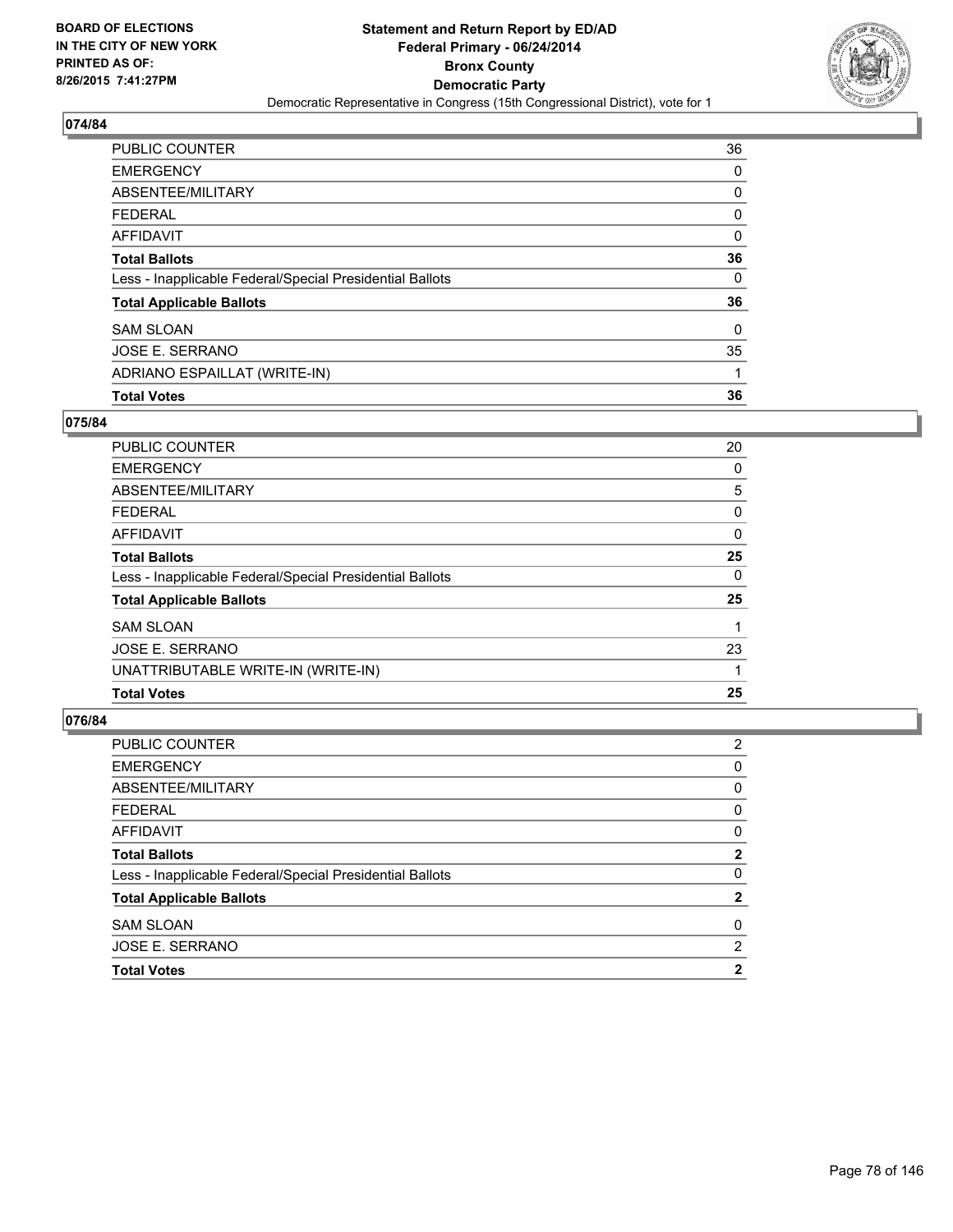

| <b>PUBLIC COUNTER</b>                                    | 20 |
|----------------------------------------------------------|----|
| <b>EMERGENCY</b>                                         | 0  |
| ABSENTEE/MILITARY                                        | 0  |
| <b>FEDERAL</b>                                           | 0  |
| <b>AFFIDAVIT</b>                                         | 0  |
| <b>Total Ballots</b>                                     | 20 |
| Less - Inapplicable Federal/Special Presidential Ballots | 0  |
| <b>Total Applicable Ballots</b>                          | 20 |
| <b>SAM SLOAN</b>                                         | 1  |
| JOSE E. SERRANO                                          | 18 |
| UNATTRIBUTABLE WRITE-IN (WRITE-IN)                       | 1  |
| <b>Total Votes</b>                                       | 20 |

# **078/84**

| <b>PUBLIC COUNTER</b>                                    | $\overline{2}$ |
|----------------------------------------------------------|----------------|
| <b>EMERGENCY</b>                                         | 0              |
| ABSENTEE/MILITARY                                        |                |
| <b>FEDERAL</b>                                           | 0              |
| <b>AFFIDAVIT</b>                                         | 0              |
| <b>Total Ballots</b>                                     | 3              |
| Less - Inapplicable Federal/Special Presidential Ballots | 0              |
| <b>Total Applicable Ballots</b>                          | 3              |
| <b>SAM SLOAN</b>                                         | 0              |
| <b>JOSE E. SERRANO</b>                                   | 2              |
| CHARLES B. RANGEL (WRITE-IN)                             |                |
| <b>Total Votes</b>                                       | 3              |

| <b>Total Votes</b>                                       |   |
|----------------------------------------------------------|---|
| JOSE E. SERRANO                                          |   |
| <b>SAM SLOAN</b>                                         | 0 |
| <b>Total Applicable Ballots</b>                          |   |
| Less - Inapplicable Federal/Special Presidential Ballots | 0 |
| <b>Total Ballots</b>                                     |   |
| <b>AFFIDAVIT</b>                                         | 0 |
| <b>FEDERAL</b>                                           | 0 |
| ABSENTEE/MILITARY                                        | 0 |
| <b>EMERGENCY</b>                                         | 0 |
| PUBLIC COUNTER                                           |   |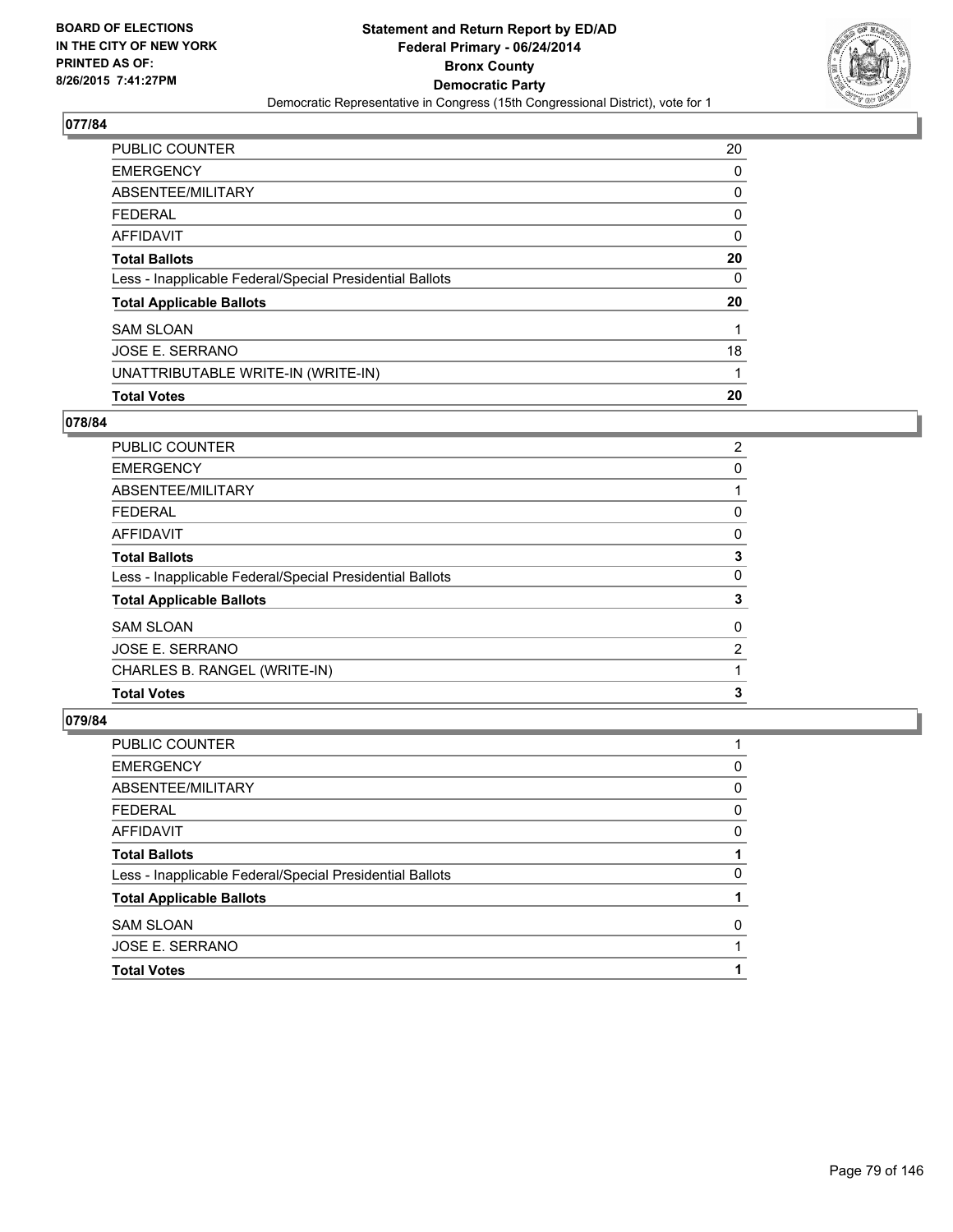

| <b>PUBLIC COUNTER</b>                                    | 69           |
|----------------------------------------------------------|--------------|
| <b>EMERGENCY</b>                                         | 0            |
| ABSENTEE/MILITARY                                        | 2            |
| FEDERAL                                                  | 1            |
| <b>AFFIDAVIT</b>                                         | $\mathbf{0}$ |
| <b>Total Ballots</b>                                     | 72           |
| Less - Inapplicable Federal/Special Presidential Ballots | 0            |
| <b>Total Applicable Ballots</b>                          | 72           |
| <b>SAM SLOAN</b>                                         | 2            |
| JOSE E. SERRANO                                          | 66           |
| ADRIANO ESPAILLAT (WRITE-IN)                             | 1            |
| CHARLES RANGEL (WRITE-IN)                                | 1            |
| UNATTRIBUTABLE WRITE-IN (WRITE-IN)                       | 1            |
| <b>Total Votes</b>                                       | 71           |
| Unrecorded                                               | 1            |
| 081/84 COMBINED into: 073/84                             |              |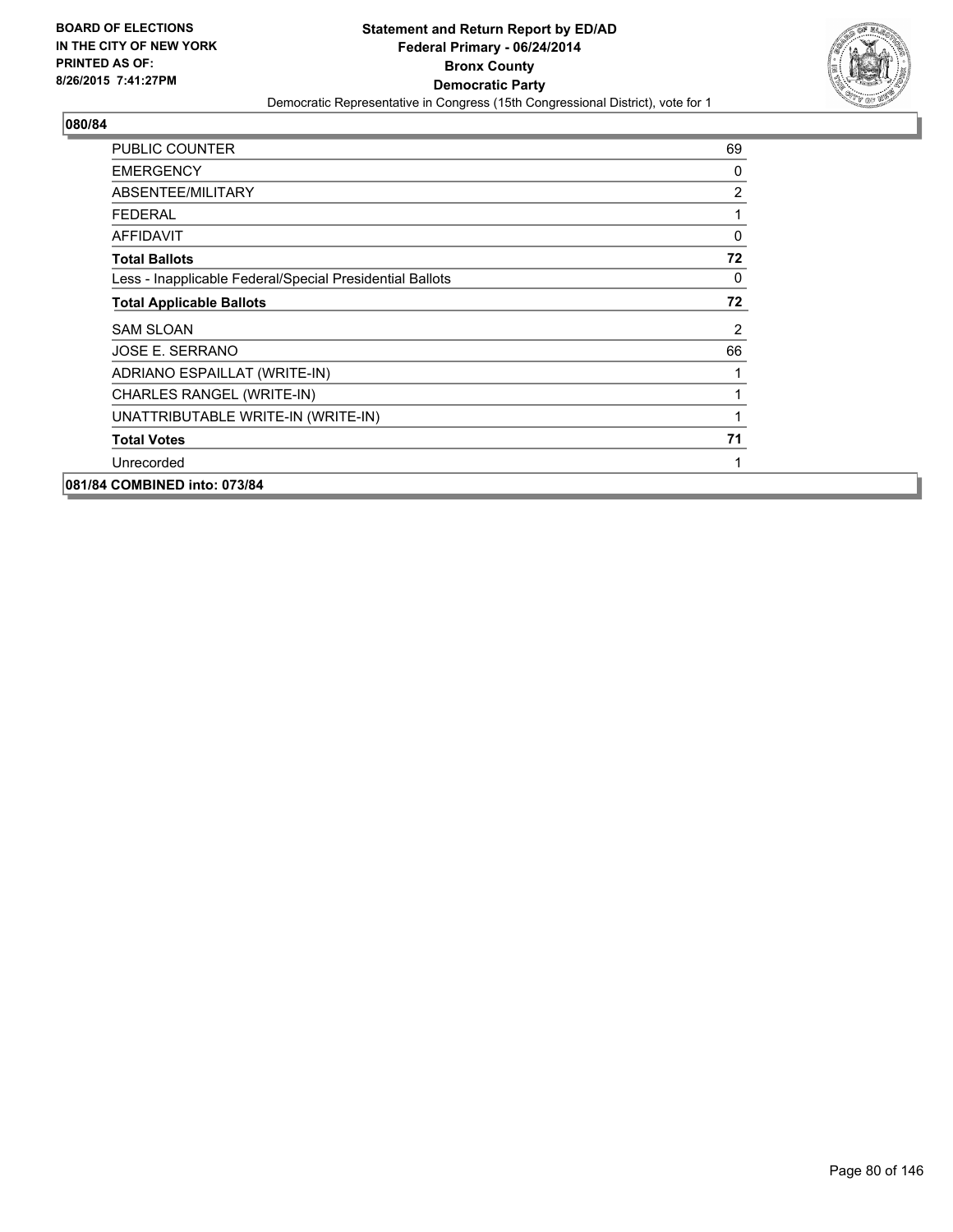

| PUBLIC COUNTER                                           | 26 |
|----------------------------------------------------------|----|
| <b>EMERGENCY</b>                                         | 0  |
| ABSENTEE/MILITARY                                        |    |
| <b>FEDERAL</b>                                           | 0  |
| <b>AFFIDAVIT</b>                                         | 0  |
| <b>Total Ballots</b>                                     | 27 |
| Less - Inapplicable Federal/Special Presidential Ballots | 0  |
| <b>Total Applicable Ballots</b>                          | 27 |
| <b>SAM SLOAN</b>                                         | 3  |
| JOSE E. SERRANO                                          | 23 |
| CHARLES RANGEL (WRITE-IN)                                |    |
| <b>Total Votes</b>                                       | 27 |

# **002/85**

| PUBLIC COUNTER                                           | 24 |
|----------------------------------------------------------|----|
| <b>EMERGENCY</b>                                         | 0  |
| ABSENTEE/MILITARY                                        | 4  |
| <b>FEDERAL</b>                                           | 0  |
| AFFIDAVIT                                                | 2  |
| <b>Total Ballots</b>                                     | 30 |
| Less - Inapplicable Federal/Special Presidential Ballots | 0  |
| <b>Total Applicable Ballots</b>                          | 30 |
| <b>SAM SLOAN</b>                                         | 4  |
| <b>JOSE E. SERRANO</b>                                   | 25 |
| <b>Total Votes</b>                                       | 29 |
| Unrecorded                                               | 1  |

| <b>PUBLIC COUNTER</b>                                    | 25 |
|----------------------------------------------------------|----|
| <b>EMERGENCY</b>                                         | 0  |
| ABSENTEE/MILITARY                                        | 0  |
| <b>FEDERAL</b>                                           | 0  |
| AFFIDAVIT                                                | 0  |
| <b>Total Ballots</b>                                     | 25 |
| Less - Inapplicable Federal/Special Presidential Ballots | 0  |
| <b>Total Applicable Ballots</b>                          | 25 |
| <b>SAM SLOAN</b>                                         | 2  |
| JOSE E. SERRANO                                          | 21 |
| UNATTRIBUTABLE WRITE-IN (WRITE-IN)                       | 2  |
| <b>Total Votes</b>                                       | 25 |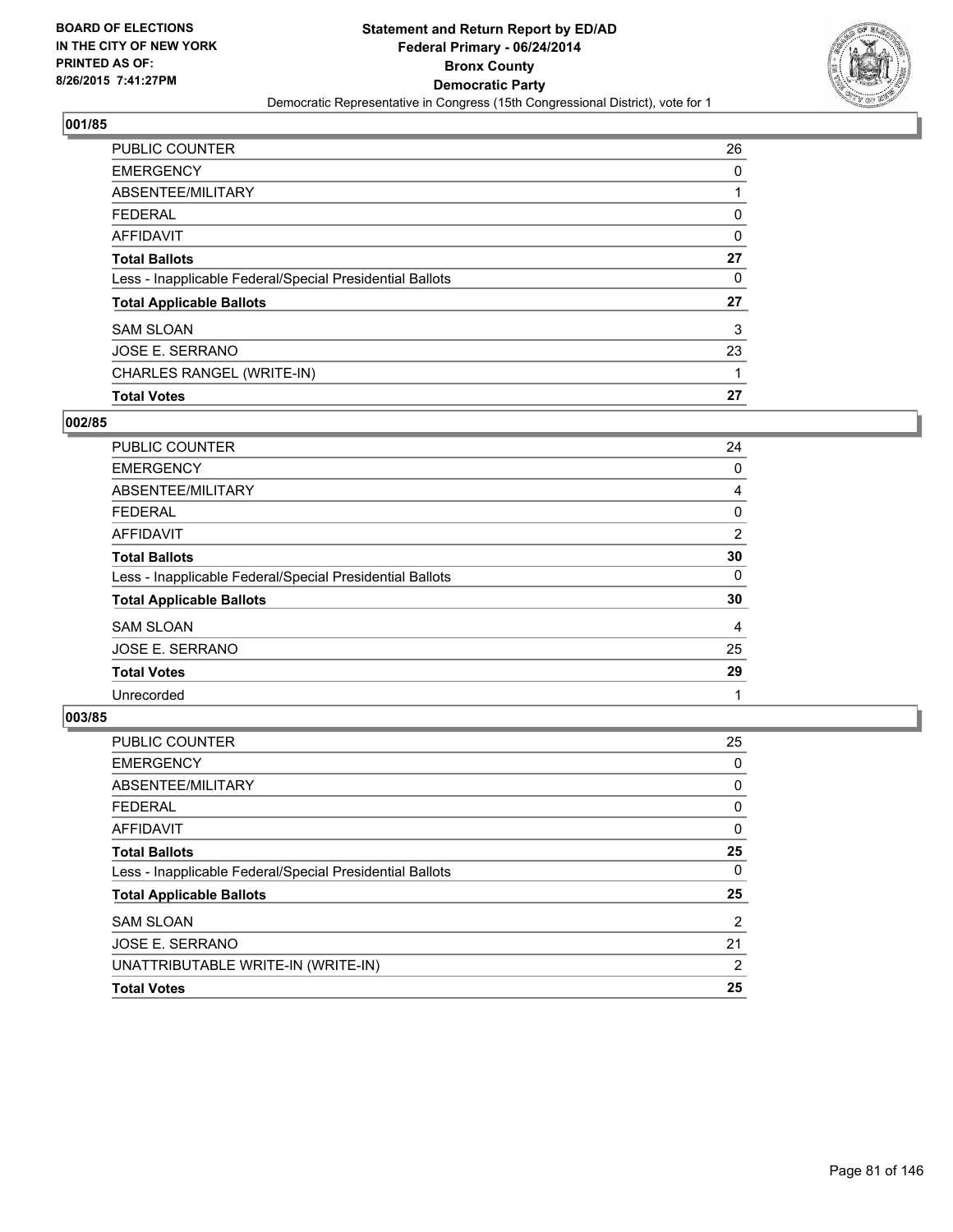

| <b>PUBLIC COUNTER</b>                                    | 19 |
|----------------------------------------------------------|----|
| <b>EMERGENCY</b>                                         | 0  |
| ABSENTEE/MILITARY                                        |    |
| <b>FEDERAL</b>                                           | 0  |
| <b>AFFIDAVIT</b>                                         | 0  |
| <b>Total Ballots</b>                                     | 20 |
| Less - Inapplicable Federal/Special Presidential Ballots | 0  |
| <b>Total Applicable Ballots</b>                          | 20 |
| <b>SAM SLOAN</b>                                         | 3  |
| JOSE E. SERRANO                                          | 16 |
| MICHEAL WALROND (WRITE-IN)                               |    |
| <b>Total Votes</b>                                       | 20 |

# **005/85**

| <b>PUBLIC COUNTER</b>                                    | 13 |
|----------------------------------------------------------|----|
| <b>EMERGENCY</b>                                         | 0  |
| ABSENTEE/MILITARY                                        | 0  |
| <b>FEDERAL</b>                                           | 0  |
| <b>AFFIDAVIT</b>                                         | 0  |
| <b>Total Ballots</b>                                     | 13 |
| Less - Inapplicable Federal/Special Presidential Ballots | 0  |
| <b>Total Applicable Ballots</b>                          | 13 |
| <b>SAM SLOAN</b>                                         | 2  |
| <b>JOSE E. SERRANO</b>                                   | 11 |
| <b>Total Votes</b>                                       | 13 |
|                                                          |    |

| <b>PUBLIC COUNTER</b>                                    |   |
|----------------------------------------------------------|---|
| <b>EMERGENCY</b>                                         | 0 |
| ABSENTEE/MILITARY                                        | 0 |
| FEDERAL                                                  | 0 |
| AFFIDAVIT                                                | 0 |
| <b>Total Ballots</b>                                     |   |
| Less - Inapplicable Federal/Special Presidential Ballots | 0 |
| <b>Total Applicable Ballots</b>                          |   |
| <b>SAM SLOAN</b>                                         |   |
| JOSE E. SERRANO                                          | 5 |
| <b>Total Votes</b>                                       | 6 |
| Unrecorded                                               |   |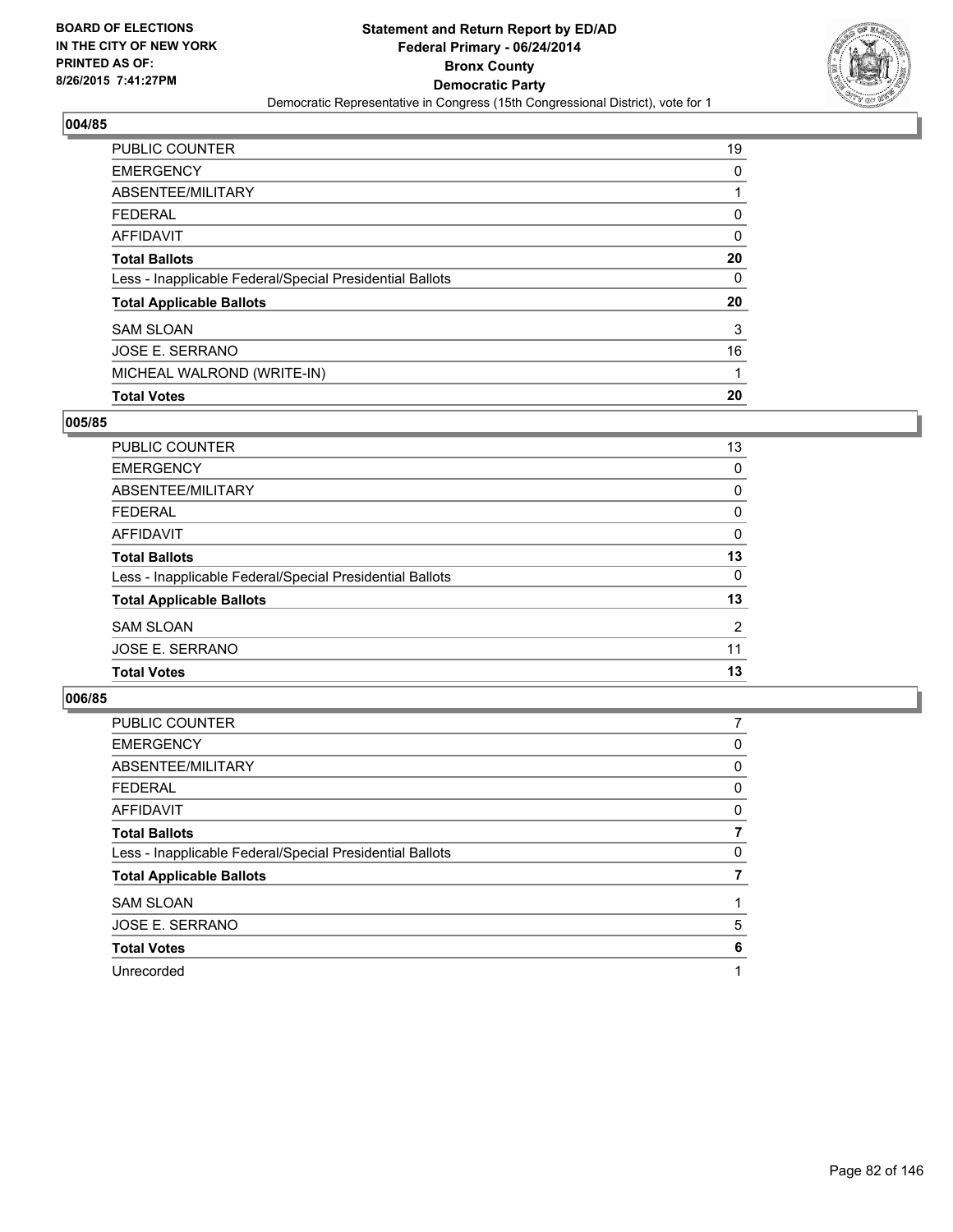

| PUBLIC COUNTER                                           | 23 |
|----------------------------------------------------------|----|
| <b>EMERGENCY</b>                                         | 0  |
| ABSENTEE/MILITARY                                        | 0  |
| <b>FEDERAL</b>                                           | 0  |
| AFFIDAVIT                                                | 0  |
| <b>Total Ballots</b>                                     | 23 |
| Less - Inapplicable Federal/Special Presidential Ballots | 0  |
| <b>Total Applicable Ballots</b>                          | 23 |
| <b>SAM SLOAN</b>                                         | 1  |
| JOSE E. SERRANO                                          | 22 |
| <b>Total Votes</b>                                       | 23 |

# **008/85**

| <b>PUBLIC COUNTER</b>                                    | 23 |
|----------------------------------------------------------|----|
| <b>EMERGENCY</b>                                         | 0  |
| ABSENTEE/MILITARY                                        | 0  |
| FEDERAL                                                  | 0  |
| AFFIDAVIT                                                | 0  |
| <b>Total Ballots</b>                                     | 23 |
| Less - Inapplicable Federal/Special Presidential Ballots | 0  |
| <b>Total Applicable Ballots</b>                          | 23 |
| <b>SAM SLOAN</b>                                         | 0  |
| <b>JOSE E. SERRANO</b>                                   | 21 |
| DARCEL CLARKE (WRITE-IN)                                 |    |
| <b>Total Votes</b>                                       | 22 |
| Unrecorded                                               | 1  |
|                                                          |    |

| PUBLIC COUNTER                                           | 11 |
|----------------------------------------------------------|----|
| <b>EMERGENCY</b>                                         | 0  |
| ABSENTEE/MILITARY                                        | 0  |
| <b>FEDERAL</b>                                           |    |
| AFFIDAVIT                                                | 0  |
| <b>Total Ballots</b>                                     | 12 |
| Less - Inapplicable Federal/Special Presidential Ballots | 0  |
| <b>Total Applicable Ballots</b>                          | 12 |
| <b>SAM SLOAN</b>                                         | 0  |
| JOSE E. SERRANO                                          | 11 |
| ADRIANO ESPAILLAT (WRITE-IN)                             |    |
| <b>Total Votes</b>                                       | 12 |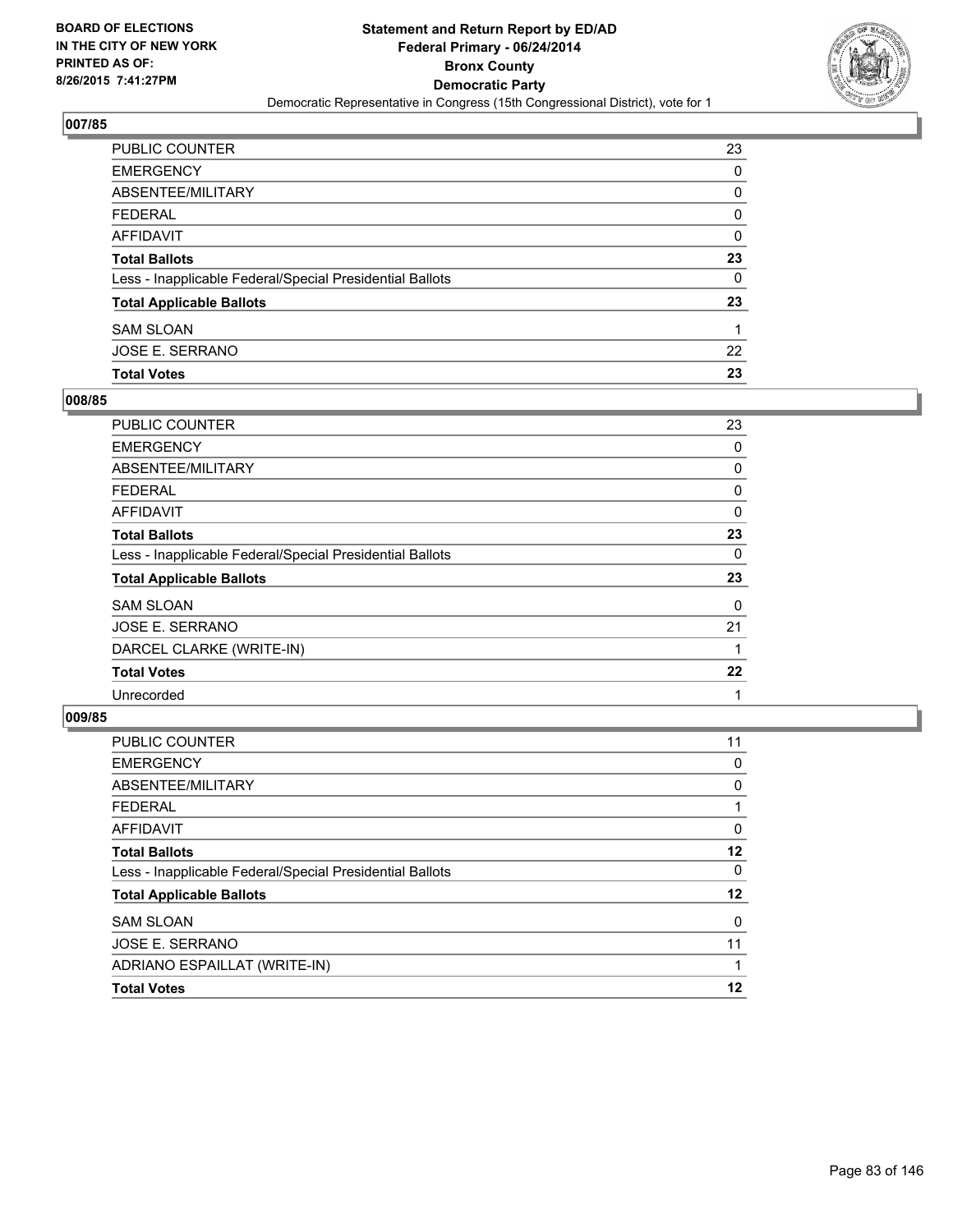

| <b>PUBLIC COUNTER</b>                                    | 24 |
|----------------------------------------------------------|----|
| <b>EMERGENCY</b>                                         | 0  |
| ABSENTEE/MILITARY                                        | 2  |
| <b>FEDERAL</b>                                           | 0  |
| AFFIDAVIT                                                |    |
| <b>Total Ballots</b>                                     | 27 |
| Less - Inapplicable Federal/Special Presidential Ballots | 0  |
| <b>Total Applicable Ballots</b>                          | 27 |
| <b>SAM SLOAN</b>                                         | 3  |
| <b>JOSE E. SERRANO</b>                                   | 22 |
| ADRIANO ESPIALLAT (WRITE-IN)                             | 1  |
| <b>Total Votes</b>                                       | 26 |
| Unrecorded                                               | 1  |

# **011/85**

| PUBLIC COUNTER                                           | 38 |
|----------------------------------------------------------|----|
| <b>EMERGENCY</b>                                         | 0  |
| ABSENTEE/MILITARY                                        | 0  |
| <b>FEDERAL</b>                                           | 0  |
| AFFIDAVIT                                                | 0  |
| <b>Total Ballots</b>                                     | 38 |
| Less - Inapplicable Federal/Special Presidential Ballots | 0  |
| <b>Total Applicable Ballots</b>                          | 38 |
| <b>SAM SLOAN</b>                                         | 5  |
| JOSE E. SERRANO                                          | 31 |
| UNATTRIBUTABLE WRITE-IN (WRITE-IN)                       | 2  |
| <b>Total Votes</b>                                       | 38 |
|                                                          |    |

| <b>PUBLIC COUNTER</b>                                    | 26 |
|----------------------------------------------------------|----|
| <b>EMERGENCY</b>                                         | 0  |
| ABSENTEE/MILITARY                                        | 2  |
| <b>FEDERAL</b>                                           | 0  |
| AFFIDAVIT                                                | 0  |
| <b>Total Ballots</b>                                     | 28 |
| Less - Inapplicable Federal/Special Presidential Ballots | 0  |
| <b>Total Applicable Ballots</b>                          | 28 |
| <b>SAM SLOAN</b>                                         | 2  |
| JOSE E. SERRANO                                          | 25 |
| UNATTRIBUTABLE WRITE-IN (WRITE-IN)                       |    |
| <b>Total Votes</b>                                       | 28 |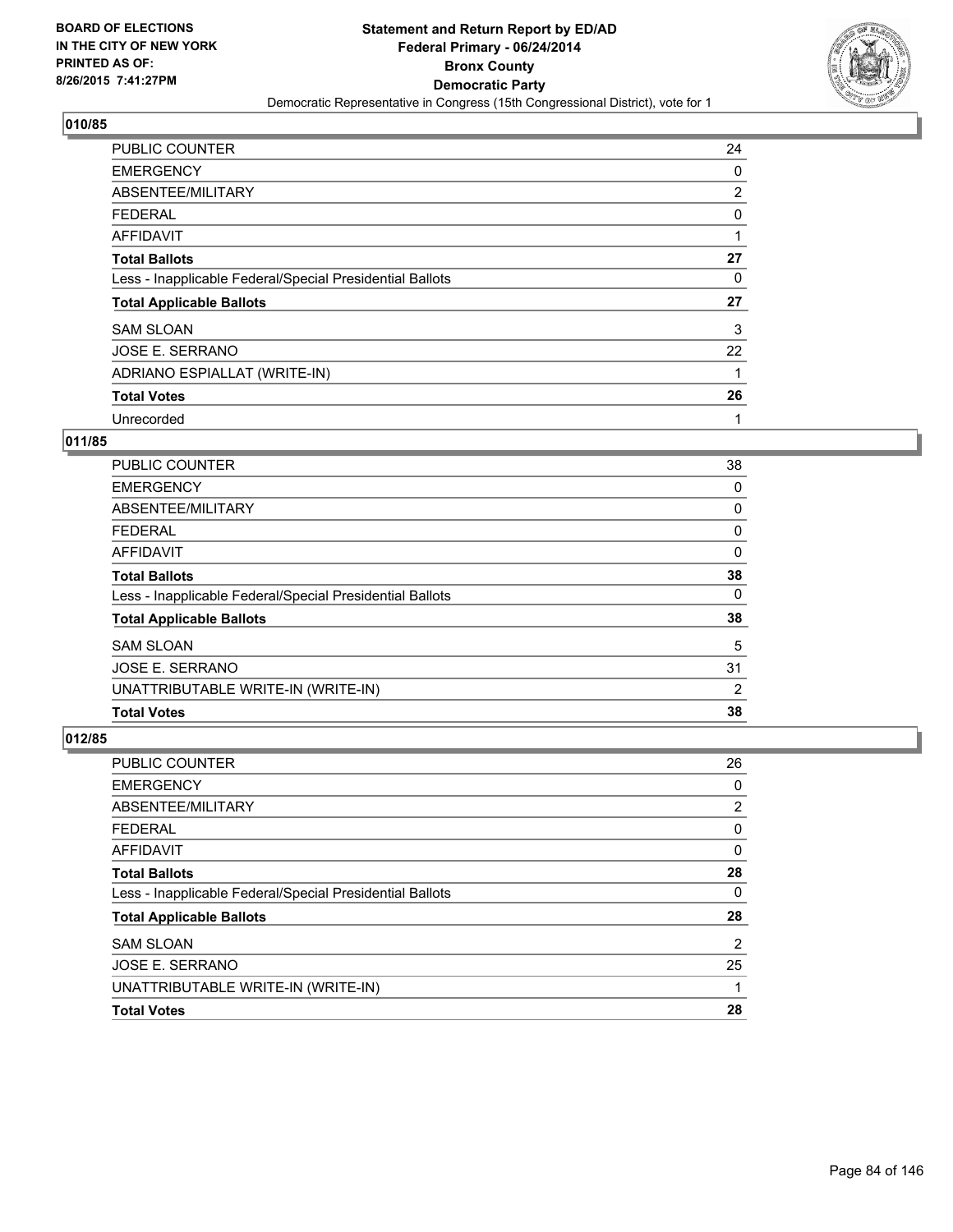

| <b>PUBLIC COUNTER</b>                                    | 28 |
|----------------------------------------------------------|----|
| <b>EMERGENCY</b>                                         | 0  |
| ABSENTEE/MILITARY                                        | 4  |
| <b>FEDERAL</b>                                           |    |
| <b>AFFIDAVIT</b>                                         |    |
| <b>Total Ballots</b>                                     | 34 |
| Less - Inapplicable Federal/Special Presidential Ballots | 0  |
| <b>Total Applicable Ballots</b>                          | 34 |
| <b>SAM SLOAN</b>                                         |    |
| JOSE E. SERRANO                                          | 32 |
| CHARLES B. RANGEL (WRITE-IN)                             |    |
| <b>Total Votes</b>                                       | 34 |

# **014/85**

| <b>PUBLIC COUNTER</b>                                    | 10 |
|----------------------------------------------------------|----|
| <b>EMERGENCY</b>                                         | 0  |
| ABSENTEE/MILITARY                                        | 0  |
| <b>FEDERAL</b>                                           | 0  |
| AFFIDAVIT                                                | 0  |
| <b>Total Ballots</b>                                     | 10 |
| Less - Inapplicable Federal/Special Presidential Ballots | 0  |
| <b>Total Applicable Ballots</b>                          | 10 |
| <b>SAM SLOAN</b>                                         | 0  |
| JOSE E. SERRANO                                          | 9  |
| UNATTRIBUTABLE WRITE-IN (WRITE-IN)                       |    |
| <b>Total Votes</b>                                       | 10 |
|                                                          |    |

| <b>PUBLIC COUNTER</b>                                    | 14 |
|----------------------------------------------------------|----|
| <b>EMERGENCY</b>                                         | 0  |
| ABSENTEE/MILITARY                                        |    |
| <b>FEDERAL</b>                                           | 0  |
| <b>AFFIDAVIT</b>                                         | 0  |
| <b>Total Ballots</b>                                     | 15 |
| Less - Inapplicable Federal/Special Presidential Ballots | 0  |
| <b>Total Applicable Ballots</b>                          | 15 |
| <b>SAM SLOAN</b>                                         |    |
| <b>JOSE E. SERRANO</b>                                   | 13 |
| UNATTRIBUTABLE WRITE-IN (WRITE-IN)                       |    |
| <b>Total Votes</b>                                       | 15 |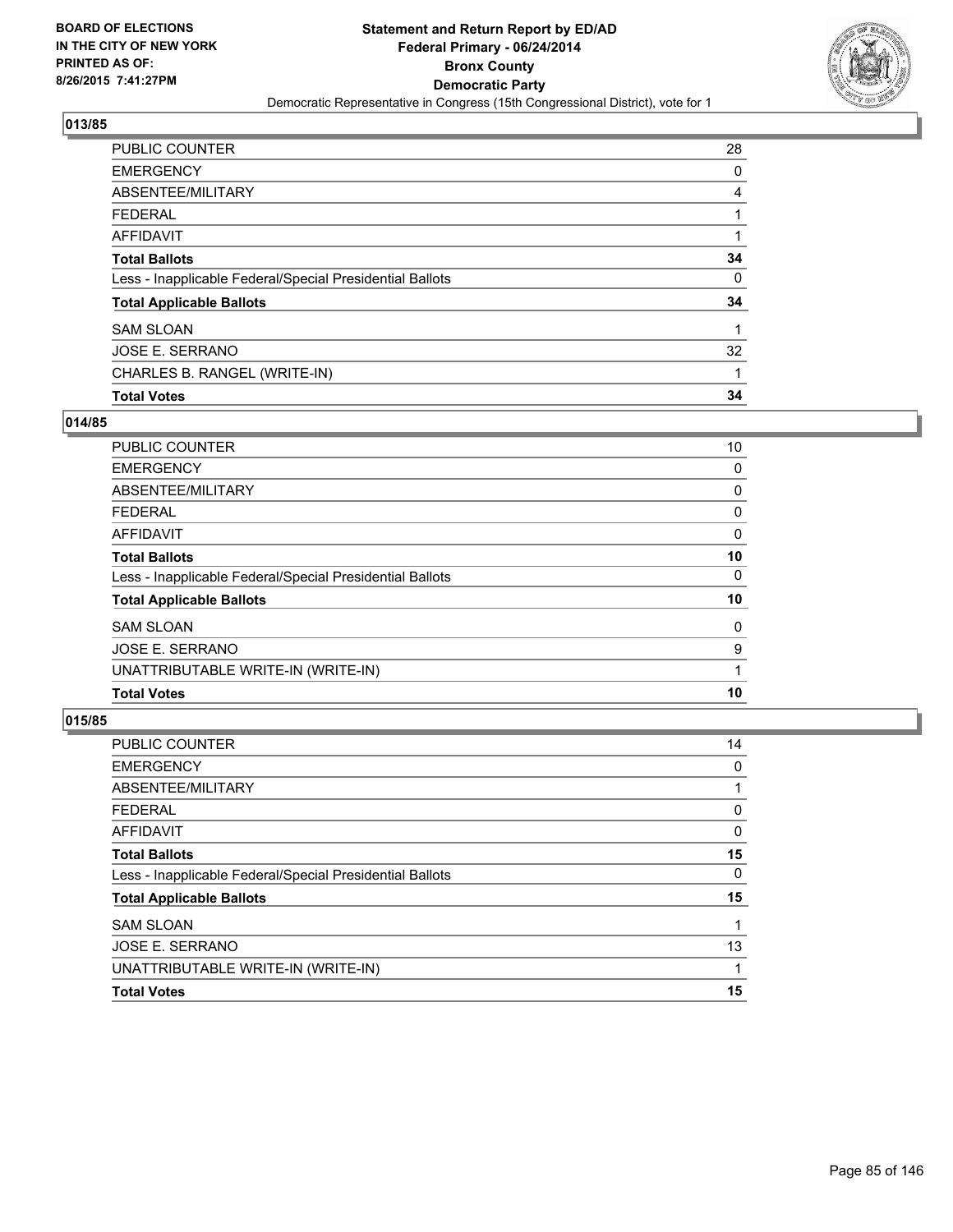

| <b>PUBLIC COUNTER</b>                                    | 12 <sup>°</sup> |
|----------------------------------------------------------|-----------------|
| <b>EMERGENCY</b>                                         | 0               |
| ABSENTEE/MILITARY                                        | 1               |
| <b>FEDERAL</b>                                           | 0               |
| AFFIDAVIT                                                | 0               |
| <b>Total Ballots</b>                                     | 13              |
| Less - Inapplicable Federal/Special Presidential Ballots | 0               |
| <b>Total Applicable Ballots</b>                          | 13              |
| <b>SAM SLOAN</b>                                         | 3               |
| JOSE E. SERRANO                                          | 8               |
| ADRIANO ESPAILLAT (WRITE-IN)                             | 1               |
| UNATTRIBUTABLE WRITE-IN (WRITE-IN)                       | 1               |
| <b>Total Votes</b>                                       | 13              |

### **017/85**

| <b>PUBLIC COUNTER</b>                                    | 19 |
|----------------------------------------------------------|----|
| <b>EMERGENCY</b>                                         | 0  |
| ABSENTEE/MILITARY                                        | 0  |
| <b>FEDERAL</b>                                           | 0  |
| AFFIDAVIT                                                | 0  |
| <b>Total Ballots</b>                                     | 19 |
| Less - Inapplicable Federal/Special Presidential Ballots | 0  |
| <b>Total Applicable Ballots</b>                          | 19 |
| <b>SAM SLOAN</b>                                         | 0  |
| <b>JOSE E. SERRANO</b>                                   | 16 |
| CHARLES B. RANGEL (WRITE-IN)                             | 1  |
| UNATTRIBUTABLE WRITE-IN (WRITE-IN)                       | 1  |
| <b>Total Votes</b>                                       | 18 |
|                                                          | 1  |

| <b>PUBLIC COUNTER</b>                                    | 0 |
|----------------------------------------------------------|---|
|                                                          |   |
| <b>EMERGENCY</b>                                         | 0 |
| ABSENTEE/MILITARY                                        | 0 |
| <b>FEDERAL</b>                                           | 0 |
| <b>AFFIDAVIT</b>                                         | 0 |
| <b>Total Ballots</b>                                     | 0 |
| Less - Inapplicable Federal/Special Presidential Ballots | 0 |
| <b>Total Applicable Ballots</b>                          | 0 |
| <b>SAM SLOAN</b>                                         | 0 |
| <b>JOSE E. SERRANO</b>                                   | 0 |
| <b>Total Votes</b>                                       | 0 |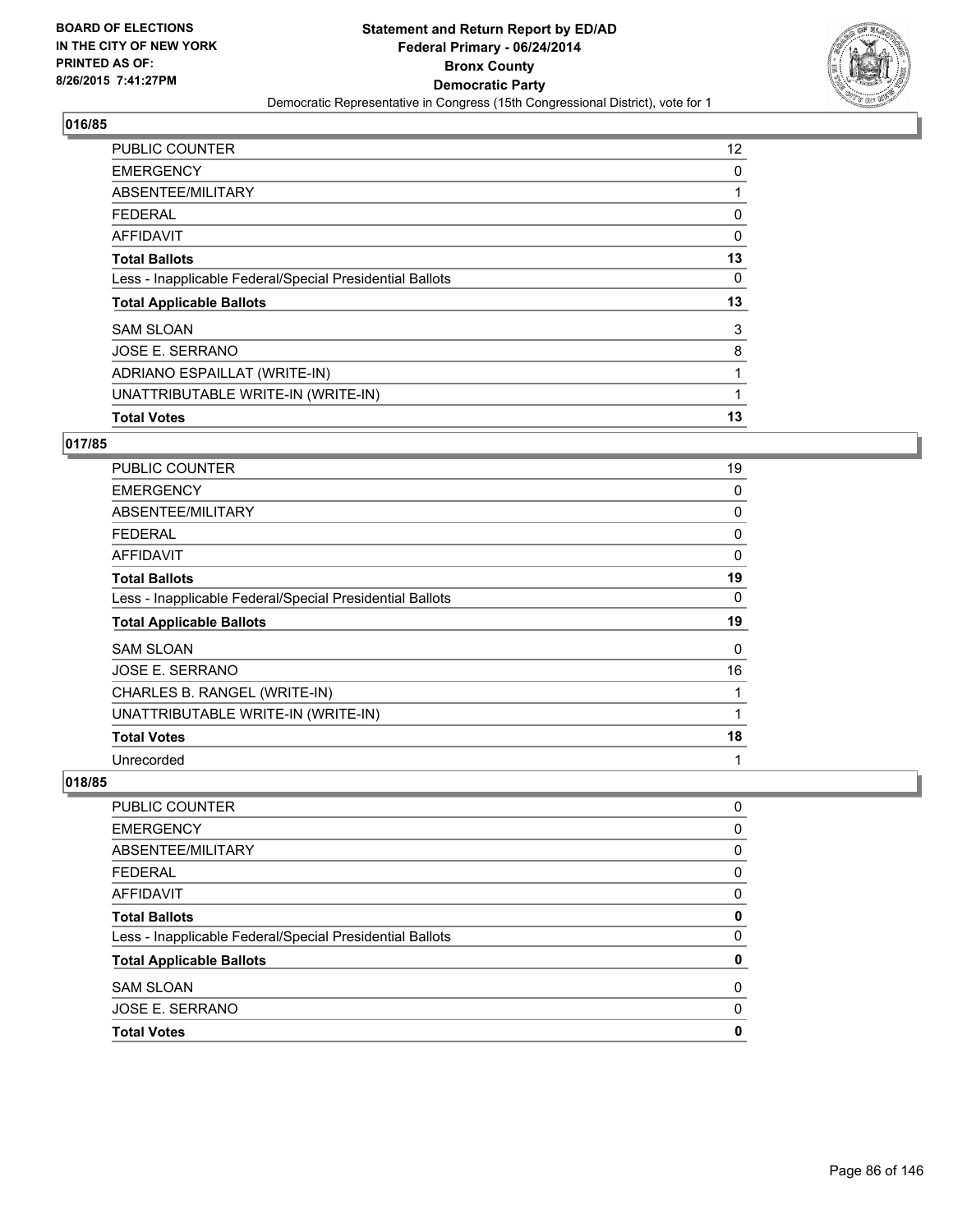

| PUBLIC COUNTER                                           | 46 |
|----------------------------------------------------------|----|
| <b>EMERGENCY</b>                                         | 0  |
| <b>ABSENTEE/MILITARY</b>                                 | 0  |
| <b>FEDERAL</b>                                           | 0  |
| AFFIDAVIT                                                |    |
| <b>Total Ballots</b>                                     | 47 |
| Less - Inapplicable Federal/Special Presidential Ballots | 0  |
| <b>Total Applicable Ballots</b>                          | 47 |
| <b>SAM SLOAN</b>                                         | 11 |
| JOSE E. SERRANO                                          | 36 |
| <b>Total Votes</b>                                       | 47 |

# **020/85**

| PUBLIC COUNTER                                           | 45 |
|----------------------------------------------------------|----|
| <b>EMERGENCY</b>                                         | 0  |
| ABSENTEE/MILITARY                                        |    |
| <b>FEDERAL</b>                                           | 0  |
| <b>AFFIDAVIT</b>                                         | 0  |
| <b>Total Ballots</b>                                     | 46 |
| Less - Inapplicable Federal/Special Presidential Ballots | 0  |
| <b>Total Applicable Ballots</b>                          | 46 |
| <b>SAM SLOAN</b>                                         | 6  |
| <b>JOSE E. SERRANO</b>                                   | 37 |
| CHARLES B. RANGEL (WRITE-IN)                             |    |
| UNATTRIBUTABLE WRITE-IN (WRITE-IN)                       | 2  |
| <b>Total Votes</b>                                       | 46 |
|                                                          |    |

| <b>Total Votes</b>                                       | 27 |
|----------------------------------------------------------|----|
| <b>JOSE E. SERRANO</b>                                   | 20 |
| <b>SAM SLOAN</b>                                         | 7  |
| <b>Total Applicable Ballots</b>                          | 27 |
| Less - Inapplicable Federal/Special Presidential Ballots | 0  |
| <b>Total Ballots</b>                                     | 27 |
| <b>AFFIDAVIT</b>                                         | 0  |
| <b>FEDERAL</b>                                           | 0  |
| ABSENTEE/MILITARY                                        | 0  |
| <b>EMERGENCY</b>                                         | 0  |
| <b>PUBLIC COUNTER</b>                                    | 27 |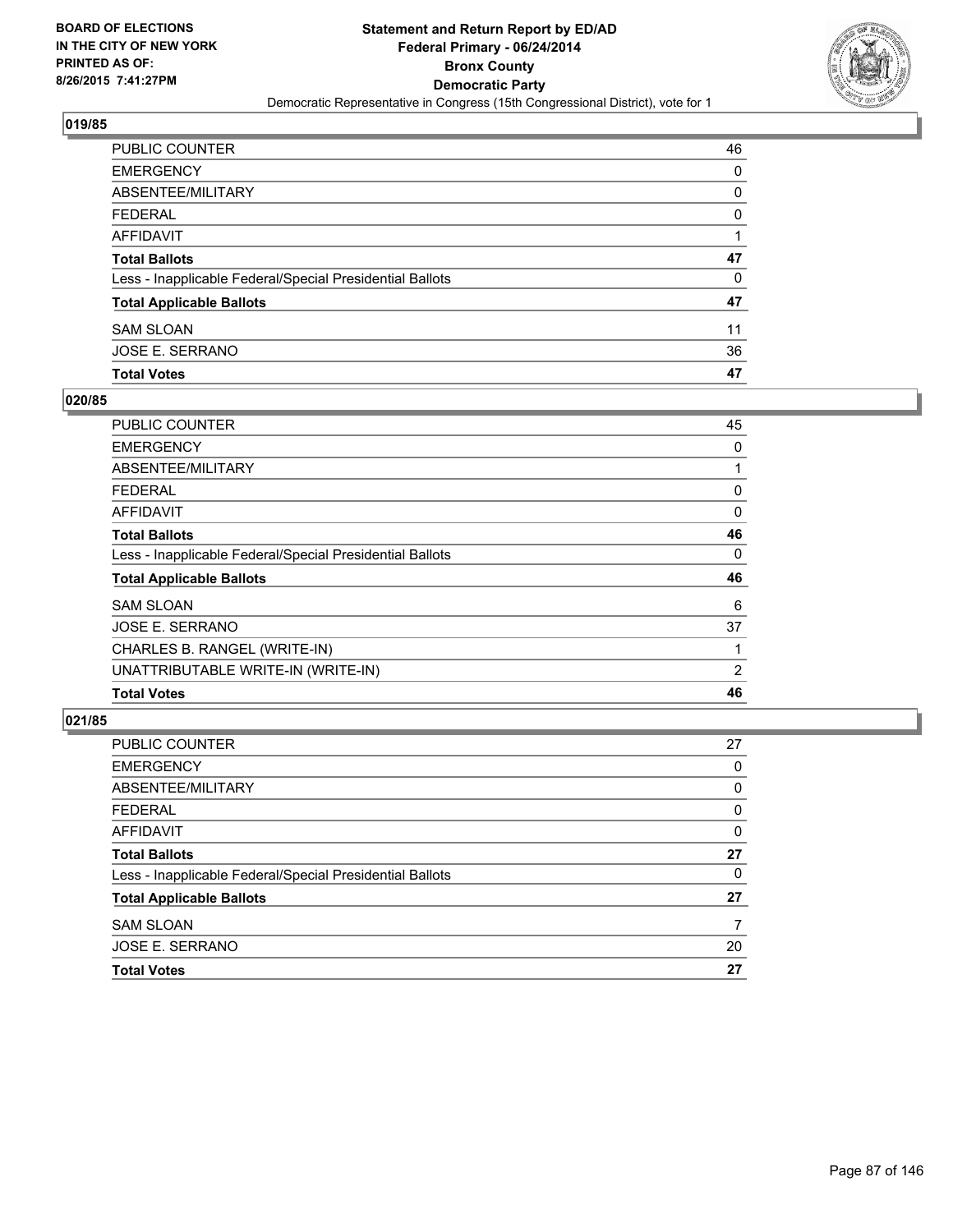

| PUBLIC COUNTER                                           | 14 |
|----------------------------------------------------------|----|
| <b>EMERGENCY</b>                                         | 0  |
| ABSENTEE/MILITARY                                        |    |
| <b>FEDERAL</b>                                           | 0  |
| <b>AFFIDAVIT</b>                                         | 0  |
| <b>Total Ballots</b>                                     | 15 |
| Less - Inapplicable Federal/Special Presidential Ballots | 0  |
| <b>Total Applicable Ballots</b>                          | 15 |
| <b>SAM SLOAN</b>                                         |    |
| JOSE E. SERRANO                                          | 14 |
| <b>Total Votes</b>                                       | 15 |

# **023/85**

| <b>PUBLIC COUNTER</b>                                    |    |
|----------------------------------------------------------|----|
| <b>EMERGENCY</b>                                         | 0  |
| <b>ABSENTEE/MILITARY</b>                                 | 3  |
| <b>FEDERAL</b>                                           | 0  |
| <b>AFFIDAVIT</b>                                         |    |
| <b>Total Ballots</b>                                     | 11 |
| Less - Inapplicable Federal/Special Presidential Ballots | 0  |
| <b>Total Applicable Ballots</b>                          | 11 |
| <b>SAM SLOAN</b>                                         |    |
| <b>JOSE E. SERRANO</b>                                   | 10 |
| <b>Total Votes</b>                                       | 11 |
|                                                          |    |

| <b>PUBLIC COUNTER</b>                                    | 39 |
|----------------------------------------------------------|----|
| <b>EMERGENCY</b>                                         | 0  |
| ABSENTEE/MILITARY                                        | 2  |
| <b>FEDERAL</b>                                           | 0  |
| AFFIDAVIT                                                | 0  |
| <b>Total Ballots</b>                                     | 41 |
| Less - Inapplicable Federal/Special Presidential Ballots | 0  |
| <b>Total Applicable Ballots</b>                          | 41 |
| <b>SAM SLOAN</b>                                         | 5  |
| JOSE E. SERRANO                                          | 35 |
| UNATTRIBUTABLE WRITE-IN (WRITE-IN)                       |    |
| <b>Total Votes</b>                                       | 41 |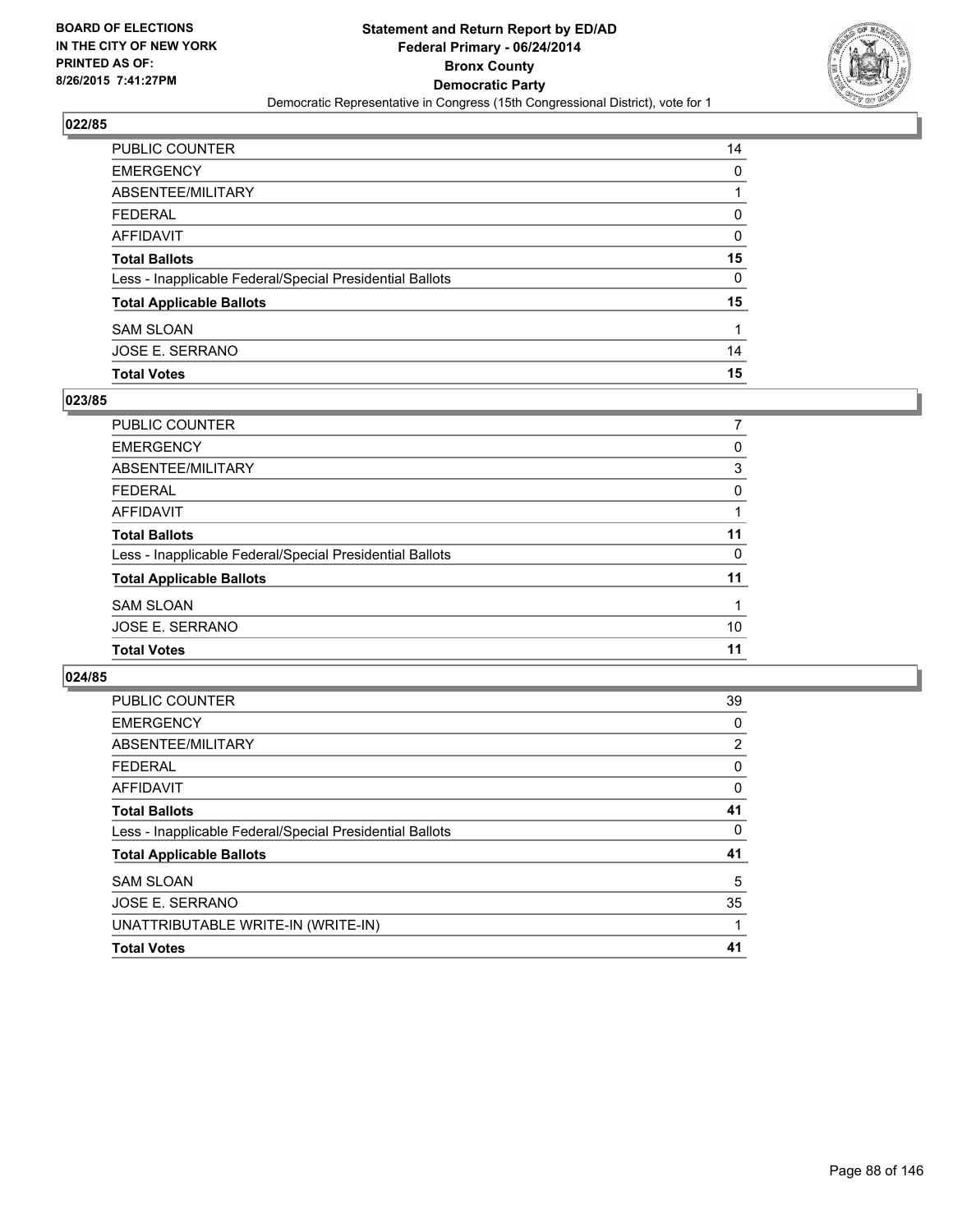

| <b>PUBLIC COUNTER</b>                                    | 36 |
|----------------------------------------------------------|----|
| <b>EMERGENCY</b>                                         | 0  |
| ABSENTEE/MILITARY                                        |    |
| <b>FEDERAL</b>                                           | 0  |
| <b>AFFIDAVIT</b>                                         | 0  |
| <b>Total Ballots</b>                                     | 37 |
| Less - Inapplicable Federal/Special Presidential Ballots | 0  |
| <b>Total Applicable Ballots</b>                          | 37 |
| <b>SAM SLOAN</b>                                         | 8  |
| <b>JOSE E. SERRANO</b>                                   | 27 |
| CHARLES B. RANGEL (WRITE-IN)                             | 2  |
| <b>Total Votes</b>                                       | 37 |

### **026/85**

| PUBLIC COUNTER                                           | 22 |
|----------------------------------------------------------|----|
| <b>EMERGENCY</b>                                         | 0  |
| ABSENTEE/MILITARY                                        |    |
| <b>FEDERAL</b>                                           | 4  |
| <b>AFFIDAVIT</b>                                         | 0  |
| <b>Total Ballots</b>                                     | 27 |
| Less - Inapplicable Federal/Special Presidential Ballots | 0  |
| <b>Total Applicable Ballots</b>                          | 27 |
| <b>SAM SLOAN</b>                                         |    |
| JOSE E. SERRANO                                          | 26 |
| <b>Total Votes</b>                                       | 27 |
|                                                          |    |

| PUBLIC COUNTER                                           | 11 |
|----------------------------------------------------------|----|
| <b>EMERGENCY</b>                                         | 0  |
| ABSENTEE/MILITARY                                        |    |
| <b>FEDERAL</b>                                           | 3  |
| AFFIDAVIT                                                | 0  |
| <b>Total Ballots</b>                                     | 15 |
| Less - Inapplicable Federal/Special Presidential Ballots | 0  |
| <b>Total Applicable Ballots</b>                          | 15 |
| <b>SAM SLOAN</b>                                         |    |
| <b>JOSE E. SERRANO</b>                                   | 14 |
| <b>Total Votes</b>                                       | 15 |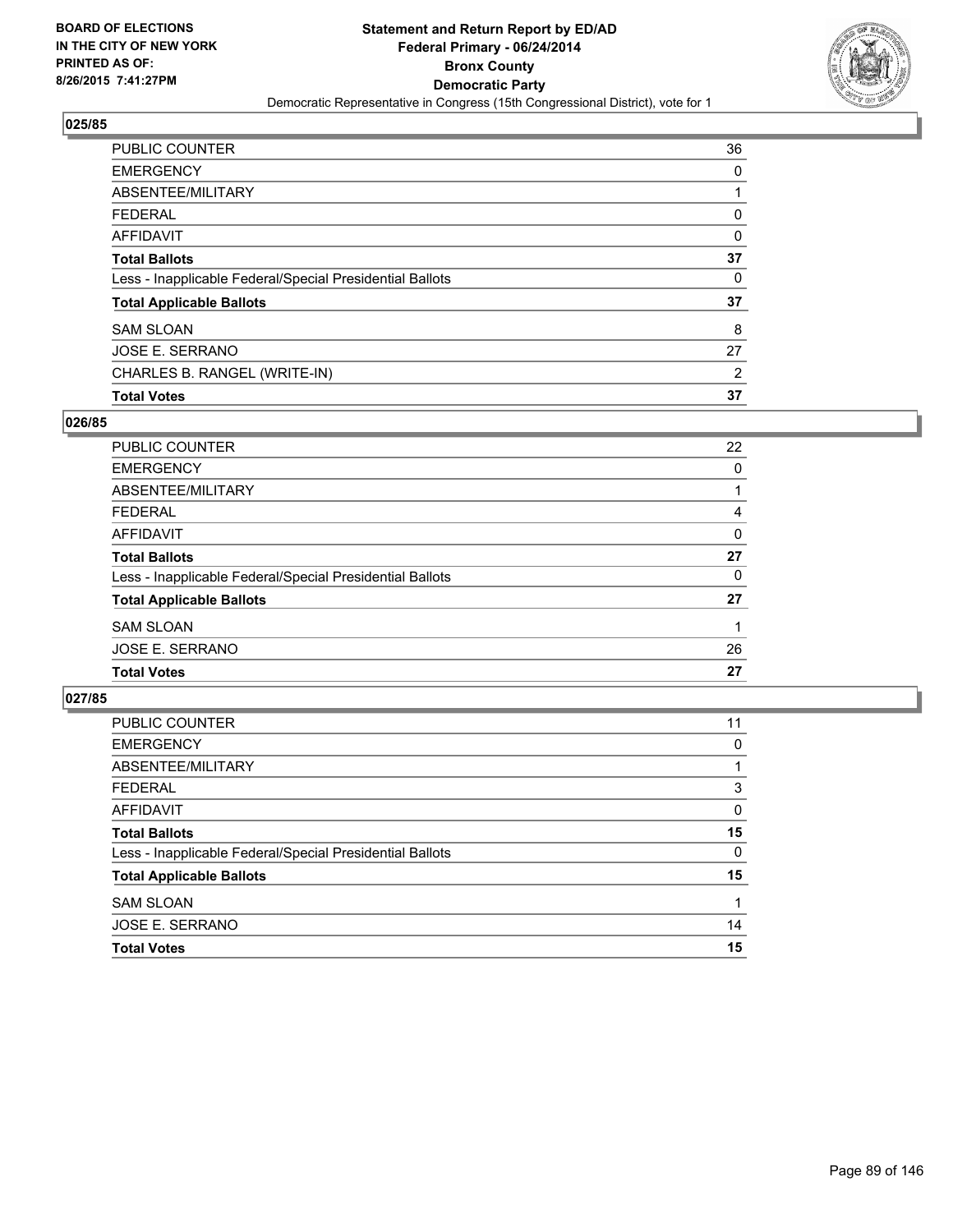

| PUBLIC COUNTER                                           | 2            |
|----------------------------------------------------------|--------------|
| <b>EMERGENCY</b>                                         | 0            |
| ABSENTEE/MILITARY                                        | 0            |
| <b>FEDERAL</b>                                           | 0            |
| <b>AFFIDAVIT</b>                                         | 0            |
| <b>Total Ballots</b>                                     | $\mathbf{2}$ |
| Less - Inapplicable Federal/Special Presidential Ballots | 0            |
| <b>Total Applicable Ballots</b>                          | $\mathbf{2}$ |
| <b>SAM SLOAN</b>                                         | 0            |
| JOSE E. SERRANO                                          | 2            |
| <b>Total Votes</b>                                       | 2            |

# **029/85**

| 14 |
|----|
| 0  |
| 0  |
| 0  |
| 0  |
| 14 |
| 0  |
| 14 |
| 2  |
| 12 |
| 14 |
|    |

| <b>PUBLIC COUNTER</b>                                    | 27 |
|----------------------------------------------------------|----|
| <b>EMERGENCY</b>                                         | 0  |
| ABSENTEE/MILITARY                                        | 0  |
| <b>FEDERAL</b>                                           | 0  |
| AFFIDAVIT                                                | 0  |
| <b>Total Ballots</b>                                     | 27 |
| Less - Inapplicable Federal/Special Presidential Ballots | 0  |
| <b>Total Applicable Ballots</b>                          | 27 |
| <b>SAM SLOAN</b>                                         |    |
| JOSE E. SERRANO                                          | 25 |
| ADRIANO ESPAILLAT (WRITE-IN)                             |    |
| <b>Total Votes</b>                                       | 27 |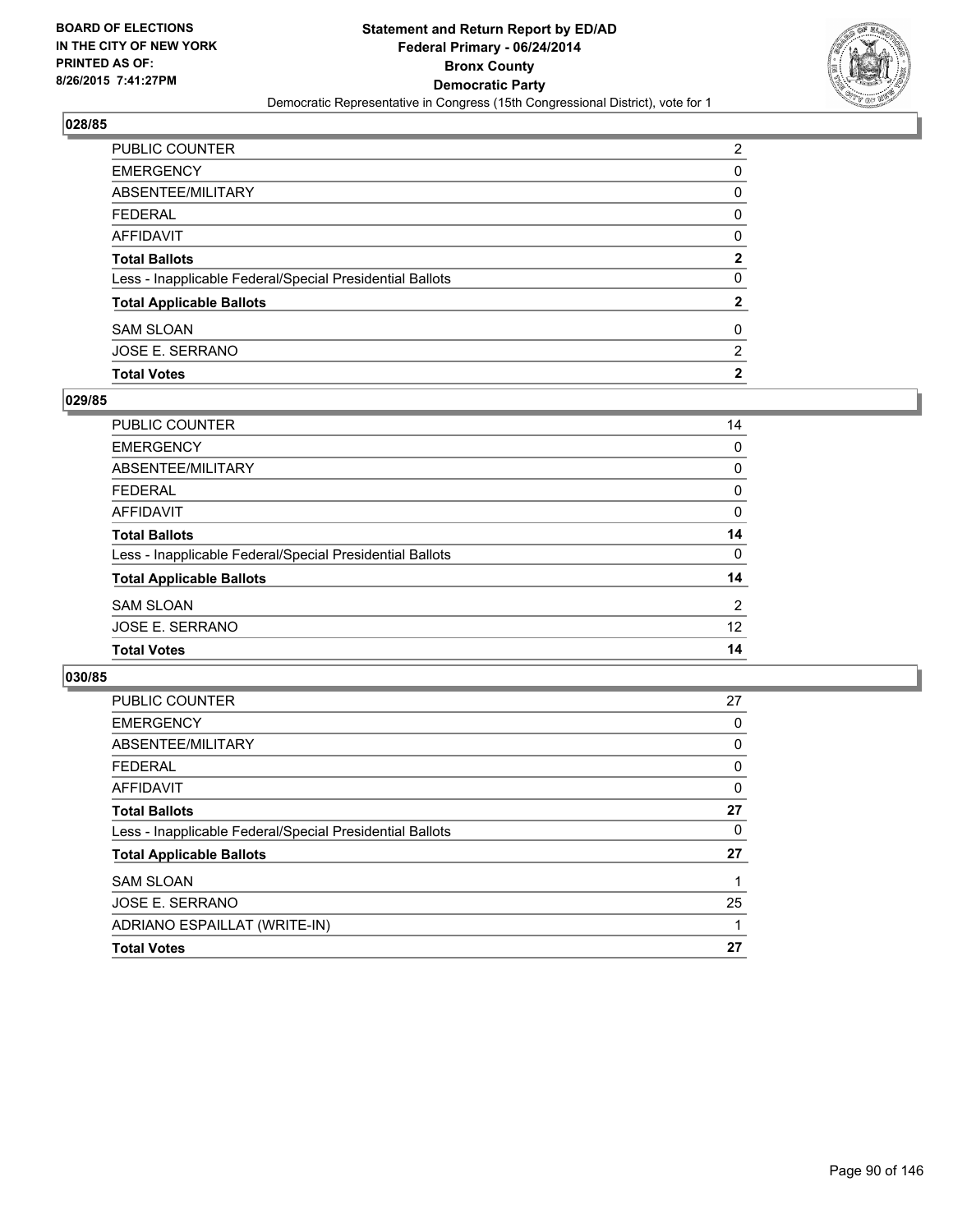

| <b>PUBLIC COUNTER</b>                                    | 30 |
|----------------------------------------------------------|----|
| <b>EMERGENCY</b>                                         | 0  |
| ABSENTEE/MILITARY                                        | 2  |
| <b>FEDERAL</b>                                           | 0  |
| <b>AFFIDAVIT</b>                                         | 0  |
| <b>Total Ballots</b>                                     | 32 |
| Less - Inapplicable Federal/Special Presidential Ballots | 0  |
| <b>Total Applicable Ballots</b>                          | 32 |
| <b>SAM SLOAN</b>                                         | 3  |
| JOSE E. SERRANO                                          | 27 |
| ADRIANO ESPAILLAT (WRITE-IN)                             | 2  |
| <b>Total Votes</b>                                       | 32 |

# **032/85**

| 24<br>0<br>0<br>0<br>$\Omega$<br>24 |
|-------------------------------------|
|                                     |
|                                     |
|                                     |
|                                     |
|                                     |
|                                     |
| 0                                   |
| 24                                  |
| 1                                   |
| 20                                  |
|                                     |
|                                     |
|                                     |
| 24                                  |
|                                     |

| <b>Total Votes</b>                                       | 36             |
|----------------------------------------------------------|----------------|
| JOSE E. SERRANO                                          | 32             |
| <b>SAM SLOAN</b>                                         | 4              |
| <b>Total Applicable Ballots</b>                          | 36             |
| Less - Inapplicable Federal/Special Presidential Ballots | 0              |
| <b>Total Ballots</b>                                     | 36             |
| <b>AFFIDAVIT</b>                                         | 0              |
| <b>FEDERAL</b>                                           | $\overline{2}$ |
| ABSENTEE/MILITARY                                        | 4              |
| <b>EMERGENCY</b>                                         | 0              |
| <b>PUBLIC COUNTER</b>                                    | 30             |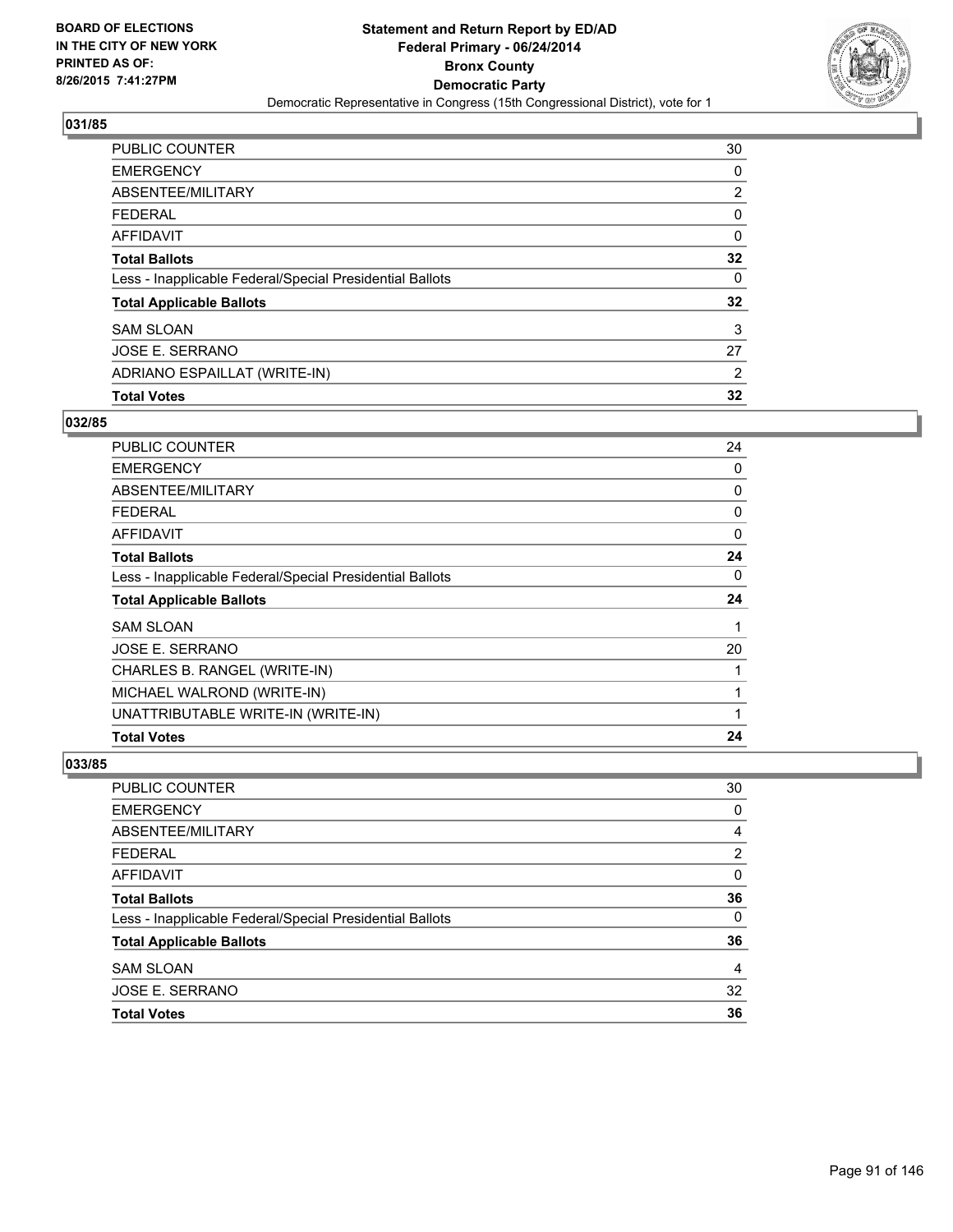

| PUBLIC COUNTER                                           | 24 |
|----------------------------------------------------------|----|
| <b>EMERGENCY</b>                                         | 0  |
| ABSENTEE/MILITARY                                        |    |
| <b>FEDERAL</b>                                           | 0  |
| <b>AFFIDAVIT</b>                                         | 0  |
| <b>Total Ballots</b>                                     | 25 |
| Less - Inapplicable Federal/Special Presidential Ballots | 0  |
| <b>Total Applicable Ballots</b>                          | 25 |
| <b>SAM SLOAN</b>                                         | 3  |
| JOSE E. SERRANO                                          | 22 |
| <b>Total Votes</b>                                       | 25 |

# **036/85**

| <b>PUBLIC COUNTER</b>                                    | 3              |
|----------------------------------------------------------|----------------|
| <b>EMERGENCY</b>                                         | 0              |
| <b>ABSENTEE/MILITARY</b>                                 | 0              |
| <b>FEDERAL</b>                                           | 0              |
| <b>AFFIDAVIT</b>                                         | 0              |
| <b>Total Ballots</b>                                     | 3              |
| Less - Inapplicable Federal/Special Presidential Ballots | 0              |
| <b>Total Applicable Ballots</b>                          | 3              |
| <b>SAM SLOAN</b>                                         | $\overline{2}$ |
| <b>JOSE E. SERRANO</b>                                   |                |
| <b>Total Votes</b>                                       | 3              |
|                                                          |                |

| PUBLIC COUNTER                                           | 29 |
|----------------------------------------------------------|----|
| <b>EMERGENCY</b>                                         | 0  |
| ABSENTEE/MILITARY                                        | 0  |
| <b>FEDERAL</b>                                           | 0  |
| AFFIDAVIT                                                | 0  |
| <b>Total Ballots</b>                                     | 29 |
| Less - Inapplicable Federal/Special Presidential Ballots | 0  |
| <b>Total Applicable Ballots</b>                          | 29 |
| <b>SAM SLOAN</b>                                         | 2  |
| JOSE E. SERRANO                                          | 27 |
| <b>Total Votes</b>                                       | 29 |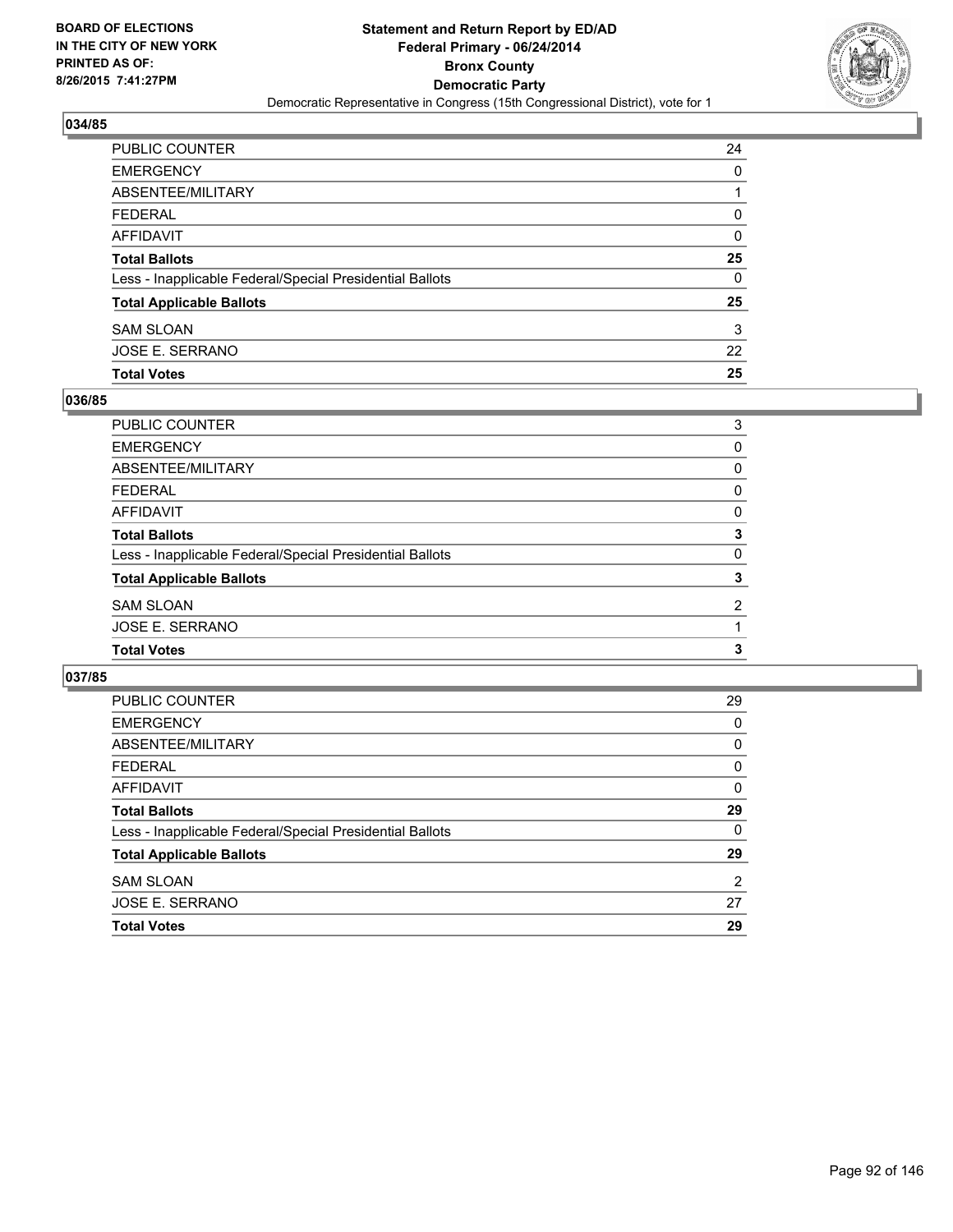

| PUBLIC COUNTER                                           | $12 \overline{ }$ |
|----------------------------------------------------------|-------------------|
| <b>EMERGENCY</b>                                         | 0                 |
| ABSENTEE/MILITARY                                        | 0                 |
| <b>FEDERAL</b>                                           | 0                 |
| AFFIDAVIT                                                | 0                 |
| <b>Total Ballots</b>                                     | 12                |
| Less - Inapplicable Federal/Special Presidential Ballots | 0                 |
| <b>Total Applicable Ballots</b>                          | $12 \,$           |
| <b>SAM SLOAN</b>                                         | 0                 |
| JOSE E. SERRANO                                          | 12 <sup>2</sup>   |
| <b>Total Votes</b>                                       | 12                |

# **039/85**

| <b>PUBLIC COUNTER</b>                                    | 37 |
|----------------------------------------------------------|----|
| <b>EMERGENCY</b>                                         | 0  |
| ABSENTEE/MILITARY                                        |    |
| <b>FEDERAL</b>                                           | 0  |
| <b>AFFIDAVIT</b>                                         | 0  |
| <b>Total Ballots</b>                                     | 38 |
| Less - Inapplicable Federal/Special Presidential Ballots | 0  |
| <b>Total Applicable Ballots</b>                          | 38 |
| <b>SAM SLOAN</b>                                         | 5  |
| JOSE E. SERRANO                                          | 31 |
| UNATTRIBUTABLE WRITE-IN (WRITE-IN)                       |    |
| <b>Total Votes</b>                                       | 37 |
| Unrecorded                                               |    |
|                                                          |    |

| <b>Total Votes</b>                                       | 12 |
|----------------------------------------------------------|----|
| JOSE E. SERRANO                                          | 12 |
| <b>SAM SLOAN</b>                                         | 0  |
| <b>Total Applicable Ballots</b>                          | 12 |
| Less - Inapplicable Federal/Special Presidential Ballots | 0  |
| <b>Total Ballots</b>                                     | 12 |
| AFFIDAVIT                                                | 0  |
| <b>FEDERAL</b>                                           | 0  |
| ABSENTEE/MILITARY                                        | 0  |
| <b>EMERGENCY</b>                                         | 0  |
| PUBLIC COUNTER                                           | 12 |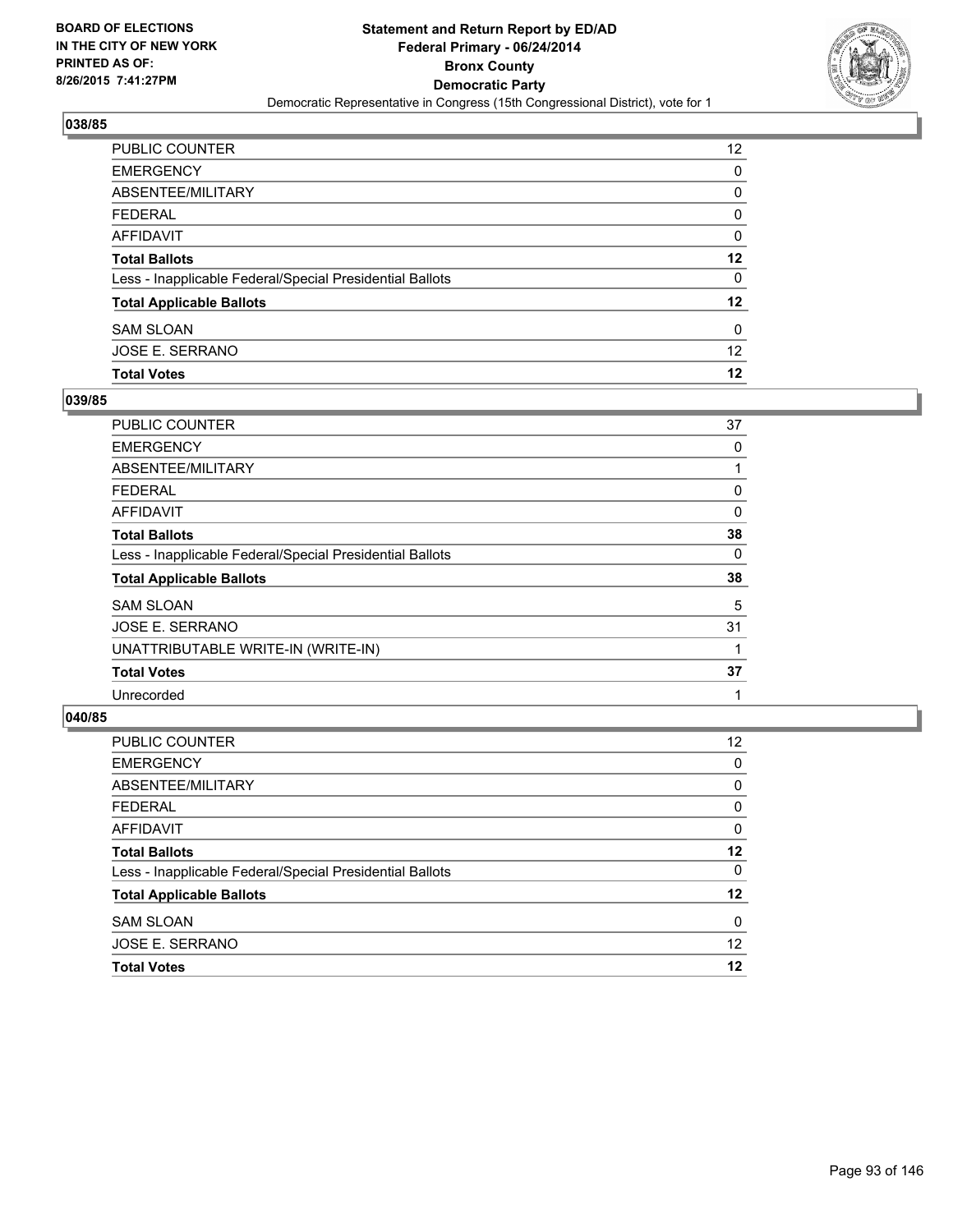

| PUBLIC COUNTER                                           | 38           |
|----------------------------------------------------------|--------------|
| EMERGENCY                                                | 0            |
| ABSENTEE/MILITARY                                        |              |
| FEDERAL                                                  | 0            |
| AFFIDAVIT                                                | $\Omega$     |
| Total Ballots                                            | 39           |
| Less - Inapplicable Federal/Special Presidential Ballots | $\mathbf{0}$ |
| <b>Total Applicable Ballots</b>                          | 39           |
| <b>SAM SLOAN</b>                                         | 2            |
| JOSE E. SERRANO                                          | 37           |
| <b>Total Votes</b>                                       | 39           |

# **042/85**

| <b>PUBLIC COUNTER</b>                                    | 24             |
|----------------------------------------------------------|----------------|
| <b>EMERGENCY</b>                                         | 0              |
| ABSENTEE/MILITARY                                        | $\overline{2}$ |
| <b>FEDERAL</b>                                           | 0              |
| <b>AFFIDAVIT</b>                                         |                |
| <b>Total Ballots</b>                                     | 27             |
| Less - Inapplicable Federal/Special Presidential Ballots | 0              |
| <b>Total Applicable Ballots</b>                          | 27             |
| <b>SAM SLOAN</b>                                         | $\overline{2}$ |
| JOSE E. SERRANO                                          | 24             |
| ADRIANO ESPAILLAT (WRITE-IN)                             |                |
| <b>Total Votes</b>                                       | 27             |
|                                                          |                |

| <b>PUBLIC COUNTER</b>                                    | 20 |
|----------------------------------------------------------|----|
| <b>EMERGENCY</b>                                         | 0  |
| ABSENTEE/MILITARY                                        |    |
| <b>FEDERAL</b>                                           | 0  |
| AFFIDAVIT                                                | 0  |
| <b>Total Ballots</b>                                     | 21 |
| Less - Inapplicable Federal/Special Presidential Ballots | 0  |
| <b>Total Applicable Ballots</b>                          | 21 |
| <b>SAM SLOAN</b>                                         | 0  |
| <b>JOSE E. SERRANO</b>                                   | 19 |
| UNATTRIBUTABLE WRITE-IN (WRITE-IN)                       | 1  |
| <b>Total Votes</b>                                       | 20 |
| Unrecorded                                               | 1  |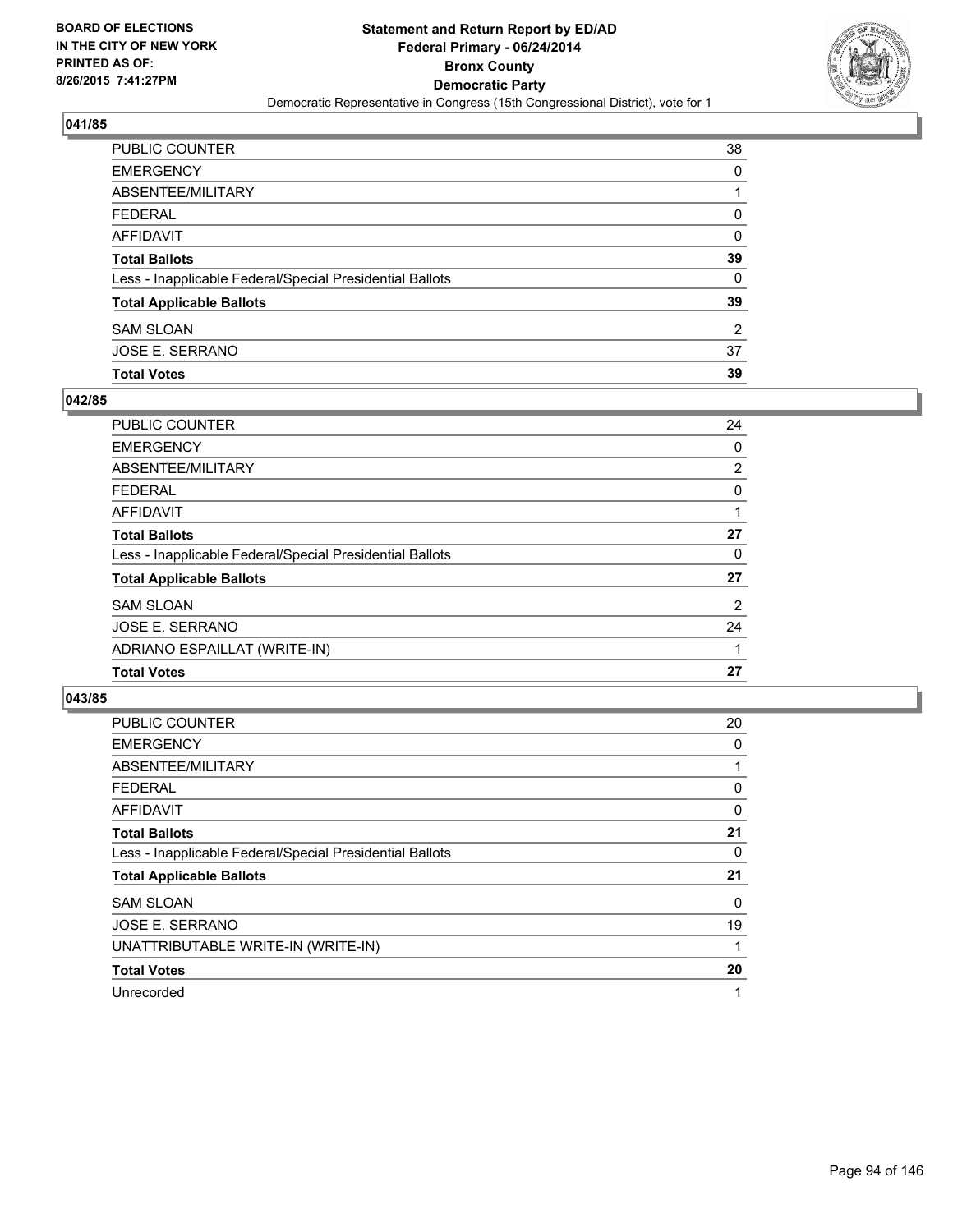

| PUBLIC COUNTER                                           | 32 |
|----------------------------------------------------------|----|
| <b>EMERGENCY</b>                                         | 0  |
| ABSENTEE/MILITARY                                        | 0  |
| <b>FEDERAL</b>                                           |    |
| AFFIDAVIT                                                |    |
| <b>Total Ballots</b>                                     | 34 |
| Less - Inapplicable Federal/Special Presidential Ballots | 0  |
| <b>Total Applicable Ballots</b>                          | 34 |
| <b>SAM SLOAN</b>                                         | 5  |
| JOSE E. SERRANO                                          | 29 |
| <b>Total Votes</b>                                       | 34 |

# **045/85**

| <b>PUBLIC COUNTER</b>                                    | 34 |
|----------------------------------------------------------|----|
| <b>EMERGENCY</b>                                         | 0  |
| ABSENTEE/MILITARY                                        | 7  |
| <b>FEDERAL</b>                                           | 0  |
| <b>AFFIDAVIT</b>                                         |    |
| <b>Total Ballots</b>                                     | 42 |
| Less - Inapplicable Federal/Special Presidential Ballots | 0  |
| <b>Total Applicable Ballots</b>                          | 42 |
| <b>SAM SLOAN</b>                                         | 1  |
| JOSE E. SERRANO                                          | 40 |
| ADRIANO ESPAILLAT (WRITE-IN)                             |    |
| <b>Total Votes</b>                                       | 42 |

| <b>PUBLIC COUNTER</b>                                    | 48             |
|----------------------------------------------------------|----------------|
| <b>EMERGENCY</b>                                         | 0              |
| ABSENTEE/MILITARY                                        | $\overline{2}$ |
| <b>FEDERAL</b>                                           | 0              |
| AFFIDAVIT                                                | 0              |
| <b>Total Ballots</b>                                     | 50             |
| Less - Inapplicable Federal/Special Presidential Ballots | 0              |
| <b>Total Applicable Ballots</b>                          | 50             |
| <b>SAM SLOAN</b>                                         | 3              |
| JOSE E. SERRANO                                          | 47             |
| <b>Total Votes</b>                                       | 50             |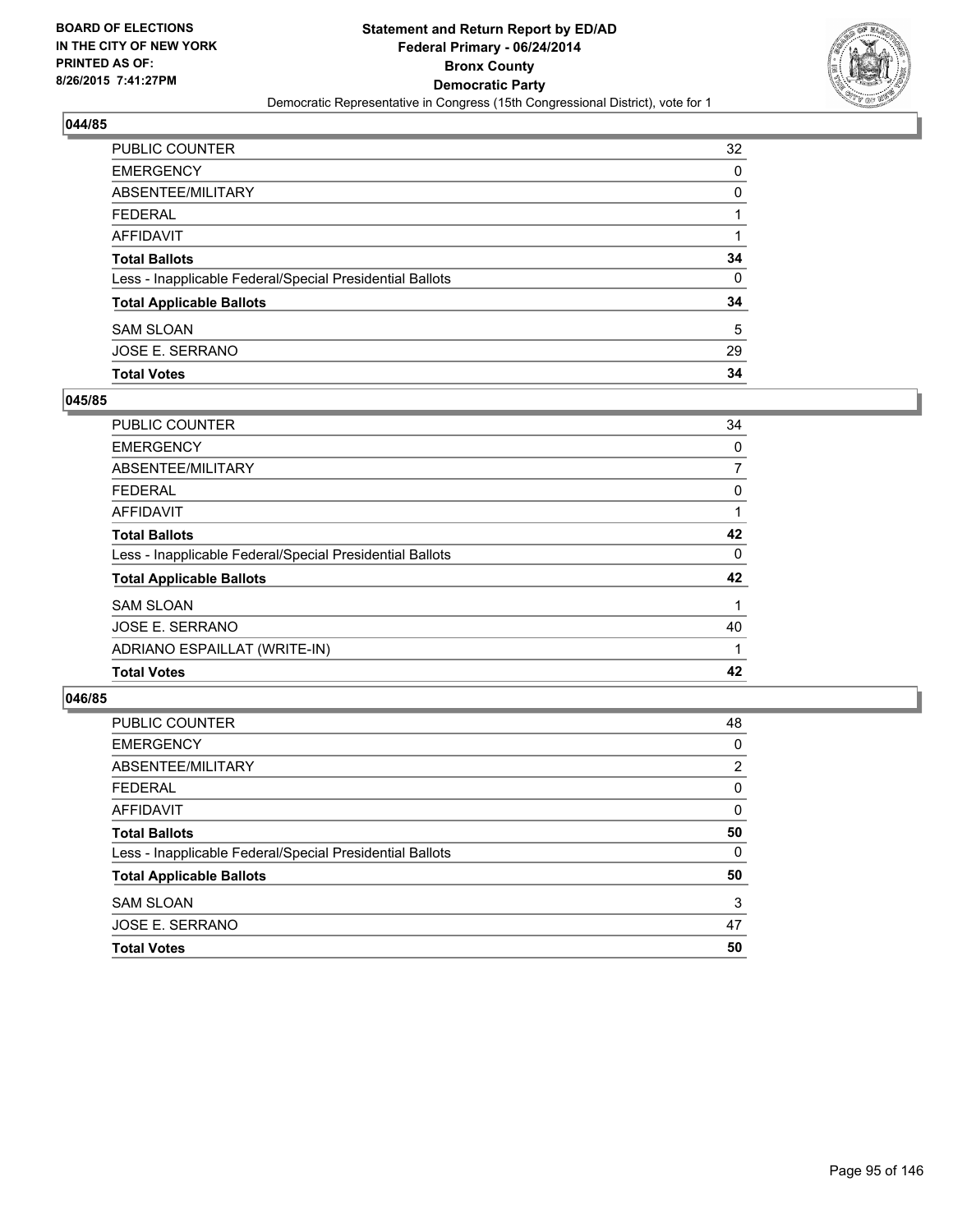

| <b>PUBLIC COUNTER</b>                                    | 32 |
|----------------------------------------------------------|----|
| <b>EMERGENCY</b>                                         | 0  |
| ABSENTEE/MILITARY                                        |    |
| <b>FEDERAL</b>                                           | 0  |
| <b>AFFIDAVIT</b>                                         |    |
| <b>Total Ballots</b>                                     | 34 |
| Less - Inapplicable Federal/Special Presidential Ballots | 0  |
| <b>Total Applicable Ballots</b>                          | 34 |
| <b>SAM SLOAN</b>                                         | 3  |
| <b>JOSE E. SERRANO</b>                                   | 30 |
| <b>Total Votes</b>                                       | 33 |
| Unrecorded                                               |    |

#### **048/85**

| <b>PUBLIC COUNTER</b>                                    | 34       |
|----------------------------------------------------------|----------|
| <b>EMERGENCY</b>                                         | $\Omega$ |
| <b>ABSENTEE/MILITARY</b>                                 |          |
| <b>FEDERAL</b>                                           | 0        |
| <b>AFFIDAVIT</b>                                         | 0        |
| <b>Total Ballots</b>                                     | 35       |
| Less - Inapplicable Federal/Special Presidential Ballots | 0        |
| <b>Total Applicable Ballots</b>                          | 35       |
| <b>SAM SLOAN</b>                                         | 5        |
| <b>JOSE E. SERRANO</b>                                   | 30       |
| <b>Total Votes</b>                                       | 35       |
|                                                          |          |

| <b>PUBLIC COUNTER</b>                                    | 50 |
|----------------------------------------------------------|----|
| <b>EMERGENCY</b>                                         | 0  |
| ABSENTEE/MILITARY                                        | 1  |
| <b>FEDERAL</b>                                           | 0  |
| <b>AFFIDAVIT</b>                                         | 1  |
| <b>Total Ballots</b>                                     | 52 |
| Less - Inapplicable Federal/Special Presidential Ballots | 0  |
| <b>Total Applicable Ballots</b>                          | 52 |
| <b>SAM SLOAN</b>                                         | 4  |
| JOSE E. SERRANO                                          | 30 |
| ADRIANO ESPAILLAT (WRITE-IN)                             | 9  |
| CHARLES B. RANGEL (WRITE-IN)                             | 2  |
| MICHAEL WALROND (WRITE-IN)                               | 1  |
| RAUL RODRIGUEZ (WRITE-IN)                                | 1  |
| UNATTRIBUTABLE WRITE-IN (WRITE-IN)                       | 4  |
| <b>Total Votes</b>                                       | 51 |
| Unrecorded                                               | 1  |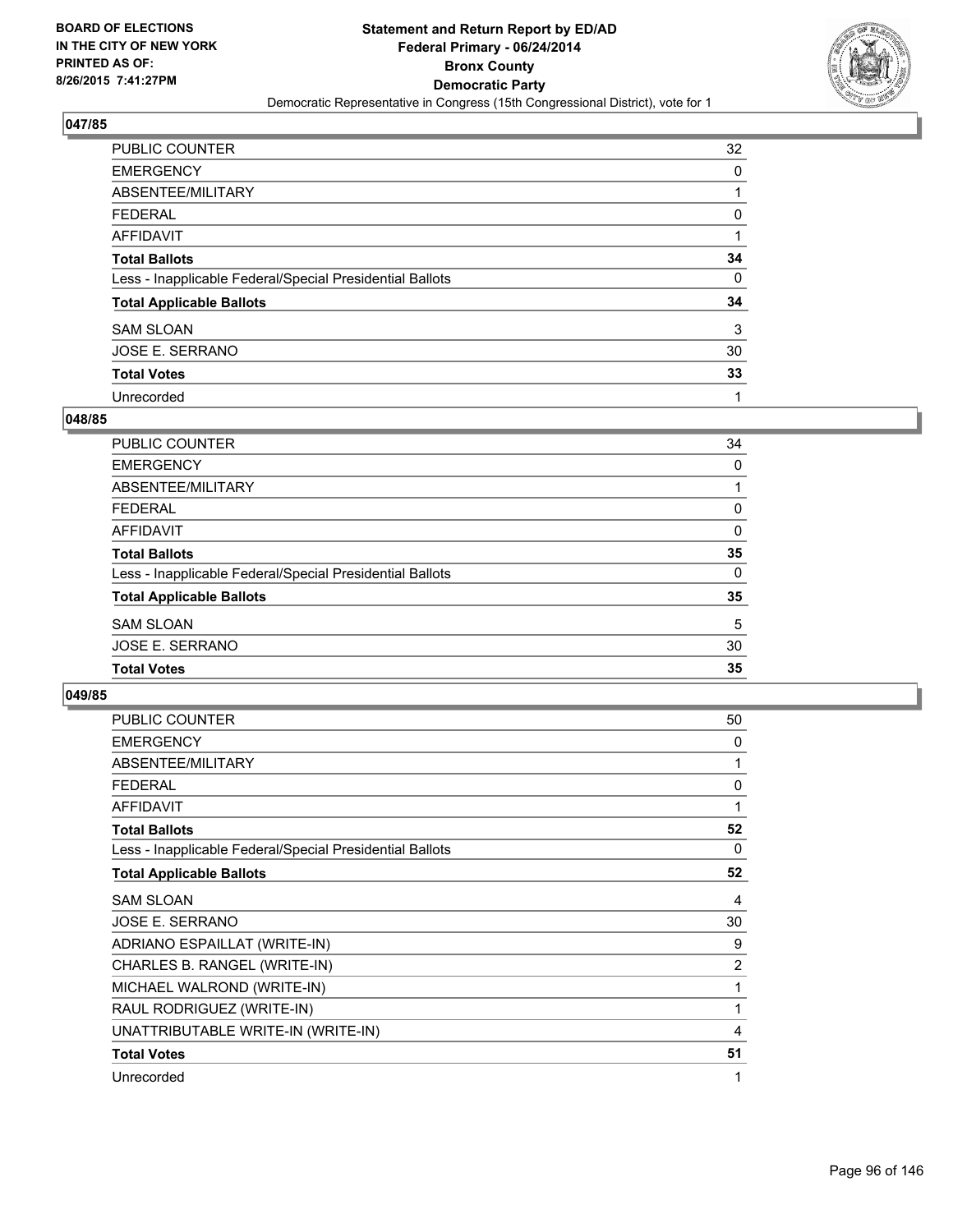

| <b>PUBLIC COUNTER</b>                                    | 46 |
|----------------------------------------------------------|----|
| <b>EMERGENCY</b>                                         | 0  |
| ABSENTEE/MILITARY                                        | 0  |
| <b>FEDERAL</b>                                           | 0  |
| AFFIDAVIT                                                | 0  |
| <b>Total Ballots</b>                                     | 46 |
| Less - Inapplicable Federal/Special Presidential Ballots | 0  |
|                                                          |    |
| <b>Total Applicable Ballots</b>                          | 46 |
| <b>SAM SLOAN</b>                                         | 6  |
| JOSE E. SERRANO                                          | 31 |
| ADRIANO ESPAILLAT (WRITE-IN)                             | 6  |
| CHARLES B. RANGEL (WRITE-IN)                             | 1  |
| UNATTRIBUTABLE WRITE-IN (WRITE-IN)                       | 2  |

# **051/85**

| PUBLIC COUNTER                                           | 18 |
|----------------------------------------------------------|----|
| <b>EMERGENCY</b>                                         | 0  |
| ABSENTEE/MILITARY                                        | 0  |
| <b>FEDERAL</b>                                           | 0  |
| AFFIDAVIT                                                | 0  |
| <b>Total Ballots</b>                                     | 18 |
| Less - Inapplicable Federal/Special Presidential Ballots | 0  |
| <b>Total Applicable Ballots</b>                          | 18 |
| <b>SAM SLOAN</b>                                         | 2  |
| <b>JOSE E. SERRANO</b>                                   | 14 |
| ADRIANO ESPAILLAT (WRITE-IN)                             |    |
| UNATTRIBUTABLE WRITE-IN (WRITE-IN)                       |    |
| <b>Total Votes</b>                                       | 18 |

| <b>PUBLIC COUNTER</b>                                    | 15 |
|----------------------------------------------------------|----|
| <b>EMERGENCY</b>                                         | 0  |
| ABSENTEE/MILITARY                                        | 0  |
| <b>FEDERAL</b>                                           | 0  |
| AFFIDAVIT                                                | 0  |
| <b>Total Ballots</b>                                     | 15 |
| Less - Inapplicable Federal/Special Presidential Ballots | 0  |
| <b>Total Applicable Ballots</b>                          | 15 |
| <b>SAM SLOAN</b>                                         | 1  |
| JOSE E. SERRANO                                          | 11 |
| CHARLES B. RANGEL (WRITE-IN)                             |    |
| UNATTRIBUTABLE WRITE-IN (WRITE-IN)                       | 2  |
| <b>Total Votes</b>                                       | 15 |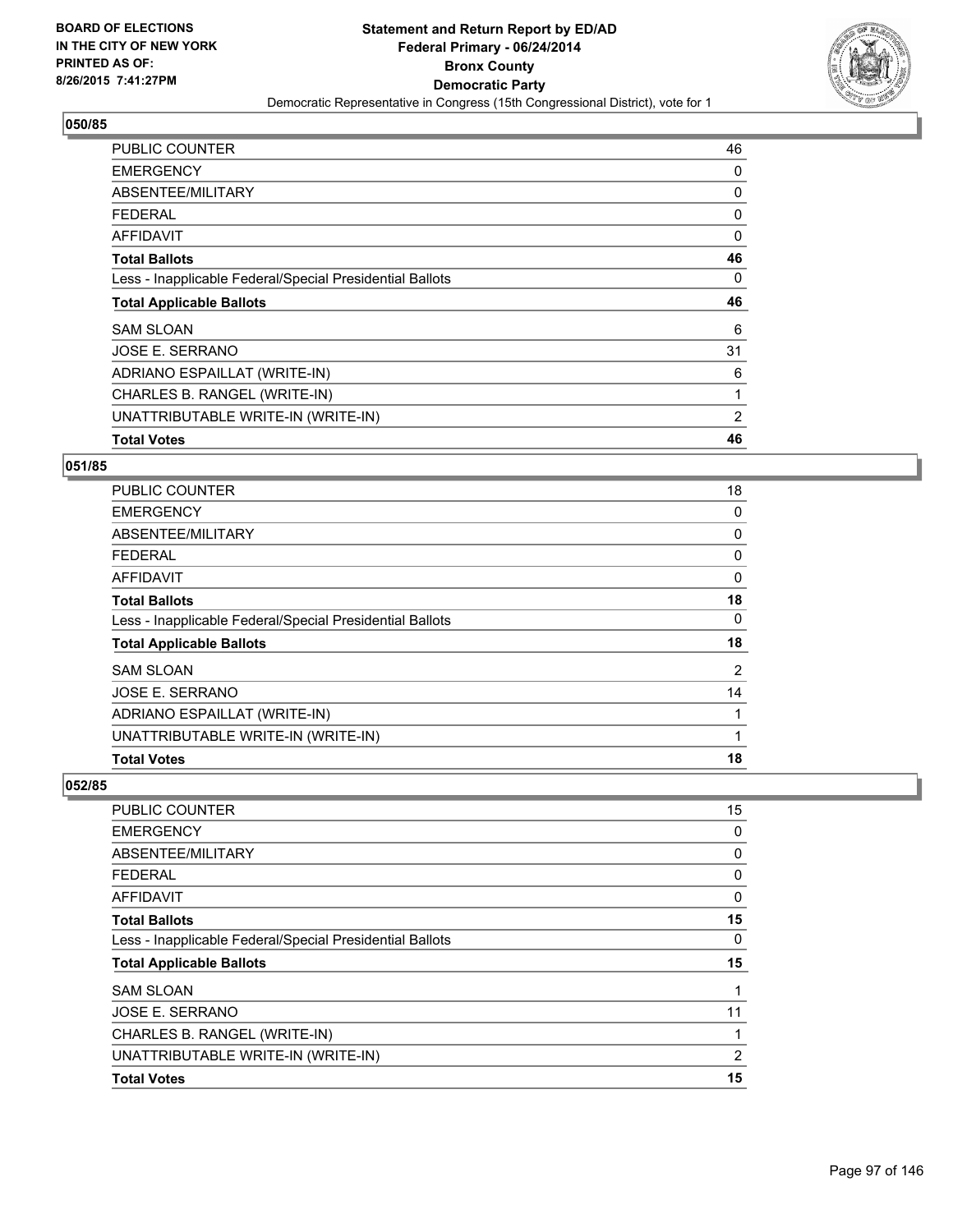

| PUBLIC COUNTER                                           | 31       |
|----------------------------------------------------------|----------|
| <b>EMERGENCY</b>                                         | 0        |
| ABSENTEE/MILITARY                                        | 3        |
| <b>FEDERAL</b>                                           | $\Omega$ |
| AFFIDAVIT                                                | $\Omega$ |
| <b>Total Ballots</b>                                     | 34       |
| Less - Inapplicable Federal/Special Presidential Ballots | $\Omega$ |
| <b>Total Applicable Ballots</b>                          | 34       |
| <b>SAM SLOAN</b>                                         |          |
| JOSE E. SERRANO                                          | 33       |
| <b>Total Votes</b>                                       | 34       |

# **054/85**

| PUBLIC COUNTER                                           | 25       |
|----------------------------------------------------------|----------|
| <b>EMERGENCY</b>                                         | 0        |
| <b>ABSENTEE/MILITARY</b>                                 | 0        |
| <b>FEDERAL</b>                                           | 0        |
| <b>AFFIDAVIT</b>                                         | 0        |
| <b>Total Ballots</b>                                     | 25       |
| Less - Inapplicable Federal/Special Presidential Ballots | $\Omega$ |
| <b>Total Applicable Ballots</b>                          | 25       |
| <b>SAM SLOAN</b>                                         | 3        |
| <b>JOSE E. SERRANO</b>                                   | 22       |
| <b>Total Votes</b>                                       | 25       |
|                                                          |          |

| <b>PUBLIC COUNTER</b>                                    | 26 |
|----------------------------------------------------------|----|
| <b>EMERGENCY</b>                                         | 0  |
| ABSENTEE/MILITARY                                        | 0  |
| FEDERAL                                                  | 0  |
| AFFIDAVIT                                                | 0  |
| <b>Total Ballots</b>                                     | 26 |
| Less - Inapplicable Federal/Special Presidential Ballots | 0  |
| <b>Total Applicable Ballots</b>                          | 26 |
| <b>SAM SLOAN</b>                                         | 1  |
| JOSE E. SERRANO                                          | 22 |
| MICHAEL WALROND (WRITE-IN)                               | 1  |
| UNATTRIBUTABLE WRITE-IN (WRITE-IN)                       |    |
| <b>Total Votes</b>                                       | 25 |
| Unrecorded                                               | 1  |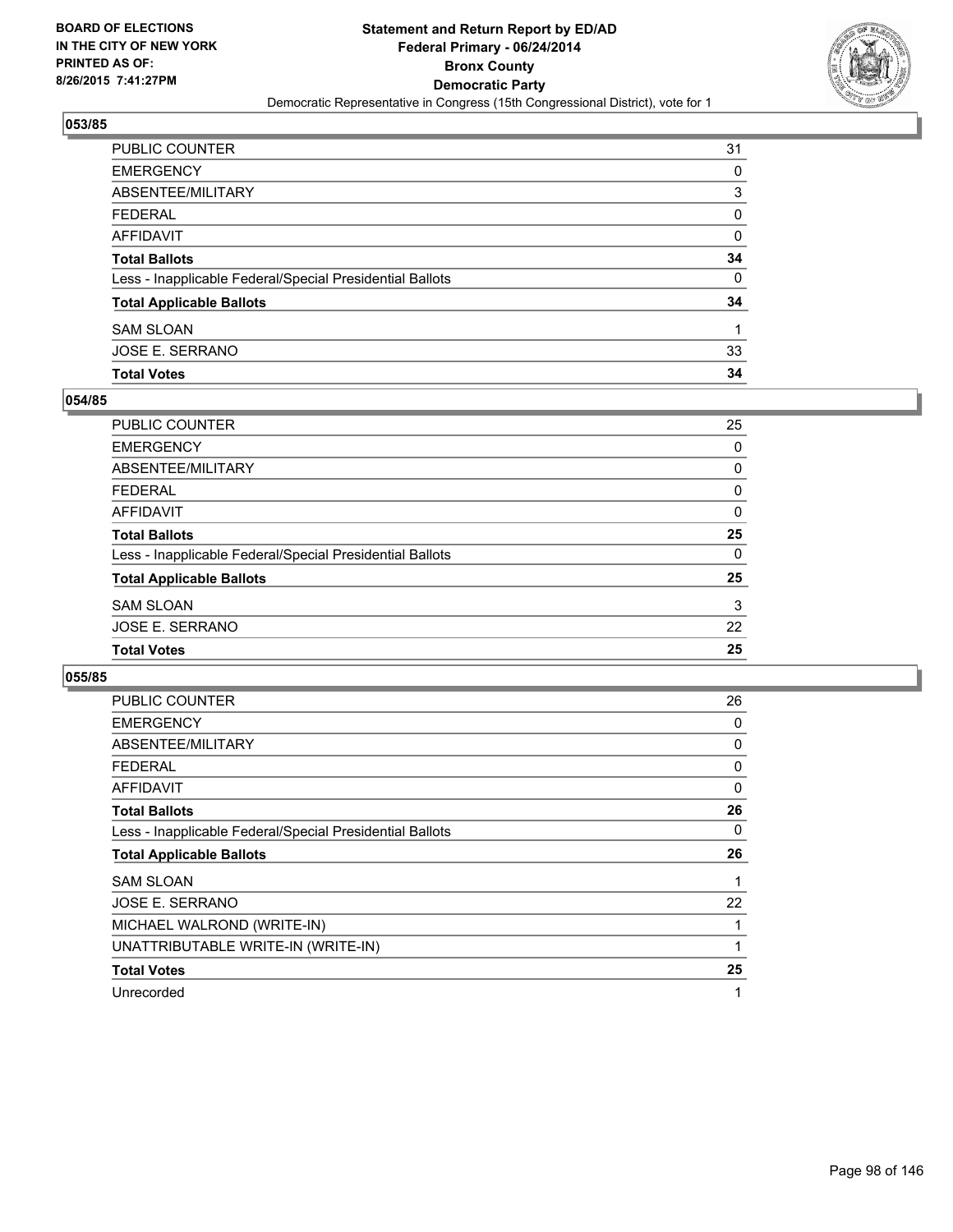

| <b>PUBLIC COUNTER</b>                                    | 6 |
|----------------------------------------------------------|---|
| <b>EMERGENCY</b>                                         | 0 |
| ABSENTEE/MILITARY                                        | 0 |
| <b>FEDERAL</b>                                           | 0 |
| <b>AFFIDAVIT</b>                                         |   |
| <b>Total Ballots</b>                                     |   |
| Less - Inapplicable Federal/Special Presidential Ballots | 0 |
| <b>Total Applicable Ballots</b>                          |   |
| <b>SAM SLOAN</b>                                         | 0 |
| JOSE E. SERRANO                                          | 6 |
| VALERIA DELEANGELOS (WRITE-IN)                           |   |
| <b>Total Votes</b>                                       |   |

# **057/85**

| <b>PUBLIC COUNTER</b>                                    | 14             |
|----------------------------------------------------------|----------------|
| <b>EMERGENCY</b>                                         | 0              |
| ABSENTEE/MILITARY                                        | 0              |
| <b>FEDERAL</b>                                           | 0              |
| AFFIDAVIT                                                | 0              |
| <b>Total Ballots</b>                                     | 14             |
| Less - Inapplicable Federal/Special Presidential Ballots | 0              |
| <b>Total Applicable Ballots</b>                          | 14             |
| <b>SAM SLOAN</b>                                         | 3              |
| <b>JOSE E. SERRANO</b>                                   | 8              |
| CHARLES B. RANGEL (WRITE-IN)                             | $\overline{2}$ |
| UNATTRIBUTABLE WRITE-IN (WRITE-IN)                       | 1              |
| <b>Total Votes</b>                                       | 14             |

| <b>PUBLIC COUNTER</b>                                    | 24 |
|----------------------------------------------------------|----|
| <b>EMERGENCY</b>                                         | 0  |
| ABSENTEE/MILITARY                                        |    |
| <b>FEDERAL</b>                                           | 0  |
| <b>AFFIDAVIT</b>                                         |    |
| <b>Total Ballots</b>                                     | 26 |
| Less - Inapplicable Federal/Special Presidential Ballots | 0  |
| <b>Total Applicable Ballots</b>                          | 26 |
| <b>SAM SLOAN</b>                                         | 1  |
| <b>JOSE E. SERRANO</b>                                   | 25 |
| <b>Total Votes</b>                                       | 26 |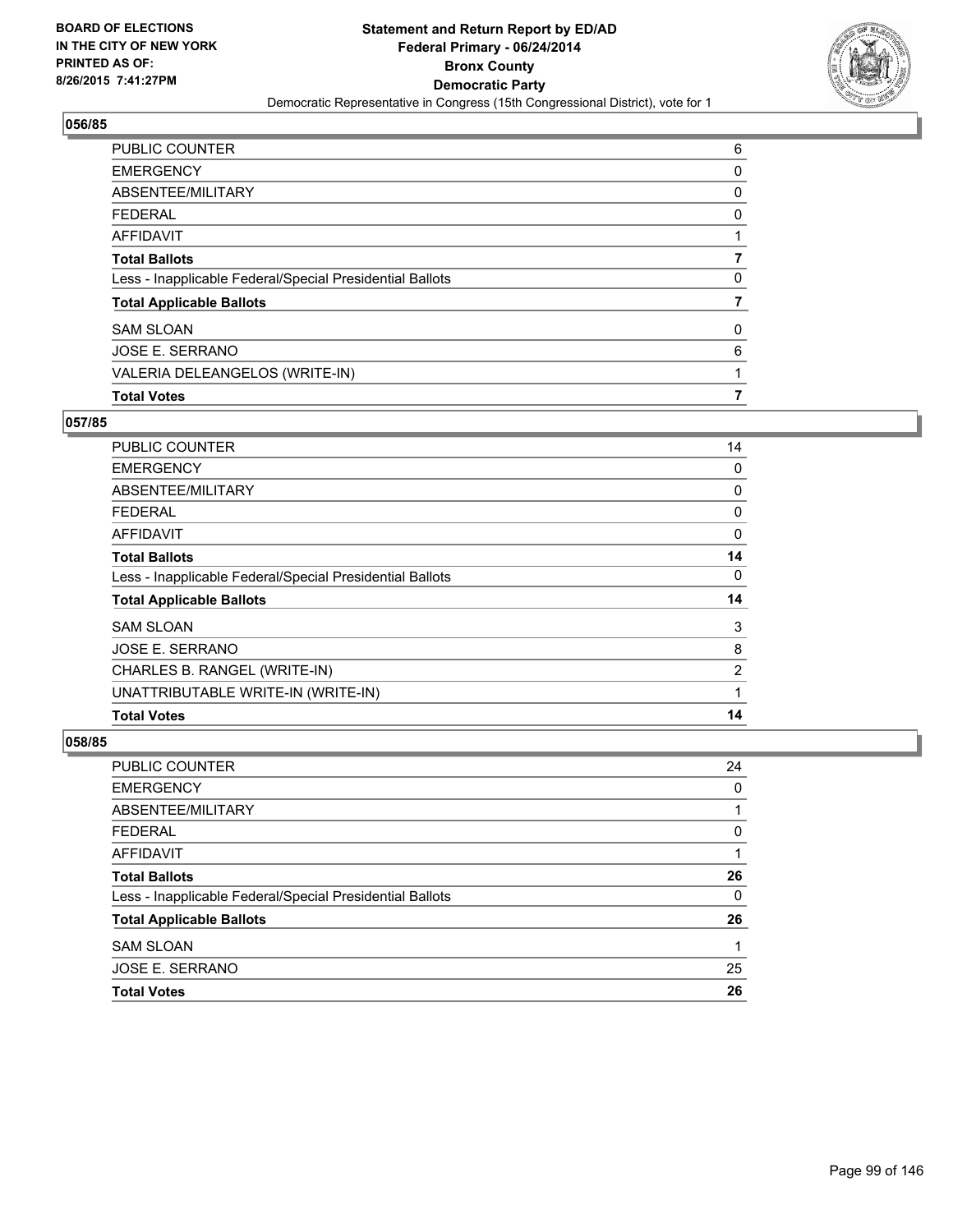

| PUBLIC COUNTER                                           | 24 |
|----------------------------------------------------------|----|
| <b>EMERGENCY</b>                                         | 0  |
| ABSENTEE/MILITARY                                        |    |
| <b>FEDERAL</b>                                           | 0  |
| AFFIDAVIT                                                | 0  |
| <b>Total Ballots</b>                                     | 25 |
| Less - Inapplicable Federal/Special Presidential Ballots | 0  |
| <b>Total Applicable Ballots</b>                          | 25 |
| <b>SAM SLOAN</b>                                         | 5  |
| <b>JOSE E. SERRANO</b>                                   | 20 |
| <b>Total Votes</b>                                       | 25 |

# **060/85**

| PUBLIC COUNTER                                           | 44 |
|----------------------------------------------------------|----|
| <b>EMERGENCY</b>                                         | 0  |
| ABSENTEE/MILITARY                                        |    |
| <b>FEDERAL</b>                                           | 0  |
| AFFIDAVIT                                                | 0  |
| <b>Total Ballots</b>                                     | 45 |
| Less - Inapplicable Federal/Special Presidential Ballots | 0  |
| <b>Total Applicable Ballots</b>                          | 45 |
| <b>SAM SLOAN</b>                                         | 0  |
| <b>JOSE E. SERRANO</b>                                   | 41 |
| ADRIANO ESPAILLAT (WRITE-IN)                             |    |
| UNATTRIBUTABLE WRITE-IN (WRITE-IN)                       | 3  |
| <b>Total Votes</b>                                       | 45 |

| <b>Total Votes</b>                                       | 15 |
|----------------------------------------------------------|----|
| JOSE E. SERRANO                                          | 13 |
| <b>SAM SLOAN</b>                                         | 2  |
| <b>Total Applicable Ballots</b>                          | 15 |
| Less - Inapplicable Federal/Special Presidential Ballots | 0  |
| <b>Total Ballots</b>                                     | 15 |
| <b>AFFIDAVIT</b>                                         | 0  |
| <b>FEDERAL</b>                                           |    |
| ABSENTEE/MILITARY                                        |    |
| <b>EMERGENCY</b>                                         | 0  |
| <b>PUBLIC COUNTER</b>                                    | 13 |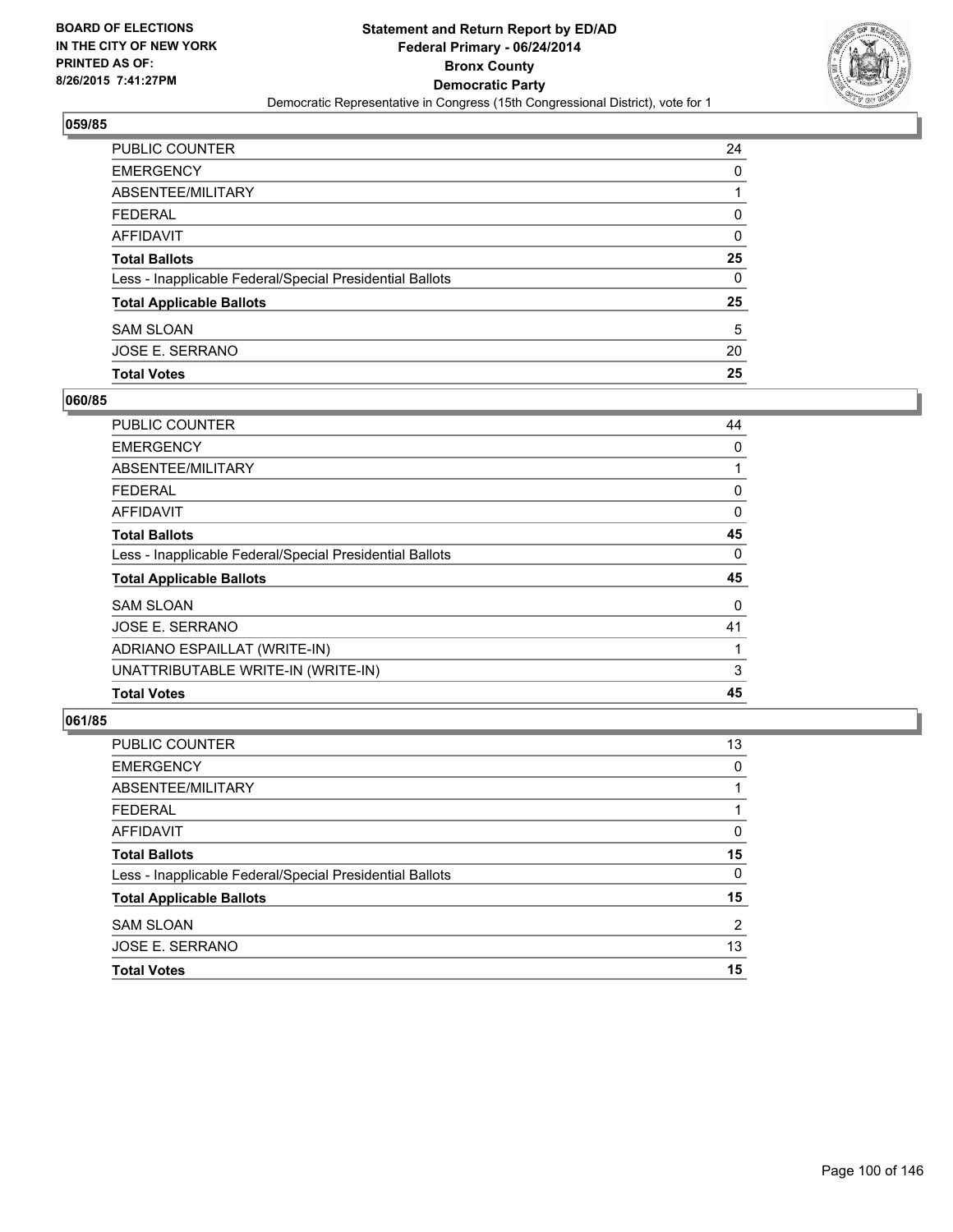

| PUBLIC COUNTER                                           | 23 |
|----------------------------------------------------------|----|
| <b>EMERGENCY</b>                                         | 0  |
| ABSENTEE/MILITARY                                        | 2  |
| <b>FEDERAL</b>                                           | 0  |
| AFFIDAVIT                                                | 0  |
| <b>Total Ballots</b>                                     | 25 |
| Less - Inapplicable Federal/Special Presidential Ballots | 0  |
| <b>Total Applicable Ballots</b>                          | 25 |
| <b>SAM SLOAN</b>                                         | 1  |
| JOSE E. SERRANO                                          | 23 |
| UNATTRIBUTABLE WRITE-IN (WRITE-IN)                       |    |
| <b>Total Votes</b>                                       | 25 |

# **063/85**

| <b>PUBLIC COUNTER</b>                                    | 25             |
|----------------------------------------------------------|----------------|
| <b>EMERGENCY</b>                                         | 0              |
| ABSENTEE/MILITARY                                        |                |
| <b>FEDERAL</b>                                           | 0              |
| AFFIDAVIT                                                | 0              |
| <b>Total Ballots</b>                                     | 26             |
| Less - Inapplicable Federal/Special Presidential Ballots | 0              |
| <b>Total Applicable Ballots</b>                          | 26             |
| <b>SAM SLOAN</b>                                         | $\overline{2}$ |
| <b>JOSE E. SERRANO</b>                                   | 22             |
| <b>Total Votes</b>                                       | 24             |
| Unrecorded                                               | 2              |

| <b>PUBLIC COUNTER</b>                                    | 23 |
|----------------------------------------------------------|----|
| <b>EMERGENCY</b>                                         | 0  |
| ABSENTEE/MILITARY                                        |    |
| <b>FEDERAL</b>                                           | 0  |
| <b>AFFIDAVIT</b>                                         | 0  |
| <b>Total Ballots</b>                                     | 24 |
| Less - Inapplicable Federal/Special Presidential Ballots | 0  |
| <b>Total Applicable Ballots</b>                          | 24 |
| <b>SAM SLOAN</b>                                         | 3  |
| JOSE E. SERRANO                                          | 20 |
| ADRIANO ESPAILLAT (WRITE-IN)                             |    |
| <b>Total Votes</b>                                       | 24 |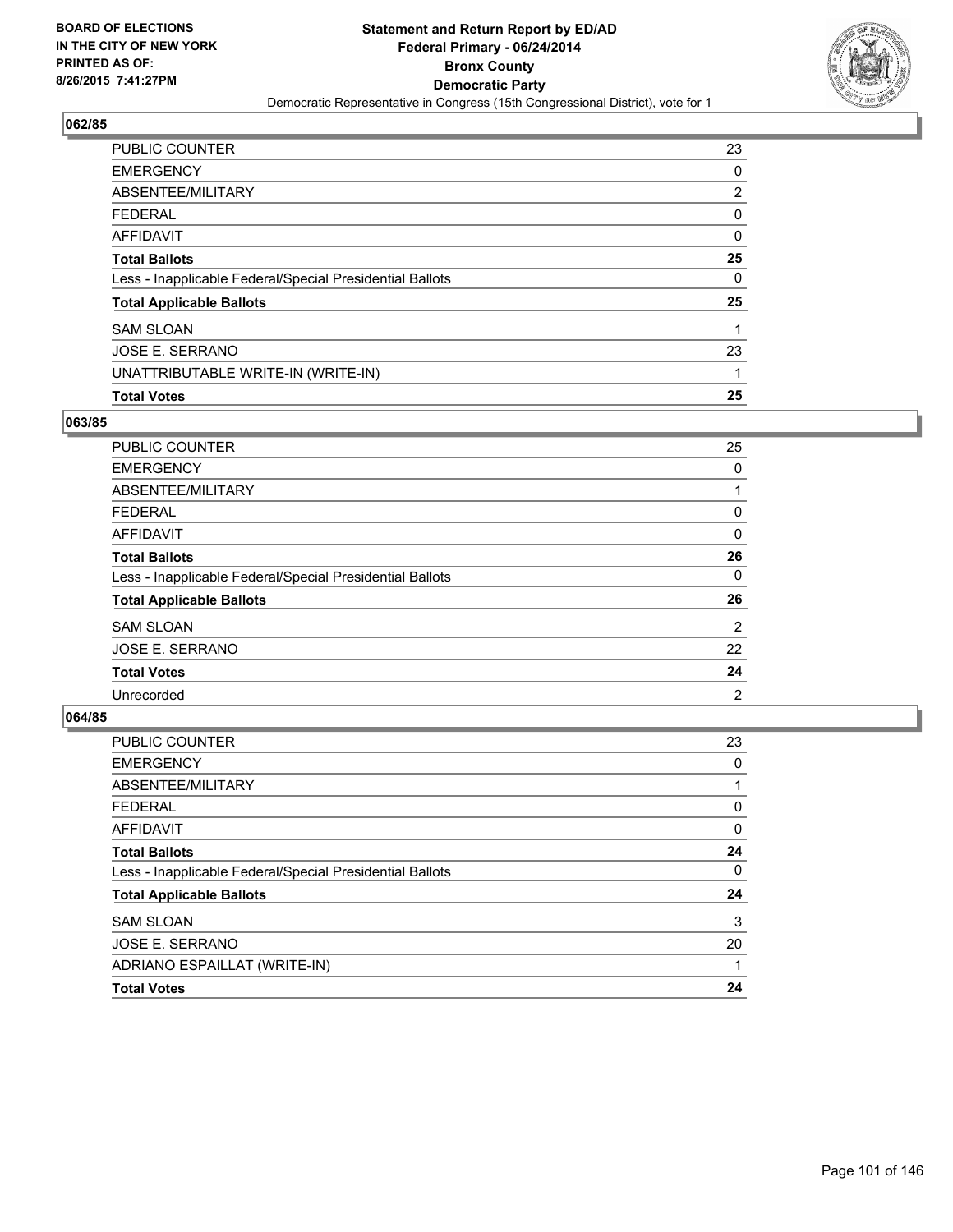

| <b>PUBLIC COUNTER</b>                                    | 29             |
|----------------------------------------------------------|----------------|
| <b>EMERGENCY</b>                                         | 0              |
| ABSENTEE/MILITARY                                        | 0              |
| <b>FEDERAL</b>                                           | 0              |
| <b>AFFIDAVIT</b>                                         | 0              |
| <b>Total Ballots</b>                                     | 29             |
| Less - Inapplicable Federal/Special Presidential Ballots | 0              |
| <b>Total Applicable Ballots</b>                          | 29             |
| <b>SAM SLOAN</b>                                         | $\overline{2}$ |
| JOSE E. SERRANO                                          | 25             |
| UNATTRIBUTABLE WRITE-IN (WRITE-IN)                       | 2              |
| <b>Total Votes</b>                                       | 29             |

### **066/85**

| PUBLIC COUNTER                                           | 19 |
|----------------------------------------------------------|----|
| <b>EMERGENCY</b>                                         | 0  |
| ABSENTEE/MILITARY                                        | 0  |
| <b>FEDERAL</b>                                           | 0  |
| AFFIDAVIT                                                |    |
| <b>Total Ballots</b>                                     | 20 |
| Less - Inapplicable Federal/Special Presidential Ballots | 0  |
| <b>Total Applicable Ballots</b>                          | 20 |
| <b>SAM SLOAN</b>                                         | 0  |
| <b>JOSE E. SERRANO</b>                                   | 20 |
| <b>Total Votes</b>                                       | 20 |
|                                                          |    |

| PUBLIC COUNTER                                           | 24       |
|----------------------------------------------------------|----------|
| <b>EMERGENCY</b>                                         | 0        |
| ABSENTEE/MILITARY                                        |          |
| <b>FEDERAL</b>                                           | 0        |
| AFFIDAVIT                                                | 0        |
| <b>Total Ballots</b>                                     | 25       |
| Less - Inapplicable Federal/Special Presidential Ballots | 0        |
| <b>Total Applicable Ballots</b>                          | 25       |
| <b>SAM SLOAN</b>                                         | $\Omega$ |
| JOSE E. SERRANO                                          | 25       |
| <b>Total Votes</b>                                       | 25       |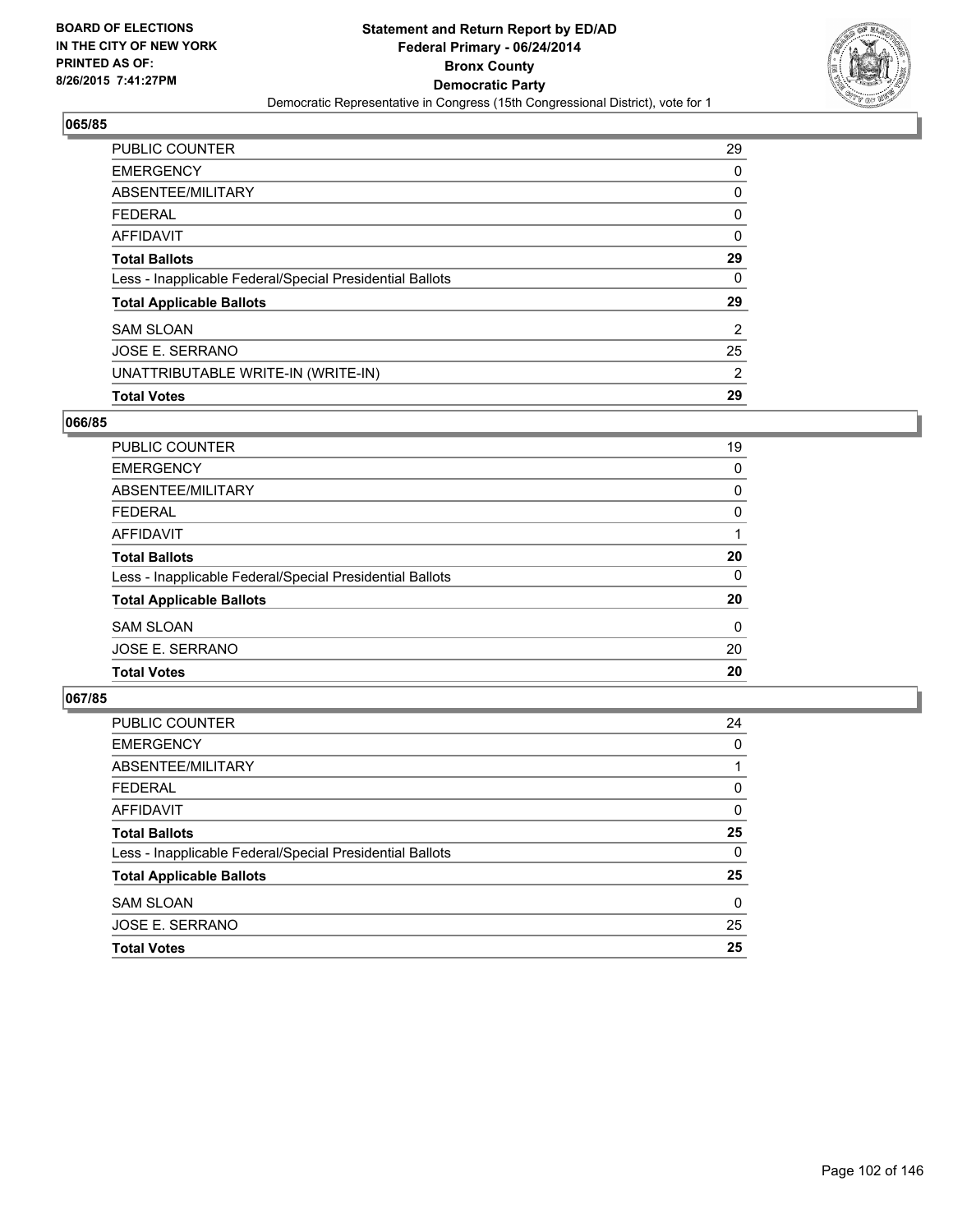

| <b>Total Votes</b>                                       | 53 |
|----------------------------------------------------------|----|
| UNATTRIBUTABLE WRITE-IN (WRITE-IN)                       | 2  |
| ADRIANO ESPAILLAT (WRITE-IN)                             | 2  |
| JOSE E. SERRANO                                          | 45 |
| <b>SAM SLOAN</b>                                         | 4  |
| <b>Total Applicable Ballots</b>                          | 53 |
| Less - Inapplicable Federal/Special Presidential Ballots | 0  |
| <b>Total Ballots</b>                                     | 53 |
| <b>AFFIDAVIT</b>                                         |    |
| <b>FEDERAL</b>                                           | 0  |
| ABSENTEE/MILITARY                                        | 4  |
| <b>EMERGENCY</b>                                         | 0  |
| <b>PUBLIC COUNTER</b>                                    | 48 |

#### **069/85**

| PUBLIC COUNTER                                           | 17 |
|----------------------------------------------------------|----|
| <b>EMERGENCY</b>                                         | 0  |
| ABSENTEE/MILITARY                                        |    |
| <b>FEDERAL</b>                                           | 0  |
| AFFIDAVIT                                                | 2  |
| <b>Total Ballots</b>                                     | 20 |
| Less - Inapplicable Federal/Special Presidential Ballots | 0  |
|                                                          | 20 |
| <b>Total Applicable Ballots</b>                          |    |
| <b>SAM SLOAN</b>                                         | 1  |
| JOSE E. SERRANO                                          | 16 |
| ADRIANO ESPAILLAT (WRITE-IN)                             |    |
| UNATTRIBUTABLE WRITE-IN (WRITE-IN)                       |    |
| <b>Total Votes</b>                                       | 19 |

# **070/85**

| PUBLIC COUNTER                                           | 17 |
|----------------------------------------------------------|----|
| EMERGENCY                                                | 0  |
| ABSENTEE/MILITARY                                        | 2  |
| FEDERAL                                                  | 0  |
| AFFIDAVIT                                                | 0  |
| <b>Total Ballots</b>                                     | 19 |
| Less - Inapplicable Federal/Special Presidential Ballots | 0  |
| <b>Total Applicable Ballots</b>                          | 19 |
| <b>SAM SLOAN</b>                                         |    |
| JOSE E. SERRANO                                          | 18 |
| Total Votes                                              | 19 |
|                                                          |    |

**071/85 COMBINED into: 027/85**

**072/85 COMBINED into: 073/84**

**073/85 COMBINED into: 073/84**

**074/85 COMBINED into: 073/84**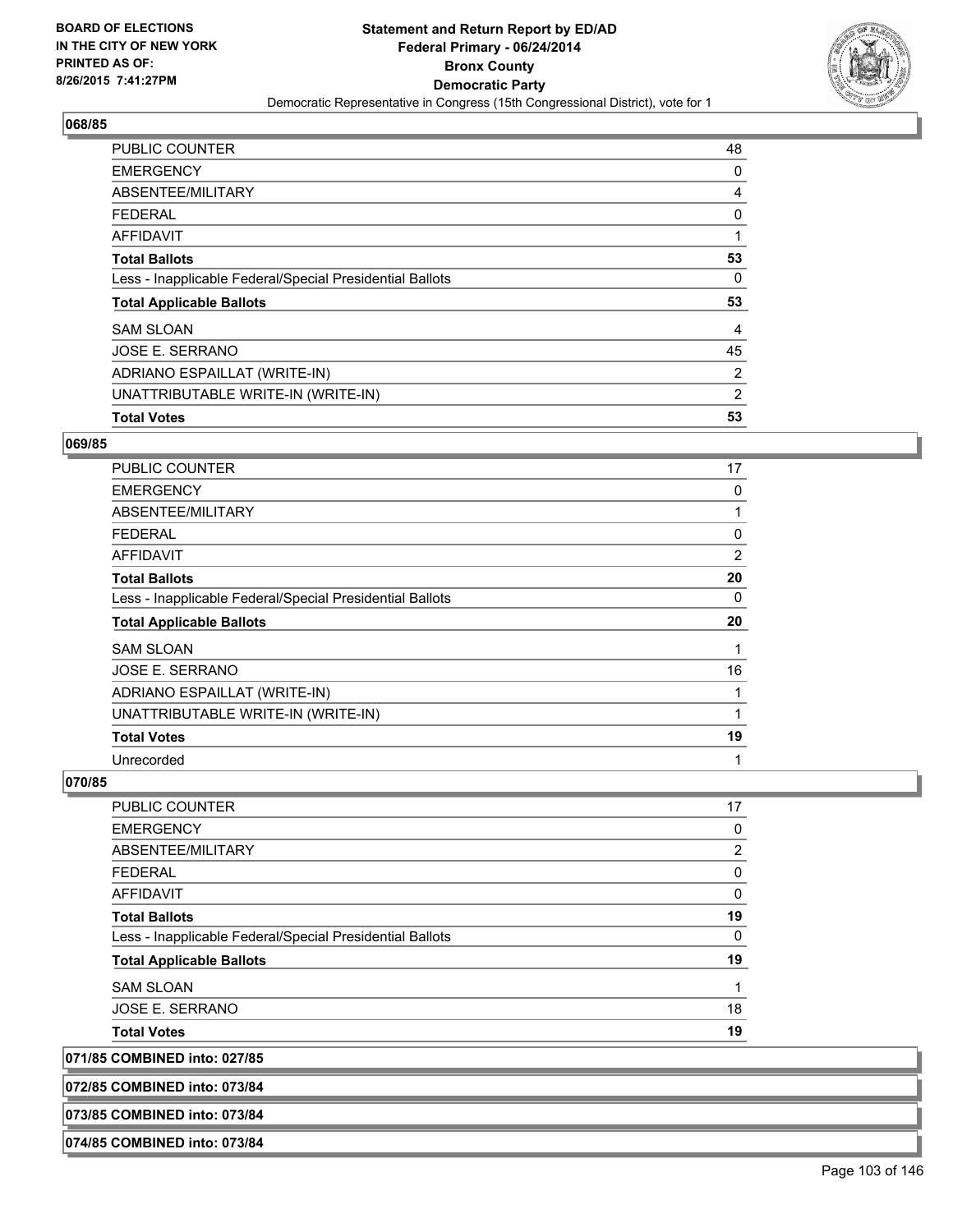

**075/85 COMBINED into: 073/84**

**076/85 COMBINED into: 022/84**

**077/85 COMBINED into: 073/84**

**078/85 COMBINED into: 073/84**

**079/85 COMBINED into: 073/84**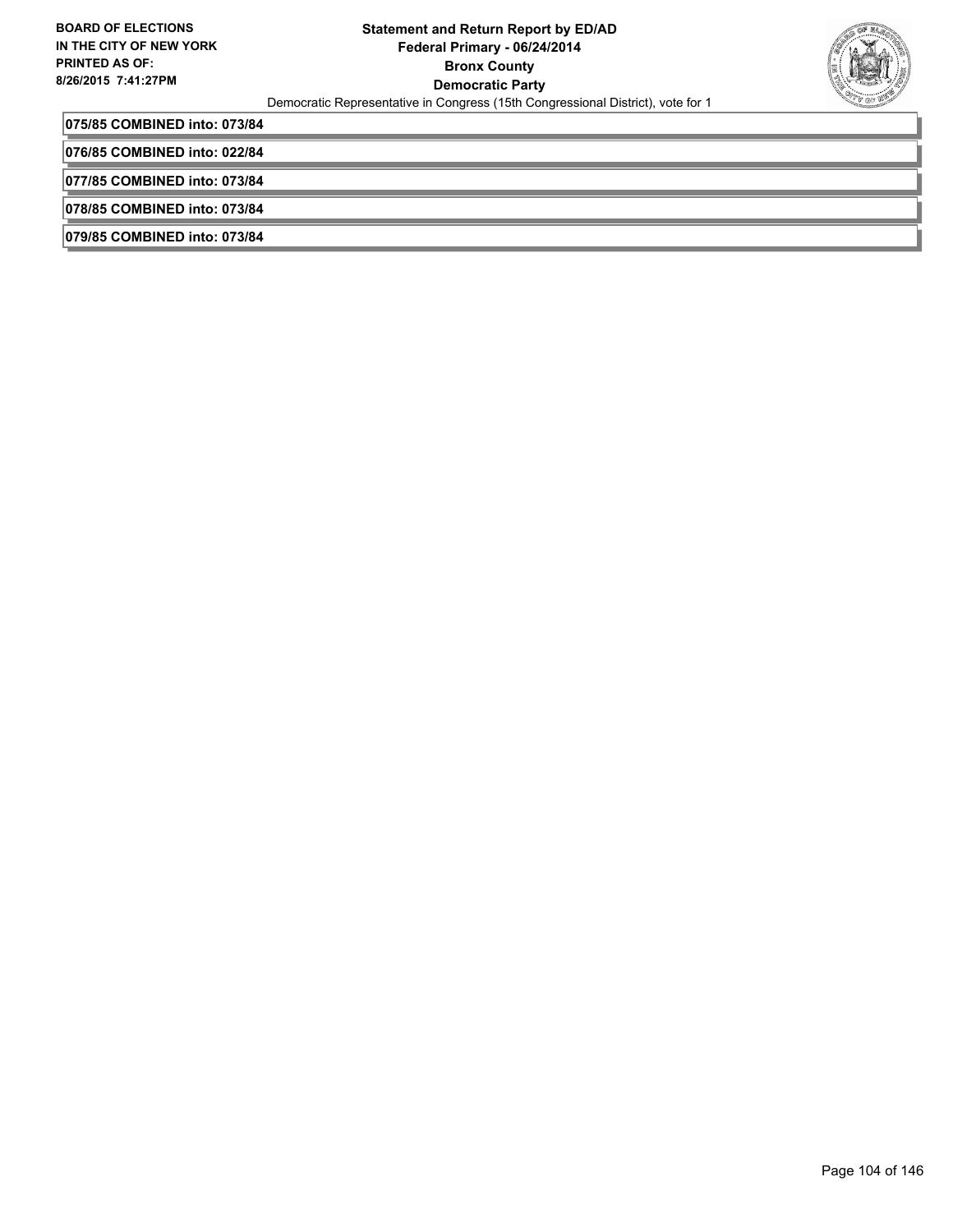

| <b>PUBLIC COUNTER</b>                                    | 46 |
|----------------------------------------------------------|----|
| <b>EMERGENCY</b>                                         | 0  |
| ABSENTEE/MILITARY                                        | 0  |
| <b>FEDERAL</b>                                           | 0  |
| <b>AFFIDAVIT</b>                                         | 0  |
| <b>Total Ballots</b>                                     | 46 |
| Less - Inapplicable Federal/Special Presidential Ballots | 0  |
| <b>Total Applicable Ballots</b>                          | 46 |
|                                                          |    |
| <b>SAM SLOAN</b>                                         | 1  |
| JOSE E. SERRANO                                          | 27 |
| ADRIANO ESPAILLAT (WRITE-IN)                             | 9  |
| CHARLES RANGEL (WRITE-IN)                                | 7  |
| UNATTRIBUTABLE WRITE-IN (WRITE-IN)                       | 2  |

### **002/86**

| <b>PUBLIC COUNTER</b>                                    | 31 |
|----------------------------------------------------------|----|
| <b>EMERGENCY</b>                                         | 0  |
| ABSENTEE/MILITARY                                        | 3  |
| <b>FEDERAL</b>                                           | 0  |
| AFFIDAVIT                                                | 0  |
| <b>Total Ballots</b>                                     | 34 |
| Less - Inapplicable Federal/Special Presidential Ballots | 0  |
| <b>Total Applicable Ballots</b>                          | 34 |
| <b>SAM SLOAN</b>                                         |    |
| JOSE E. SERRANO                                          | 26 |
| ADRIANO ESPAILLAT (WRITE-IN)                             | 6  |
| UNATTRIBUTABLE WRITE-IN (WRITE-IN)                       | 1  |
| <b>Total Votes</b>                                       | 34 |

| <b>PUBLIC COUNTER</b>                                    | 30 |
|----------------------------------------------------------|----|
| <b>EMERGENCY</b>                                         | 0  |
| ABSENTEE/MILITARY                                        | 1  |
| <b>FEDERAL</b>                                           | 0  |
| AFFIDAVIT                                                | 0  |
| <b>Total Ballots</b>                                     | 31 |
| Less - Inapplicable Federal/Special Presidential Ballots | 0  |
| <b>Total Applicable Ballots</b>                          | 31 |
| <b>SAM SLOAN</b>                                         | 3  |
| <b>JOSE E. SERRANO</b>                                   | 21 |
| ADRIANO ESPAILLAT (WRITE-IN)                             | 1  |
| UNATTRIBUTABLE WRITE-IN (WRITE-IN)                       | 3  |
| <b>Total Votes</b>                                       | 28 |
| Unrecorded                                               | 3  |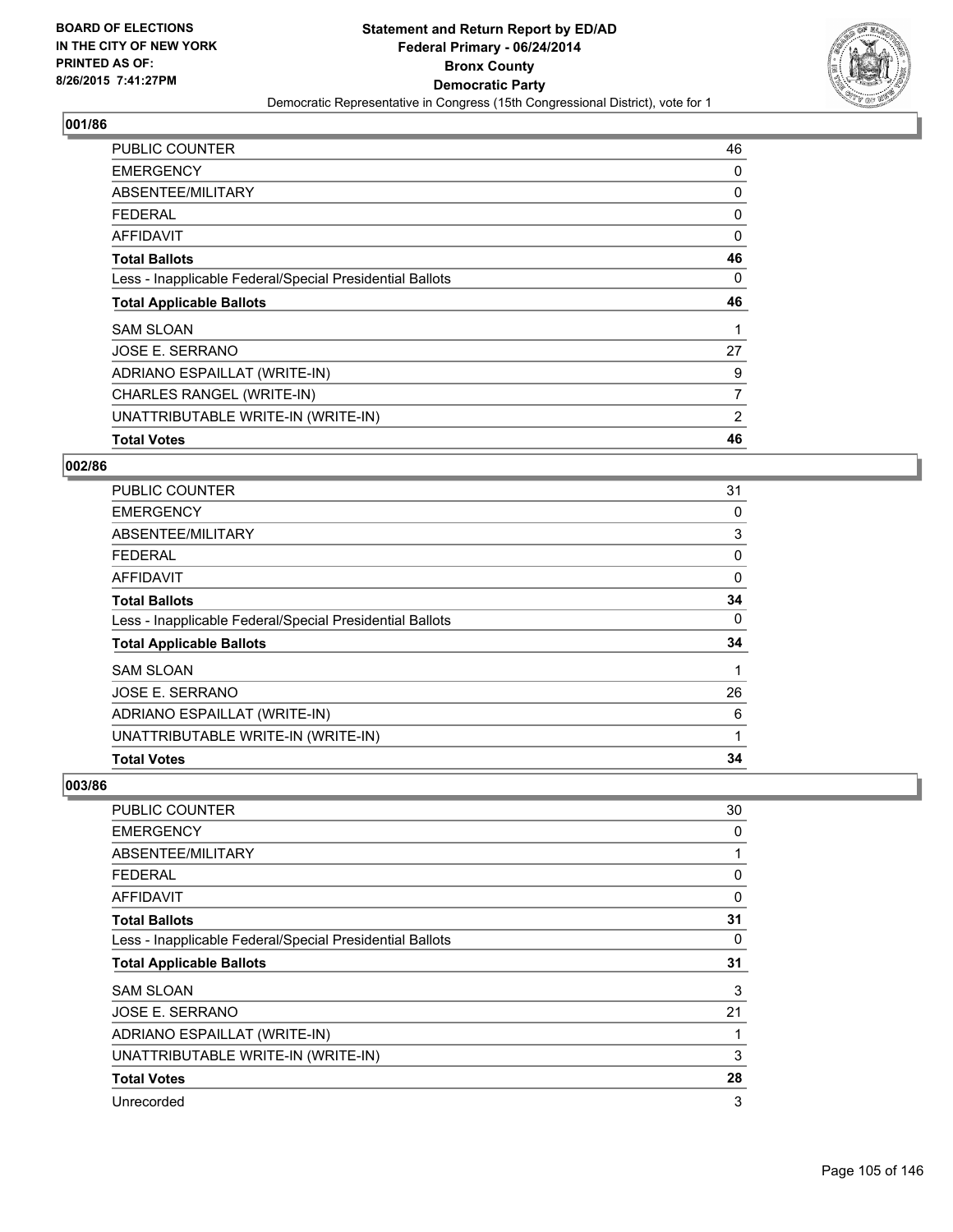

| <b>PUBLIC COUNTER</b>                                    | 12 <sup>°</sup> |
|----------------------------------------------------------|-----------------|
| <b>EMERGENCY</b>                                         | 0               |
| ABSENTEE/MILITARY                                        | 0               |
| <b>FEDERAL</b>                                           | 0               |
| <b>AFFIDAVIT</b>                                         | 3               |
| <b>Total Ballots</b>                                     | 15              |
| Less - Inapplicable Federal/Special Presidential Ballots | 0               |
| <b>Total Applicable Ballots</b>                          | 15              |
| <b>SAM SLOAN</b>                                         | 0               |
| JOSE E. SERRANO                                          | 12              |
| ADRIANO ESPAILLAT (WRITE-IN)                             | 2               |
| <b>Total Votes</b>                                       | 14              |
| Unrecorded                                               | 1               |

#### **005/86**

| PUBLIC COUNTER                                           | 27             |
|----------------------------------------------------------|----------------|
| <b>EMERGENCY</b>                                         | 0              |
| <b>ABSENTEE/MILITARY</b>                                 | 0              |
| FEDERAL                                                  | 0              |
| <b>AFFIDAVIT</b>                                         | 1              |
| <b>Total Ballots</b>                                     | 28             |
| Less - Inapplicable Federal/Special Presidential Ballots | 0              |
| <b>Total Applicable Ballots</b>                          | 28             |
| <b>SAM SLOAN</b>                                         |                |
| JOSE E. SERRANO                                          | 21             |
| ANDRIANO ESPAILLAT (WRITE-IN)                            | 2              |
| CHARLES RANGEL (WRITE-IN)                                | 1              |
| MICHAEL WALDRON (WRITE-IN)                               | $\overline{2}$ |
| <b>Total Votes</b>                                       | 27             |
| Unrecorded                                               | 1              |

| <b>PUBLIC COUNTER</b>                                    | 17             |
|----------------------------------------------------------|----------------|
| <b>EMERGENCY</b>                                         | 0              |
| ABSENTEE/MILITARY                                        |                |
| <b>FEDERAL</b>                                           | 0              |
| AFFIDAVIT                                                | 0              |
| <b>Total Ballots</b>                                     | 18             |
| Less - Inapplicable Federal/Special Presidential Ballots | 0              |
| <b>Total Applicable Ballots</b>                          | 18             |
| <b>SAM SLOAN</b>                                         | $\overline{2}$ |
| JOSE E. SERRANO                                          | 15             |
| UNATTRIBUTABLE WRITE-IN (WRITE-IN)                       |                |
| <b>Total Votes</b>                                       | 18             |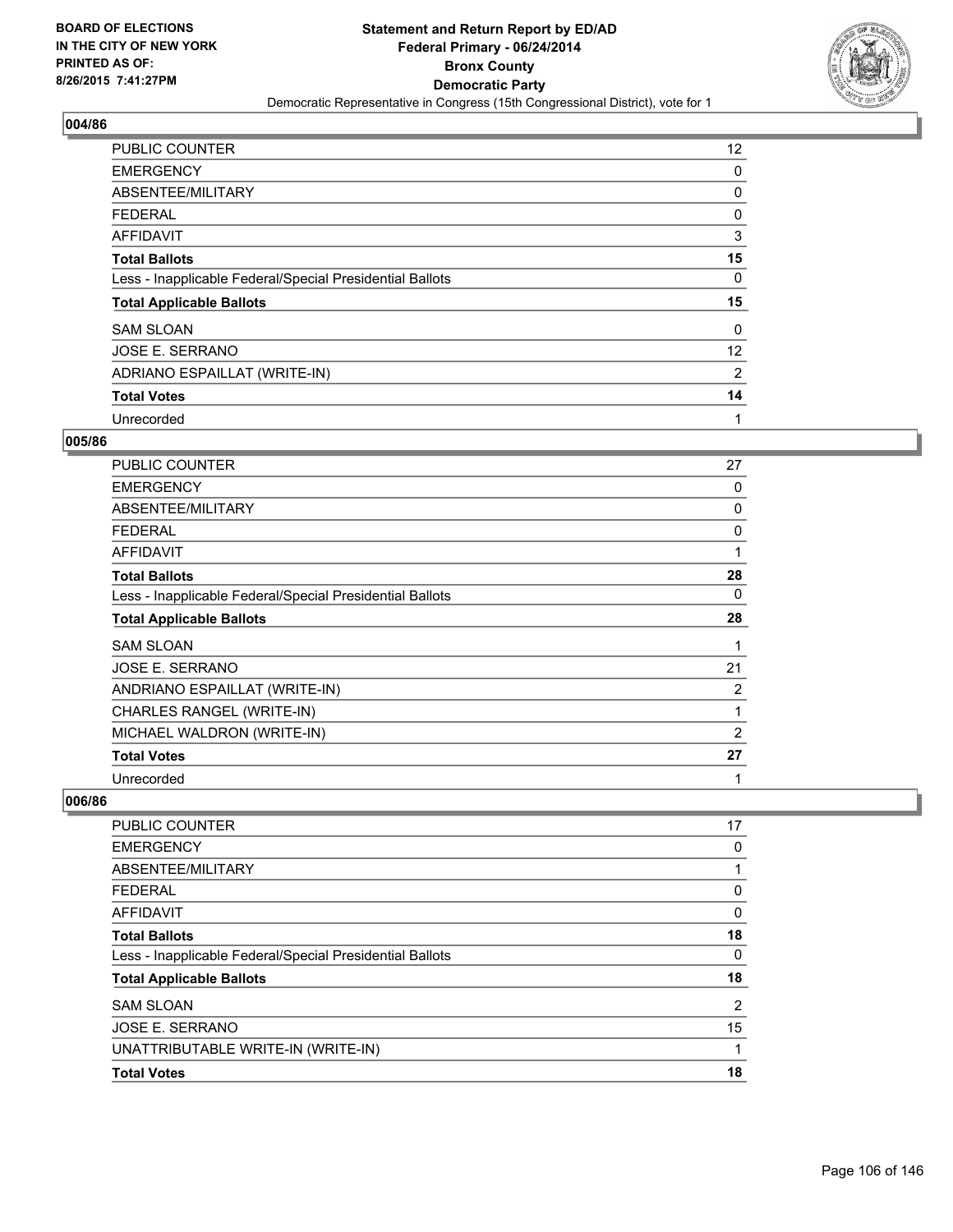

| <b>PUBLIC COUNTER</b>                                    | 50 |
|----------------------------------------------------------|----|
| <b>EMERGENCY</b>                                         | 0  |
| ABSENTEE/MILITARY                                        | 0  |
| <b>FEDERAL</b>                                           | 0  |
| AFFIDAVIT                                                | 0  |
| <b>Total Ballots</b>                                     | 50 |
| Less - Inapplicable Federal/Special Presidential Ballots | 0  |
| <b>Total Applicable Ballots</b>                          | 50 |
| <b>SAM SLOAN</b>                                         | 3  |
| JOSE E. SERRANO                                          | 38 |
| ADRIANO ESPAILLAT (WRITE-IN)                             | 7  |
| CHARLES RANGEL (WRITE-IN)                                | 1  |
| UNATTRIBUTABLE WRITE-IN (WRITE-IN)                       | 1  |
| <b>Total Votes</b>                                       | 50 |

| <b>PUBLIC COUNTER</b>                                    | 46 |
|----------------------------------------------------------|----|
| <b>EMERGENCY</b>                                         | 0  |
| ABSENTEE/MILITARY                                        | 0  |
| <b>FEDERAL</b>                                           | 0  |
| <b>AFFIDAVIT</b>                                         | 0  |
| <b>Total Ballots</b>                                     | 46 |
| Less - Inapplicable Federal/Special Presidential Ballots | 0  |
| <b>Total Applicable Ballots</b>                          | 46 |
| <b>SAM SLOAN</b>                                         | 2  |
| JOSE E. SERRANO                                          | 26 |
| ADRIANO ESPAILLAT (WRITE-IN)                             | 1  |
| CHARLES RANGEL (WRITE-IN)                                | 2  |
| JOSE P SERRANO (WRITE-IN)                                | 1  |
| MICHAEL WALDRON (WRITE-IN)                               | 1  |
| UNATTRIBUTABLE WRITE-IN (WRITE-IN)                       | 1  |
| <b>Total Votes</b>                                       | 34 |
| Unrecorded                                               | 12 |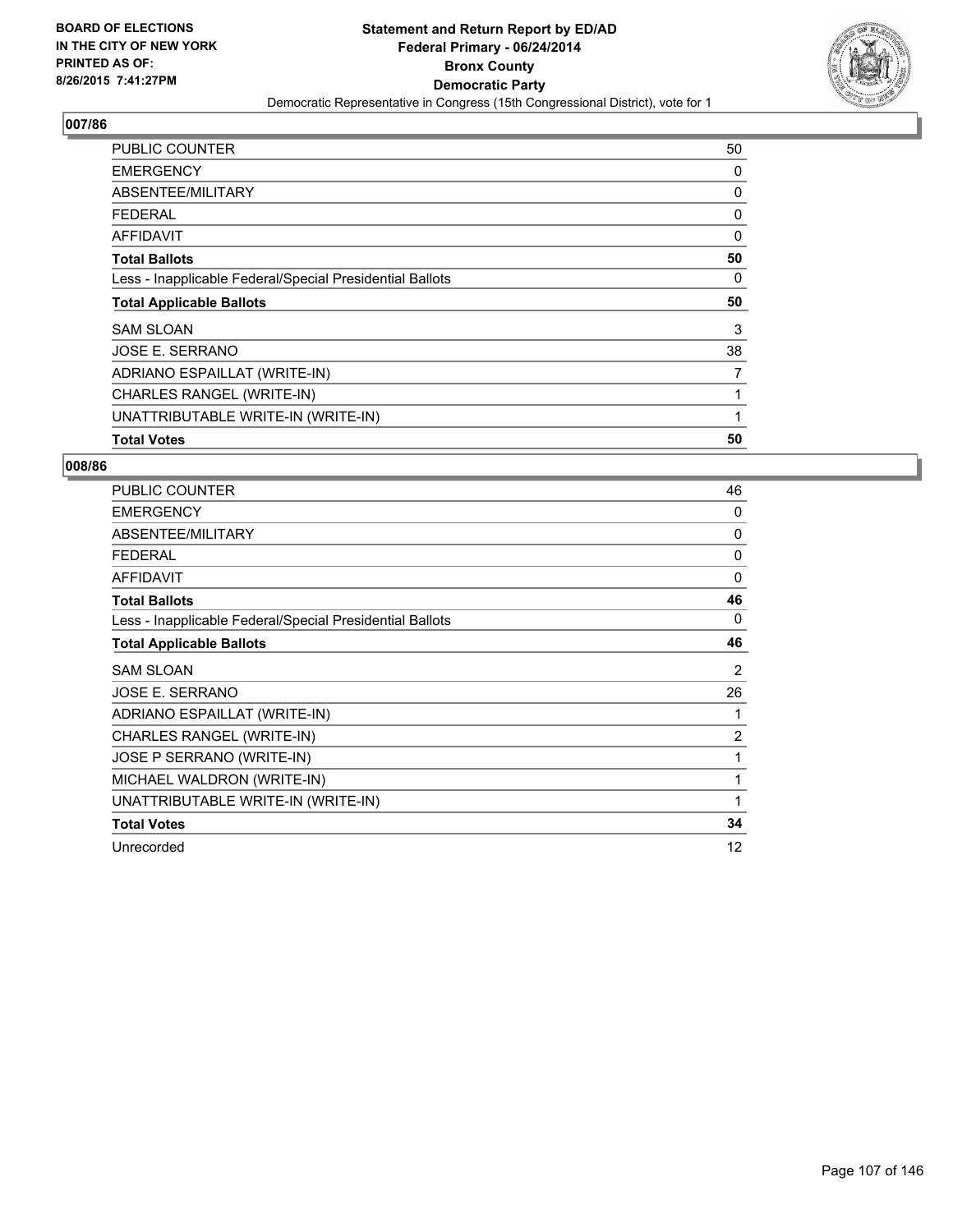

| <b>PUBLIC COUNTER</b>                                    | 32 |
|----------------------------------------------------------|----|
| <b>EMERGENCY</b>                                         | 0  |
| ABSENTEE/MILITARY                                        |    |
| <b>FEDERAL</b>                                           | 0  |
| AFFIDAVIT                                                | 0  |
| <b>Total Ballots</b>                                     | 33 |
| Less - Inapplicable Federal/Special Presidential Ballots | 0  |
|                                                          |    |
| <b>Total Applicable Ballots</b>                          | 33 |
| <b>SAM SLOAN</b>                                         | 2  |
| JOSE E. SERRANO                                          | 21 |
| ADRIANO ESPAILLAT (WRITE-IN)                             | 8  |
| CHARLES RANGEL (WRITE-IN)                                | 1  |
| <b>Total Votes</b>                                       | 32 |

# **010/86**

| <b>PUBLIC COUNTER</b>                                    | 13 |
|----------------------------------------------------------|----|
| <b>EMERGENCY</b>                                         | 0  |
| ABSENTEE/MILITARY                                        | 0  |
| <b>FEDERAL</b>                                           | 0  |
| <b>AFFIDAVIT</b>                                         | 2  |
| <b>Total Ballots</b>                                     | 15 |
| Less - Inapplicable Federal/Special Presidential Ballots | 0  |
| <b>Total Applicable Ballots</b>                          | 15 |
| <b>SAM SLOAN</b>                                         | 0  |
| JOSE E. SERRANO                                          | 6  |
| ADRIANO ESPAILLAT (WRITE-IN)                             | 3  |
| CHARLES RANGEL (WRITE-IN)                                | 6  |
| <b>Total Votes</b>                                       | 15 |

| <b>PUBLIC COUNTER</b>                                    | 44 |
|----------------------------------------------------------|----|
| <b>EMERGENCY</b>                                         | 0  |
| ABSENTEE/MILITARY                                        | 1  |
| FEDERAL                                                  | 0  |
| AFFIDAVIT                                                | 1  |
| <b>Total Ballots</b>                                     | 46 |
| Less - Inapplicable Federal/Special Presidential Ballots | 0  |
| <b>Total Applicable Ballots</b>                          | 46 |
| <b>SAM SLOAN</b>                                         | 3  |
| JOSE E. SERRANO                                          | 32 |
| ADRIANO ESPAILLAT (WRITE-IN)                             | 1  |
| CHARLES RANGEL (WRITE-IN)                                | 4  |
| FERNANDO CABRERA (WRITE-IN)                              | 1  |
| UNATTRIBUTABLE WRITE-IN (WRITE-IN)                       | 4  |
| <b>Total Votes</b>                                       | 45 |
| Unrecorded                                               | 1  |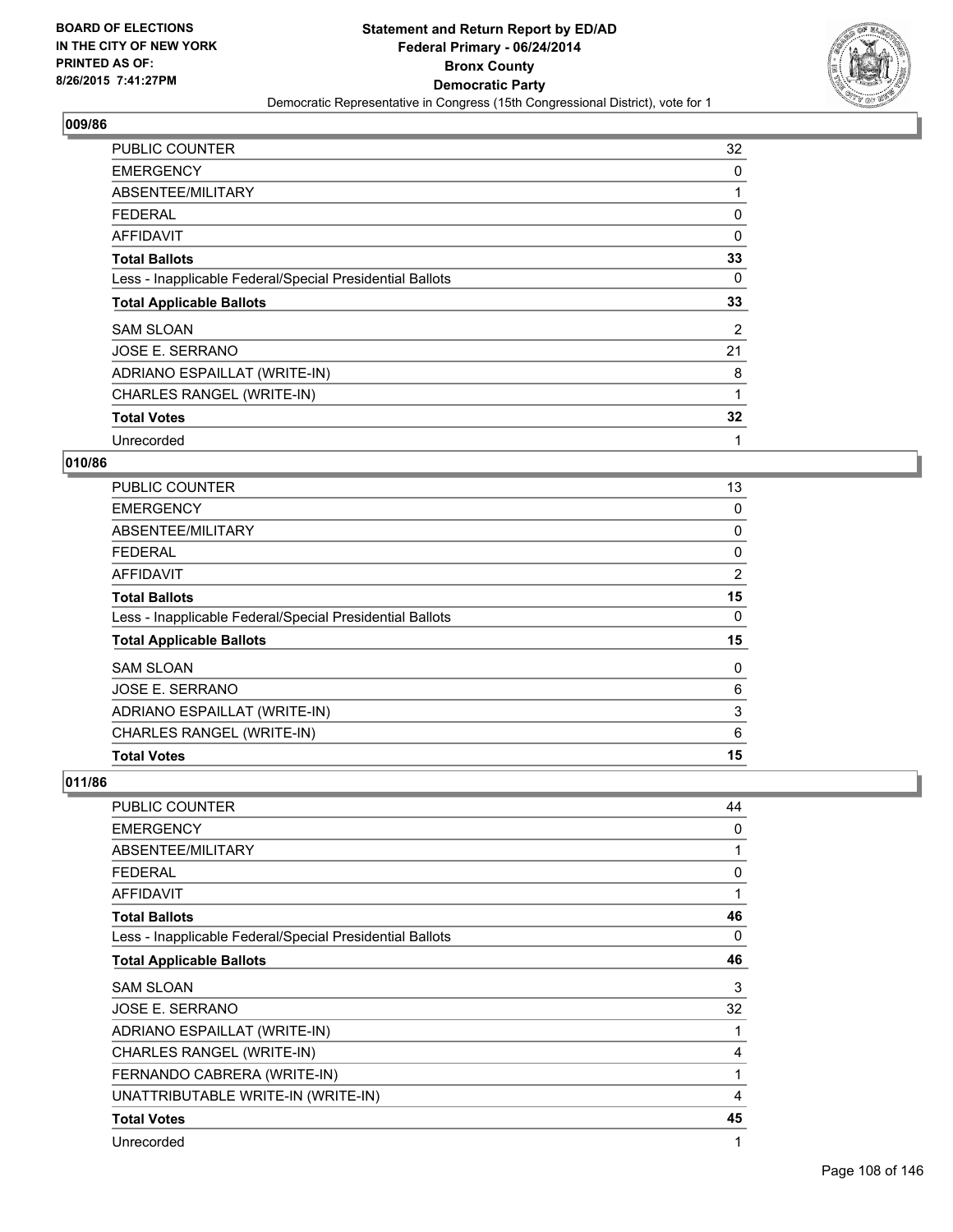

| <b>PUBLIC COUNTER</b>                                    | 54 |
|----------------------------------------------------------|----|
| <b>EMERGENCY</b>                                         | 0  |
| ABSENTEE/MILITARY                                        | 1  |
| <b>FEDERAL</b>                                           | 0  |
| AFFIDAVIT                                                | 0  |
| <b>Total Ballots</b>                                     | 55 |
| Less - Inapplicable Federal/Special Presidential Ballots | 0  |
| <b>Total Applicable Ballots</b>                          | 55 |
| <b>SAM SLOAN</b>                                         | 2  |
| JOSE E. SERRANO                                          | 33 |
| ADRIANO ESPAILLAT (WRITE-IN)                             | 2  |
| CHARLES RANGEL (WRITE-IN)                                | 4  |
| UNATTRIBUTABLE WRITE-IN (WRITE-IN)                       | 4  |
| <b>Total Votes</b>                                       | 45 |
| Unrecorded                                               | 10 |

# **013/86**

| PUBLIC COUNTER                                           | 34 |
|----------------------------------------------------------|----|
| <b>EMERGENCY</b>                                         | 0  |
| ABSENTEE/MILITARY                                        | 0  |
| <b>FEDERAL</b>                                           | 0  |
| AFFIDAVIT                                                | 1  |
| <b>Total Ballots</b>                                     | 35 |
| Less - Inapplicable Federal/Special Presidential Ballots | 0  |
| <b>Total Applicable Ballots</b>                          | 35 |
| <b>SAM SLOAN</b>                                         | 3  |
| <b>JOSE E. SERRANO</b>                                   | 23 |
| ADRIANO ESPAILLAT (WRITE-IN)                             | 5  |
| CHARLES RANGEL (WRITE-IN)                                | 1  |
| MICHAEL WALDRON (WRITE-IN)                               | 3  |
| <b>Total Votes</b>                                       | 35 |

| <b>PUBLIC COUNTER</b>                                    | 54             |
|----------------------------------------------------------|----------------|
| <b>EMERGENCY</b>                                         | 0              |
| ABSENTEE/MILITARY                                        | 0              |
| <b>FEDERAL</b>                                           | 0              |
| AFFIDAVIT                                                | $\overline{2}$ |
| <b>Total Ballots</b>                                     | 56             |
| Less - Inapplicable Federal/Special Presidential Ballots | 0              |
| <b>Total Applicable Ballots</b>                          | 56             |
| <b>SAM SLOAN</b>                                         | 4              |
| JOSE E. SERRANO                                          | 47             |
| ADRIANO ESPAILLAT (WRITE-IN)                             | 3              |
| CHARLES RANGEL (WRITE-IN)                                | 2              |
| <b>Total Votes</b>                                       | 56             |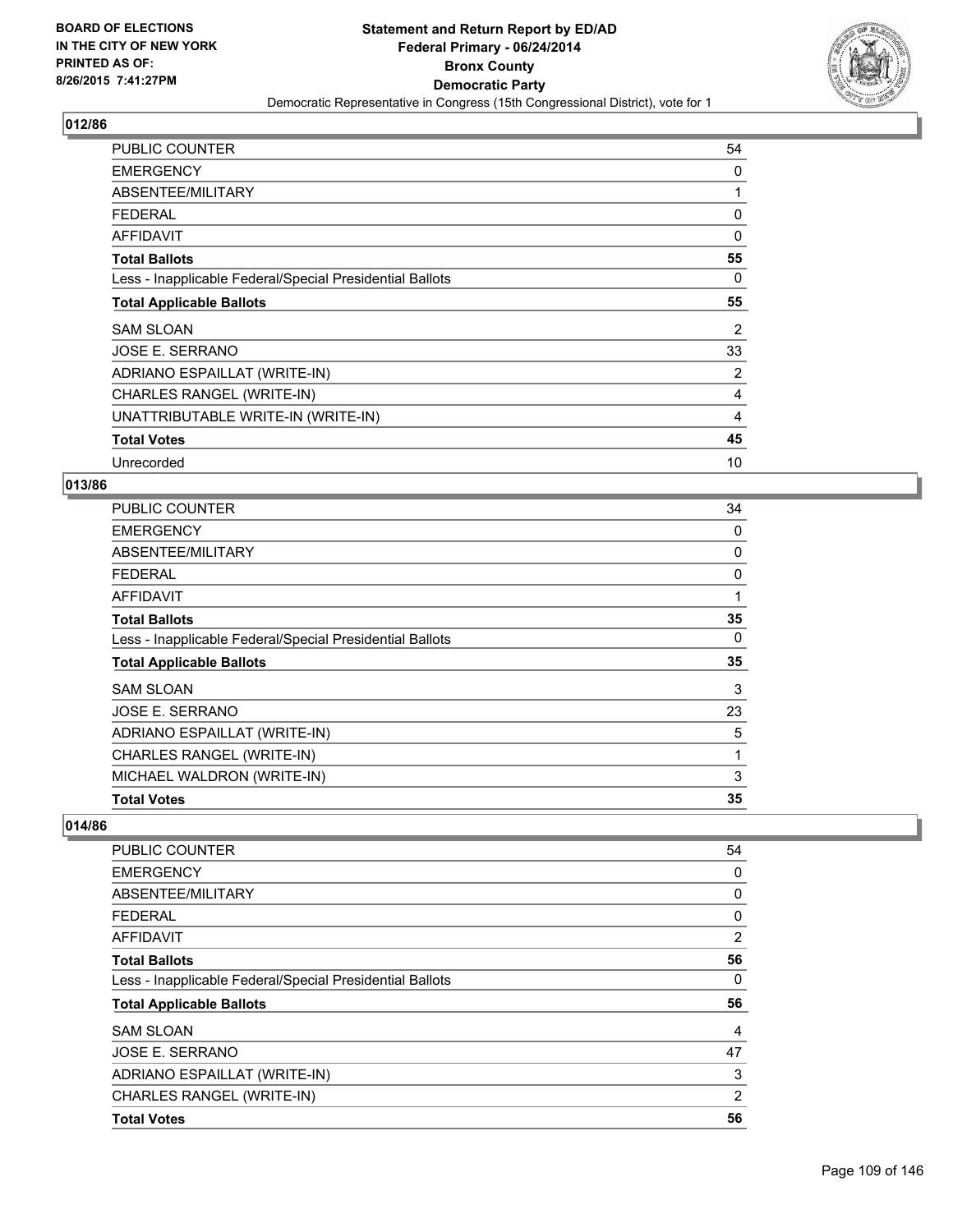

| <b>PUBLIC COUNTER</b>                                    | 39 |
|----------------------------------------------------------|----|
| <b>EMERGENCY</b>                                         | 0  |
| ABSENTEE/MILITARY                                        | 0  |
| <b>FEDERAL</b>                                           | 0  |
| <b>AFFIDAVIT</b>                                         | 1  |
| <b>Total Ballots</b>                                     | 40 |
| Less - Inapplicable Federal/Special Presidential Ballots | 0  |
| <b>Total Applicable Ballots</b>                          | 40 |
| <b>SAM SLOAN</b>                                         | 1  |
| JOSE E. SERRANO                                          | 20 |
| ADRIANO ESPAILLAT (WRITE-IN)                             | 6  |
| CHARLES RANGEL (WRITE-IN)                                | 10 |
| CHARLIE RANGER (WRITE-IN)                                | 1  |
| UNATTRIBUTABLE WRITE-IN (WRITE-IN)                       | 1  |
| <b>Total Votes</b>                                       | 39 |
| Unrecorded                                               | 1  |

| <b>PUBLIC COUNTER</b>                                    | 59             |
|----------------------------------------------------------|----------------|
| <b>EMERGENCY</b>                                         | 0              |
| ABSENTEE/MILITARY                                        | 0              |
| <b>FEDERAL</b>                                           | 2              |
| AFFIDAVIT                                                | 0              |
| <b>Total Ballots</b>                                     | 61             |
| Less - Inapplicable Federal/Special Presidential Ballots | 0              |
| <b>Total Applicable Ballots</b>                          | 61             |
| <b>SAM SLOAN</b>                                         | $\overline{2}$ |
| JOSE E. SERRANO                                          | 46             |
| ADRIANO ESPAILLAT (WRITE-IN)                             | 5              |
| CHARLES RANGEL (WRITE-IN)                                | 3              |
| MICHAEL WALROND (WRITE-IN)                               | 1              |
| UNATTRIBUTABLE WRITE-IN (WRITE-IN)                       | 4              |
| <b>Total Votes</b>                                       | 61             |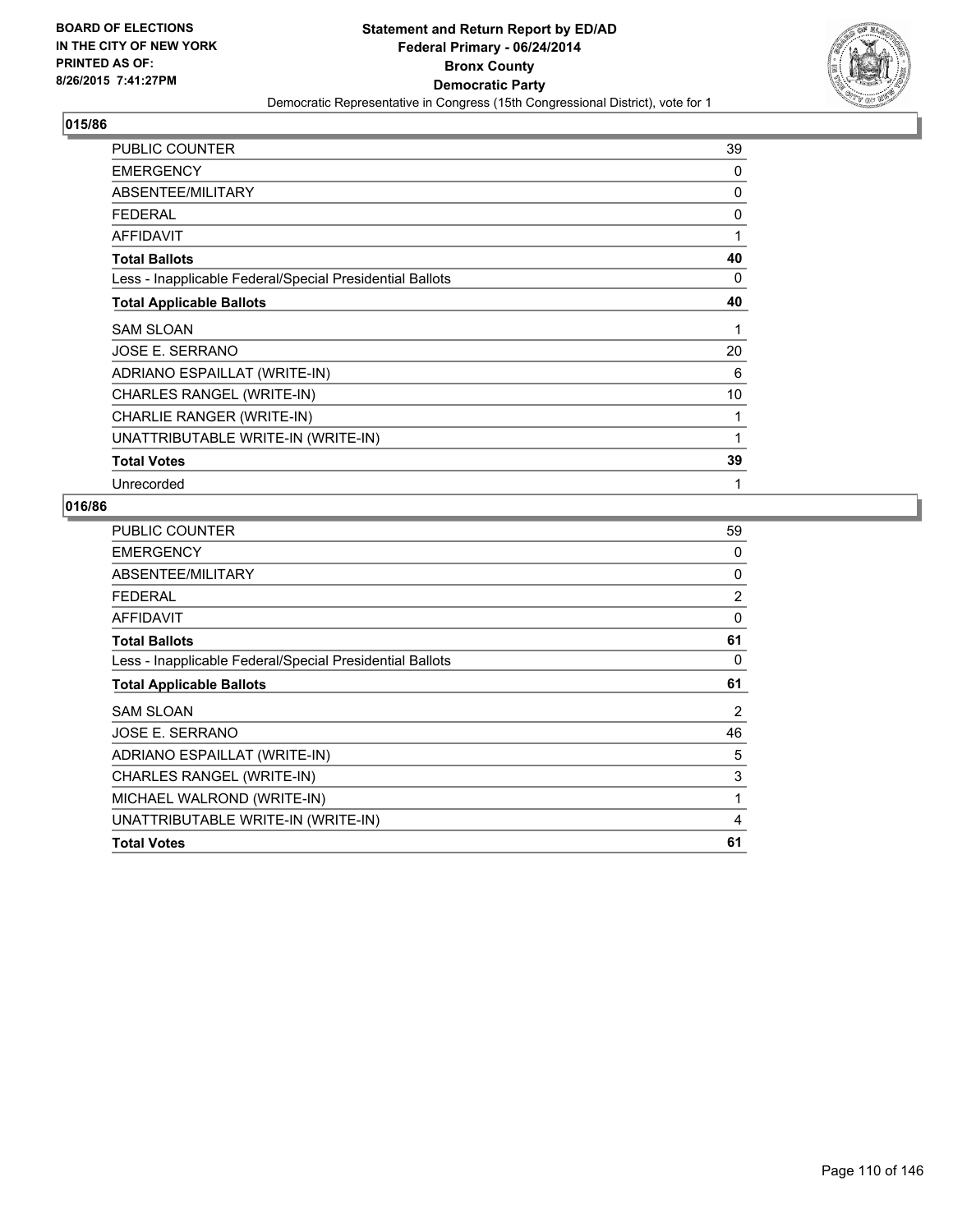

| <b>PUBLIC COUNTER</b>                                    | 63 |
|----------------------------------------------------------|----|
| <b>EMERGENCY</b>                                         | 0  |
| ABSENTEE/MILITARY                                        | 1  |
| <b>FEDERAL</b>                                           | 0  |
| <b>AFFIDAVIT</b>                                         | 0  |
| <b>Total Ballots</b>                                     | 64 |
| Less - Inapplicable Federal/Special Presidential Ballots | 0  |
| <b>Total Applicable Ballots</b>                          | 64 |
|                                                          |    |
| <b>SAM SLOAN</b>                                         | 3  |
| JOSE E. SERRANO                                          | 46 |
| ADRIANO ESPAILLAT (WRITE-IN)                             | 13 |
| UNATTRIBUTABLE WRITE-IN (WRITE-IN)                       | 1  |
| VICTOR PICHARDO (WRITE-IN)                               | 1  |

# **021/86**

| <b>PUBLIC COUNTER</b>                                    | 0 |
|----------------------------------------------------------|---|
| <b>EMERGENCY</b>                                         | 0 |
| ABSENTEE/MILITARY                                        | 0 |
| <b>FEDERAL</b>                                           | 0 |
| <b>AFFIDAVIT</b>                                         | 0 |
| <b>Total Ballots</b>                                     | 0 |
| Less - Inapplicable Federal/Special Presidential Ballots | 0 |
| <b>Total Applicable Ballots</b>                          | 0 |
| <b>SAM SLOAN</b>                                         | 0 |
| <b>JOSE E. SERRANO</b>                                   | 0 |
| <b>Total Votes</b>                                       | 0 |

| <b>PUBLIC COUNTER</b>                                    | 70 |
|----------------------------------------------------------|----|
| <b>EMERGENCY</b>                                         | 0  |
| ABSENTEE/MILITARY                                        | 0  |
| <b>FEDERAL</b>                                           | 1  |
| <b>AFFIDAVIT</b>                                         | 3  |
| <b>Total Ballots</b>                                     | 74 |
| Less - Inapplicable Federal/Special Presidential Ballots | 0  |
| <b>Total Applicable Ballots</b>                          | 74 |
| <b>SAM SLOAN</b>                                         | 4  |
| JOSE E. SERRANO                                          | 50 |
| ADRIANO ESPAILLAT (WRITE-IN)                             | 11 |
| CHARLES RANGEL (WRITE-IN)                                | 3  |
| UNATTRIBUTABLE WRITE-IN (WRITE-IN)                       | 2  |
| <b>Total Votes</b>                                       | 70 |
| Unrecorded                                               | 4  |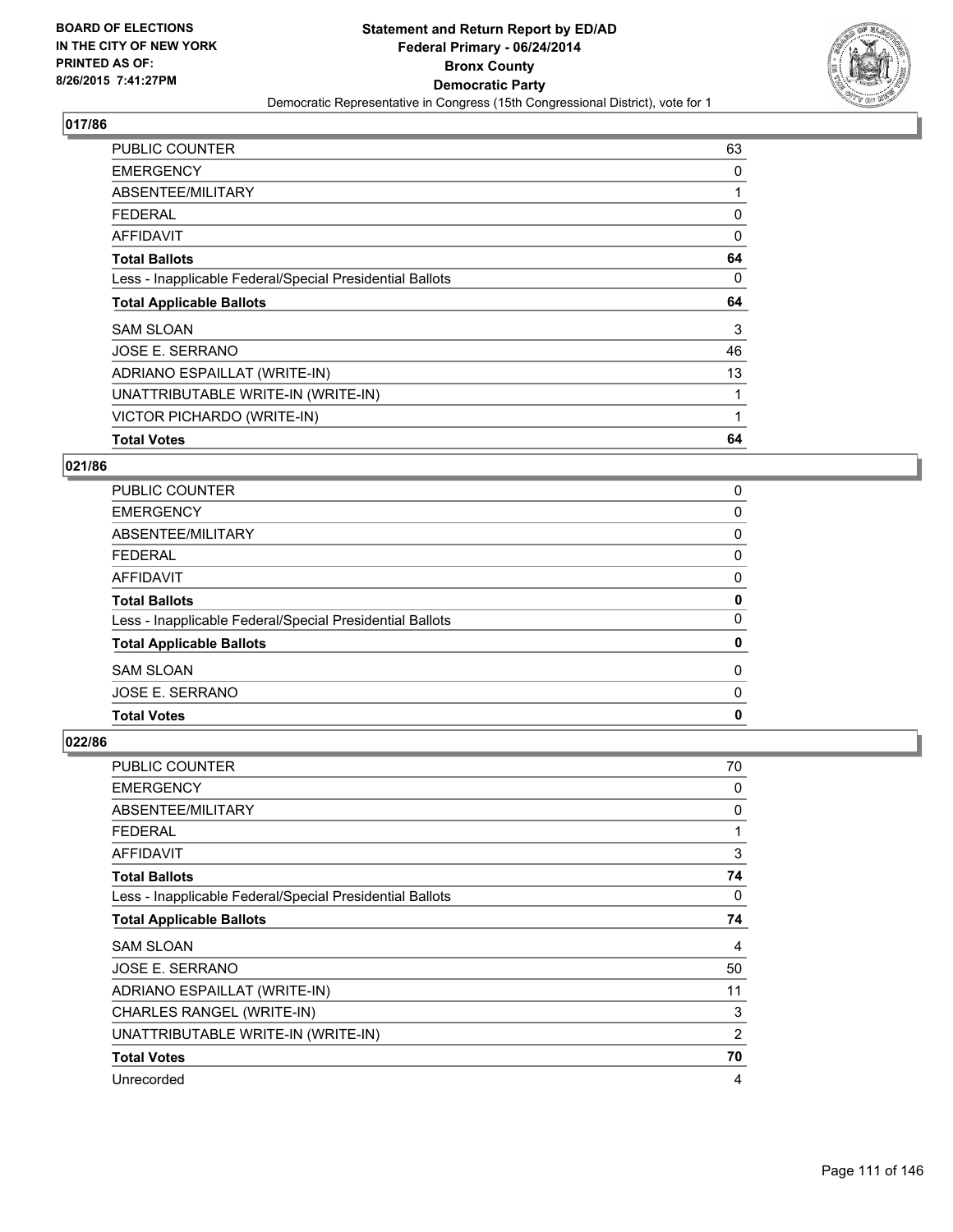

| <b>PUBLIC COUNTER</b>                                    | 50 |
|----------------------------------------------------------|----|
| <b>EMERGENCY</b>                                         | 0  |
| ABSENTEE/MILITARY                                        |    |
| <b>FEDERAL</b>                                           | 0  |
| <b>AFFIDAVIT</b>                                         | 1  |
| <b>Total Ballots</b>                                     | 52 |
| Less - Inapplicable Federal/Special Presidential Ballots | 0  |
| <b>Total Applicable Ballots</b>                          | 52 |
| <b>SAM SLOAN</b>                                         | 3  |
| <b>JOSE E. SERRANO</b>                                   | 39 |
| ADRIANO ESPAILLAT (WRITE-IN)                             | 5  |
| CHARLES RANGEL (WRITE-IN)                                | 4  |
| MICHAEL WALDROND (WRITE-IN)                              | 1  |
| <b>Total Votes</b>                                       | 52 |

| <b>PUBLIC COUNTER</b>                                    | 46 |
|----------------------------------------------------------|----|
| <b>EMERGENCY</b>                                         | 0  |
| ABSENTEE/MILITARY                                        | 0  |
| <b>FEDERAL</b>                                           | 1  |
| <b>AFFIDAVIT</b>                                         | 0  |
| <b>Total Ballots</b>                                     | 47 |
| Less - Inapplicable Federal/Special Presidential Ballots | 0  |
| <b>Total Applicable Ballots</b>                          | 47 |
| <b>SAM SLOAN</b>                                         | 1  |
| JOSE E. SERRANO                                          | 30 |
| ADRIANO ESPAILLAT (WRITE-IN)                             | 11 |
| CHARLES RANGEL (WRITE-IN)                                | 2  |
| MICHAEL WALDROND (WRITE-IN)                              | 1  |
| UNATTRIBUTABLE WRITE-IN (WRITE-IN)                       | 1  |
| YOLANDA GARCIA (WRITE-IN)                                | 1  |
| <b>Total Votes</b>                                       | 47 |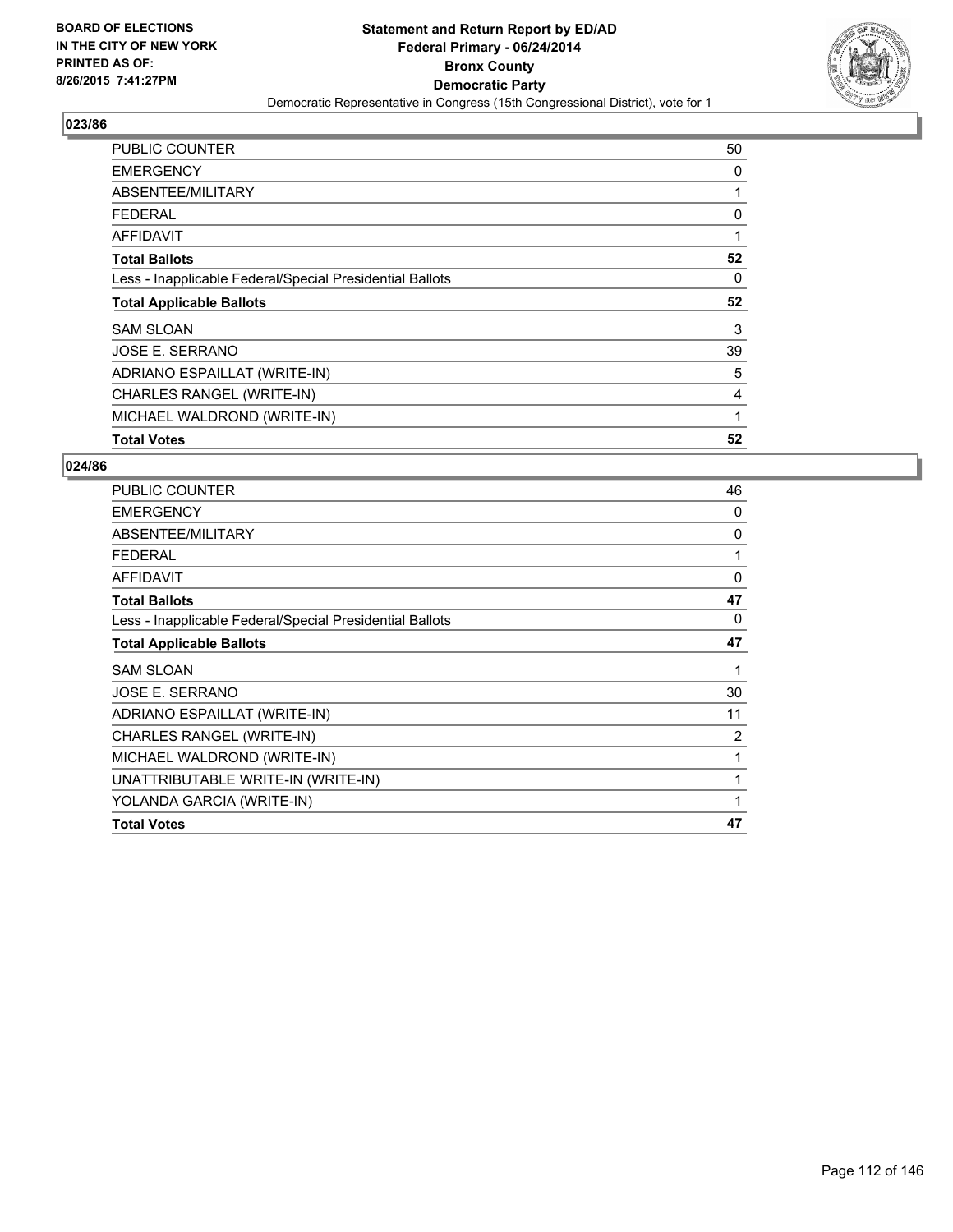

| <b>PUBLIC COUNTER</b>                                    | 34 |
|----------------------------------------------------------|----|
| <b>EMERGENCY</b>                                         | 0  |
| ABSENTEE/MILITARY                                        | 0  |
| FEDERAL                                                  | 1  |
| <b>AFFIDAVIT</b>                                         | 0  |
| <b>Total Ballots</b>                                     | 35 |
| Less - Inapplicable Federal/Special Presidential Ballots | 0  |
| <b>Total Applicable Ballots</b>                          | 35 |
| <b>SAM SLOAN</b>                                         | 4  |
| JOSE E. SERRANO                                          | 23 |
| ADRIANO ESPAILLAT (WRITE-IN)                             | 3  |
| CHARLES RANGEL (WRITE-IN)                                | 1  |
| MICHAEL WALROND (WRITE-IN)                               | 3  |
| UNATTRIBUTABLE WRITE-IN (WRITE-IN)                       | 1  |
| <b>Total Votes</b>                                       | 35 |

| PUBLIC COUNTER                                           | 45 |
|----------------------------------------------------------|----|
| <b>EMERGENCY</b>                                         | 0  |
| ABSENTEE/MILITARY                                        | 0  |
| <b>FEDERAL</b>                                           | 0  |
| AFFIDAVIT                                                | 1  |
| <b>Total Ballots</b>                                     | 46 |
| Less - Inapplicable Federal/Special Presidential Ballots | 0  |
| <b>Total Applicable Ballots</b>                          | 46 |
| <b>SAM SLOAN</b>                                         | 2  |
| JOSE E. SERRANO                                          | 31 |
| ADRIANO ESPAILLAT (WRITE-IN)                             | 8  |
| CHARLES RANGEL (WRITE-IN)                                | 2  |
| UNATTRIBUTABLE WRITE-IN (WRITE-IN)                       | 3  |
| <b>Total Votes</b>                                       | 46 |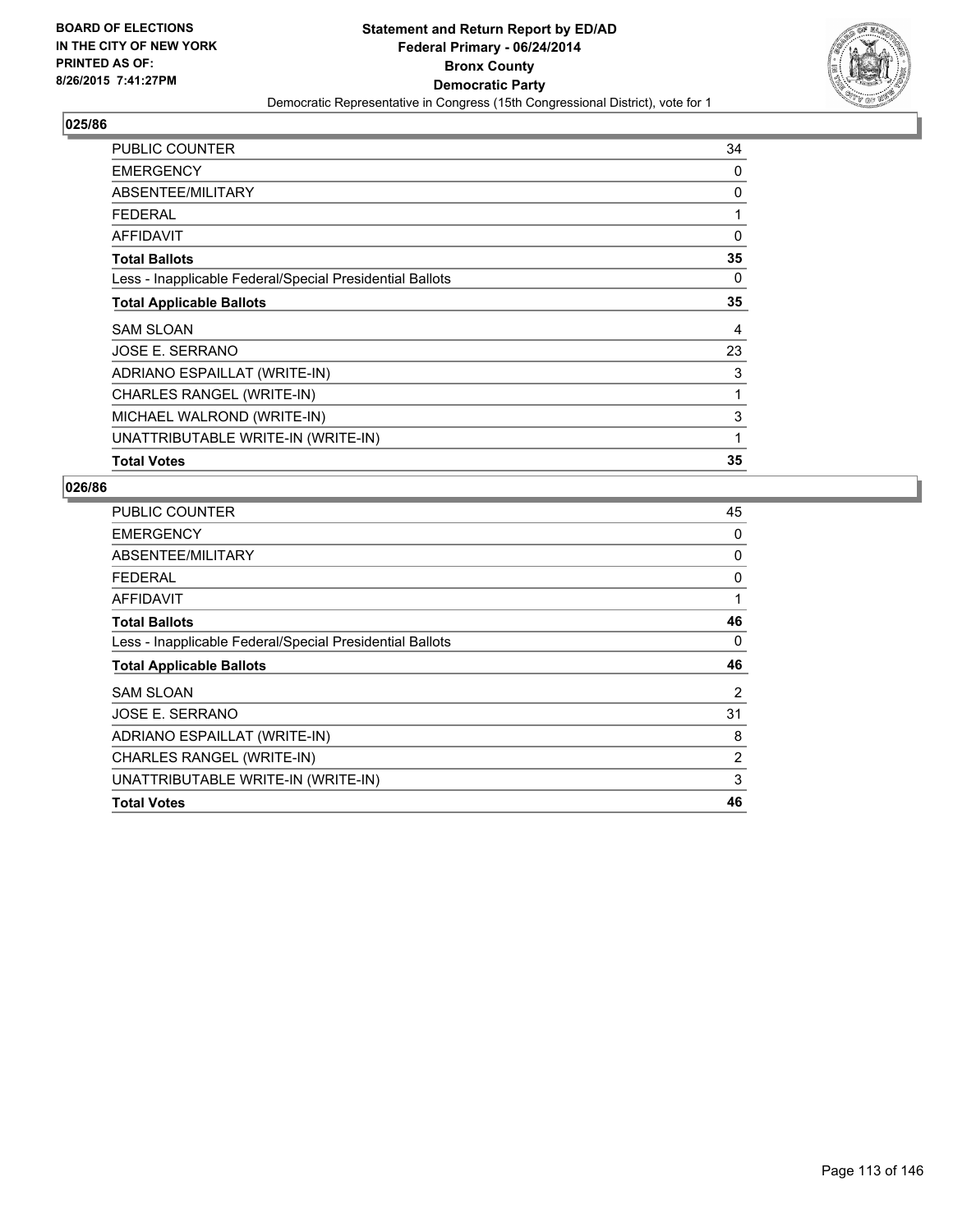

| <b>PUBLIC COUNTER</b>                                    | 42             |
|----------------------------------------------------------|----------------|
| <b>EMERGENCY</b>                                         | 0              |
| ABSENTEE/MILITARY                                        |                |
| <b>FEDERAL</b>                                           | 0              |
| <b>AFFIDAVIT</b>                                         | $\Omega$       |
| <b>Total Ballots</b>                                     | 43             |
| Less - Inapplicable Federal/Special Presidential Ballots | 0              |
| <b>Total Applicable Ballots</b>                          | 43             |
| <b>SAM SLOAN</b>                                         | 2              |
| JOSE E. SERRANO                                          | 33             |
| ADRIANO ESPAILLAT (WRITE-IN)                             | 4              |
| CHARLES RANGEL (WRITE-IN)                                |                |
| CHARLES SHUMER (WRITE-IN)                                |                |
| UNATTRIBUTABLE WRITE-IN (WRITE-IN)                       | $\overline{2}$ |
| <b>Total Votes</b>                                       | 43             |

### **028/86**

| <b>Total Votes</b>                                       | 63 |
|----------------------------------------------------------|----|
| UNATTRIBUTABLE WRITE-IN (WRITE-IN)                       | 1  |
| ADRIANO ESPAILLAT (WRITE-IN)                             | 2  |
| JOSE E. SERRANO                                          | 56 |
| <b>SAM SLOAN</b>                                         | 4  |
| <b>Total Applicable Ballots</b>                          | 63 |
| Less - Inapplicable Federal/Special Presidential Ballots | 0  |
| <b>Total Ballots</b>                                     | 63 |
| <b>AFFIDAVIT</b>                                         | 2  |
| <b>FEDERAL</b>                                           | 1  |
| ABSENTEE/MILITARY                                        | 3  |
| <b>EMERGENCY</b>                                         | 0  |
| PUBLIC COUNTER                                           | 57 |

| <b>PUBLIC COUNTER</b>                                    | 32             |
|----------------------------------------------------------|----------------|
| <b>EMERGENCY</b>                                         | 0              |
| ABSENTEE/MILITARY                                        | 0              |
| <b>FEDERAL</b>                                           | 0              |
| AFFIDAVIT                                                | 1              |
| <b>Total Ballots</b>                                     | 33             |
| Less - Inapplicable Federal/Special Presidential Ballots | 0              |
| <b>Total Applicable Ballots</b>                          | 33             |
| <b>SAM SLOAN</b>                                         | 1              |
| JOSE E. SERRANO                                          | 26             |
| ADRIANO ESPAILLAT (WRITE-IN)                             | 3              |
| CHARLES RANGEL (WRITE-IN)                                | 1              |
| UNATTRIBUTABLE WRITE-IN (WRITE-IN)                       | $\overline{2}$ |
| <b>Total Votes</b>                                       | 33             |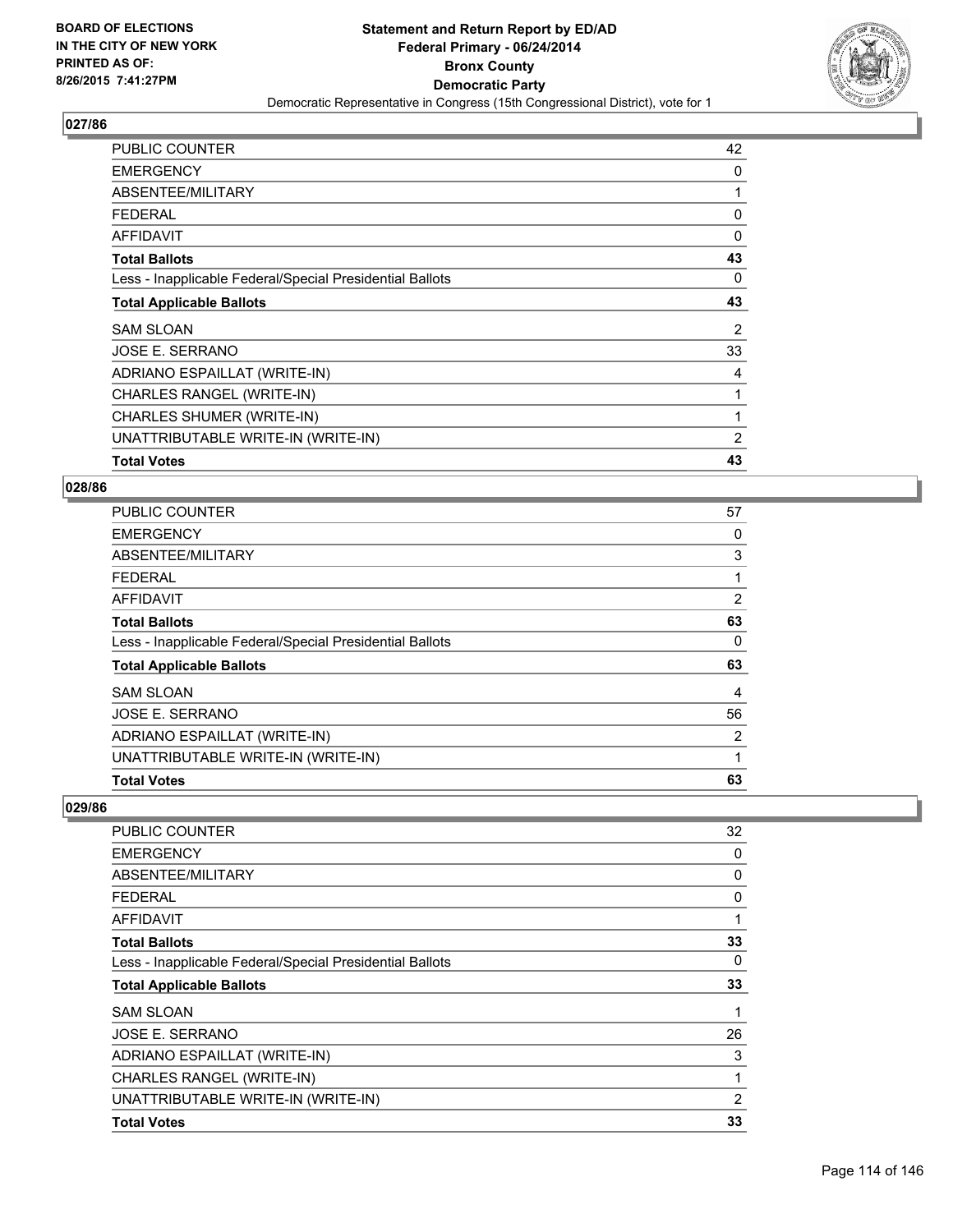

| <b>PUBLIC COUNTER</b>                                    | 87 |
|----------------------------------------------------------|----|
| <b>EMERGENCY</b>                                         | 0  |
| ABSENTEE/MILITARY                                        | 0  |
| <b>FEDERAL</b>                                           | 0  |
| <b>AFFIDAVIT</b>                                         |    |
| <b>Total Ballots</b>                                     | 88 |
| Less - Inapplicable Federal/Special Presidential Ballots | 0  |
| <b>Total Applicable Ballots</b>                          | 88 |
| <b>SAM SLOAN</b>                                         | 6  |
| JOSE E. SERRANO                                          | 78 |
| CHARLES RANGEL (WRITE-IN)                                | 2  |
| UNATTRIBUTABLE WRITE-IN (WRITE-IN)                       | 2  |
| <b>Total Votes</b>                                       | 88 |

# **031/86**

| <b>PUBLIC COUNTER</b>                                    | 52       |
|----------------------------------------------------------|----------|
| <b>EMERGENCY</b>                                         | 0        |
| ABSENTEE/MILITARY                                        |          |
| <b>FEDERAL</b>                                           | 0        |
| AFFIDAVIT                                                | 0        |
| <b>Total Ballots</b>                                     | 53       |
| Less - Inapplicable Federal/Special Presidential Ballots | $\Omega$ |
| <b>Total Applicable Ballots</b>                          | 53       |
| <b>SAM SLOAN</b>                                         | 4        |
| JOSE E. SERRANO                                          | 49       |
| <b>Total Votes</b>                                       | 53       |

| PUBLIC COUNTER                                           | 44             |
|----------------------------------------------------------|----------------|
| <b>EMERGENCY</b>                                         | 0              |
| ABSENTEE/MILITARY                                        | 2              |
| <b>FEDERAL</b>                                           | 0              |
| AFFIDAVIT                                                | 1              |
| <b>Total Ballots</b>                                     | 47             |
| Less - Inapplicable Federal/Special Presidential Ballots | 0              |
| <b>Total Applicable Ballots</b>                          | 47             |
| <b>SAM SLOAN</b>                                         | 4              |
| <b>JOSE E. SERRANO</b>                                   | 35             |
| ADRIANO ESPAILLAT (WRITE-IN)                             | 2              |
| UNATTRIBUTABLE WRITE-IN (WRITE-IN)                       | 4              |
| <b>Total Votes</b>                                       | 45             |
| Unrecorded                                               | $\overline{2}$ |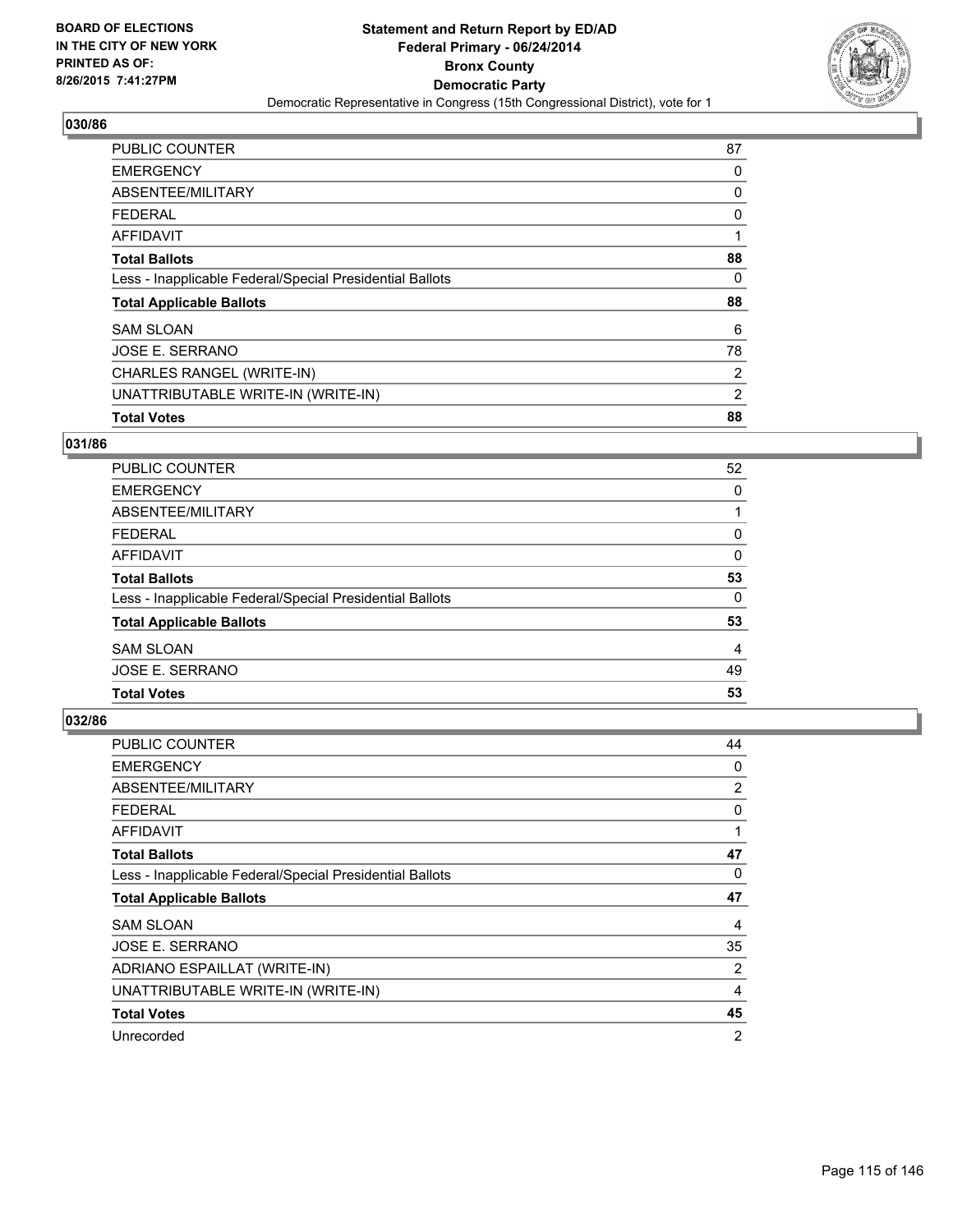

| PUBLIC COUNTER                                           | 80 |
|----------------------------------------------------------|----|
| <b>EMERGENCY</b>                                         | 0  |
| ABSENTEE/MILITARY                                        | 3  |
| <b>FEDERAL</b>                                           | 0  |
| <b>AFFIDAVIT</b>                                         | 2  |
| <b>Total Ballots</b>                                     | 85 |
| Less - Inapplicable Federal/Special Presidential Ballots | 0  |
| <b>Total Applicable Ballots</b>                          | 85 |
| <b>SAM SLOAN</b>                                         | 5  |
| JOSE E. SERRANO                                          | 75 |
| UNATTRIBUTABLE WRITE-IN (WRITE-IN)                       | 5  |
| <b>Total Votes</b>                                       | 85 |

# **034/86**

| <b>PUBLIC COUNTER</b>                                    | 49 |
|----------------------------------------------------------|----|
| <b>EMERGENCY</b>                                         | 0  |
| ABSENTEE/MILITARY                                        | 4  |
| <b>FEDERAL</b>                                           | 0  |
| AFFIDAVIT                                                |    |
| <b>Total Ballots</b>                                     | 54 |
| Less - Inapplicable Federal/Special Presidential Ballots | 0  |
| <b>Total Applicable Ballots</b>                          | 54 |
| <b>SAM SLOAN</b>                                         | 4  |
| JOSE E. SERRANO                                          | 49 |
| UNATTRIBUTABLE WRITE-IN (WRITE-IN)                       |    |
| <b>Total Votes</b>                                       | 54 |

| PUBLIC COUNTER                                           | 58 |
|----------------------------------------------------------|----|
| <b>EMERGENCY</b>                                         | 0  |
| ABSENTEE/MILITARY                                        | 2  |
| <b>FEDERAL</b>                                           | 0  |
| <b>AFFIDAVIT</b>                                         | 0  |
| <b>Total Ballots</b>                                     | 60 |
| Less - Inapplicable Federal/Special Presidential Ballots | 0  |
| <b>Total Applicable Ballots</b>                          | 60 |
| <b>SAM SLOAN</b>                                         | 7  |
| <b>JOSE E. SERRANO</b>                                   | 47 |
| ADRIANO ESPAILLAT (WRITE-IN)                             | 1  |
| CHARLES RANGEL (WRITE-IN)                                | 2  |
| UNATTRIBUTABLE WRITE-IN (WRITE-IN)                       | 3  |
| <b>Total Votes</b>                                       | 60 |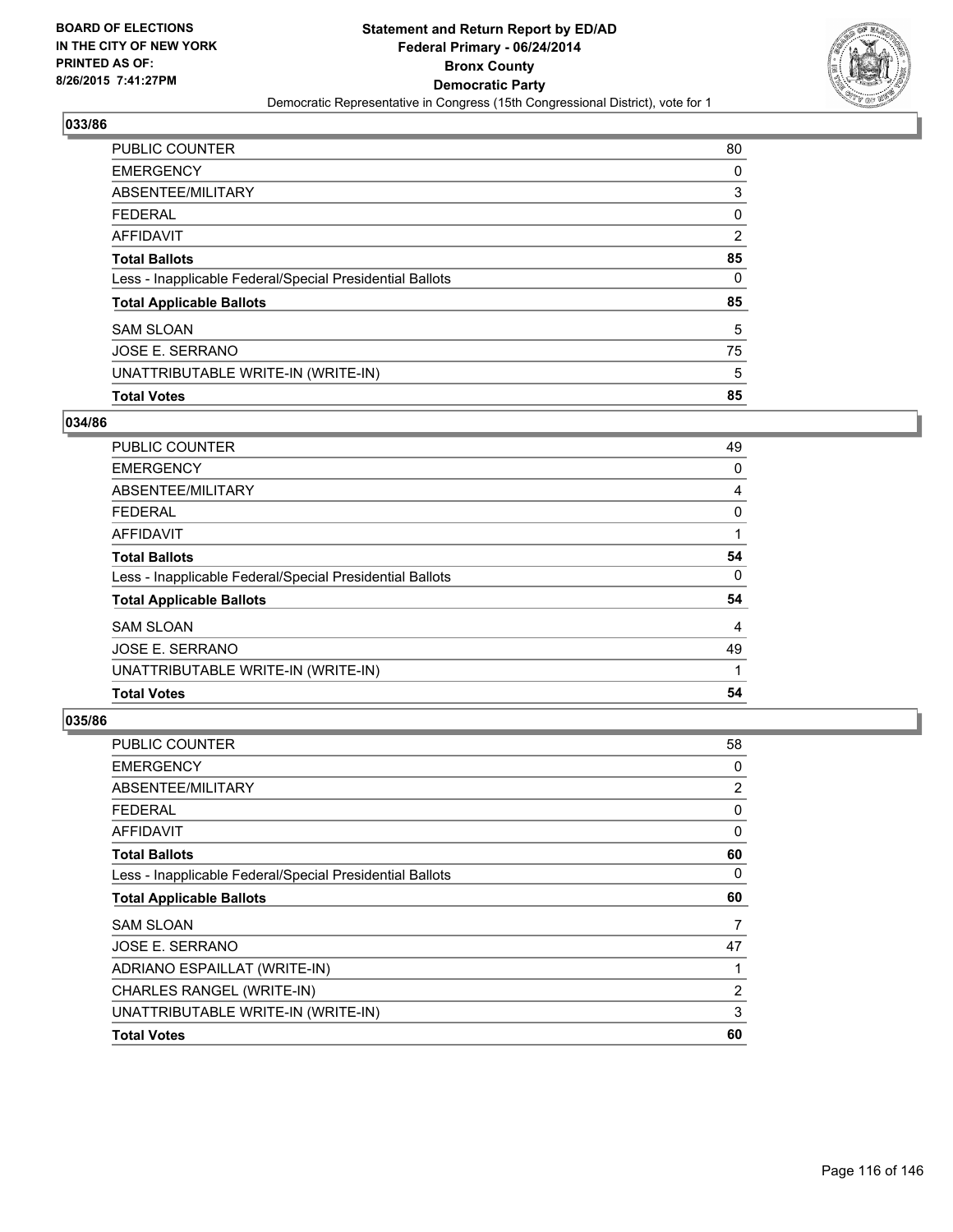

| <b>PUBLIC COUNTER</b>                                    | 54 |
|----------------------------------------------------------|----|
| <b>EMERGENCY</b>                                         | 0  |
| ABSENTEE/MILITARY                                        | 0  |
| <b>FEDERAL</b>                                           |    |
| <b>AFFIDAVIT</b>                                         |    |
| <b>Total Ballots</b>                                     | 56 |
| Less - Inapplicable Federal/Special Presidential Ballots | 0  |
| <b>Total Applicable Ballots</b>                          | 56 |
| <b>SAM SLOAN</b>                                         | 5  |
|                                                          |    |
| JOSE E. SERRANO                                          | 45 |
| ADRIANO ESPAILLAT (WRITE-IN)                             |    |
| CHARLES RANGEL (WRITE-IN)                                | 3  |
| UNATTRIBUTABLE WRITE-IN (WRITE-IN)                       | 2  |

# **037/86**

| 23       |
|----------|
| 0        |
| 0        |
|          |
| $\Omega$ |
| 24       |
| 0        |
| 24       |
| 3        |
| 21       |
| 24       |
|          |

| PUBLIC COUNTER                                           | 16 |
|----------------------------------------------------------|----|
| <b>EMERGENCY</b>                                         | 0  |
| ABSENTEE/MILITARY                                        | 0  |
| <b>FEDERAL</b>                                           | 0  |
| <b>AFFIDAVIT</b>                                         | 0  |
| <b>Total Ballots</b>                                     | 16 |
| Less - Inapplicable Federal/Special Presidential Ballots | 0  |
| <b>Total Applicable Ballots</b>                          | 16 |
| <b>SAM SLOAN</b>                                         | 0  |
| <b>JOSE E. SERRANO</b>                                   | 12 |
| <b>CHARLES RANGEL (WRITE-IN)</b>                         | 3  |
| MICHALE WALROND (WRITE-IN)                               | 1  |
| <b>Total Votes</b>                                       | 16 |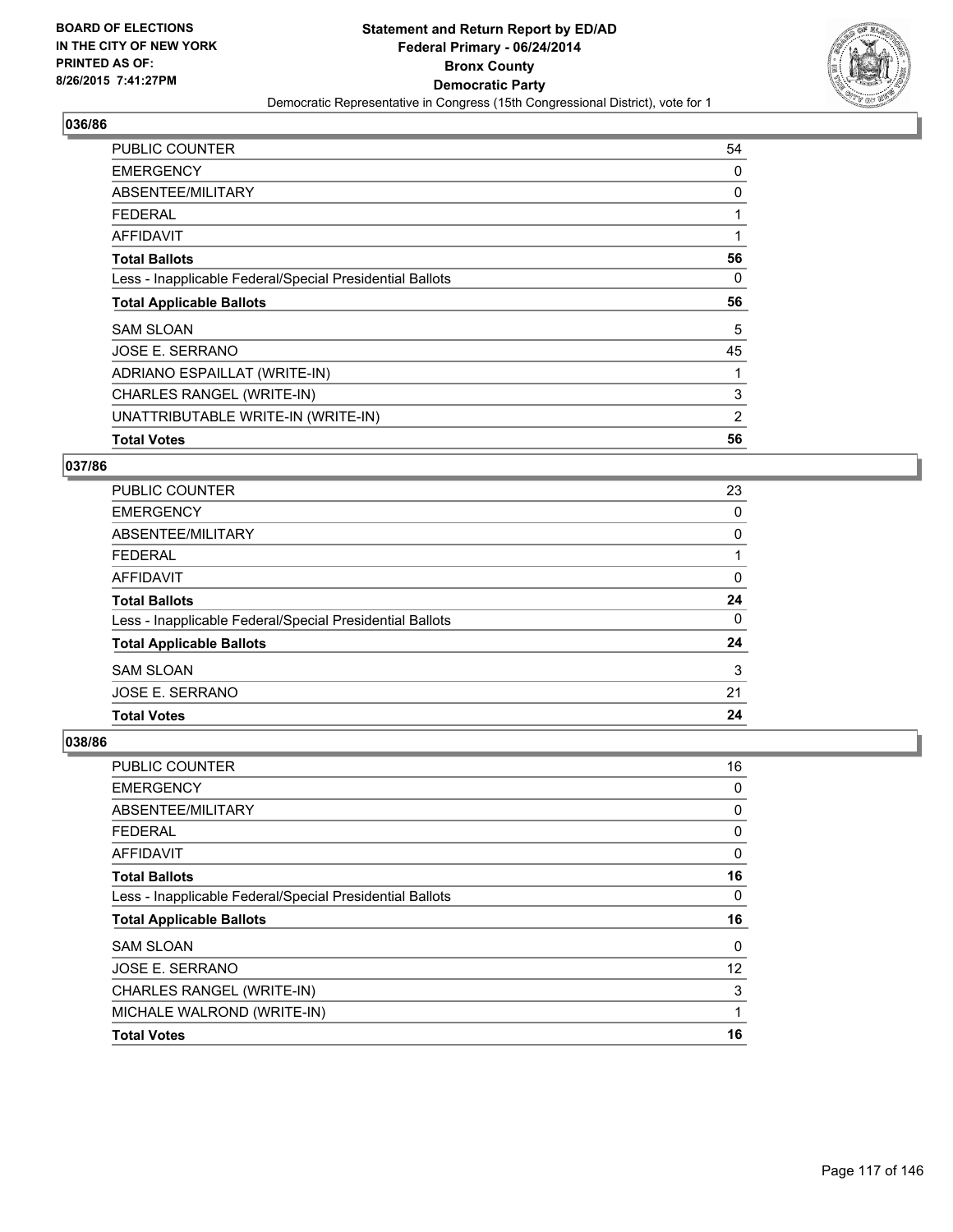

| PUBLIC COUNTER                                           | 26 |
|----------------------------------------------------------|----|
| <b>EMERGENCY</b>                                         | 0  |
| ABSENTEE/MILITARY                                        | 0  |
| <b>FEDERAL</b>                                           |    |
| <b>AFFIDAVIT</b>                                         |    |
| <b>Total Ballots</b>                                     | 28 |
| Less - Inapplicable Federal/Special Presidential Ballots | 0  |
| <b>Total Applicable Ballots</b>                          | 28 |
| <b>SAM SLOAN</b>                                         | 1  |
| JOSE E. SERRANO                                          | 26 |
| MICHAEL WALROND (WRITE-IN)                               |    |
| <b>Total Votes</b>                                       | 28 |

### **040/86**

| <b>PUBLIC COUNTER</b>                                    | 29       |
|----------------------------------------------------------|----------|
| <b>EMERGENCY</b>                                         | 0        |
| ABSENTEE/MILITARY                                        | 0        |
| <b>FEDERAL</b>                                           | 0        |
| AFFIDAVIT                                                | $\Omega$ |
| <b>Total Ballots</b>                                     | 29       |
| Less - Inapplicable Federal/Special Presidential Ballots | 0        |
| <b>Total Applicable Ballots</b>                          | 29       |
| <b>SAM SLOAN</b>                                         | 3        |
| JOSE E. SERRANO                                          | 26       |
| <b>Total Votes</b>                                       | 29       |
|                                                          |          |

| <b>PUBLIC COUNTER</b>                                    | 19       |
|----------------------------------------------------------|----------|
| <b>EMERGENCY</b>                                         | 0        |
| ABSENTEE/MILITARY                                        | 0        |
| <b>FEDERAL</b>                                           | 0        |
| AFFIDAVIT                                                | 0        |
| <b>Total Ballots</b>                                     | 19       |
| Less - Inapplicable Federal/Special Presidential Ballots | 0        |
| <b>Total Applicable Ballots</b>                          | 19       |
| <b>SAM SLOAN</b>                                         | $\Omega$ |
| <b>JOSE E. SERRANO</b>                                   | 19       |
| <b>Total Votes</b>                                       | 19       |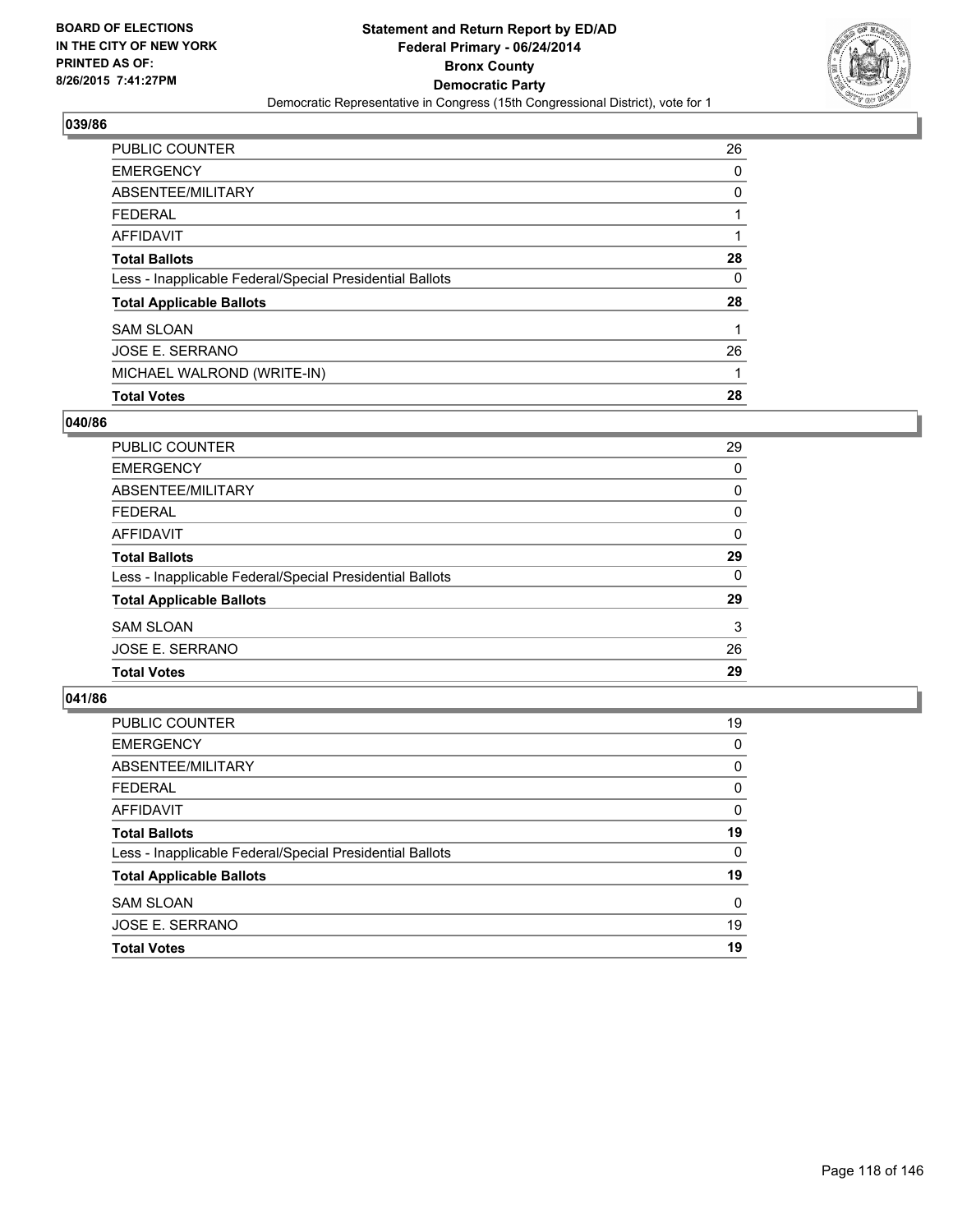

| <b>Total Votes</b>                                       | 0 |
|----------------------------------------------------------|---|
| JOSE E. SERRANO                                          | 0 |
| <b>SAM SLOAN</b>                                         | 0 |
| <b>Total Applicable Ballots</b>                          | 0 |
| Less - Inapplicable Federal/Special Presidential Ballots | 0 |
| <b>Total Ballots</b>                                     | 0 |
| AFFIDAVIT                                                | 0 |
| <b>FEDERAL</b>                                           | 0 |
| ABSENTEE/MILITARY                                        | 0 |
| <b>EMERGENCY</b>                                         | 0 |
| PUBLIC COUNTER                                           | 0 |

# **043/86**

| PUBLIC COUNTER                                           | 5           |
|----------------------------------------------------------|-------------|
| EMERGENCY                                                | 0           |
| ABSENTEE/MILITARY                                        | 0           |
| FEDERAL                                                  | 0           |
| AFFIDAVIT                                                | 0           |
| <b>Total Ballots</b>                                     | 5           |
| Less - Inapplicable Federal/Special Presidential Ballots | $\mathbf 0$ |
| <b>Total Applicable Ballots</b>                          | 5           |
| SAM SLOAN                                                | 0           |
| JOSE E. SERRANO                                          | 4           |
| CHARLES RANGEL (WRITE-IN)                                |             |
| <b>Total Votes</b>                                       | 5           |
|                                                          |             |

| <b>PUBLIC COUNTER</b>                                    |   |
|----------------------------------------------------------|---|
| <b>EMERGENCY</b>                                         | 0 |
| ABSENTEE/MILITARY                                        |   |
| FEDERAL                                                  | 0 |
| AFFIDAVIT                                                |   |
| <b>Total Ballots</b>                                     | 9 |
| Less - Inapplicable Federal/Special Presidential Ballots | 0 |
| <b>Total Applicable Ballots</b>                          | 9 |
| <b>SAM SLOAN</b>                                         |   |
| JOSE E. SERRANO                                          |   |
| UNATTRIBUTABLE WRITE-IN (WRITE-IN)                       |   |
| <b>Total Votes</b>                                       | 9 |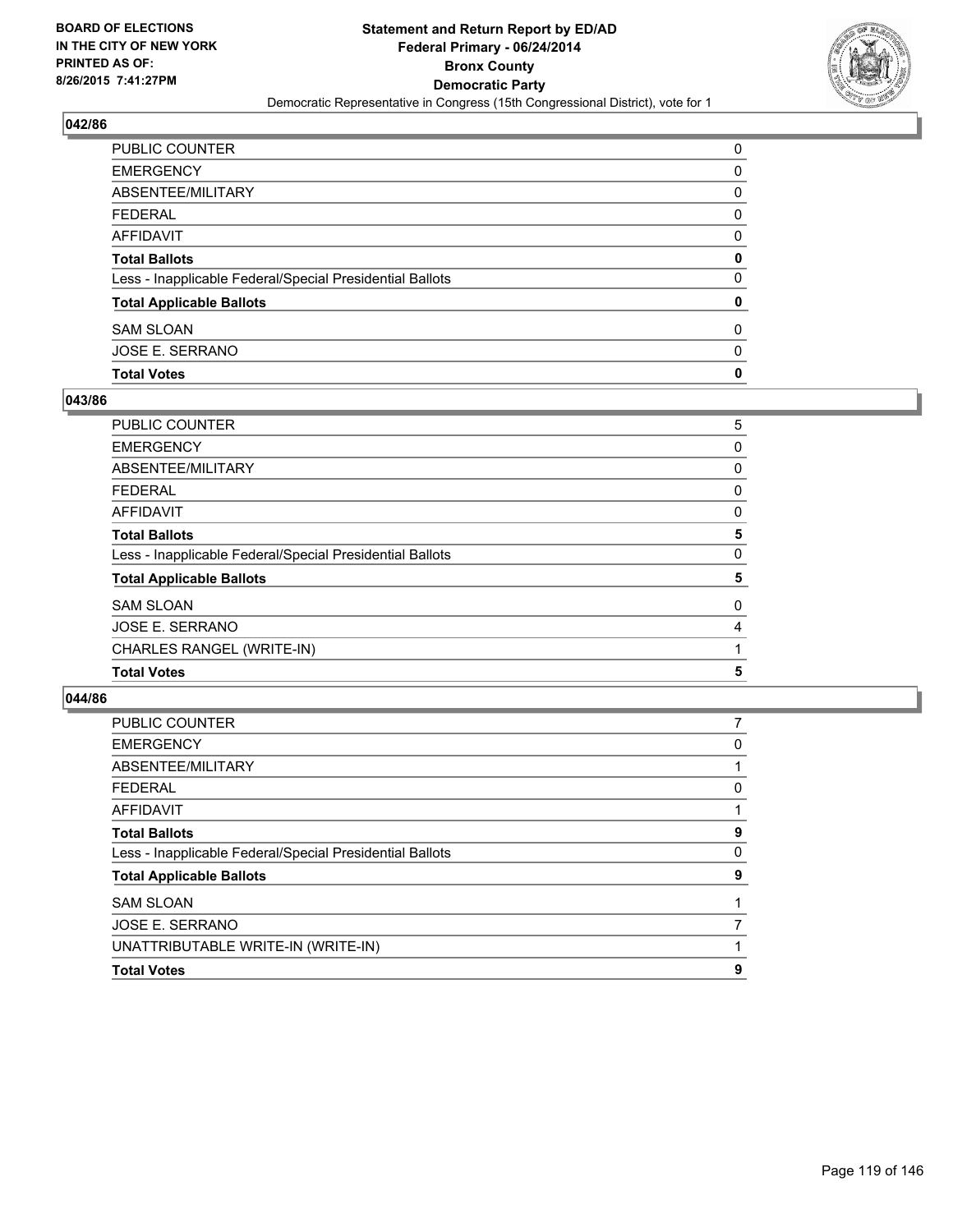

| <b>PUBLIC COUNTER</b>                                    | 17             |
|----------------------------------------------------------|----------------|
| <b>EMERGENCY</b>                                         | 0              |
| ABSENTEE/MILITARY                                        |                |
| <b>FEDERAL</b>                                           | 0              |
| <b>AFFIDAVIT</b>                                         | 0              |
| <b>Total Ballots</b>                                     | 18             |
| Less - Inapplicable Federal/Special Presidential Ballots | 0              |
| <b>Total Applicable Ballots</b>                          | 18             |
| <b>SAM SLOAN</b>                                         | 4              |
| JOSE E. SERRANO                                          | 11             |
| MICHALE WALROND (WRITE-IN)                               | $\overline{2}$ |
| UNATTRIBUTABLE WRITE-IN (WRITE-IN)                       | 1              |
| <b>Total Votes</b>                                       | 18             |

### **046/86**

| PUBLIC COUNTER                                           | 13 |
|----------------------------------------------------------|----|
| <b>EMERGENCY</b>                                         | 0  |
| ABSENTEE/MILITARY                                        | 0  |
| <b>FEDERAL</b>                                           | 0  |
| AFFIDAVIT                                                |    |
| <b>Total Ballots</b>                                     | 14 |
| Less - Inapplicable Federal/Special Presidential Ballots | 0  |
| <b>Total Applicable Ballots</b>                          | 14 |
| <b>SAM SLOAN</b>                                         | 0  |
| JOSE E. SERRANO                                          | 11 |
| UNATTRIBUTABLE WRITE-IN (WRITE-IN)                       | 2  |
| <b>Total Votes</b>                                       | 13 |
| Unrecorded                                               | 1  |

| <b>PUBLIC COUNTER</b>                                    | 44 |
|----------------------------------------------------------|----|
| <b>EMERGENCY</b>                                         | 0  |
| ABSENTEE/MILITARY                                        |    |
| <b>FEDERAL</b>                                           | 0  |
| <b>AFFIDAVIT</b>                                         | 0  |
| <b>Total Ballots</b>                                     | 45 |
| Less - Inapplicable Federal/Special Presidential Ballots | 0  |
| <b>Total Applicable Ballots</b>                          | 45 |
| <b>SAM SLOAN</b>                                         | 3  |
| JOSE E. SERRANO                                          | 37 |
| UNATTRIBUTABLE WRITE-IN (WRITE-IN)                       | 5  |
| <b>Total Votes</b>                                       | 45 |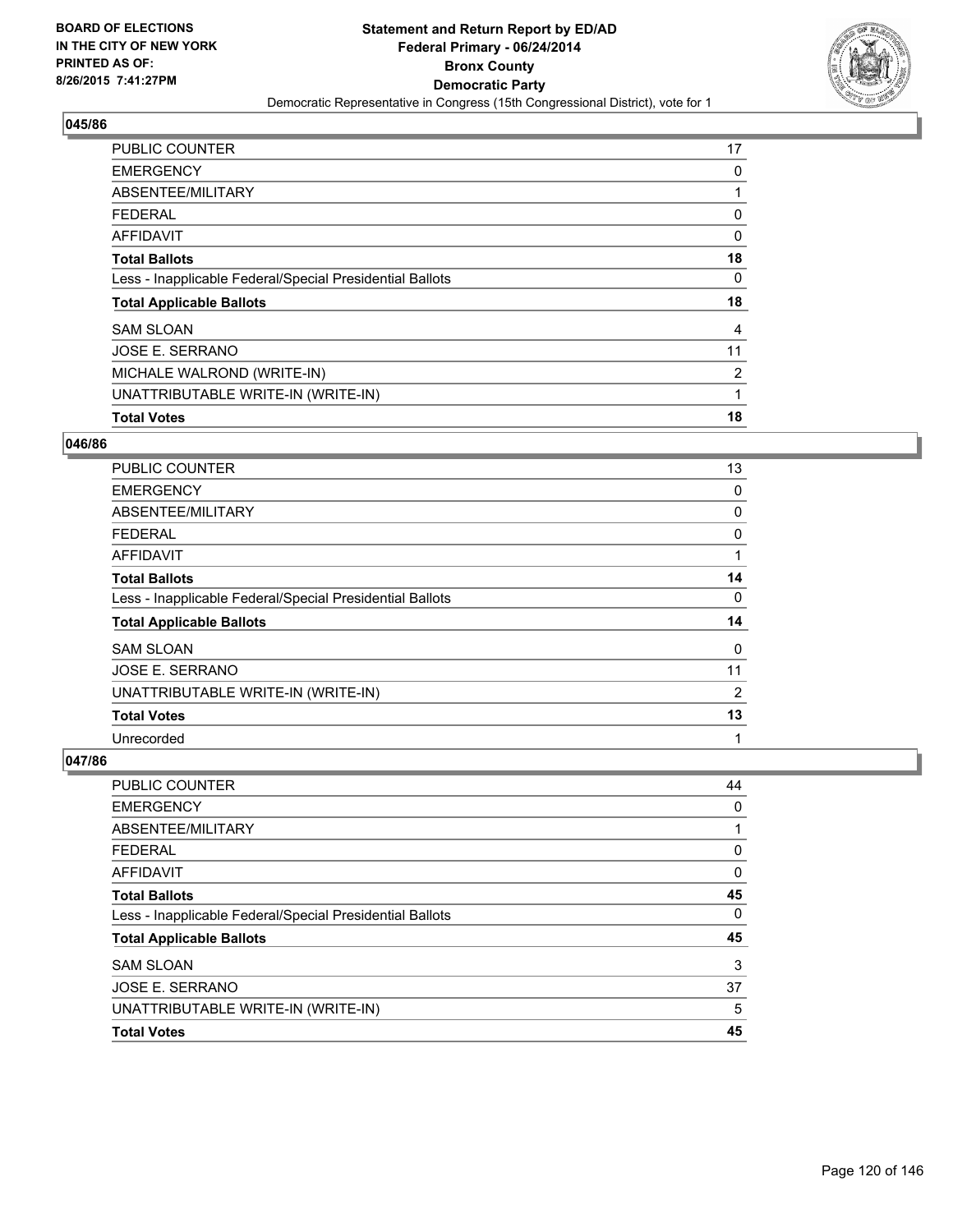

| <b>PUBLIC COUNTER</b>                                    | 9  |
|----------------------------------------------------------|----|
| <b>EMERGENCY</b>                                         | 0  |
| ABSENTEE/MILITARY                                        |    |
| <b>FEDERAL</b>                                           | 0  |
| <b>AFFIDAVIT</b>                                         |    |
| <b>Total Ballots</b>                                     | 11 |
| Less - Inapplicable Federal/Special Presidential Ballots | 0  |
| <b>Total Applicable Ballots</b>                          | 11 |
| <b>SAM SLOAN</b>                                         |    |
| JOSE E. SERRANO                                          | 9  |
| ADRIANO ESPAILLAT (WRITE-IN)                             |    |
| <b>Total Votes</b>                                       | 11 |

### **049/86**

| <b>PUBLIC COUNTER</b>                                    | 30 |
|----------------------------------------------------------|----|
| <b>EMERGENCY</b>                                         | 0  |
| ABSENTEE/MILITARY                                        |    |
| <b>FEDERAL</b>                                           | 0  |
| AFFIDAVIT                                                | 0  |
| <b>Total Ballots</b>                                     | 31 |
| Less - Inapplicable Federal/Special Presidential Ballots | 0  |
| <b>Total Applicable Ballots</b>                          | 31 |
| <b>SAM SLOAN</b>                                         | 2  |
| <b>JOSE E. SERRANO</b>                                   | 27 |
| CHARLES RANGEL (WRITE-IN)                                |    |
| UNATTRIBUTABLE WRITE-IN (WRITE-IN)                       |    |
| <b>Total Votes</b>                                       | 31 |
|                                                          |    |

| PUBLIC COUNTER                                           | 42 |
|----------------------------------------------------------|----|
| <b>EMERGENCY</b>                                         | 0  |
| ABSENTEE/MILITARY                                        |    |
| <b>FEDERAL</b>                                           | 0  |
| AFFIDAVIT                                                | 0  |
| <b>Total Ballots</b>                                     | 43 |
| Less - Inapplicable Federal/Special Presidential Ballots | 0  |
| <b>Total Applicable Ballots</b>                          | 43 |
| <b>SAM SLOAN</b>                                         |    |
| JOSE E. SERRANO                                          | 40 |
| UNATTRIBUTABLE WRITE-IN (WRITE-IN)                       |    |
| <b>Total Votes</b>                                       | 42 |
| Unrecorded                                               | 1  |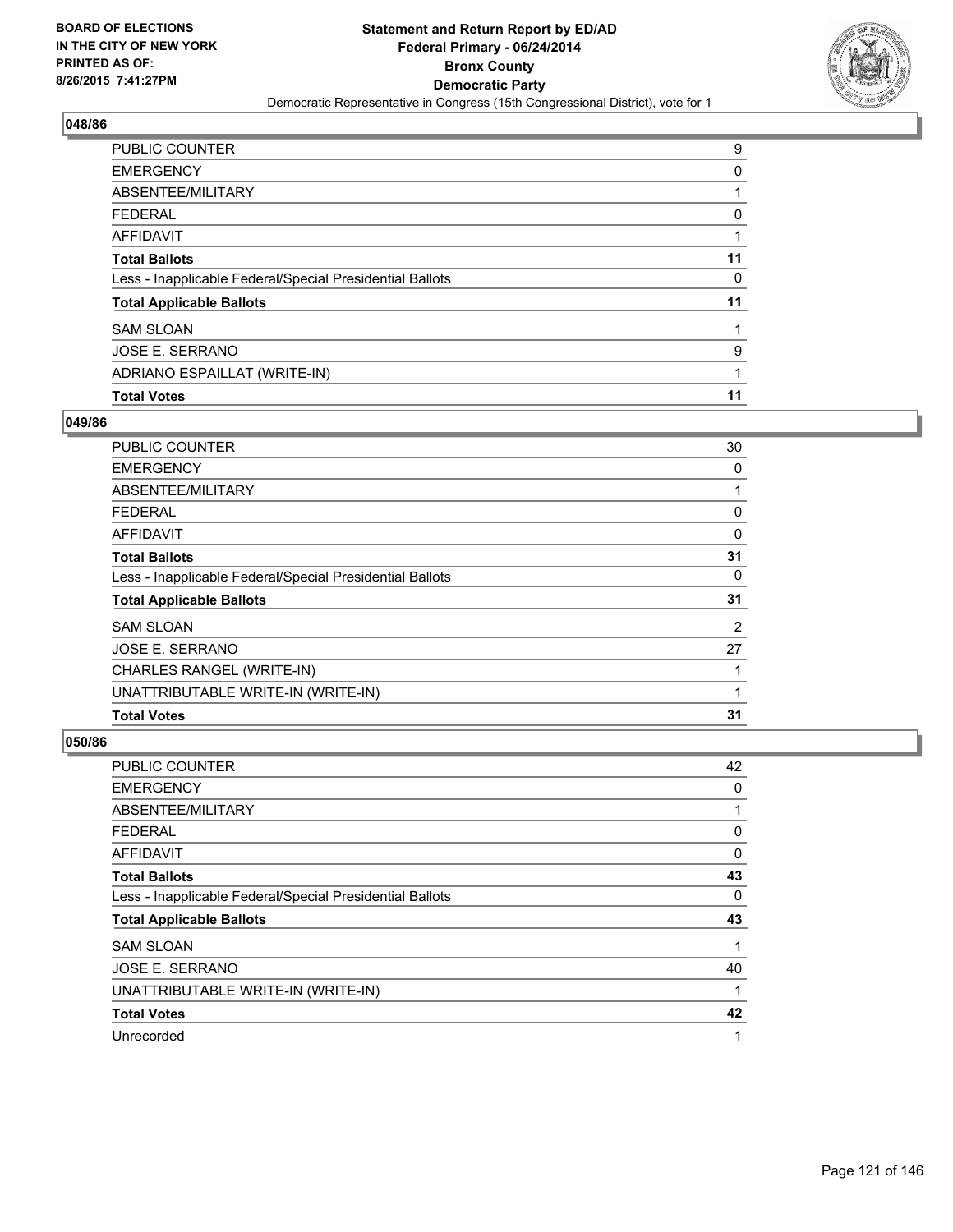

| <b>PUBLIC COUNTER</b>                                    | 17 |
|----------------------------------------------------------|----|
| <b>EMERGENCY</b>                                         | 0  |
| ABSENTEE/MILITARY                                        | 2  |
| <b>FEDERAL</b>                                           | 0  |
| <b>AFFIDAVIT</b>                                         | 0  |
| <b>Total Ballots</b>                                     | 19 |
| Less - Inapplicable Federal/Special Presidential Ballots | 0  |
| <b>Total Applicable Ballots</b>                          | 19 |
| <b>SAM SLOAN</b>                                         | 0  |
| JOSE E. SERRANO                                          | 15 |
| ADRINANO ESPAILLAT (WRITE-IN)                            | 1  |
| CHARLES RANGEL (WRITE-IN)                                | 3  |
| <b>Total Votes</b>                                       | 19 |

## **052/86**

| <b>PUBLIC COUNTER</b>                                    | 30             |
|----------------------------------------------------------|----------------|
| <b>EMERGENCY</b>                                         | 0              |
| ABSENTEE/MILITARY                                        |                |
| <b>FEDERAL</b>                                           | 2              |
| AFFIDAVIT                                                | 0              |
| <b>Total Ballots</b>                                     | 33             |
| Less - Inapplicable Federal/Special Presidential Ballots | 0              |
| <b>Total Applicable Ballots</b>                          | 33             |
| <b>SAM SLOAN</b>                                         | $\overline{2}$ |
| JOSE E. SERRANO                                          | 30             |
| UNATTRIBUTABLE WRITE-IN (WRITE-IN)                       |                |
| <b>Total Votes</b>                                       | 33             |

| <b>PUBLIC COUNTER</b>                                    | 21 |
|----------------------------------------------------------|----|
| <b>EMERGENCY</b>                                         | 0  |
| ABSENTEE/MILITARY                                        | 2  |
| <b>FEDERAL</b>                                           | 0  |
| <b>AFFIDAVIT</b>                                         | 0  |
| <b>Total Ballots</b>                                     | 23 |
| Less - Inapplicable Federal/Special Presidential Ballots | 0  |
| <b>Total Applicable Ballots</b>                          | 23 |
| <b>SAM SLOAN</b>                                         | 2  |
| JOSE E. SERRANO                                          | 17 |
| CHARLES RANGEL (WRITE-IN)                                | 4  |
| <b>Total Votes</b>                                       | 23 |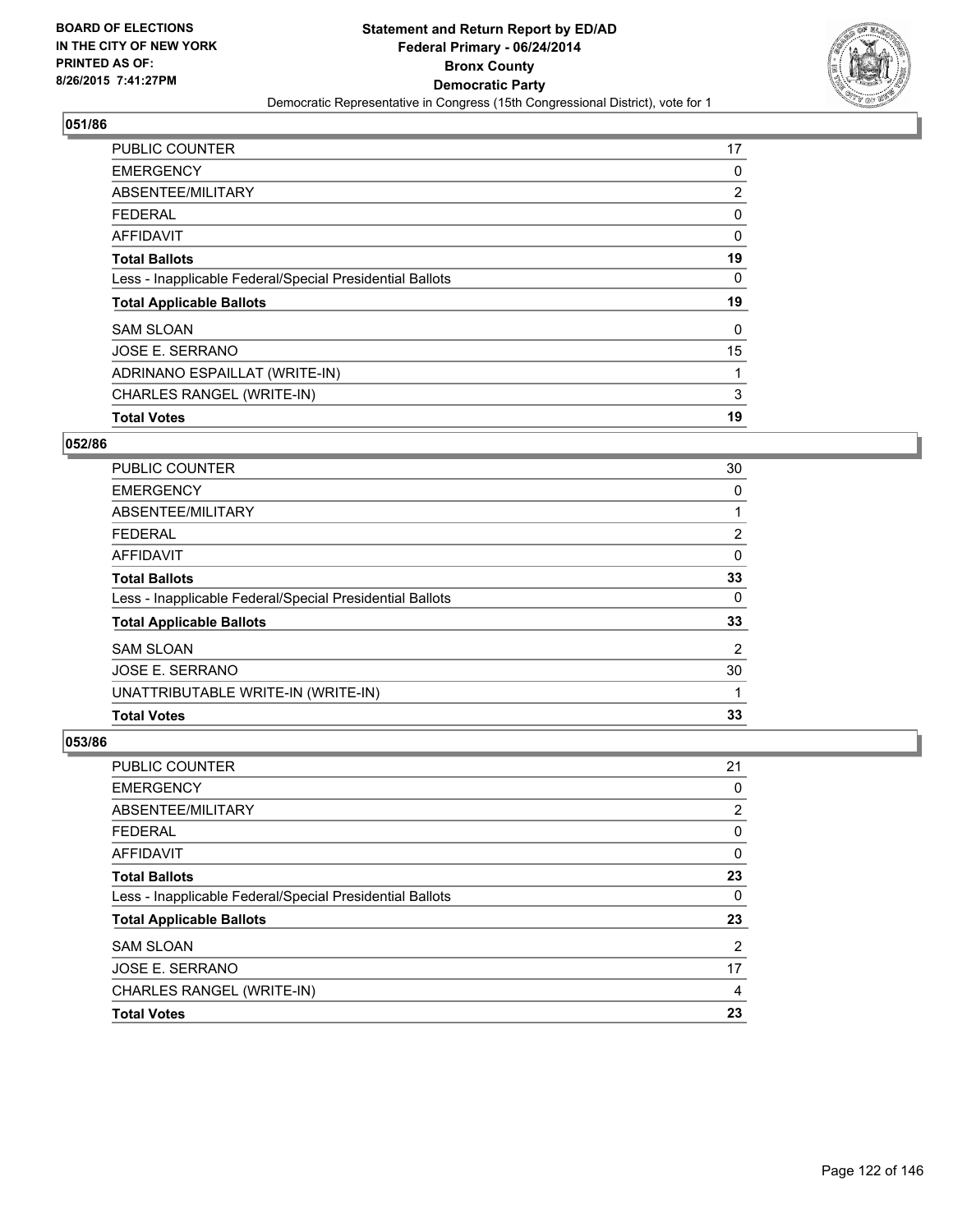

| PUBLIC COUNTER                                           | 32 |
|----------------------------------------------------------|----|
| <b>EMERGENCY</b>                                         | 0  |
| ABSENTEE/MILITARY                                        | 0  |
| <b>FEDERAL</b>                                           | 0  |
| AFFIDAVIT                                                | 0  |
| <b>Total Ballots</b>                                     | 32 |
| Less - Inapplicable Federal/Special Presidential Ballots | 0  |
| <b>Total Applicable Ballots</b>                          | 32 |
| <b>SAM SLOAN</b>                                         | 1  |
| JOSE E. SERRANO                                          | 12 |
| ADRIANO ESPAILLAT (WRITE-IN)                             | 7  |
| CHARLES RANGEL (WRITE-IN)                                | 11 |
| MICHAEL WALROND (WRITE-IN)                               | 1  |
| <b>Total Votes</b>                                       | 32 |

| <b>PUBLIC COUNTER</b>                                    | 45             |
|----------------------------------------------------------|----------------|
| <b>EMERGENCY</b>                                         | 0              |
| ABSENTEE/MILITARY                                        | 0              |
| <b>FEDERAL</b>                                           | $\Omega$       |
| <b>AFFIDAVIT</b>                                         | $\overline{2}$ |
| <b>Total Ballots</b>                                     | 47             |
| Less - Inapplicable Federal/Special Presidential Ballots | 0              |
| <b>Total Applicable Ballots</b>                          | 47             |
| <b>SAM SLOAN</b>                                         | 2              |
| JOSE E. SERRANO                                          | 25             |
| ADRIANO ESPAILLAT (WRITE-IN)                             | 9              |
| CHARLES RANGEL (WRITE-IN)                                | 7              |
| <b>GUSTAVO RIVERA (WRITE-IN)</b>                         |                |
| LAURIE D. WILLIAMS (WRITE-IN)                            | 1              |
| UNATTRIBUTABLE WRITE-IN (WRITE-IN)                       | $\overline{2}$ |
| <b>Total Votes</b>                                       | 47             |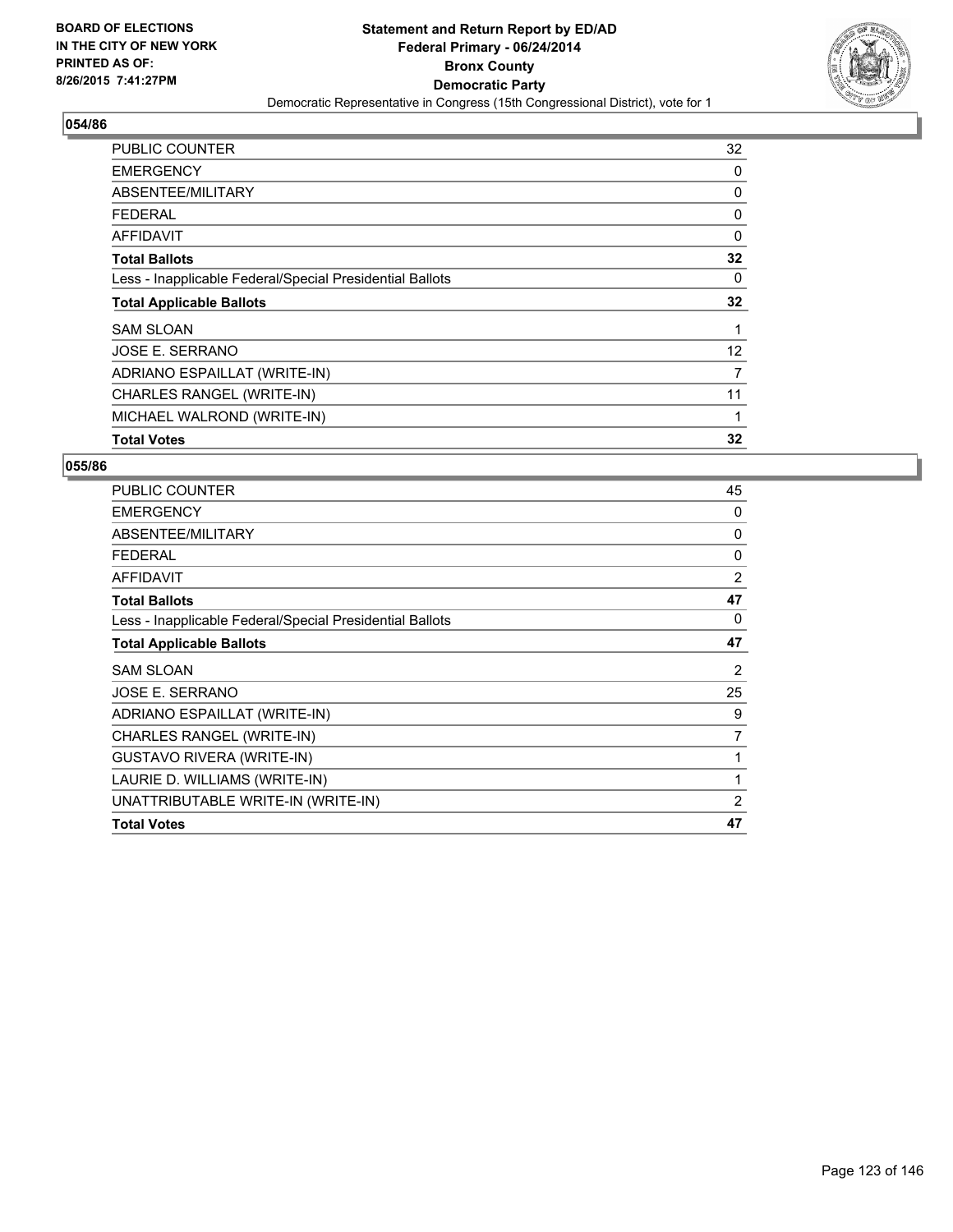

| <b>PUBLIC COUNTER</b>                                    | 19 |
|----------------------------------------------------------|----|
| <b>EMERGENCY</b>                                         | 0  |
| ABSENTEE/MILITARY                                        |    |
| <b>FEDERAL</b>                                           | 0  |
| AFFIDAVIT                                                | 0  |
| <b>Total Ballots</b>                                     | 20 |
| Less - Inapplicable Federal/Special Presidential Ballots | 0  |
| <b>Total Applicable Ballots</b>                          | 20 |
| <b>SAM SLOAN</b>                                         | 0  |
| <b>JOSE E. SERRANO</b>                                   | 13 |
| ADRIANO ESPAILLAT (WRITE-IN)                             | 3  |
| <b>CHARLES RANGEL (WRITE-IN)</b>                         | 3  |
|                                                          |    |
| <b>GUSTAVO RIVERA (WRITE-IN)</b>                         | 1  |

# **057/86**

| <b>PUBLIC COUNTER</b>                                    | 32 |
|----------------------------------------------------------|----|
| <b>EMERGENCY</b>                                         | 0  |
| ABSENTEE/MILITARY                                        | 0  |
| <b>FEDERAL</b>                                           | 0  |
| AFFIDAVIT                                                | 0  |
| <b>Total Ballots</b>                                     | 32 |
| Less - Inapplicable Federal/Special Presidential Ballots | 0  |
| <b>Total Applicable Ballots</b>                          | 32 |
| <b>SAM SLOAN</b>                                         |    |
| <b>JOSE E. SERRANO</b>                                   | 22 |
| ADRIANO ESPAILLAT (WRITE-IN)                             | 5  |
| CHARLES RANGEL (WRITE-IN)                                | 4  |
| <b>Total Votes</b>                                       | 32 |

| <b>PUBLIC COUNTER</b>                                    | 8 |
|----------------------------------------------------------|---|
| <b>EMERGENCY</b>                                         | 0 |
| ABSENTEE/MILITARY                                        |   |
| <b>FEDERAL</b>                                           | 0 |
| <b>AFFIDAVIT</b>                                         | 0 |
| <b>Total Ballots</b>                                     | 9 |
| Less - Inapplicable Federal/Special Presidential Ballots | 0 |
| <b>Total Applicable Ballots</b>                          | 9 |
| <b>SAM SLOAN</b>                                         | 0 |
| JOSE E. SERRANO                                          | 6 |
| ADRIANO ESPAILLAT (WRITE-IN)                             | 2 |
| <b>Total Votes</b>                                       | 8 |
| Unrecorded                                               | 1 |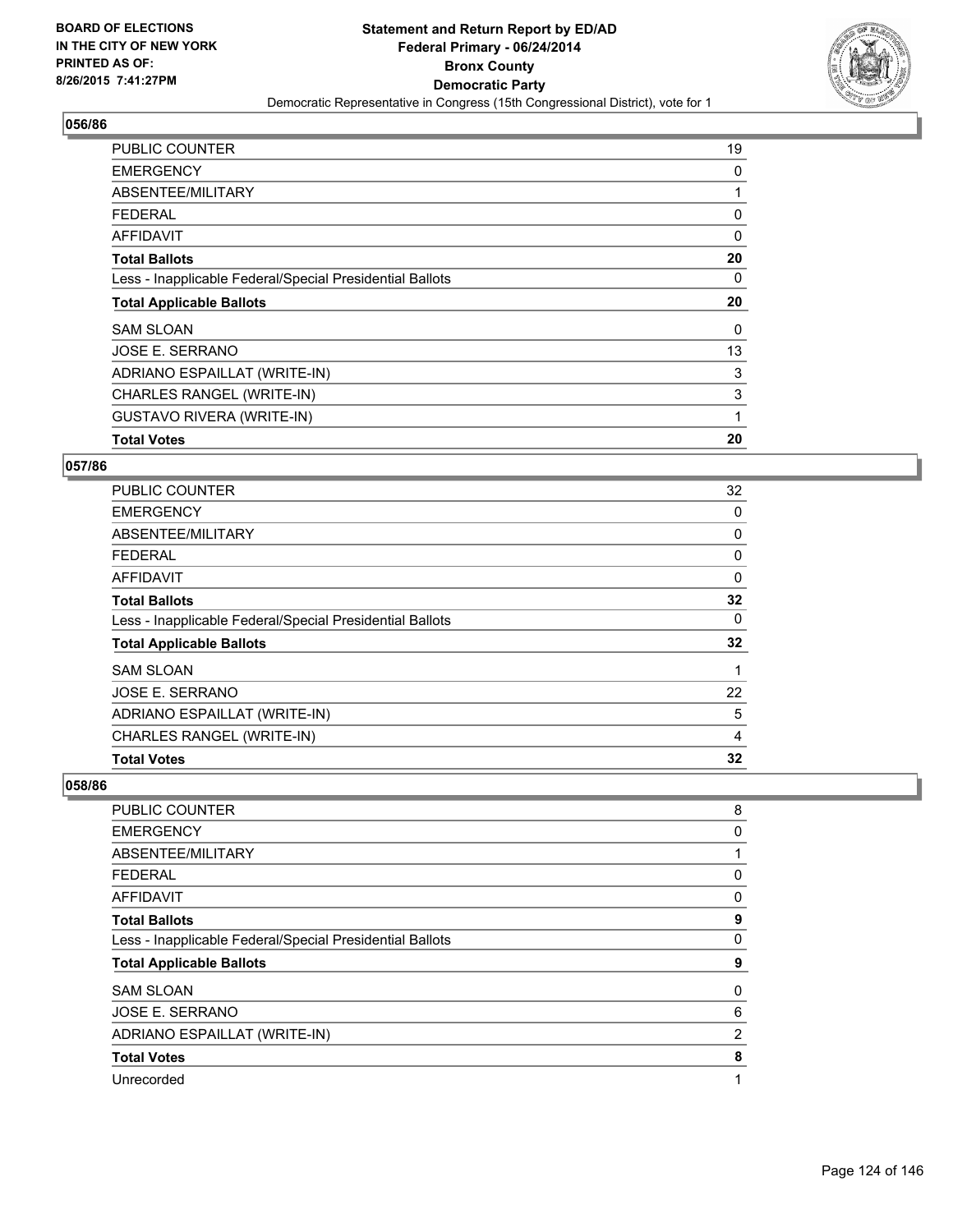

| <b>PUBLIC COUNTER</b>                                    | 12 |
|----------------------------------------------------------|----|
| <b>EMERGENCY</b>                                         | 0  |
| ABSENTEE/MILITARY                                        | 0  |
| <b>FEDERAL</b>                                           | 0  |
| AFFIDAVIT                                                | 0  |
| <b>Total Ballots</b>                                     | 12 |
| Less - Inapplicable Federal/Special Presidential Ballots | 0  |
| <b>Total Applicable Ballots</b>                          | 12 |
| <b>SAM SLOAN</b>                                         | 2  |
| JOSE E. SERRANO                                          | 10 |
| <b>Total Votes</b>                                       | 12 |
| 060/86 COMBINED into: 017/77                             |    |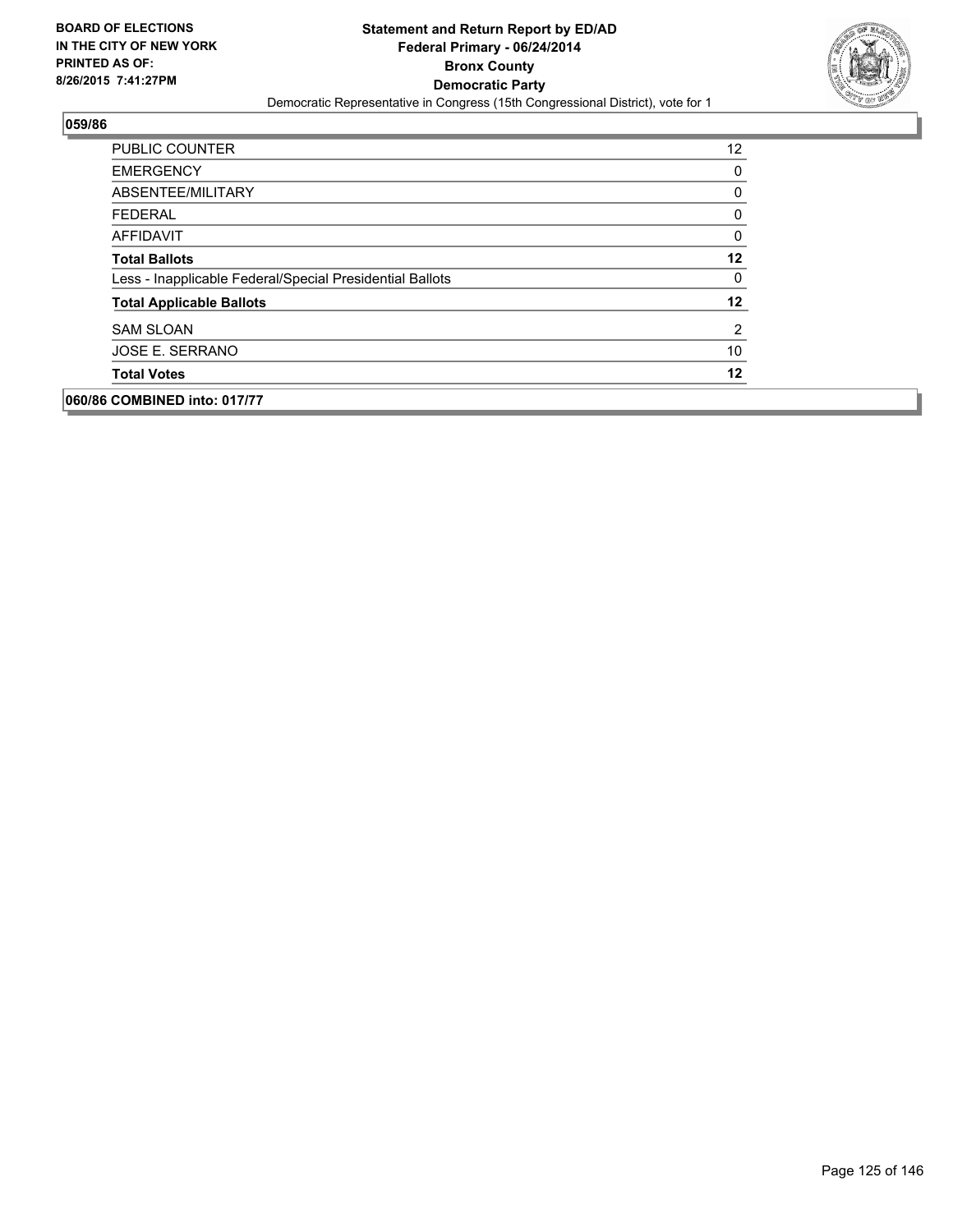

| PUBLIC COUNTER                                           | 4 |
|----------------------------------------------------------|---|
| <b>EMERGENCY</b>                                         | 0 |
| ABSENTEE/MILITARY                                        | 0 |
| <b>FEDERAL</b>                                           | 0 |
| AFFIDAVIT                                                | 0 |
| <b>Total Ballots</b>                                     | 4 |
| Less - Inapplicable Federal/Special Presidential Ballots | 0 |
| <b>Total Applicable Ballots</b>                          | 4 |
| <b>SAM SLOAN</b>                                         | 0 |
| JOSE E. SERRANO                                          | 4 |
| <b>Total Votes</b>                                       | 4 |

# **002/87**

| <b>PUBLIC COUNTER</b>                                    | 13             |
|----------------------------------------------------------|----------------|
| <b>EMERGENCY</b>                                         | 0              |
| ABSENTEE/MILITARY                                        | $\overline{2}$ |
| <b>FEDERAL</b>                                           | 0              |
| <b>AFFIDAVIT</b>                                         | 0              |
| <b>Total Ballots</b>                                     | 15             |
| Less - Inapplicable Federal/Special Presidential Ballots | 0              |
| <b>Total Applicable Ballots</b>                          | 15             |
| <b>SAM SLOAN</b>                                         |                |
| JOSE E. SERRANO                                          | 13             |
| <b>MARTIN GULLATIB (WRITE-IN)</b>                        |                |
| <b>Total Votes</b>                                       | 15             |
|                                                          |                |

| <b>PUBLIC COUNTER</b>                                    | 13 |
|----------------------------------------------------------|----|
| <b>EMERGENCY</b>                                         | 0  |
| ABSENTEE/MILITARY                                        | 0  |
| <b>FEDERAL</b>                                           | 0  |
| AFFIDAVIT                                                | 0  |
| <b>Total Ballots</b>                                     | 13 |
| Less - Inapplicable Federal/Special Presidential Ballots | 0  |
| <b>Total Applicable Ballots</b>                          | 13 |
| <b>SAM SLOAN</b>                                         | 3  |
| JOSE E. SERRANO                                          | 10 |
| <b>Total Votes</b>                                       | 13 |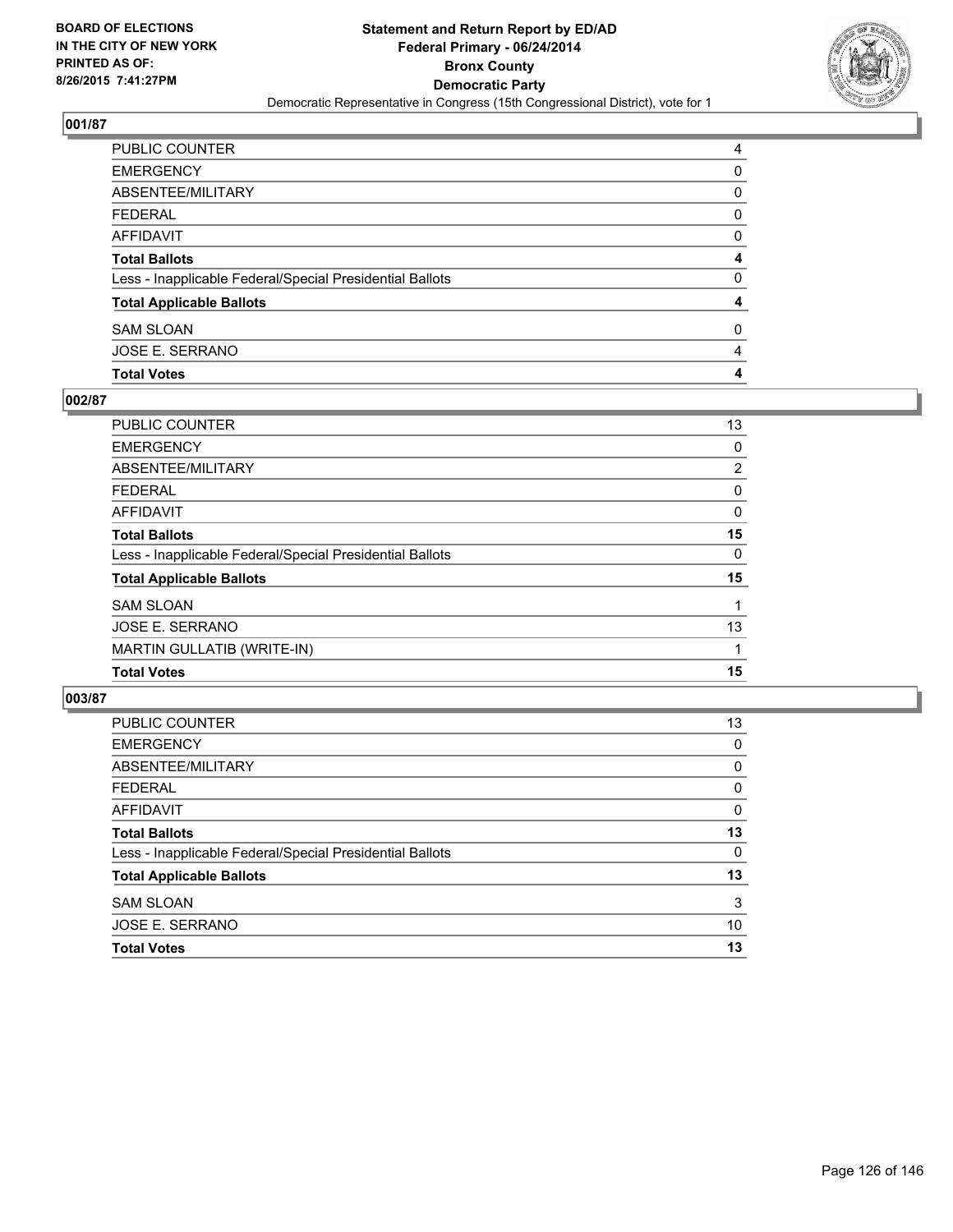

| <b>PUBLIC COUNTER</b>                                    | 26 |
|----------------------------------------------------------|----|
| <b>EMERGENCY</b>                                         | 0  |
| ABSENTEE/MILITARY                                        | 1  |
| <b>FEDERAL</b>                                           | 0  |
| <b>AFFIDAVIT</b>                                         | 0  |
| <b>Total Ballots</b>                                     | 27 |
| Less - Inapplicable Federal/Special Presidential Ballots | 0  |
| <b>Total Applicable Ballots</b>                          | 27 |
| <b>SAM SLOAN</b>                                         |    |
| JOSE E. SERRANO                                          | 24 |
| UNATTRIBUTABLE WRITE-IN (WRITE-IN)                       |    |
| <b>Total Votes</b>                                       | 26 |
| Unrecorded                                               | 1  |

## **005/87**

| PUBLIC COUNTER                                           | 15           |
|----------------------------------------------------------|--------------|
| <b>EMERGENCY</b>                                         | $\mathbf{0}$ |
| ABSENTEE/MILITARY                                        | 0            |
| <b>FEDERAL</b>                                           | 0            |
| AFFIDAVIT                                                | 2            |
| <b>Total Ballots</b>                                     | 17           |
| Less - Inapplicable Federal/Special Presidential Ballots | 0            |
| <b>Total Applicable Ballots</b>                          | 17           |
| <b>SAM SLOAN</b>                                         |              |
| JOSE E. SERRANO                                          | 16           |
| <b>Total Votes</b>                                       | 17           |

| PUBLIC COUNTER                                           | 35             |
|----------------------------------------------------------|----------------|
| <b>EMERGENCY</b>                                         | 0              |
| ABSENTEE/MILITARY                                        | 0              |
| <b>FEDERAL</b>                                           | 0              |
| <b>AFFIDAVIT</b>                                         | $\overline{2}$ |
| <b>Total Ballots</b>                                     | 37             |
| Less - Inapplicable Federal/Special Presidential Ballots | 0              |
| <b>Total Applicable Ballots</b>                          | 37             |
| <b>SAM SLOAN</b>                                         | 2              |
| <b>JOSE E. SERRANO</b>                                   | 31             |
| RUBEN DIAZ (WRITE-IN)                                    |                |
| UNATTRIBUTABLE WRITE-IN (WRITE-IN)                       |                |
| <b>Total Votes</b>                                       | 35             |
| Unrecorded                                               | 2              |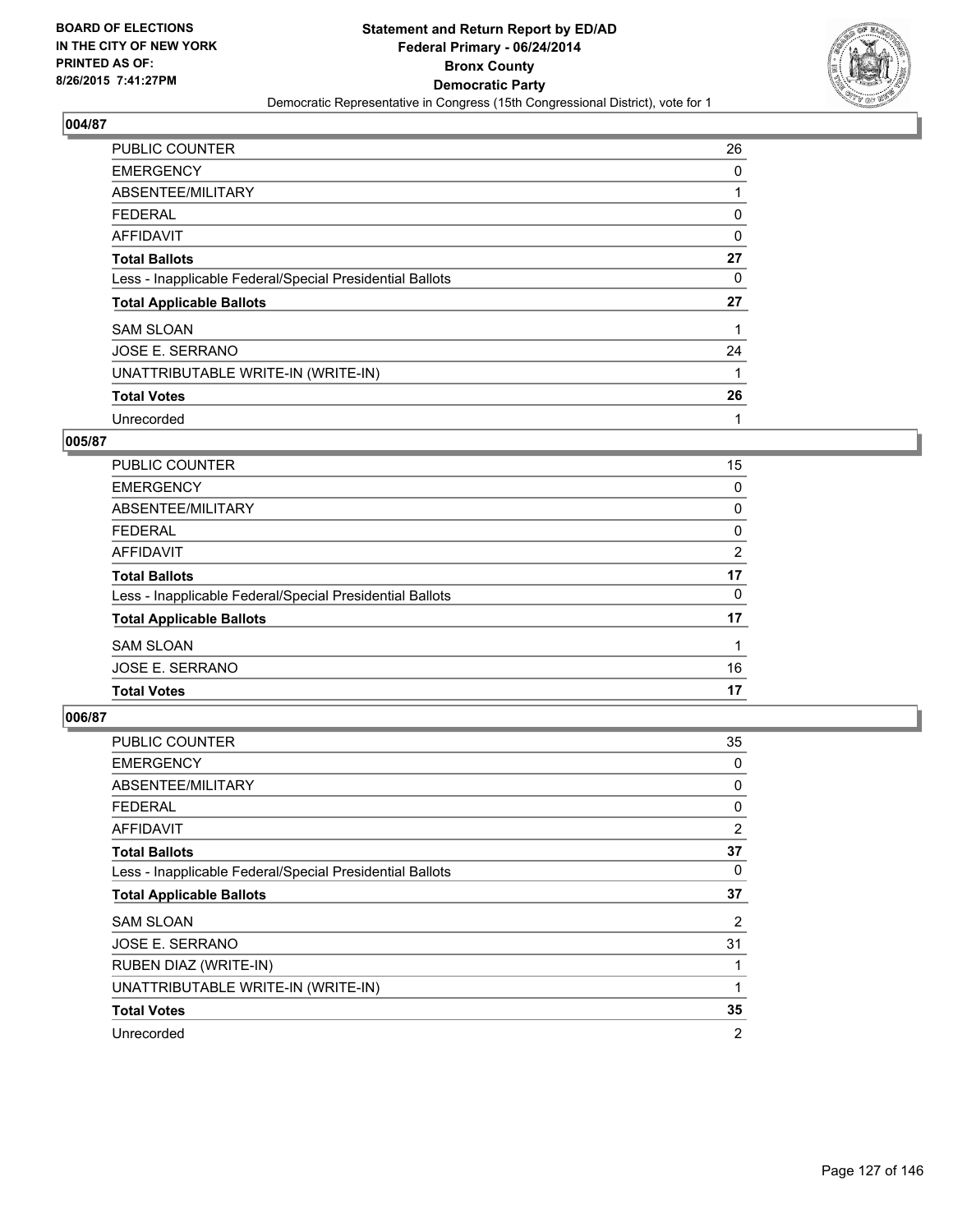

| PUBLIC COUNTER                                           | 15 |
|----------------------------------------------------------|----|
| <b>EMERGENCY</b>                                         | 0  |
| ABSENTEE/MILITARY                                        | 0  |
| <b>FEDERAL</b>                                           |    |
| <b>AFFIDAVIT</b>                                         | 0  |
| <b>Total Ballots</b>                                     | 16 |
| Less - Inapplicable Federal/Special Presidential Ballots | 0  |
| <b>Total Applicable Ballots</b>                          | 16 |
| <b>SAM SLOAN</b>                                         | 0  |
| <b>JOSE E. SERRANO</b>                                   | 15 |
| UNATTRIBUTABLE WRITE-IN (WRITE-IN)                       | 1  |
| <b>Total Votes</b>                                       | 16 |

# **008/87**

| <b>PUBLIC COUNTER</b>                                    | 16 |
|----------------------------------------------------------|----|
| <b>EMERGENCY</b>                                         | 0  |
| ABSENTEE/MILITARY                                        | 0  |
| <b>FEDERAL</b>                                           |    |
| AFFIDAVIT                                                | 0  |
| <b>Total Ballots</b>                                     | 17 |
| Less - Inapplicable Federal/Special Presidential Ballots | 0  |
| <b>Total Applicable Ballots</b>                          | 17 |
| <b>SAM SLOAN</b>                                         | 0  |
| <b>JOSE E. SERRANO</b>                                   | 17 |
| <b>Total Votes</b>                                       | 17 |
|                                                          |    |

| <b>PUBLIC COUNTER</b>                                    | 24 |
|----------------------------------------------------------|----|
| <b>EMERGENCY</b>                                         | 0  |
| ABSENTEE/MILITARY                                        | 3  |
| <b>FEDERAL</b>                                           | 0  |
| AFFIDAVIT                                                | 0  |
| <b>Total Ballots</b>                                     | 27 |
| Less - Inapplicable Federal/Special Presidential Ballots | 0  |
| <b>Total Applicable Ballots</b>                          | 27 |
| <b>SAM SLOAN</b>                                         | 2  |
| JOSE E. SERRANO                                          | 25 |
| <b>Total Votes</b>                                       | 27 |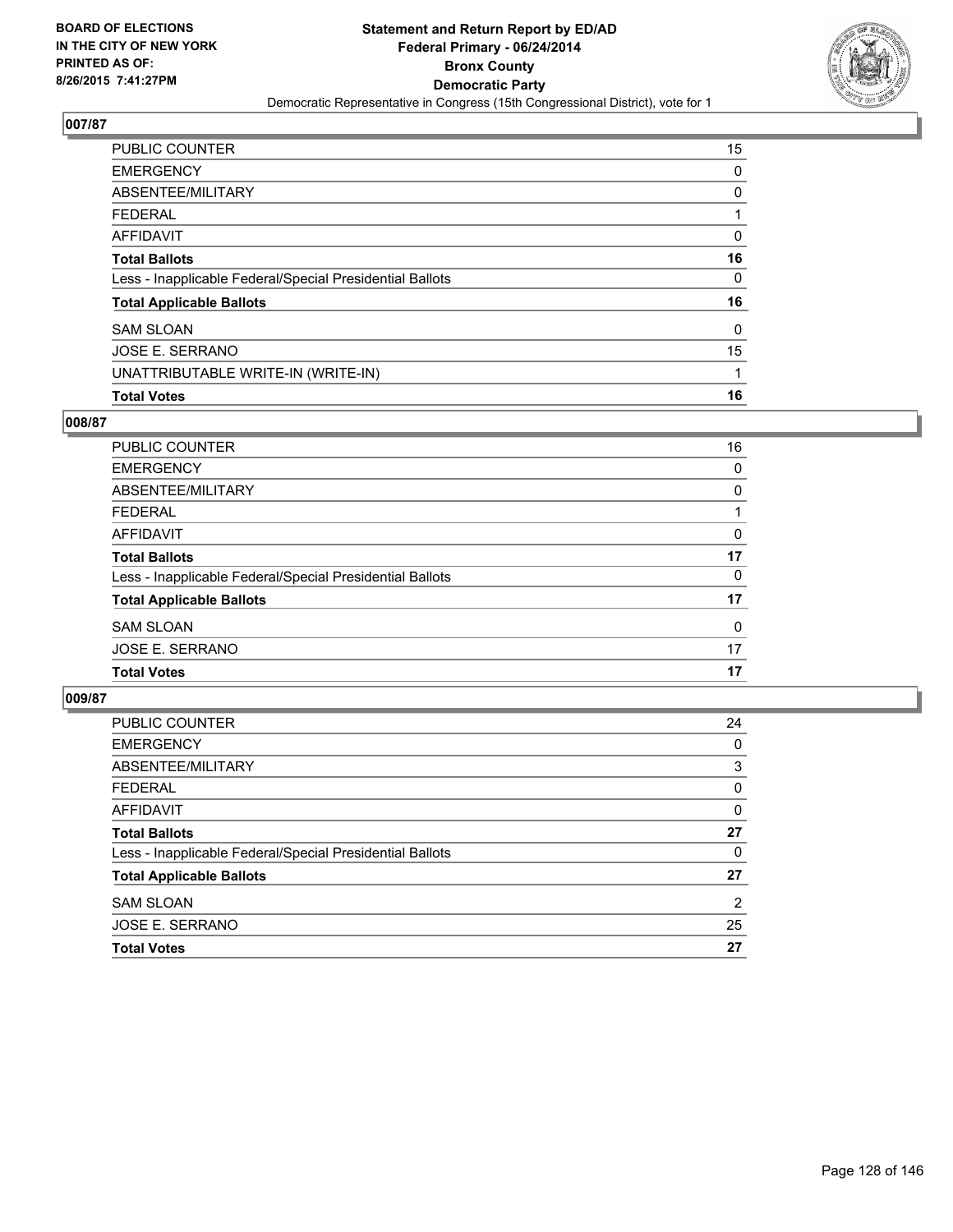

| PUBLIC COUNTER                                           | 28 |
|----------------------------------------------------------|----|
| <b>EMERGENCY</b>                                         | 0  |
| ABSENTEE/MILITARY                                        | 0  |
| <b>FEDERAL</b>                                           | 0  |
| <b>AFFIDAVIT</b>                                         | 0  |
| <b>Total Ballots</b>                                     | 28 |
| Less - Inapplicable Federal/Special Presidential Ballots | 0  |
| <b>Total Applicable Ballots</b>                          | 28 |
| <b>SAM SLOAN</b>                                         |    |
| JOSE E. SERRANO                                          | 27 |
| <b>Total Votes</b>                                       | 28 |

# **011/87**

| PUBLIC COUNTER                                           | 20 |
|----------------------------------------------------------|----|
| <b>EMERGENCY</b>                                         | 0  |
| ABSENTEE/MILITARY                                        | 2  |
| <b>FEDERAL</b>                                           | 0  |
| <b>AFFIDAVIT</b>                                         | 0  |
| <b>Total Ballots</b>                                     | 22 |
| Less - Inapplicable Federal/Special Presidential Ballots | 0  |
| <b>Total Applicable Ballots</b>                          | 22 |
| <b>SAM SLOAN</b>                                         | 0  |
| JOSE E. SERRANO                                          | 21 |
| <b>Total Votes</b>                                       | 21 |
| Unrecorded                                               |    |
|                                                          |    |

# **012/87 COMBINED into: 013/87**

| PUBLIC COUNTER                                           | 10 |
|----------------------------------------------------------|----|
| <b>EMERGENCY</b>                                         | 0  |
| ABSENTEE/MILITARY                                        | 0  |
| <b>FEDERAL</b>                                           | 0  |
| <b>AFFIDAVIT</b>                                         | 0  |
| <b>Total Ballots</b>                                     | 10 |
| Less - Inapplicable Federal/Special Presidential Ballots | 0  |
| <b>Total Applicable Ballots</b>                          | 10 |
| <b>SAM SLOAN</b>                                         | 0  |
| JOSE E. SERRANO                                          | 10 |
| <b>Total Votes</b>                                       | 10 |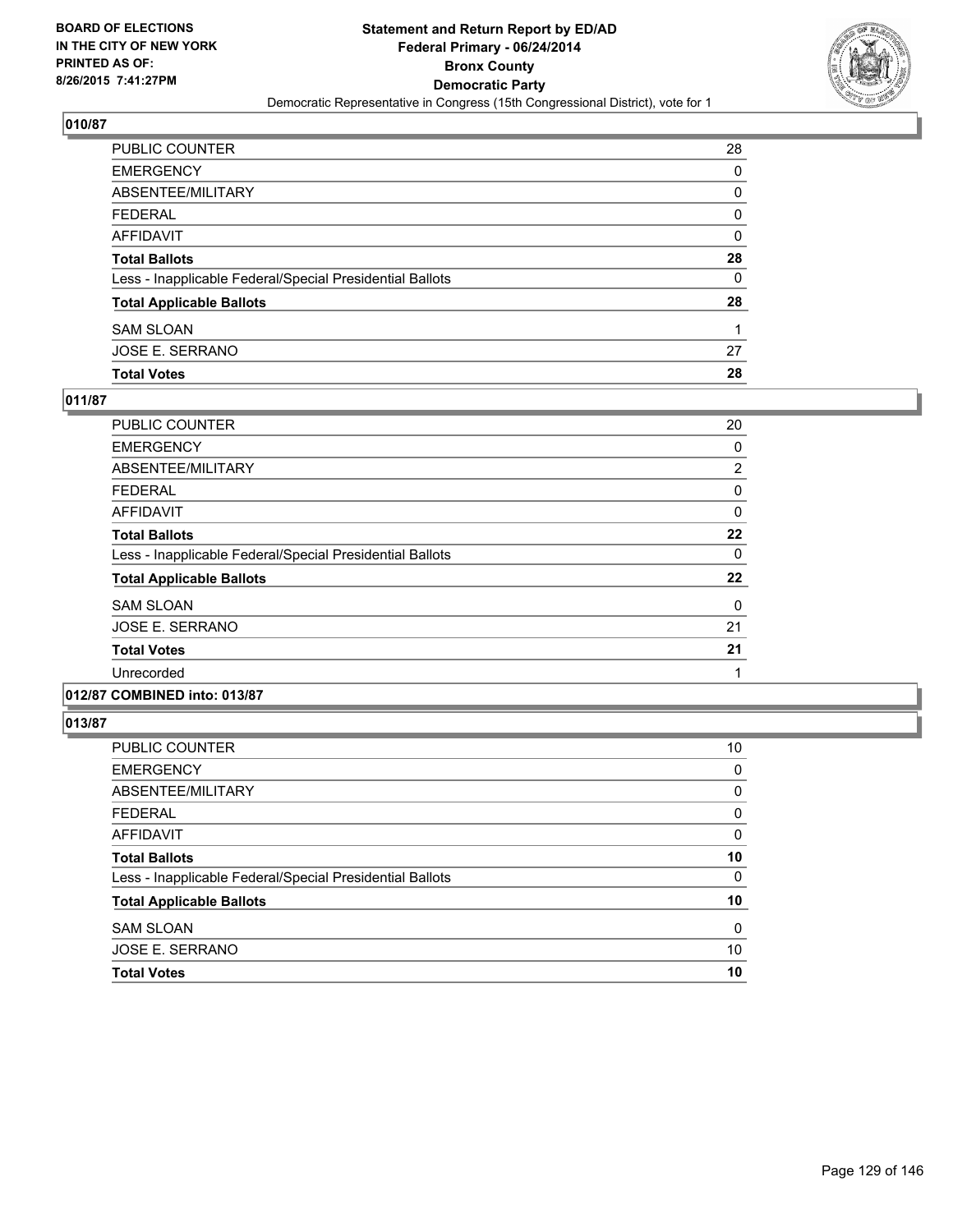

| PUBLIC COUNTER                                           | 4 |
|----------------------------------------------------------|---|
| <b>EMERGENCY</b>                                         | 0 |
| ABSENTEE/MILITARY                                        | 0 |
| <b>FEDERAL</b>                                           | 0 |
| <b>AFFIDAVIT</b>                                         | 0 |
| <b>Total Ballots</b>                                     | 4 |
| Less - Inapplicable Federal/Special Presidential Ballots | 0 |
| <b>Total Applicable Ballots</b>                          | 4 |
| <b>SAM SLOAN</b>                                         | 0 |
| JOSE E. SERRANO                                          | 4 |
| <b>Total Votes</b>                                       | 4 |

# **015/87**

| PUBLIC COUNTER                                           | 10             |
|----------------------------------------------------------|----------------|
| <b>EMERGENCY</b>                                         | 0              |
| <b>ABSENTEE/MILITARY</b>                                 | $\overline{2}$ |
| <b>FEDERAL</b>                                           | 0              |
| AFFIDAVIT                                                |                |
| <b>Total Ballots</b>                                     | 13             |
| Less - Inapplicable Federal/Special Presidential Ballots | 0              |
| <b>Total Applicable Ballots</b>                          | 13             |
| <b>SAM SLOAN</b>                                         |                |
| <b>JOSE E. SERRANO</b>                                   | 12             |
| <b>Total Votes</b>                                       | 13             |

| <b>EMERGENCY</b><br>ABSENTEE/MILITARY                    | 0<br>0<br>0 |
|----------------------------------------------------------|-------------|
|                                                          |             |
|                                                          |             |
| <b>FEDERAL</b>                                           |             |
| AFFIDAVIT                                                |             |
| <b>Total Ballots</b>                                     |             |
| Less - Inapplicable Federal/Special Presidential Ballots | 0           |
| <b>Total Applicable Ballots</b>                          |             |
| <b>SAM SLOAN</b>                                         |             |
| <b>JOSE E. SERRANO</b>                                   | 6           |
| <b>Total Votes</b>                                       |             |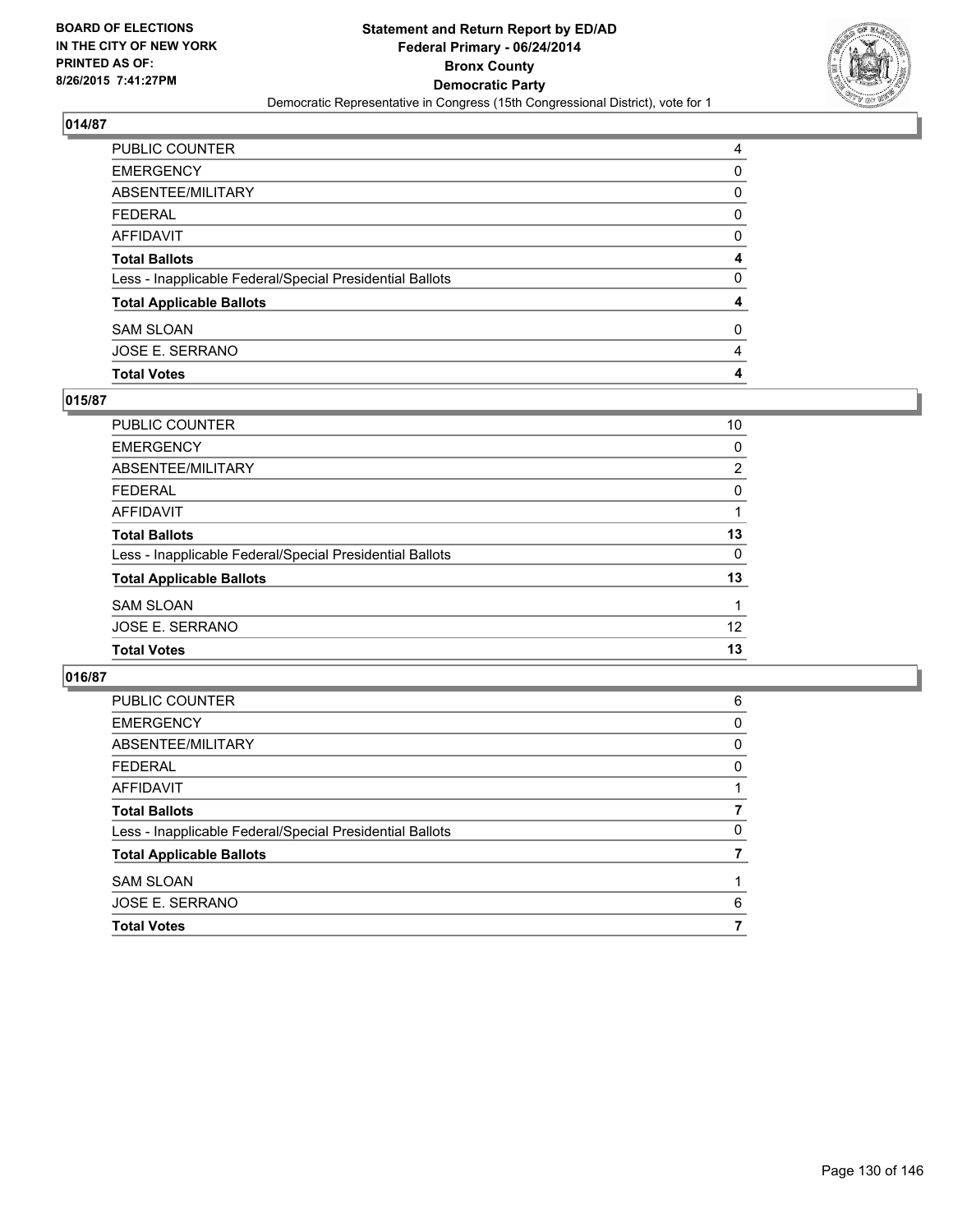

| PUBLIC COUNTER                                           | 3 |
|----------------------------------------------------------|---|
| <b>EMERGENCY</b>                                         | 0 |
| ABSENTEE/MILITARY                                        | 0 |
| <b>FEDERAL</b>                                           | 0 |
| <b>AFFIDAVIT</b>                                         | 0 |
| <b>Total Ballots</b>                                     | 3 |
| Less - Inapplicable Federal/Special Presidential Ballots | 0 |
| <b>Total Applicable Ballots</b>                          | 3 |
| <b>SAM SLOAN</b>                                         | 0 |
| <b>JOSE E. SERRANO</b>                                   | 3 |
| <b>Total Votes</b>                                       | 3 |

# **021/87**

| PUBLIC COUNTER                                           | 6 |
|----------------------------------------------------------|---|
| EMERGENCY                                                | 0 |
| ABSENTEE/MILITARY                                        | 0 |
| <b>FEDERAL</b>                                           | 0 |
| AFFIDAVIT                                                |   |
| <b>Total Ballots</b>                                     |   |
| Less - Inapplicable Federal/Special Presidential Ballots | 0 |
| <b>Total Applicable Ballots</b>                          |   |
| <b>SAM SLOAN</b>                                         |   |
| JOSE E. SERRANO                                          | 6 |
| <b>Total Votes</b>                                       |   |
|                                                          |   |

| PUBLIC COUNTER                                           | 12 |
|----------------------------------------------------------|----|
| <b>EMERGENCY</b>                                         | 0  |
| ABSENTEE/MILITARY                                        |    |
| <b>FEDERAL</b>                                           | 0  |
| AFFIDAVIT                                                | 0  |
| <b>Total Ballots</b>                                     | 13 |
| Less - Inapplicable Federal/Special Presidential Ballots | 0  |
| <b>Total Applicable Ballots</b>                          | 13 |
| <b>SAM SLOAN</b>                                         | 5  |
| <b>JOSE E. SERRANO</b>                                   | 8  |
| <b>Total Votes</b>                                       | 13 |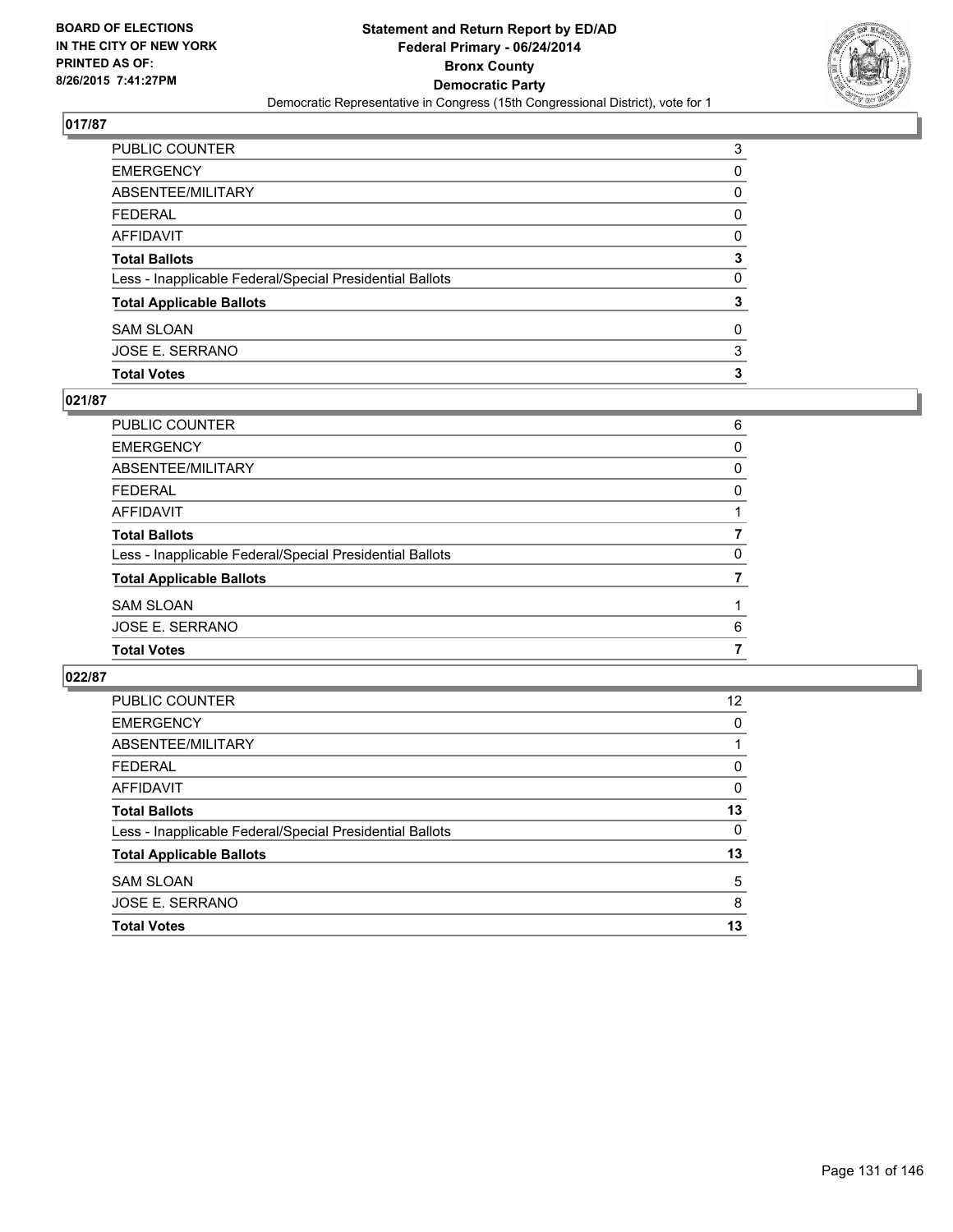

| <b>PUBLIC COUNTER</b>                                    | 24 |
|----------------------------------------------------------|----|
| <b>EMERGENCY</b>                                         | 0  |
| ABSENTEE/MILITARY                                        | 0  |
| FEDERAL                                                  | 0  |
| <b>AFFIDAVIT</b>                                         |    |
| <b>Total Ballots</b>                                     | 25 |
| Less - Inapplicable Federal/Special Presidential Ballots | 0  |
| <b>Total Applicable Ballots</b>                          | 25 |
| <b>SAM SLOAN</b>                                         | 3  |
| JOSE E. SERRANO                                          | 21 |
| UNATTRIBUTABLE WRITE-IN (WRITE-IN)                       |    |
| <b>Total Votes</b>                                       | 25 |

## **024/87**

| PUBLIC COUNTER                                           |                |
|----------------------------------------------------------|----------------|
| <b>EMERGENCY</b>                                         | 0              |
| ABSENTEE/MILITARY                                        | 0              |
| <b>FEDERAL</b>                                           | 0              |
| <b>AFFIDAVIT</b>                                         | 0              |
| <b>Total Ballots</b>                                     |                |
| Less - Inapplicable Federal/Special Presidential Ballots | 0              |
| <b>Total Applicable Ballots</b>                          |                |
| <b>SAM SLOAN</b>                                         | $\overline{2}$ |
| JOSE E. SERRANO                                          | 5              |
| <b>Total Votes</b>                                       |                |
|                                                          |                |

| <b>PUBLIC COUNTER</b>                                    | 10             |
|----------------------------------------------------------|----------------|
| <b>EMERGENCY</b>                                         | 0              |
| ABSENTEE/MILITARY                                        | 0              |
| <b>FEDERAL</b>                                           | 0              |
| AFFIDAVIT                                                | 0              |
| <b>Total Ballots</b>                                     | 10             |
| Less - Inapplicable Federal/Special Presidential Ballots | 0              |
| <b>Total Applicable Ballots</b>                          | 10             |
| <b>SAM SLOAN</b>                                         | $\overline{2}$ |
| JOSE E. SERRANO                                          | 8              |
| <b>Total Votes</b>                                       | 10             |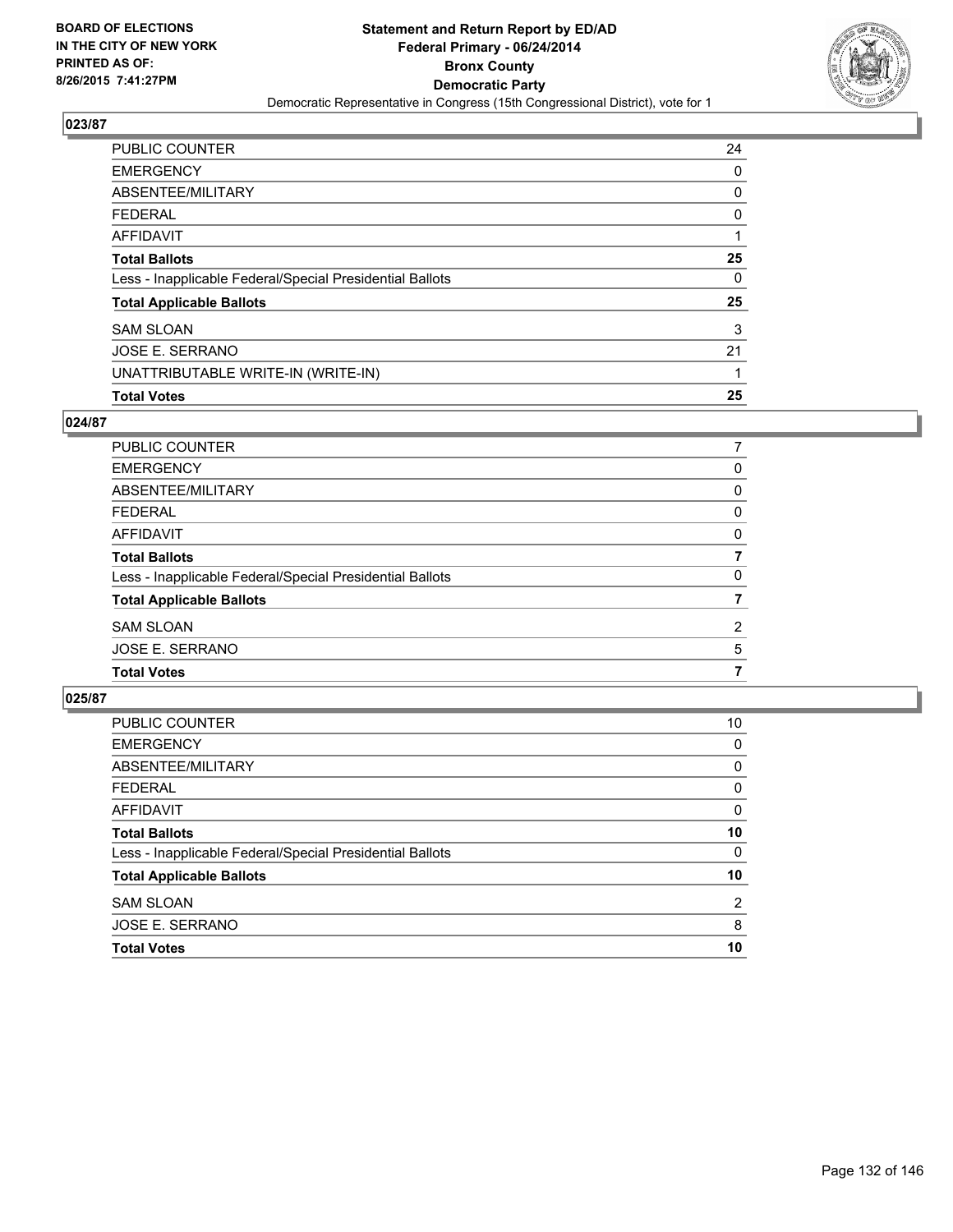

| PUBLIC COUNTER                                           | 25 |
|----------------------------------------------------------|----|
| <b>EMERGENCY</b>                                         | 0  |
| ABSENTEE/MILITARY                                        | 0  |
| <b>FEDERAL</b>                                           |    |
| AFFIDAVIT                                                | 0  |
| <b>Total Ballots</b>                                     | 26 |
| Less - Inapplicable Federal/Special Presidential Ballots | 0  |
| <b>Total Applicable Ballots</b>                          | 26 |
| <b>SAM SLOAN</b>                                         | 5  |
| JOSE E. SERRANO                                          | 21 |
| <b>Total Votes</b>                                       | 26 |

## **027/87**

| PUBLIC COUNTER                                           | 14 |
|----------------------------------------------------------|----|
| <b>EMERGENCY</b>                                         | 0  |
| ABSENTEE/MILITARY                                        | 0  |
| <b>FEDERAL</b>                                           | 0  |
| <b>AFFIDAVIT</b>                                         |    |
| <b>Total Ballots</b>                                     | 15 |
| Less - Inapplicable Federal/Special Presidential Ballots | 0  |
| <b>Total Applicable Ballots</b>                          | 15 |
| <b>SAM SLOAN</b>                                         | 0  |
| JOSE E. SERRANO                                          | 14 |
| UNATTRIBUTABLE WRITE-IN (WRITE-IN)                       |    |
| <b>Total Votes</b>                                       | 15 |
|                                                          |    |

| <b>PUBLIC COUNTER</b>                                    | 25 |
|----------------------------------------------------------|----|
| <b>EMERGENCY</b>                                         | 0  |
| ABSENTEE/MILITARY                                        | 0  |
| <b>FEDERAL</b>                                           | 0  |
| <b>AFFIDAVIT</b>                                         | 0  |
| <b>Total Ballots</b>                                     | 25 |
| Less - Inapplicable Federal/Special Presidential Ballots | 0  |
| <b>Total Applicable Ballots</b>                          | 25 |
| <b>SAM SLOAN</b>                                         | 3  |
| <b>JOSE E. SERRANO</b>                                   | 21 |
| UNATTRIBUTABLE WRITE-IN (WRITE-IN)                       |    |
| <b>Total Votes</b>                                       | 25 |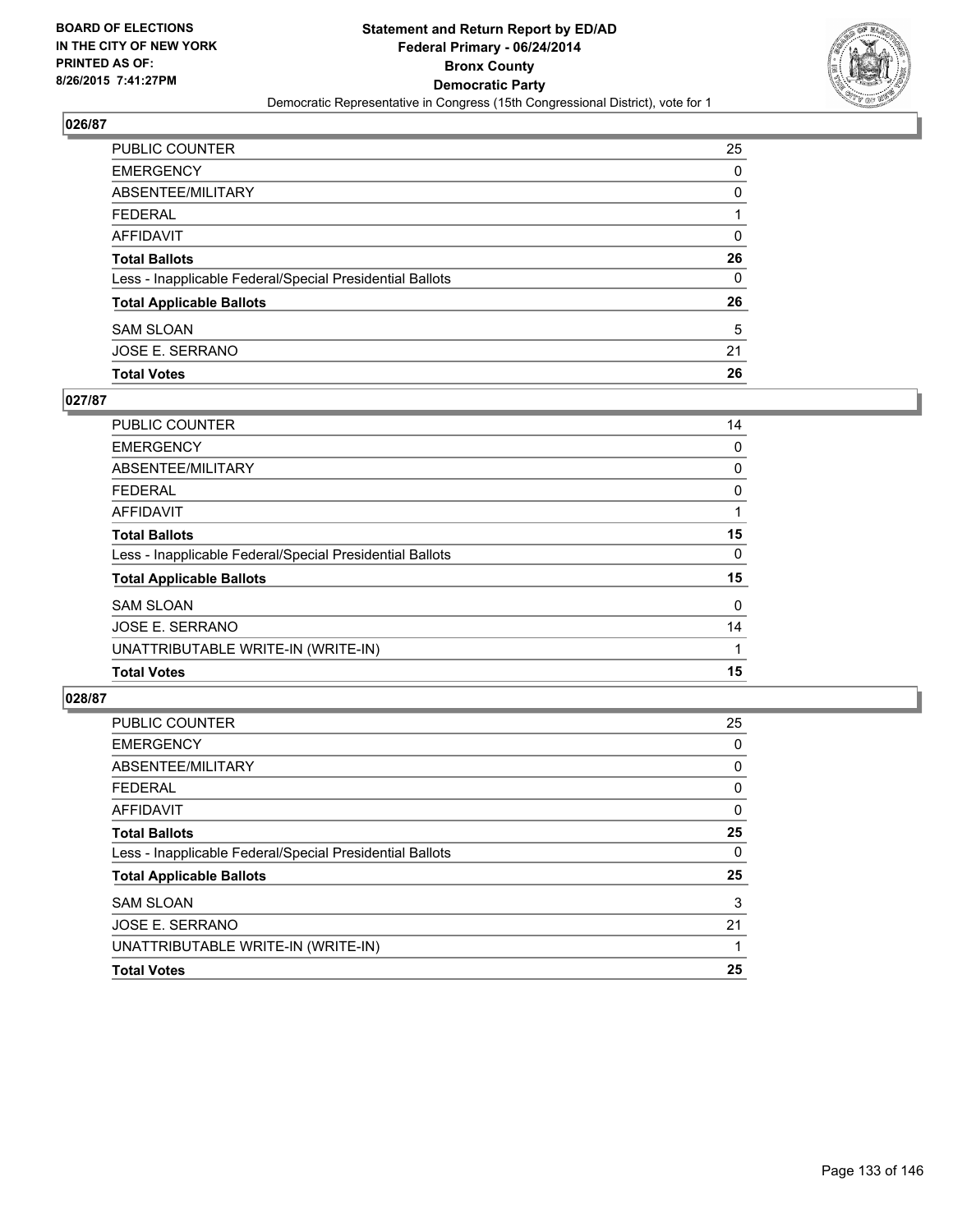

| PUBLIC COUNTER                                           | 12 <sup>2</sup> |
|----------------------------------------------------------|-----------------|
| <b>EMERGENCY</b>                                         | 0               |
| ABSENTEE/MILITARY                                        |                 |
| <b>FEDERAL</b>                                           | 0               |
| <b>AFFIDAVIT</b>                                         |                 |
| <b>Total Ballots</b>                                     | 14              |
| Less - Inapplicable Federal/Special Presidential Ballots | 0               |
| <b>Total Applicable Ballots</b>                          | 14              |
| <b>SAM SLOAN</b>                                         |                 |
| JOSE E. SERRANO                                          | 13              |
| <b>Total Votes</b>                                       | 14              |

# **030/87**

| 6 |
|---|
| 0 |
| 0 |
| 0 |
| 0 |
| 6 |
| 0 |
| 6 |
|   |
| 5 |
| 6 |
|   |

| <b>PUBLIC COUNTER</b>                                    | 8  |
|----------------------------------------------------------|----|
| <b>EMERGENCY</b>                                         | 0  |
| ABSENTEE/MILITARY                                        | 3  |
| <b>FEDERAL</b>                                           | 0  |
| AFFIDAVIT                                                | 0  |
| <b>Total Ballots</b>                                     | 11 |
| Less - Inapplicable Federal/Special Presidential Ballots | 0  |
| <b>Total Applicable Ballots</b>                          | 11 |
| <b>SAM SLOAN</b>                                         | 2  |
| <b>JOSE E. SERRANO</b>                                   | 9  |
| <b>Total Votes</b>                                       | 11 |
|                                                          |    |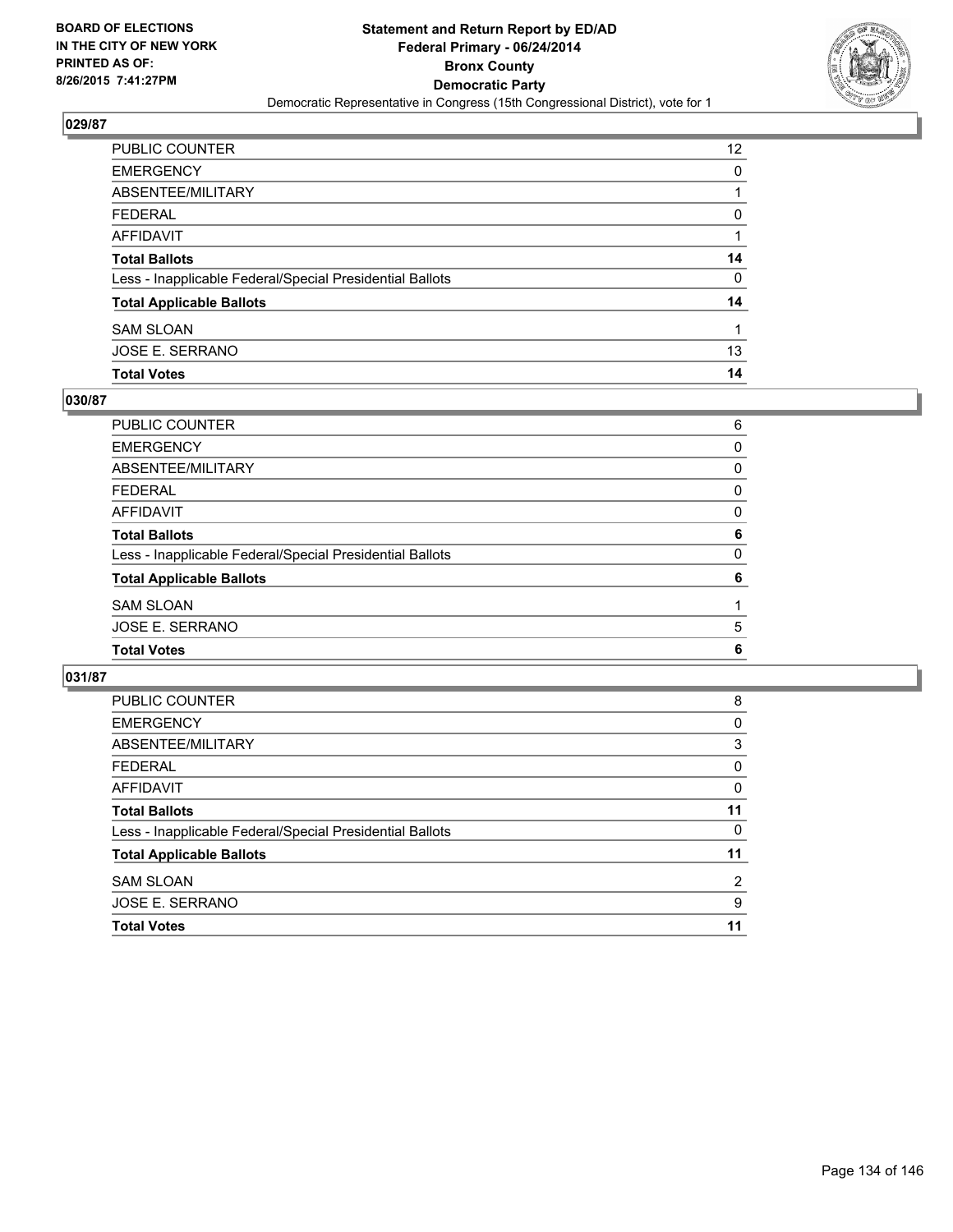

| PUBLIC COUNTER                                           | 15              |
|----------------------------------------------------------|-----------------|
| EMERGENCY                                                | 0               |
| ABSENTEE/MILITARY                                        | 0               |
| FEDERAL                                                  | 0               |
| AFFIDAVIT                                                | 0               |
| Total Ballots                                            | 15              |
| Less - Inapplicable Federal/Special Presidential Ballots | 0               |
| <b>Total Applicable Ballots</b>                          | 15              |
| SAM SLOAN                                                | 3               |
| JOSE E. SERRANO                                          | 12 <sup>°</sup> |
| <b>Total Votes</b>                                       | 15              |

# **033/87**

| PUBLIC COUNTER                                           | 20 |
|----------------------------------------------------------|----|
| <b>EMERGENCY</b>                                         | 0  |
| ABSENTEE/MILITARY                                        | 0  |
| <b>FEDERAL</b>                                           |    |
| <b>AFFIDAVIT</b>                                         | 4  |
| <b>Total Ballots</b>                                     | 25 |
| Less - Inapplicable Federal/Special Presidential Ballots | 0  |
| <b>Total Applicable Ballots</b>                          | 25 |
| <b>SAM SLOAN</b>                                         | 3  |
| JOSE E. SERRANO                                          | 20 |
| CHARLES B. RANGEL (WRITE-IN)                             | 2  |
| <b>Total Votes</b>                                       | 25 |
|                                                          |    |

| <b>PUBLIC COUNTER</b>                                    | 28 |
|----------------------------------------------------------|----|
| <b>EMERGENCY</b>                                         | 0  |
| ABSENTEE/MILITARY                                        |    |
| <b>FEDERAL</b>                                           | 0  |
| AFFIDAVIT                                                | 0  |
| <b>Total Ballots</b>                                     | 29 |
| Less - Inapplicable Federal/Special Presidential Ballots | 0  |
| <b>Total Applicable Ballots</b>                          | 29 |
| SAM SLOAN                                                | 3  |
| JOSE E. SERRANO                                          | 23 |
| CHARLES B. RANGEL (WRITE-IN)                             |    |
| PEDRO J. BERRIOS (WRITE-IN)                              |    |
| UNATTRIBUTABLE WRITE-IN (WRITE-IN)                       |    |
| <b>Total Votes</b>                                       | 29 |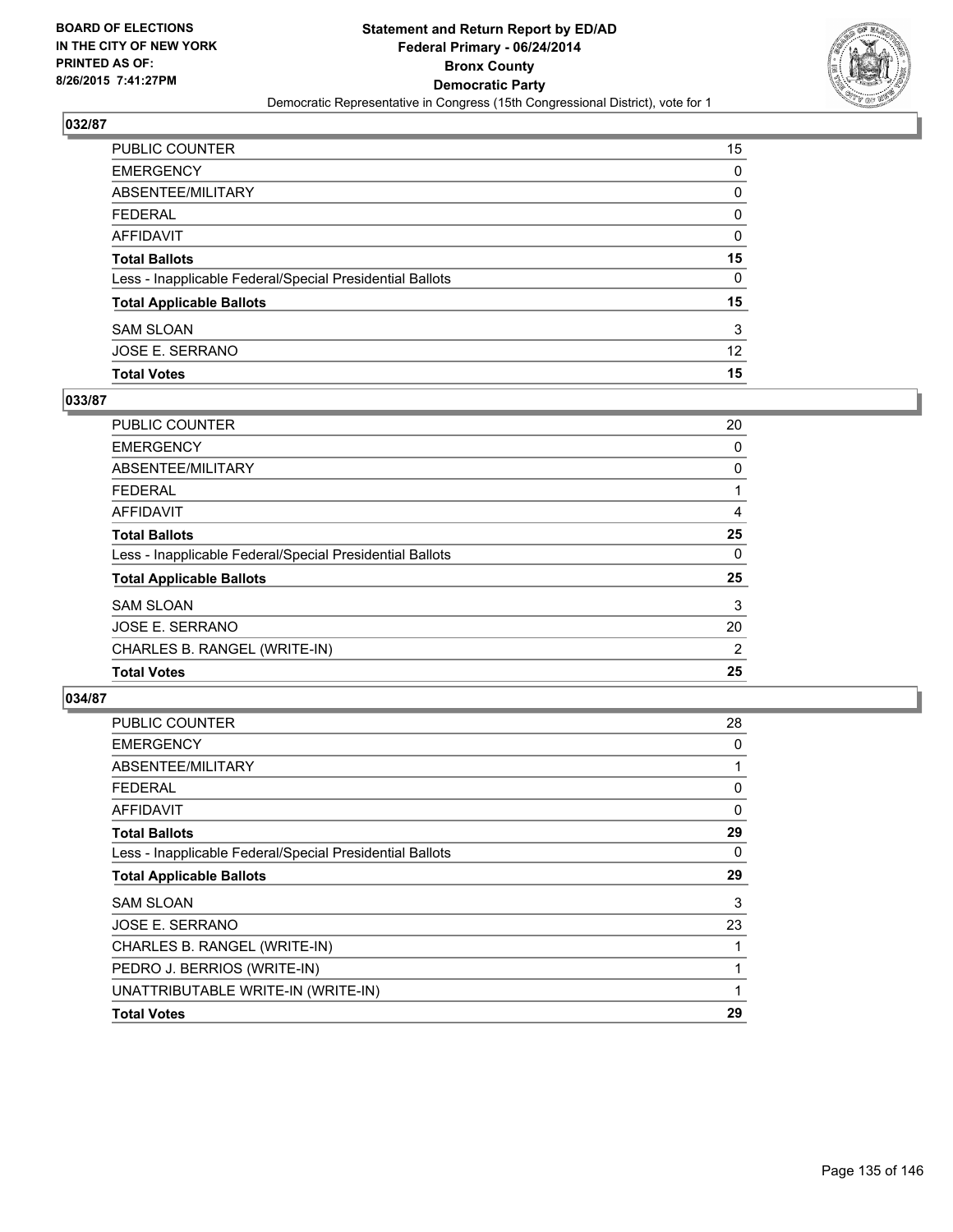

| <b>PUBLIC COUNTER</b>                                    | 22 |
|----------------------------------------------------------|----|
| <b>EMERGENCY</b>                                         | 0  |
| ABSENTEE/MILITARY                                        | 0  |
| <b>FEDERAL</b>                                           | 0  |
| <b>AFFIDAVIT</b>                                         | 0  |
| <b>Total Ballots</b>                                     | 22 |
| Less - Inapplicable Federal/Special Presidential Ballots | 0  |
| <b>Total Applicable Ballots</b>                          | 22 |
| <b>SAM SLOAN</b>                                         | 3  |
| JOSE E. SERRANO                                          | 17 |
| UNATTRIBUTABLE WRITE-IN (WRITE-IN)                       |    |
| <b>Total Votes</b>                                       | 21 |
| Unrecorded                                               |    |

# **036/87**

| 17 |
|----|
| 0  |
| 0  |
| 0  |
| 0  |
| 17 |
| 0  |
| 17 |
| 0  |
| 17 |
| 17 |
|    |

| <b>PUBLIC COUNTER</b>                                    | 21 |
|----------------------------------------------------------|----|
| <b>EMERGENCY</b>                                         | 0  |
| ABSENTEE/MILITARY                                        | 0  |
| <b>FEDERAL</b>                                           |    |
| AFFIDAVIT                                                | 0  |
| <b>Total Ballots</b>                                     | 22 |
| Less - Inapplicable Federal/Special Presidential Ballots | 0  |
| <b>Total Applicable Ballots</b>                          | 22 |
| <b>SAM SLOAN</b>                                         | 4  |
| JOSE E. SERRANO                                          | 17 |
| UNATTRIBUTABLE WRITE-IN (WRITE-IN)                       |    |
| <b>Total Votes</b>                                       | 22 |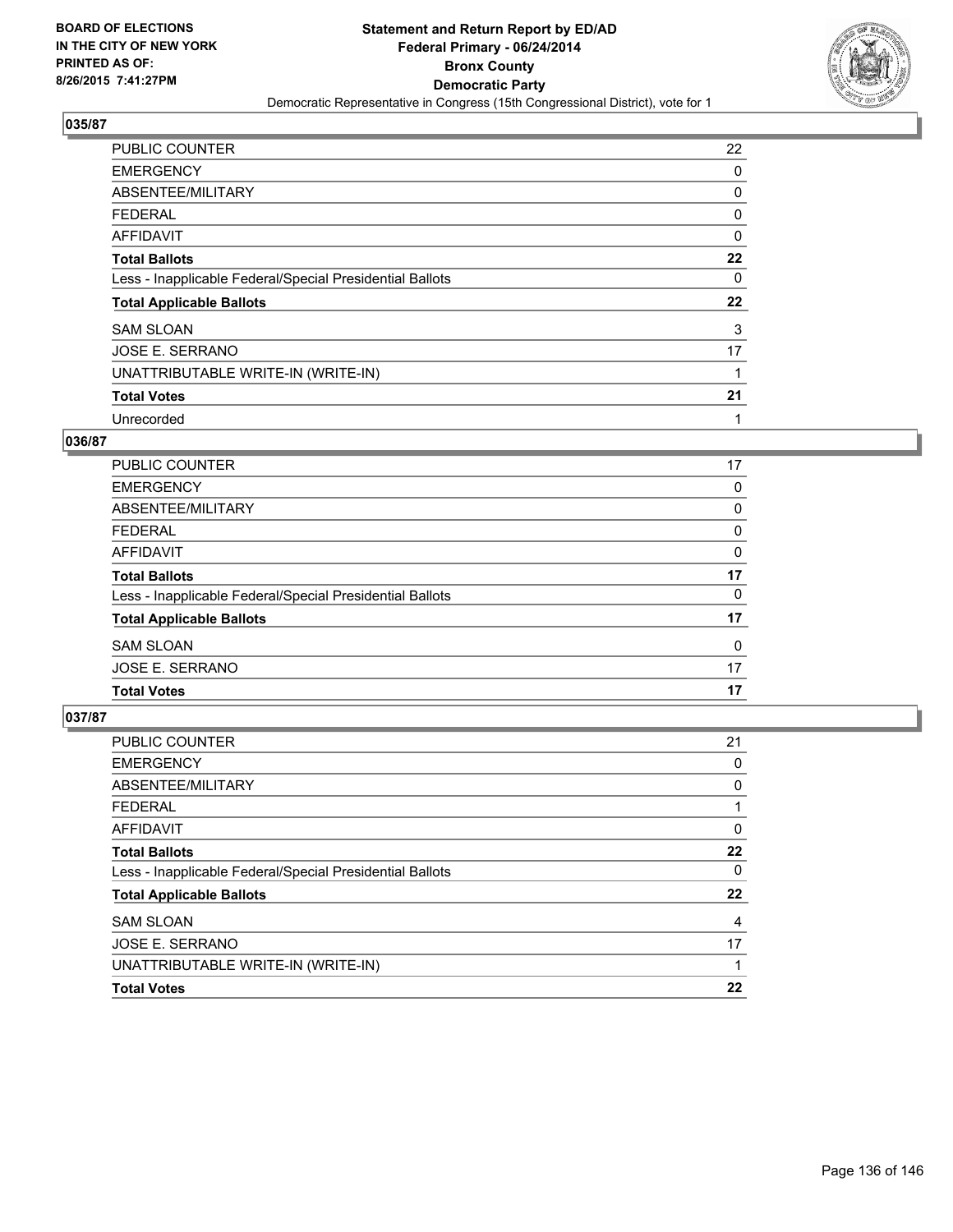

| PUBLIC COUNTER                                           | 24 |
|----------------------------------------------------------|----|
| <b>EMERGENCY</b>                                         | 0  |
| <b>ABSENTEE/MILITARY</b>                                 | 0  |
| <b>FEDERAL</b>                                           | 0  |
| AFFIDAVIT                                                | 0  |
| <b>Total Ballots</b>                                     | 24 |
| Less - Inapplicable Federal/Special Presidential Ballots | 0  |
| <b>Total Applicable Ballots</b>                          | 24 |
| <b>SAM SLOAN</b>                                         | 3  |
| JOSE E. SERRANO                                          | 21 |
| <b>Total Votes</b>                                       | 24 |

# **039/87**

| <b>PUBLIC COUNTER</b>                                    | 29 |
|----------------------------------------------------------|----|
| <b>EMERGENCY</b>                                         | 0  |
| ABSENTEE/MILITARY                                        | 0  |
| <b>FEDERAL</b>                                           | 0  |
| <b>AFFIDAVIT</b>                                         | 0  |
| <b>Total Ballots</b>                                     | 29 |
| Less - Inapplicable Federal/Special Presidential Ballots | 0  |
| <b>Total Applicable Ballots</b>                          | 29 |
| <b>SAM SLOAN</b>                                         |    |
| <b>JOSE E. SERRANO</b>                                   | 24 |
| ADRIANO ESPAILLAT (WRITE-IN)                             | 3  |
| <b>Total Votes</b>                                       | 28 |
| Unrecorded                                               | 1  |
|                                                          |    |

| <b>PUBLIC COUNTER</b>                                    | 33 |
|----------------------------------------------------------|----|
| <b>EMERGENCY</b>                                         | 0  |
| ABSENTEE/MILITARY                                        | 0  |
| <b>FEDERAL</b>                                           | 0  |
| AFFIDAVIT                                                | 0  |
| <b>Total Ballots</b>                                     | 33 |
| Less - Inapplicable Federal/Special Presidential Ballots | 0  |
| <b>Total Applicable Ballots</b>                          | 33 |
| <b>SAM SLOAN</b>                                         | 2  |
| JOSE E. SERRANO                                          | 29 |
| UNATTRIBUTABLE WRITE-IN (WRITE-IN)                       | 2  |
| <b>Total Votes</b>                                       | 33 |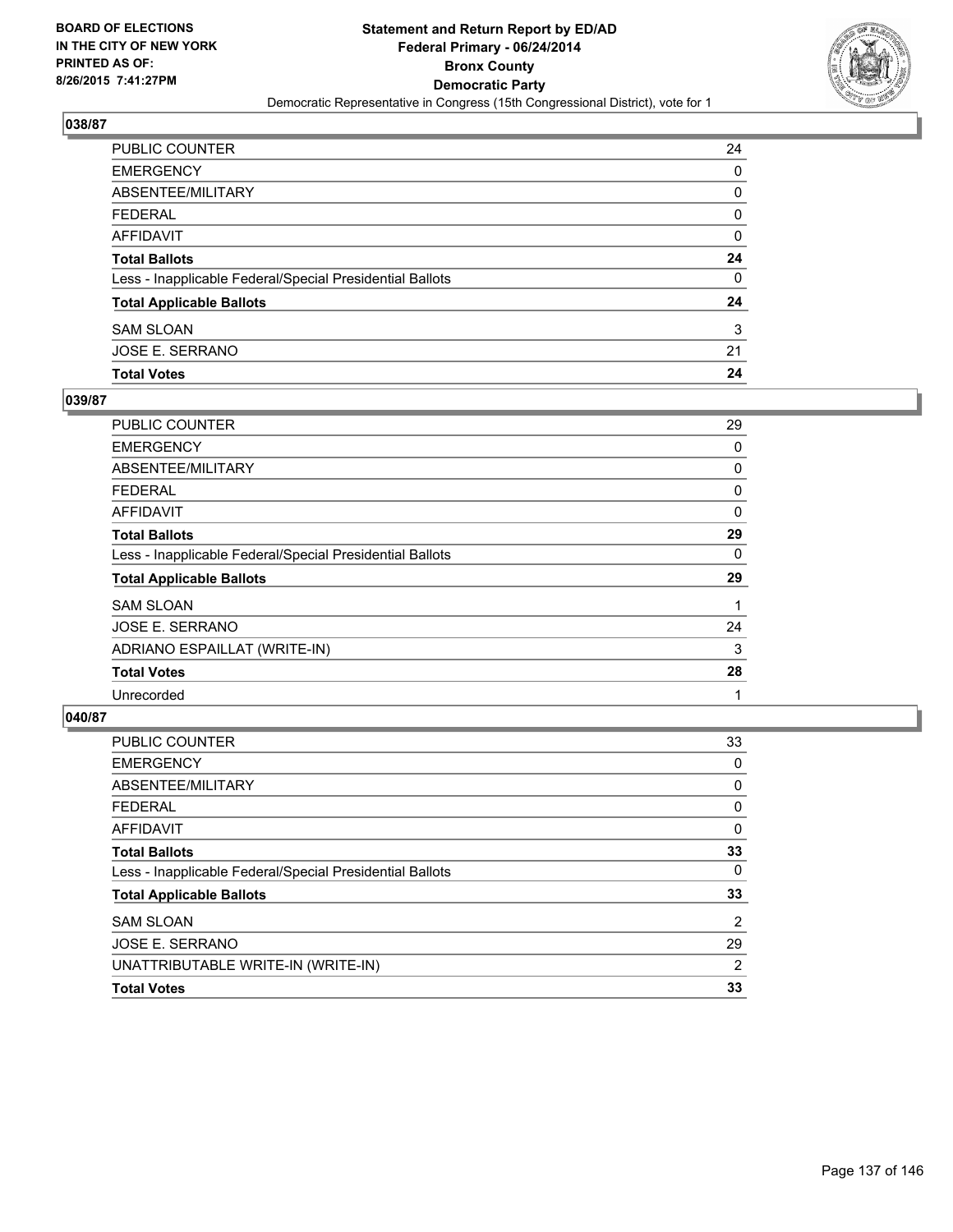

| PUBLIC COUNTER                                           | 11 |
|----------------------------------------------------------|----|
| <b>EMERGENCY</b>                                         | 0  |
| <b>ABSENTEE/MILITARY</b>                                 | 0  |
| <b>FEDERAL</b>                                           | 0  |
| AFFIDAVIT                                                | 0  |
| <b>Total Ballots</b>                                     | 11 |
| Less - Inapplicable Federal/Special Presidential Ballots | 0  |
| <b>Total Applicable Ballots</b>                          | 11 |
| <b>SAM SLOAN</b>                                         | 0  |
| JOSE E. SERRANO                                          | 11 |
| <b>Total Votes</b>                                       | 11 |

# **042/87**

| <b>PUBLIC COUNTER</b>                                    | 22 |
|----------------------------------------------------------|----|
| <b>EMERGENCY</b>                                         | 0  |
| ABSENTEE/MILITARY                                        | 0  |
| <b>FEDERAL</b>                                           | 0  |
| <b>AFFIDAVIT</b>                                         | 0  |
| <b>Total Ballots</b>                                     | 22 |
| Less - Inapplicable Federal/Special Presidential Ballots | 0  |
| <b>Total Applicable Ballots</b>                          | 22 |
| <b>SAM SLOAN</b>                                         |    |
| JOSE E. SERRANO                                          | 20 |
| UNATTRIBUTABLE WRITE-IN (WRITE-IN)                       |    |
| <b>Total Votes</b>                                       | 22 |
|                                                          |    |

| <b>PUBLIC COUNTER</b>                                    | 0 |
|----------------------------------------------------------|---|
| <b>EMERGENCY</b>                                         | 0 |
| ABSENTEE/MILITARY                                        | 3 |
| <b>FEDERAL</b>                                           | 0 |
| AFFIDAVIT                                                | 0 |
| <b>Total Ballots</b>                                     | 3 |
| Less - Inapplicable Federal/Special Presidential Ballots | 0 |
| <b>Total Applicable Ballots</b>                          | 3 |
| <b>SAM SLOAN</b>                                         | 0 |
| JOSE E. SERRANO                                          | 3 |
| <b>Total Votes</b>                                       | 3 |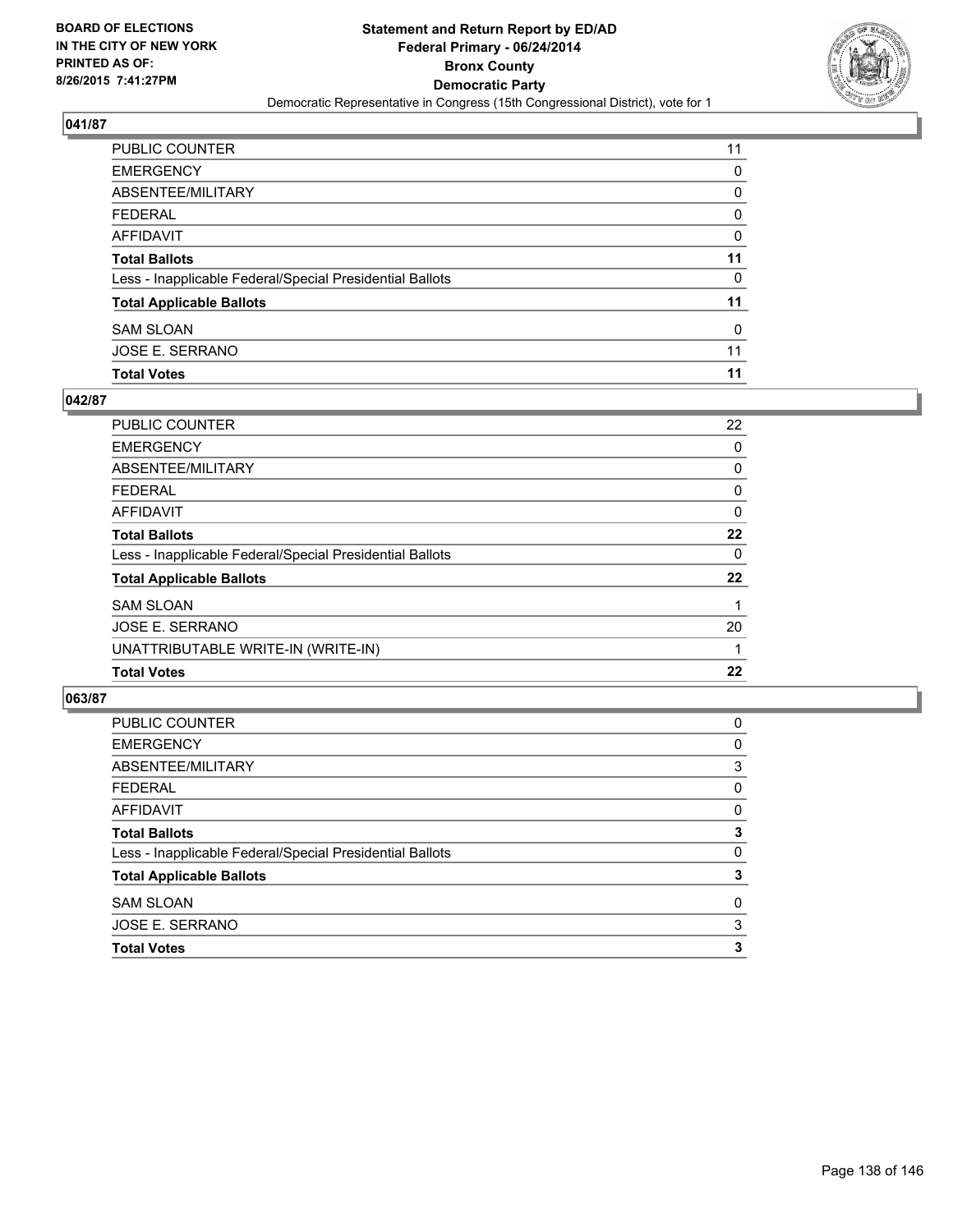

| <b>PUBLIC COUNTER</b>                                    | 13 |
|----------------------------------------------------------|----|
| <b>EMERGENCY</b>                                         | 0  |
| ABSENTEE/MILITARY                                        | 2  |
| <b>FEDERAL</b>                                           | 0  |
| <b>AFFIDAVIT</b>                                         | 0  |
| <b>Total Ballots</b>                                     | 15 |
| Less - Inapplicable Federal/Special Presidential Ballots | 0  |
| <b>Total Applicable Ballots</b>                          | 15 |
| <b>SAM SLOAN</b>                                         | 0  |
| JOSE E. SERRANO                                          | 12 |
| NANCY NELSON (WRITE-IN)                                  |    |
| UNATTRIBUTABLE WRITE-IN (WRITE-IN)                       | 2  |
| <b>Total Votes</b>                                       | 15 |

# **071/87**

| <b>PUBLIC COUNTER</b>                                    | 12 |
|----------------------------------------------------------|----|
| <b>EMERGENCY</b>                                         | 0  |
| ABSENTEE/MILITARY                                        | 0  |
| <b>FEDERAL</b>                                           | 0  |
| AFFIDAVIT                                                | 0  |
| <b>Total Ballots</b>                                     | 12 |
| Less - Inapplicable Federal/Special Presidential Ballots | 0  |
| <b>Total Applicable Ballots</b>                          | 12 |
| <b>SAM SLOAN</b>                                         |    |
| JOSE E. SERRANO                                          | 11 |
| <b>Total Votes</b>                                       | 12 |

| <b>Total Votes</b>                                       | 8 |
|----------------------------------------------------------|---|
| JOSE E. SERRANO                                          | 6 |
| <b>SAM SLOAN</b>                                         | 2 |
| <b>Total Applicable Ballots</b>                          | 8 |
| Less - Inapplicable Federal/Special Presidential Ballots | 0 |
| <b>Total Ballots</b>                                     | 8 |
| <b>AFFIDAVIT</b>                                         | 0 |
| <b>FEDERAL</b>                                           | 0 |
| ABSENTEE/MILITARY                                        | 0 |
| <b>EMERGENCY</b>                                         | 0 |
| PUBLIC COUNTER                                           | 8 |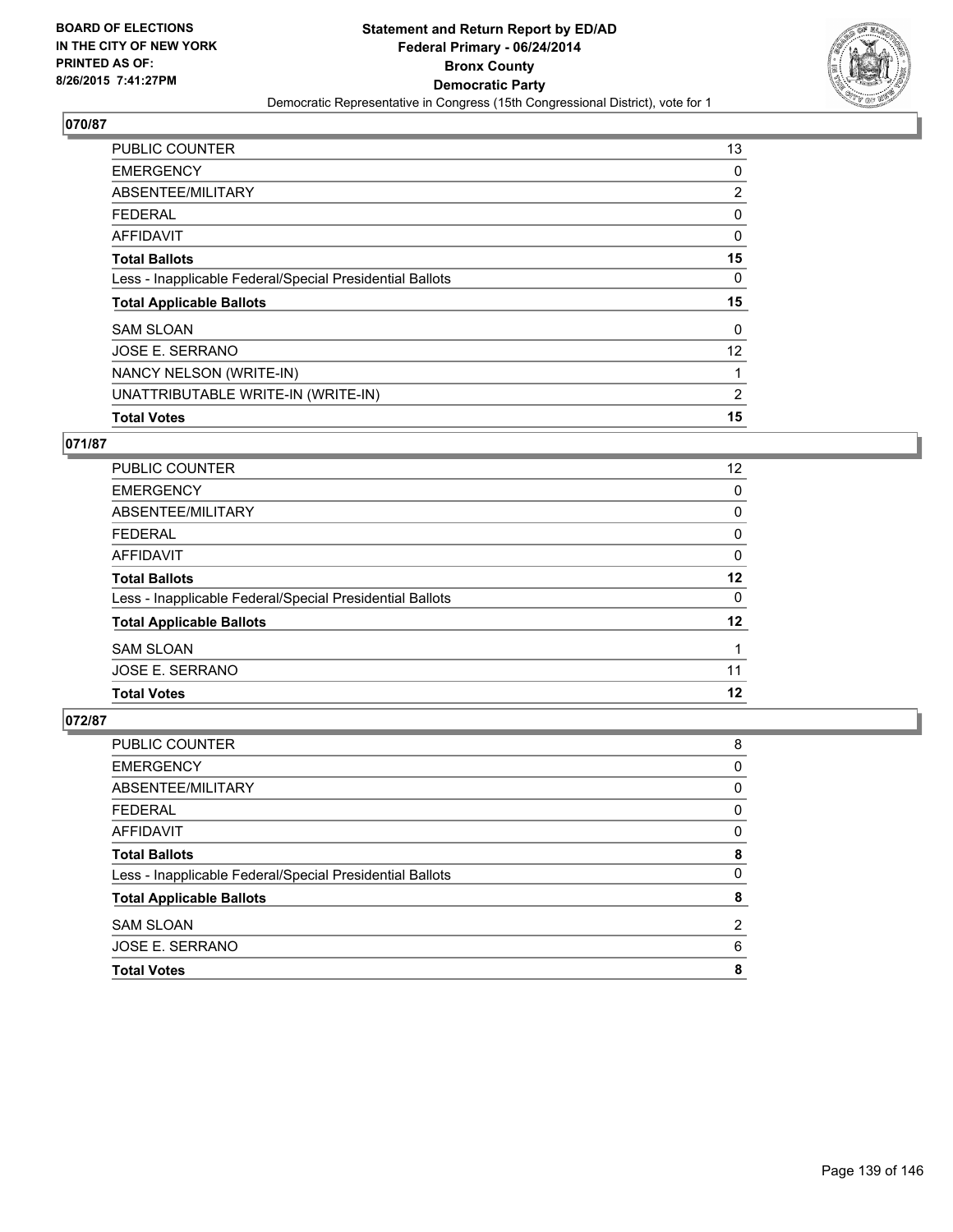

| PUBLIC COUNTER                                           | 21 |
|----------------------------------------------------------|----|
| <b>EMERGENCY</b>                                         | 0  |
| ABSENTEE/MILITARY                                        | 0  |
| <b>FEDERAL</b>                                           | 0  |
| <b>AFFIDAVIT</b>                                         | 4  |
| <b>Total Ballots</b>                                     | 25 |
| Less - Inapplicable Federal/Special Presidential Ballots | 0  |
| <b>Total Applicable Ballots</b>                          | 25 |
| <b>SAM SLOAN</b>                                         | 9  |
| JOSE E. SERRANO                                          | 16 |
| <b>Total Votes</b>                                       | 25 |

# **074/87**

| <b>PUBLIC COUNTER</b>                                    | 25       |
|----------------------------------------------------------|----------|
| <b>EMERGENCY</b>                                         | 0        |
| <b>ABSENTEE/MILITARY</b>                                 |          |
| <b>FEDERAL</b>                                           | 0        |
| <b>AFFIDAVIT</b>                                         | 0        |
| <b>Total Ballots</b>                                     | 26       |
| Less - Inapplicable Federal/Special Presidential Ballots | $\Omega$ |
| <b>Total Applicable Ballots</b>                          | 26       |
| <b>SAM SLOAN</b>                                         | 2        |
| <b>JOSE E. SERRANO</b>                                   | 24       |
| <b>Total Votes</b>                                       | 26       |
|                                                          |          |

| <b>PUBLIC COUNTER</b>                                    | 23 |
|----------------------------------------------------------|----|
| <b>EMERGENCY</b>                                         | 0  |
| ABSENTEE/MILITARY                                        | 0  |
| FEDERAL                                                  | 0  |
| AFFIDAVIT                                                | 0  |
| <b>Total Ballots</b>                                     | 23 |
| Less - Inapplicable Federal/Special Presidential Ballots | 0  |
| <b>Total Applicable Ballots</b>                          | 23 |
| <b>SAM SLOAN</b>                                         |    |
| JOSE E. SERRANO                                          | 21 |
| <b>Total Votes</b>                                       | 22 |
| Unrecorded                                               |    |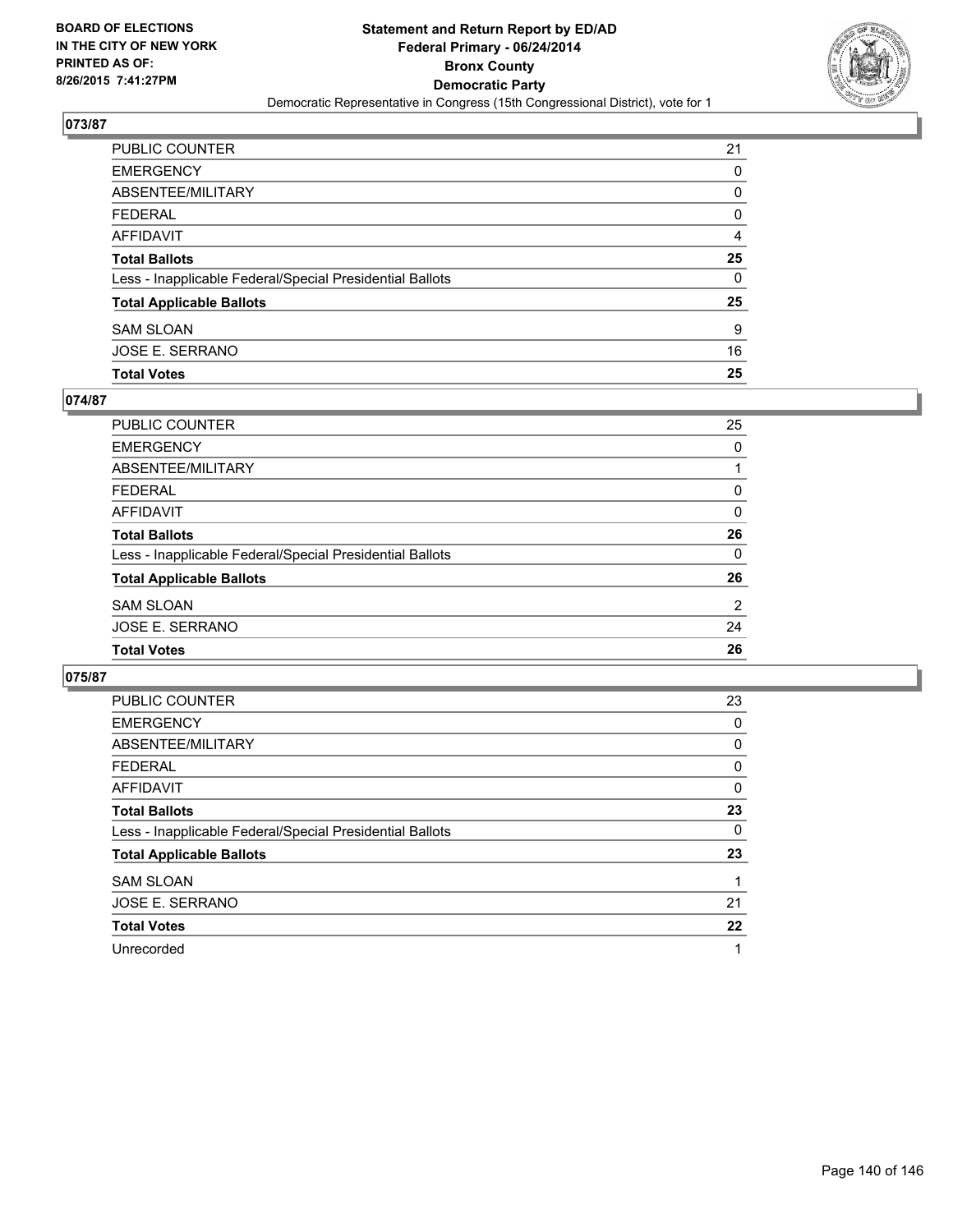

| PUBLIC COUNTER                                           | 17 |
|----------------------------------------------------------|----|
| <b>EMERGENCY</b>                                         | 0  |
| <b>ABSENTEE/MILITARY</b>                                 | 0  |
| <b>FEDERAL</b>                                           | 0  |
| AFFIDAVIT                                                |    |
| <b>Total Ballots</b>                                     | 18 |
| Less - Inapplicable Federal/Special Presidential Ballots | 0  |
| <b>Total Applicable Ballots</b>                          | 18 |
| <b>SAM SLOAN</b>                                         | 0  |
| JOSE E. SERRANO                                          | 18 |
| <b>Total Votes</b>                                       | 18 |

### **077/87**

| PUBLIC COUNTER                                           | 14 |
|----------------------------------------------------------|----|
| <b>EMERGENCY</b>                                         | 0  |
| ABSENTEE/MILITARY                                        |    |
| <b>FEDERAL</b>                                           | 0  |
| <b>AFFIDAVIT</b>                                         | 0  |
| <b>Total Ballots</b>                                     | 15 |
| Less - Inapplicable Federal/Special Presidential Ballots | 0  |
| <b>Total Applicable Ballots</b>                          | 15 |
| <b>SAM SLOAN</b>                                         | 3  |
| <b>JOSE E. SERRANO</b>                                   | 11 |
| ADRIANO ESPAILLAT (WRITE-IN)                             |    |
| <b>Total Votes</b>                                       | 15 |

| <b>Total Votes</b>                                       | 27 |
|----------------------------------------------------------|----|
| <b>JOSE E. SERRANO</b>                                   | 24 |
| <b>SAM SLOAN</b>                                         | 3  |
| <b>Total Applicable Ballots</b>                          | 27 |
| Less - Inapplicable Federal/Special Presidential Ballots | 0  |
| <b>Total Ballots</b>                                     | 27 |
| AFFIDAVIT                                                | 2  |
| <b>FEDERAL</b>                                           | 0  |
| ABSENTEE/MILITARY                                        | 0  |
| <b>EMERGENCY</b>                                         | 0  |
| PUBLIC COUNTER                                           | 25 |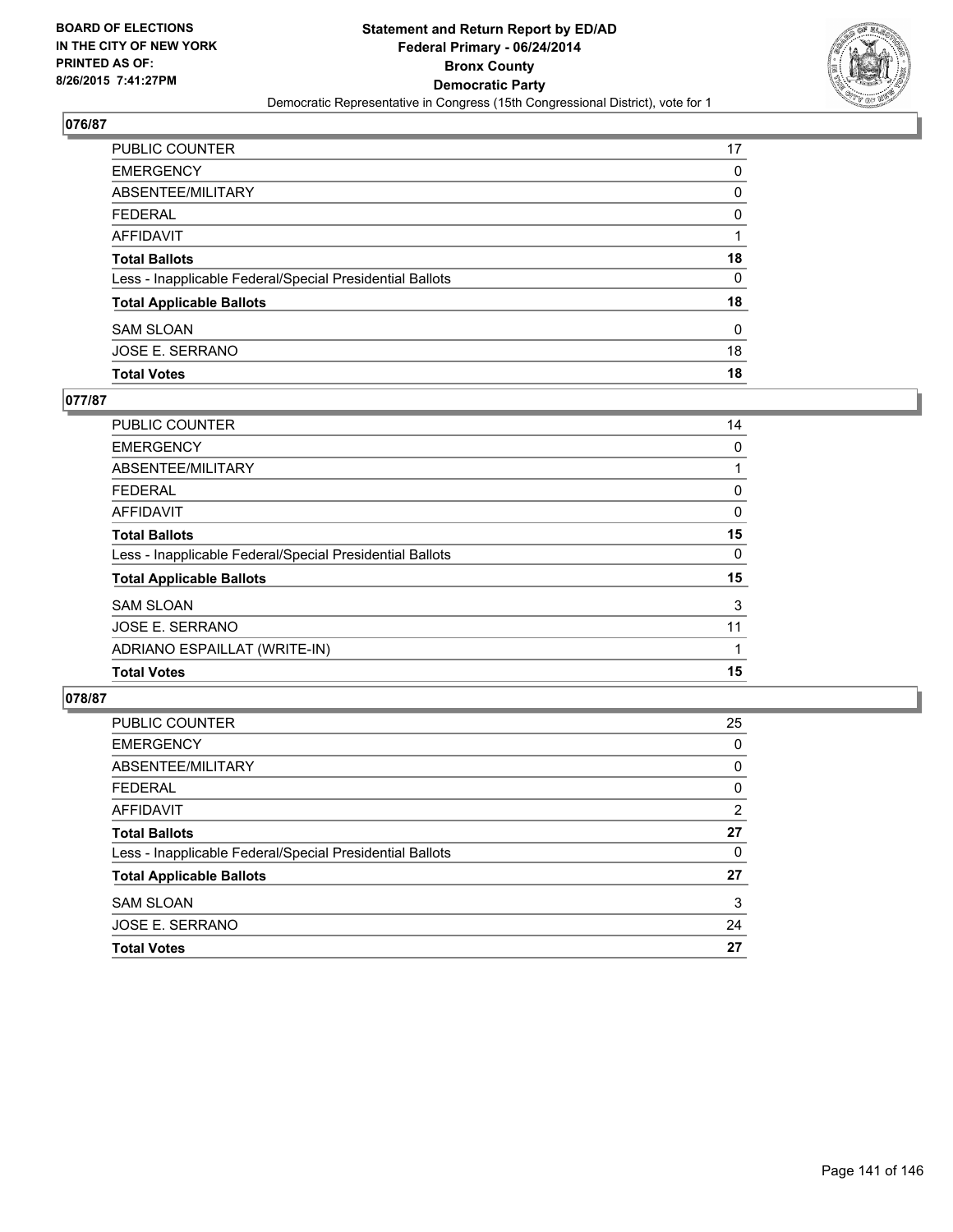

| PUBLIC COUNTER                                           | 0 |
|----------------------------------------------------------|---|
| <b>EMERGENCY</b>                                         | 0 |
| ABSENTEE/MILITARY                                        | 0 |
| <b>FEDERAL</b>                                           |   |
| <b>AFFIDAVIT</b>                                         | 0 |
| <b>Total Ballots</b>                                     |   |
| Less - Inapplicable Federal/Special Presidential Ballots | 0 |
| <b>Total Applicable Ballots</b>                          |   |
| <b>SAM SLOAN</b>                                         | 0 |
| JOSE E. SERRANO                                          |   |
| <b>Total Votes</b>                                       |   |

# **080/87**

| PUBLIC COUNTER                                           | 16       |
|----------------------------------------------------------|----------|
| <b>EMERGENCY</b>                                         | 0        |
| <b>ABSENTEE/MILITARY</b>                                 | 0        |
| <b>FEDERAL</b>                                           | 0        |
| AFFIDAVIT                                                | $\Omega$ |
| <b>Total Ballots</b>                                     | 16       |
| Less - Inapplicable Federal/Special Presidential Ballots | $\Omega$ |
| <b>Total Applicable Ballots</b>                          | 16       |
| <b>SAM SLOAN</b>                                         | 0        |
| <b>JOSE E. SERRANO</b>                                   | 16       |
| <b>Total Votes</b>                                       | 16       |
|                                                          |          |

| PUBLIC COUNTER                                           | 17 |
|----------------------------------------------------------|----|
| <b>EMERGENCY</b>                                         | 0  |
| ABSENTEE/MILITARY                                        | 0  |
| <b>FEDERAL</b>                                           | 0  |
| AFFIDAVIT                                                | 0  |
| <b>Total Ballots</b>                                     | 17 |
| Less - Inapplicable Federal/Special Presidential Ballots | 0  |
| <b>Total Applicable Ballots</b>                          | 17 |
| <b>SAM SLOAN</b>                                         |    |
| <b>JOSE E. SERRANO</b>                                   | 16 |
| <b>Total Votes</b>                                       | 17 |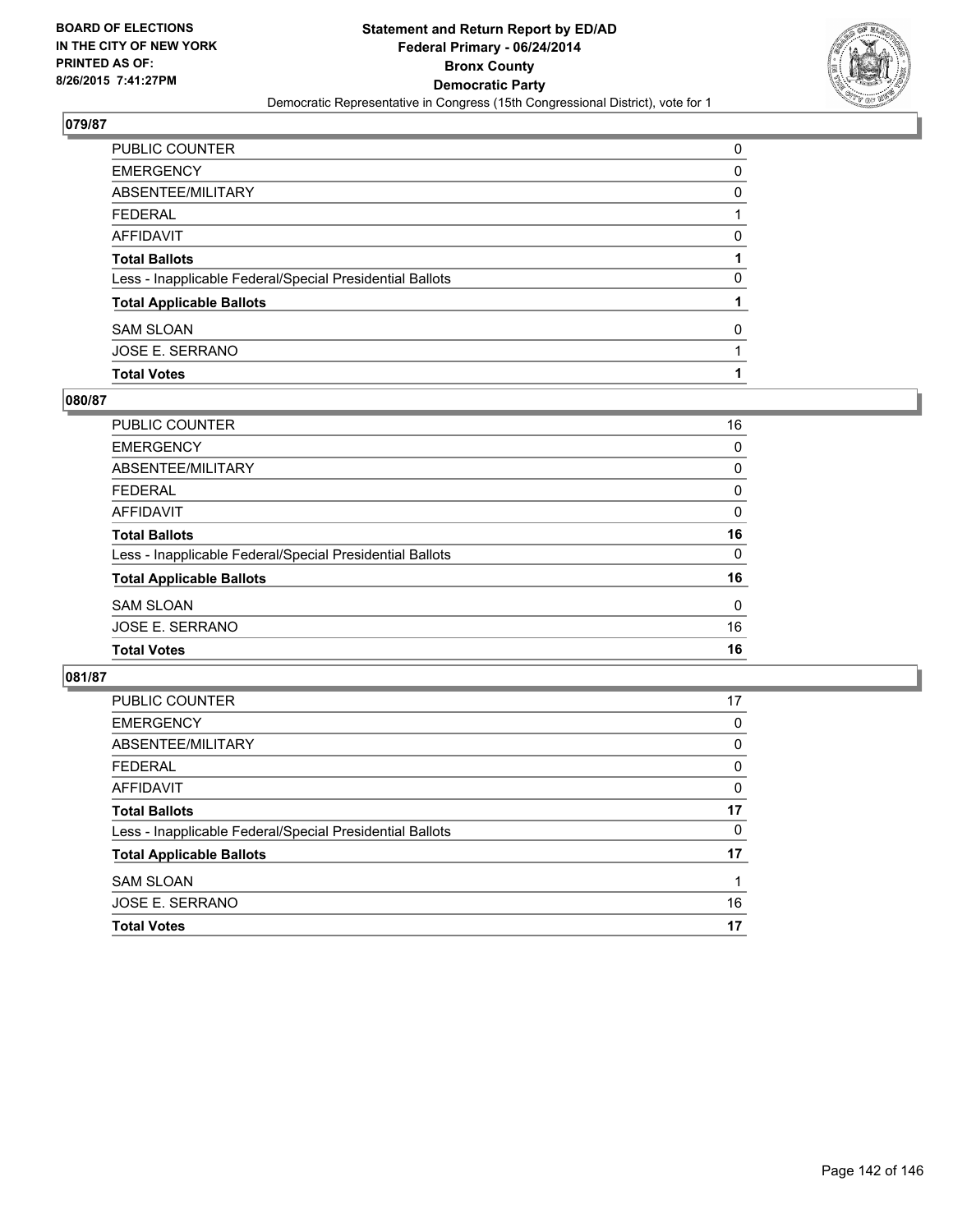

| <b>PUBLIC COUNTER</b>                                    | 11 |
|----------------------------------------------------------|----|
| <b>EMERGENCY</b>                                         | 0  |
| ABSENTEE/MILITARY                                        | 0  |
| <b>FEDERAL</b>                                           | 0  |
| AFFIDAVIT                                                | 0  |
| <b>Total Ballots</b>                                     | 11 |
| Less - Inapplicable Federal/Special Presidential Ballots | 0  |
| <b>Total Applicable Ballots</b>                          | 11 |
| <b>SAM SLOAN</b>                                         | 0  |
| JOSE E. SERRANO                                          | 11 |
| <b>Total Votes</b>                                       | 11 |

### **083/87 COMBINED into: 086/87**

### **084/87**

| 21 |
|----|
| 0  |
|    |
| 0  |
| 0  |
| 22 |
| 0  |
| 22 |
| 2  |
| 18 |
| 2  |
| 22 |
|    |

| PUBLIC COUNTER                                           | 32 |
|----------------------------------------------------------|----|
| <b>EMERGENCY</b>                                         | 0  |
| ABSENTEE/MILITARY                                        | 3  |
| <b>FEDERAL</b>                                           | 0  |
| AFFIDAVIT                                                |    |
| <b>Total Ballots</b>                                     | 36 |
| Less - Inapplicable Federal/Special Presidential Ballots | 0  |
| <b>Total Applicable Ballots</b>                          | 36 |
| <b>SAM SLOAN</b>                                         | 3  |
| <b>JOSE E. SERRANO</b>                                   | 31 |
| UNATTRIBUTABLE WRITE-IN (WRITE-IN)                       |    |
| <b>Total Votes</b>                                       | 35 |
| Unrecorded                                               | 1  |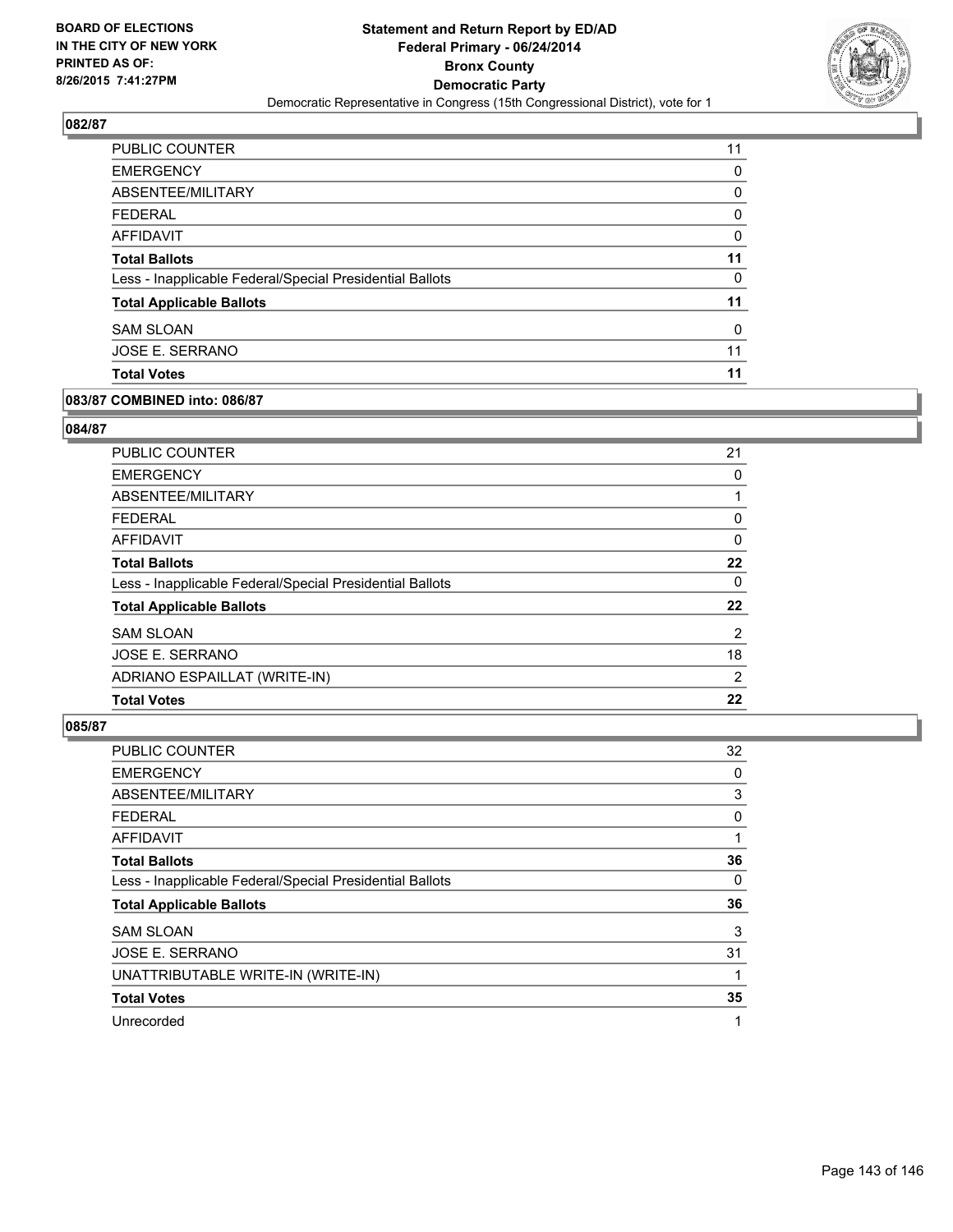

| PUBLIC COUNTER                                           | 4  |
|----------------------------------------------------------|----|
| <b>EMERGENCY</b>                                         | 0  |
| ABSENTEE/MILITARY                                        | 17 |
| <b>FEDERAL</b>                                           | 0  |
| <b>AFFIDAVIT</b>                                         | 0  |
| <b>Total Ballots</b>                                     | 21 |
| Less - Inapplicable Federal/Special Presidential Ballots | 0  |
| <b>Total Applicable Ballots</b>                          | 21 |
| <b>SAM SLOAN</b>                                         |    |
| JOSE E. SERRANO                                          | 16 |
| <b>Total Votes</b>                                       | 17 |
| Unrecorded                                               | 4  |

## **087/87**

| PUBLIC COUNTER                                           | 59             |
|----------------------------------------------------------|----------------|
| <b>EMERGENCY</b>                                         | 0              |
| ABSENTEE/MILITARY                                        | $\overline{2}$ |
| <b>FEDERAL</b>                                           | 0              |
| <b>AFFIDAVIT</b>                                         | 0              |
| <b>Total Ballots</b>                                     | 61             |
| Less - Inapplicable Federal/Special Presidential Ballots | 0              |
| <b>Total Applicable Ballots</b>                          | 61             |
| <b>SAM SLOAN</b>                                         | 9              |
| <b>JOSE E. SERRANO</b>                                   | 52             |
| <b>Total Votes</b>                                       | 61             |
|                                                          |                |

| PUBLIC COUNTER                                           | 15       |
|----------------------------------------------------------|----------|
| <b>EMERGENCY</b>                                         | 0        |
| ABSENTEE/MILITARY                                        |          |
| <b>FEDERAL</b>                                           | 0        |
| <b>AFFIDAVIT</b>                                         | $\Omega$ |
| <b>Total Ballots</b>                                     | 16       |
| Less - Inapplicable Federal/Special Presidential Ballots | $\Omega$ |
| <b>Total Applicable Ballots</b>                          | 16       |
| <b>SAM SLOAN</b>                                         | $\Omega$ |
| <b>JOSE E. SERRANO</b>                                   | 16       |
| <b>Total Votes</b>                                       | 16       |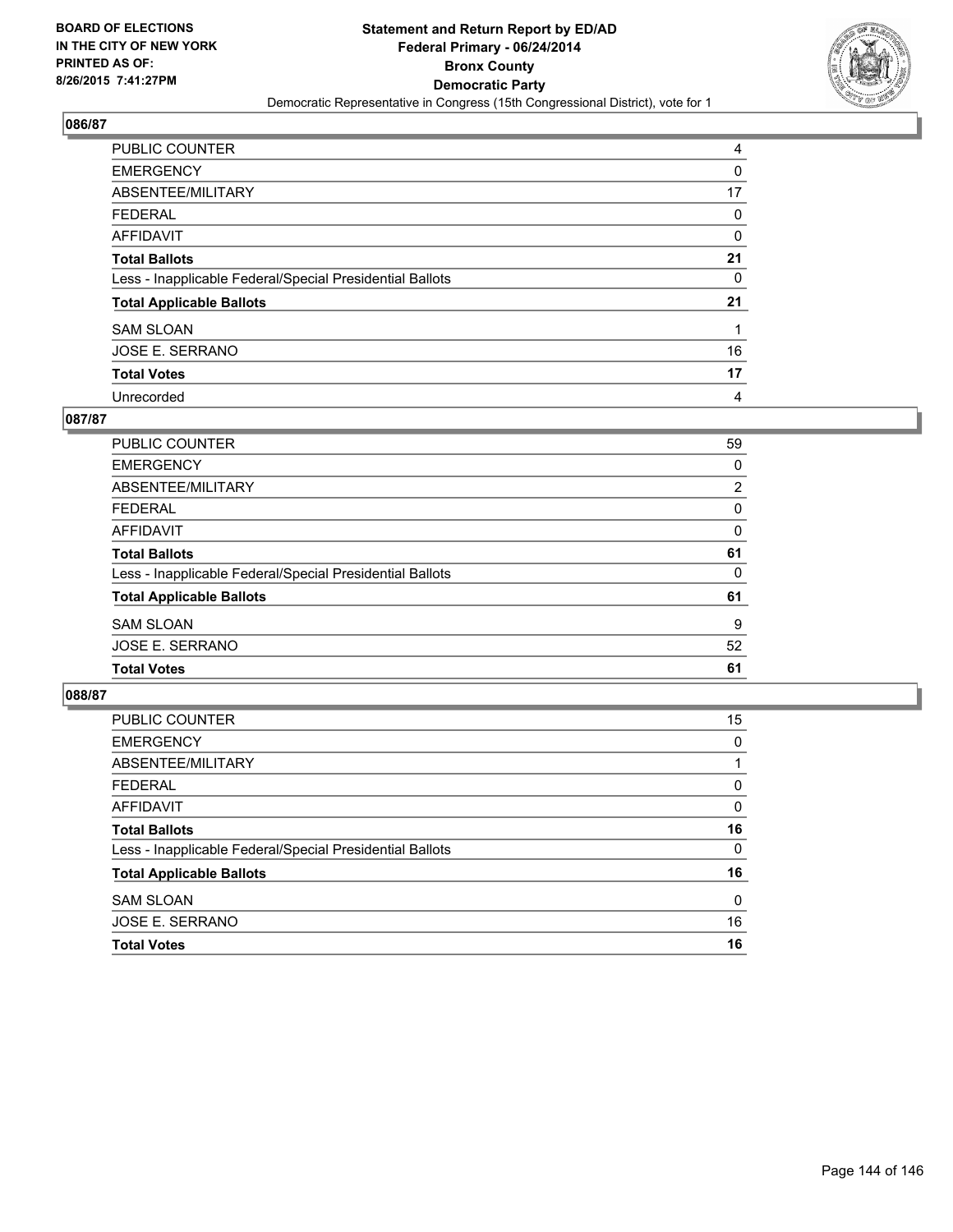

## **089/87**

| <b>PUBLIC COUNTER</b>                                    | 24 |
|----------------------------------------------------------|----|
| <b>EMERGENCY</b>                                         | 0  |
| ABSENTEE/MILITARY                                        | 6  |
| <b>FEDERAL</b>                                           | 0  |
| <b>AFFIDAVIT</b>                                         |    |
| <b>Total Ballots</b>                                     | 31 |
| Less - Inapplicable Federal/Special Presidential Ballots | 0  |
| <b>Total Applicable Ballots</b>                          | 31 |
| <b>SAM SLOAN</b>                                         | 6  |
| JOSE E. SERRANO                                          | 25 |
| <b>Total Votes</b>                                       | 31 |
| 090/87 COMBINED into: 001/87                             |    |
| 091/87 COMBINED into: 001/87                             |    |
| 092/87 COMBINED into: 001/87                             |    |
| 095/87 COMBINED into: 041/87                             |    |